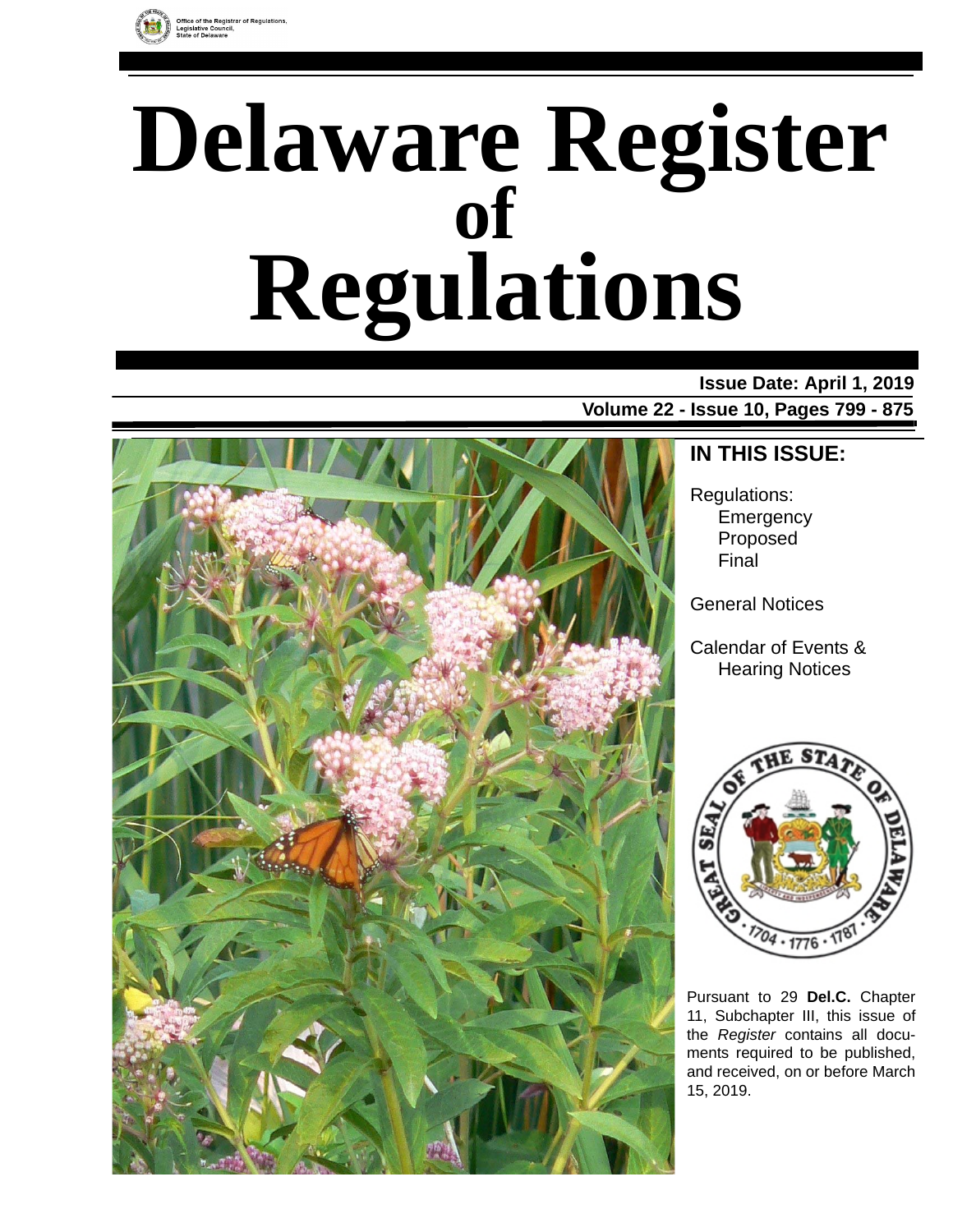**800**

### **INFORMATION ABOUT THE DELAWARE REGISTER OF REGULATIONS**

#### **DELAWARE REGISTER OF REGULATIONS**

The *Delaware Register of Regulations* is an official State publication established by authority of 69 *Del. Laws*, c. 107 and is published on the first of each month throughout the year.

The *Delaware Register* will publish any regulations that are proposed to be adopted, amended or repealed and any emergency regulations promulgated.

The *Register* will also publish some or all of the following information:

- Governor's Executive Orders
- Governor's Appointments
- Agency Hearing and Meeting Notices
- Other documents considered to be in the public interest.

#### **CITATION TO THE DELAWARE REGISTER**

The *Delaware Register of Regulations* is cited by volume, issue, page number and date. An example would be:

19 **DE Reg.** 1100 (06/01/16)

Refers to Volume 19, page 1100 of the *Delaware Register* issued on June 1, 2016.

#### **SUBSCRIPTION INFORMATION**

The cost of a yearly subscription (12 issues) for the *Delaware Register of Regulations* is \$135.00. Single copies are available at a cost of \$12.00 per issue, including postage. For more information contact the Division of Research at 302-744-4114 or 1-800-282-8545 in Delaware.

#### **CITIZEN PARTICIPATION IN THE REGULATORY PROCESS**

Delaware citizens and other interested parties may participate in the process by which administrative regulations are adopted, amended or repealed, and may initiate the process by which the validity and applicability of regulations is determined.

Under 29 **Del.C.** §10115 whenever an agency proposes to formulate, adopt, amend or repeal a regulation, it shall file notice and full text of such proposals, together with copies of the existing regulation being adopted, amended or repealed, with the Registrar for publication in the *Register of Regulations* pursuant to §1134 of this title. The notice shall describe the nature of the proceedings including a brief synopsis of the subject, substance, issues, possible terms of the agency action, a reference to the legal authority of the agency to act, and reference to any other regulations that may be impacted or affected by the proposal, and shall state the manner in which persons may present their views; if in writing, of the place to which and the final date by which such views may be submitted; or if at a public hearing, the date, time and place of the hearing. If a public hearing is to be held, such public hearing shall not be scheduled less than 20 days following publication of notice of the proposal in the *Register of Regulations*. If a public hearing will be held on the proposal, notice of the time, date, place and a summary of the nature of the proposal shall also be published in at least 2 Delaware newspapers of general circulation. The notice shall also be mailed to all persons who have made timely written requests of the agency for advance notice of its regulation-making proceedings.

**DELAWARE REGISTER OF REGULATIONS, VOL. 22, ISSUE 10, MONDAY, APRIL 1, 2019**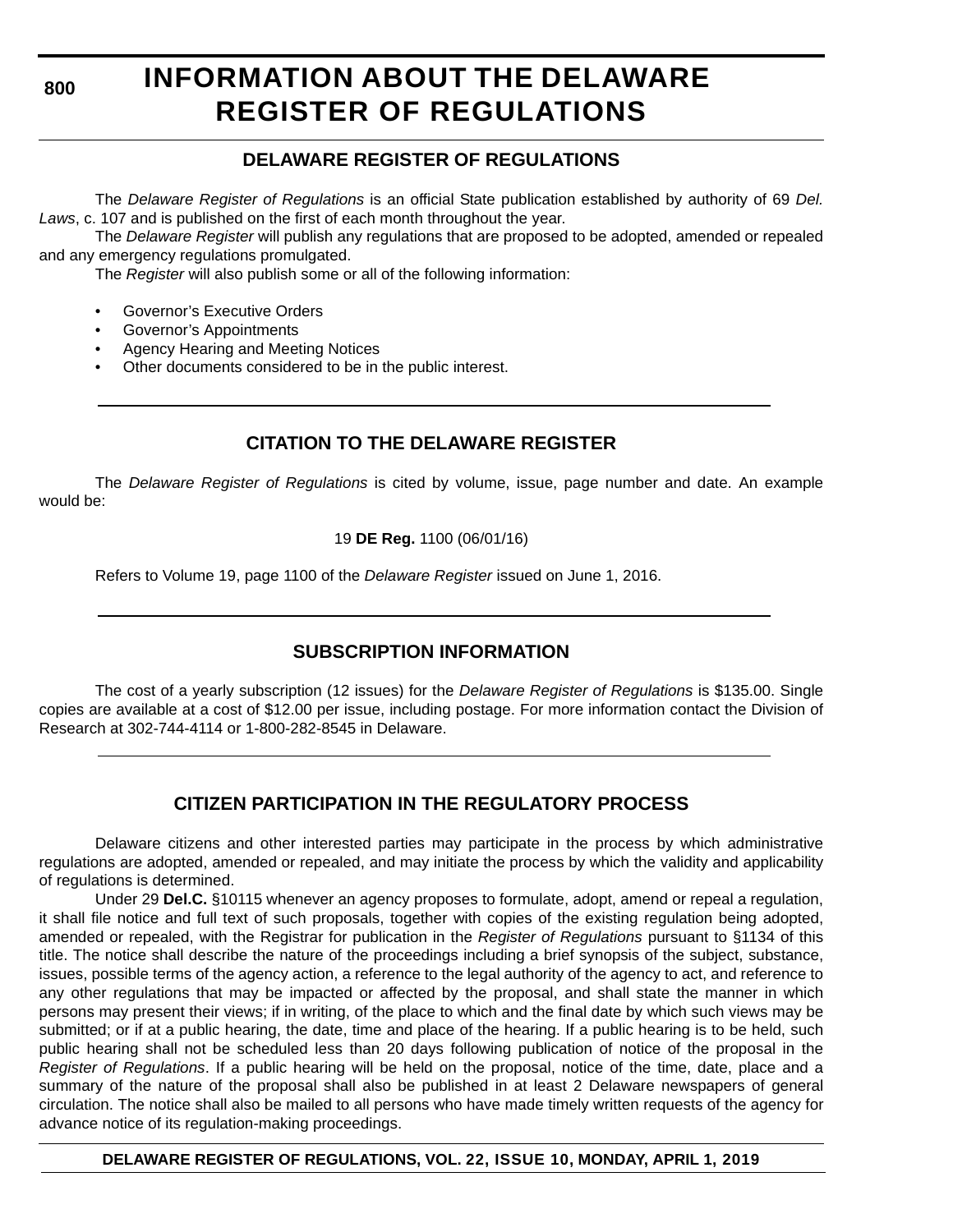### **INFORMATION ABOUT THE DELAWARE REGISTER OF REGULATIONS**

The opportunity for public comment shall be held open for a minimum of 30 days after the proposal is published in the *Register of Regulations*. At the conclusion of all hearings and after receipt, within the time allowed, of all written materials, upon all the testimonial and written evidence and information submitted, together with summaries of the evidence and information by subordinates, the agency shall determine whether a regulation should be adopted, amended or repealed and shall issue its conclusion in an order which shall include: (1) A brief summary of the evidence and information submitted; (2) A brief summary of its findings of fact with respect to the evidence and information, except where a rule of procedure is being adopted or amended; (3) A decision to adopt, amend or repeal a regulation or to take no action and the decision shall be supported by its findings on the evidence and information received; (4) The exact text and citation of such regulation adopted, amended or repealed; (5) The effective date of the order; (6) Any other findings or conclusions required by the law under which the agency has authority to act; and (7) The signature of at least a quorum of the agency members.

The effective date of an order which adopts, amends or repeals a regulation shall be not less than 10 days from the date the order adopting, amending or repealing a regulation has been published in its final form in the *Register of Regulations*, unless such adoption, amendment or repeal qualifies as an emergency under §10119.

Any person aggrieved by and claiming the unlawfulness of any regulation may bring an action in the Court for declaratory relief.

No action of an agency with respect to the making or consideration of a proposed adoption, amendment or repeal of a regulation shall be subject to review until final agency action on the proposal has been taken.

When any regulation is the subject of an enforcement action in the Court, the lawfulness of such regulation may be reviewed by the Court as a defense in the action.

Except as provided in the preceding section, no judicial review of a regulation is available unless a complaint therefor is filed in the Court within 30 days of the day the agency order with respect to the regulation was published in the *Register of Regulations*.

#### **CLOSING DATES AND ISSUE DATES FOR THE DELAWARE REGISTER OF REGULATIONS**

| <b>ISSUE DATE</b> | <b>CLOSING DATE</b> | <b>CLOSING TIME</b> |  |
|-------------------|---------------------|---------------------|--|
| May 1             | April 15            | $4:30$ p.m.         |  |
| June 1            | May 15              | 4:30 p.m.           |  |
| July 1            | June 17             | 4:30 p.m.           |  |
| August 1          | July 15             | 4:30 p.m.           |  |
| September 1       | August 15           | 4:30 p.m.           |  |

#### **DIVISION OF RESEARCH STAFF**

**Mark Brainard**, Joint Legislative Oversight Sunset Committee Analyst; **Lori Christiansen**, Director; **Mark J. Cutrona**, Deputy Director; **Deborah Gottschalk**, Legislative Attorney; **Robert Lupo**, Graphics and Printing Technician IV; **Colinda Marker**, Executive Assistant; **Amanda McAtee**, Joint Legislative Oversight Sunset Committee Analyst; **Kathleen Morris**, Office Manager; **Nathan Poore**, Graphics and Printing Technician I; **Victoria Schultes**, Administrative Specialist III; **Don Sellers,** Print Shop Supervisor; **Yvette W. Smallwood**, Registrar of Regulations; **Amy Tricarico**, Administrative Specialist II; **Holly Wagner**, Legislative Attorney; **Natalie White**, Administrative Specialist III; **Sara Zimmerman**, Legislative Librarian.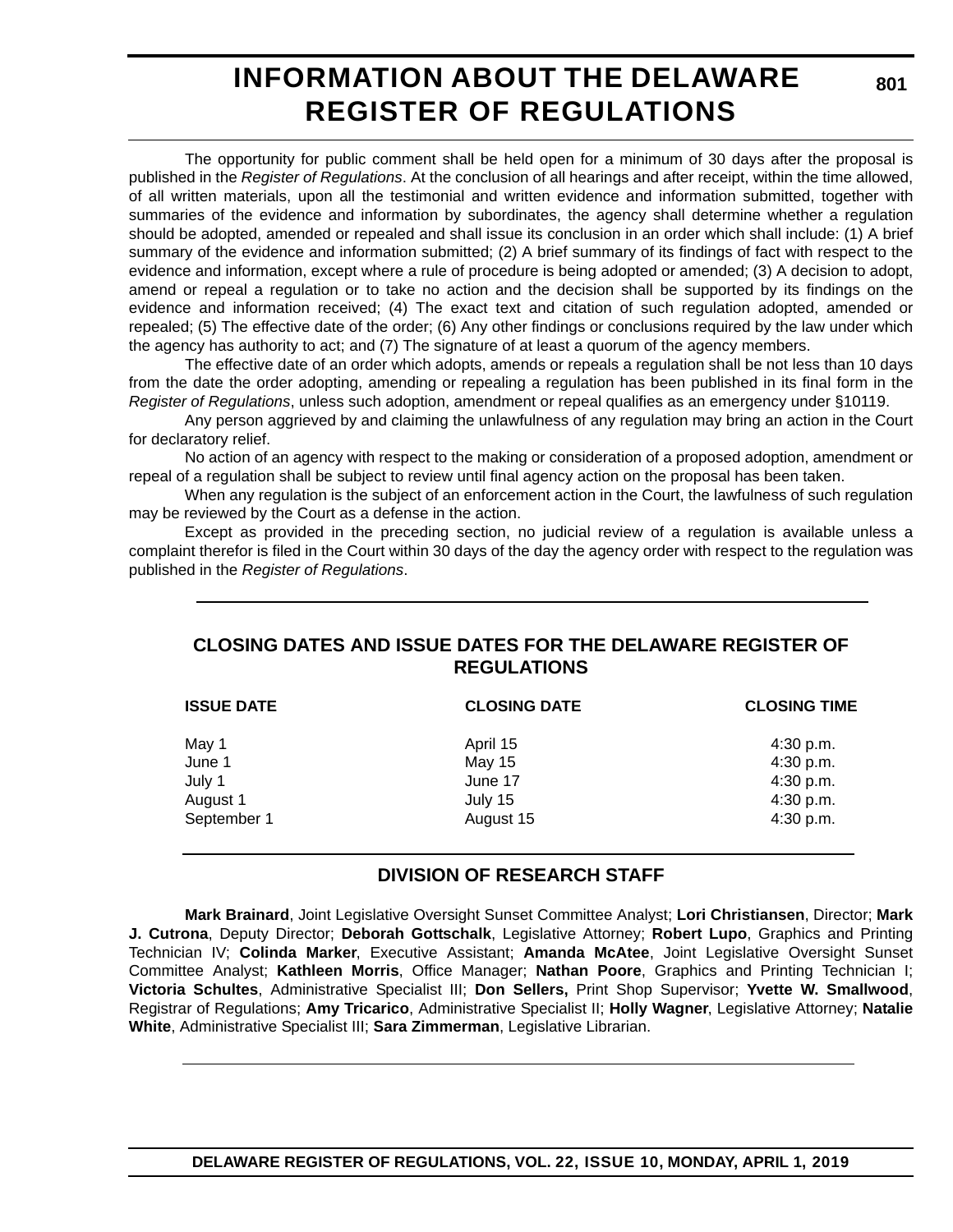#### <span id="page-3-0"></span>**802**

### **TABLE OF CONTENTS**

[Cumulative Tables............................................................................................................................. ............ 804](#page-5-0)

#### **EMERGENCY**

#### **[DEPARTMENT OF AGRICULTURE](https://agriculture.delaware.gov/plant-industries/)**

#### **Plant Industries Section**

|--|--|

#### **PROPOSED**

#### **[DEPARTMENT OF EDUCATION](https://www.doe.k12.de.us/)**

#### **Office of the Secretary**

| 108A Administrator Appraisal Process Delaware Performance Appraisal System (DPAS II) Revised  | 816        |
|-----------------------------------------------------------------------------------------------|------------|
|                                                                                               | 821        |
|                                                                                               | 825        |
| 247 Delaware Post Secondary Internship Program at The Washington Center (TWC) for Internships | 828        |
| 292 Post Secondary Institutions and Degree Granting Institutions of Higher Education          | 830        |
|                                                                                               | 832        |
|                                                                                               |            |
|                                                                                               | 836<br>838 |
| <b>DEPARTMENT OF HEALTH AND SOCIAL SERVICES</b><br><b>Division of Health Care Quality</b>     |            |
|                                                                                               | 839        |
| <b>Division of Public Health</b>                                                              |            |
|                                                                                               | 840        |
| <b>DEPARTMENT OF INSURANCE</b>                                                                |            |
| <b>Office of the Commissioner</b>                                                             |            |
| 1410 Reporting Medical Management Protocols for Insurance Coverage for Serious Mental         |            |
|                                                                                               | 843        |
|                                                                                               | 846        |

#### **FINAL**

| <b>DEPARTMENT OF AGRICULTURE</b><br><b>Plant Industries Section</b>                                                                                                                | 850 |
|------------------------------------------------------------------------------------------------------------------------------------------------------------------------------------|-----|
| <b>DEPARTMENT OF FINANCE</b><br><b>Office of Unclaimed Property, State Escheator</b><br>104 Department of Finance Abandoned or Unclaimed Property Reporting and Examination Manual | 851 |
| DEPARTMENT OF HEALTH AND SOCIAL SERVICES<br><b>Division of Health Care Quality</b>                                                                                                 | 853 |

#### **DELAWARE REGISTER OF REGULATIONS, VOL. 22, ISSUE 10, MONDAY, APRIL 1, 2019**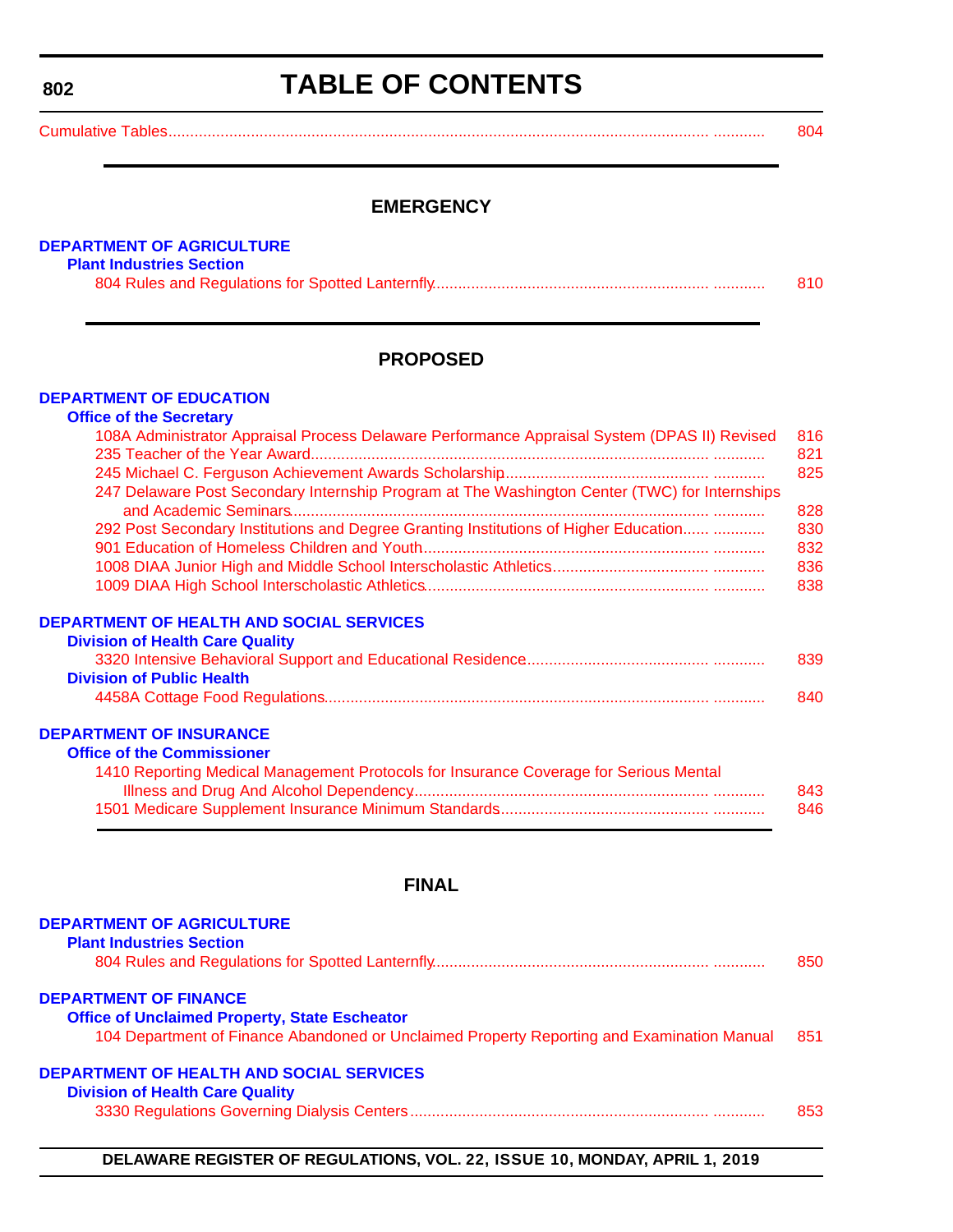### **TABLE OF CONTENTS**

| <b>Division of Medicaid and Medical Assistance</b>                                                                                                                                                                                   | 859        |
|--------------------------------------------------------------------------------------------------------------------------------------------------------------------------------------------------------------------------------------|------------|
| <b>DEPARTMENT OF HUMAN RESOURCES</b>                                                                                                                                                                                                 |            |
| <b>Division of Statewide Benefits</b>                                                                                                                                                                                                | 861        |
| <b>DEPARTMENT OF INSURANCE</b><br><b>Office of the Commissioner</b>                                                                                                                                                                  |            |
|                                                                                                                                                                                                                                      | 862        |
| <b>DEPARTMENT OF NATURAL RESOURCES AND ENVIRONMENTAL CONTROL</b><br><b>Division of Watershed Stewardship</b>                                                                                                                         | 863        |
| <b>DEPARTMENT OF SERVICES FOR CHILDREN, YOUTH AND THEIR FAMILIES</b><br><b>Division of Family Services</b><br><b>Office of Child Care Licensing</b><br>101 DELACARE: Regulations for Early Care and Education and School-Age Centers | 865<br>866 |
| <b>DEPARTMENT OF STATE</b><br><b>Division of Professional Regulation</b>                                                                                                                                                             | 867        |

#### **GENERAL NOTICES**

#### **[DEPARTMENT OF HEALTH AND SOCIAL SERVICES](https://www.dhss.delaware.gov/dhss/dmma/)**

| <b>Division of Medicaid and Medical Assistance</b>                   |      |
|----------------------------------------------------------------------|------|
|                                                                      | 869  |
| 1915(i) Home and Community-Based Services State Plan Amendment (SPA) | -871 |

#### **CALENDAR OF EVENTS/HEARING NOTICES**

|                                                                                                            | 873 |
|------------------------------------------------------------------------------------------------------------|-----|
| Dept. of Health and Social Services, Div. of Health Care Quality; Div. of Public Health; Notices of Public |     |
|                                                                                                            | 873 |
|                                                                                                            | 874 |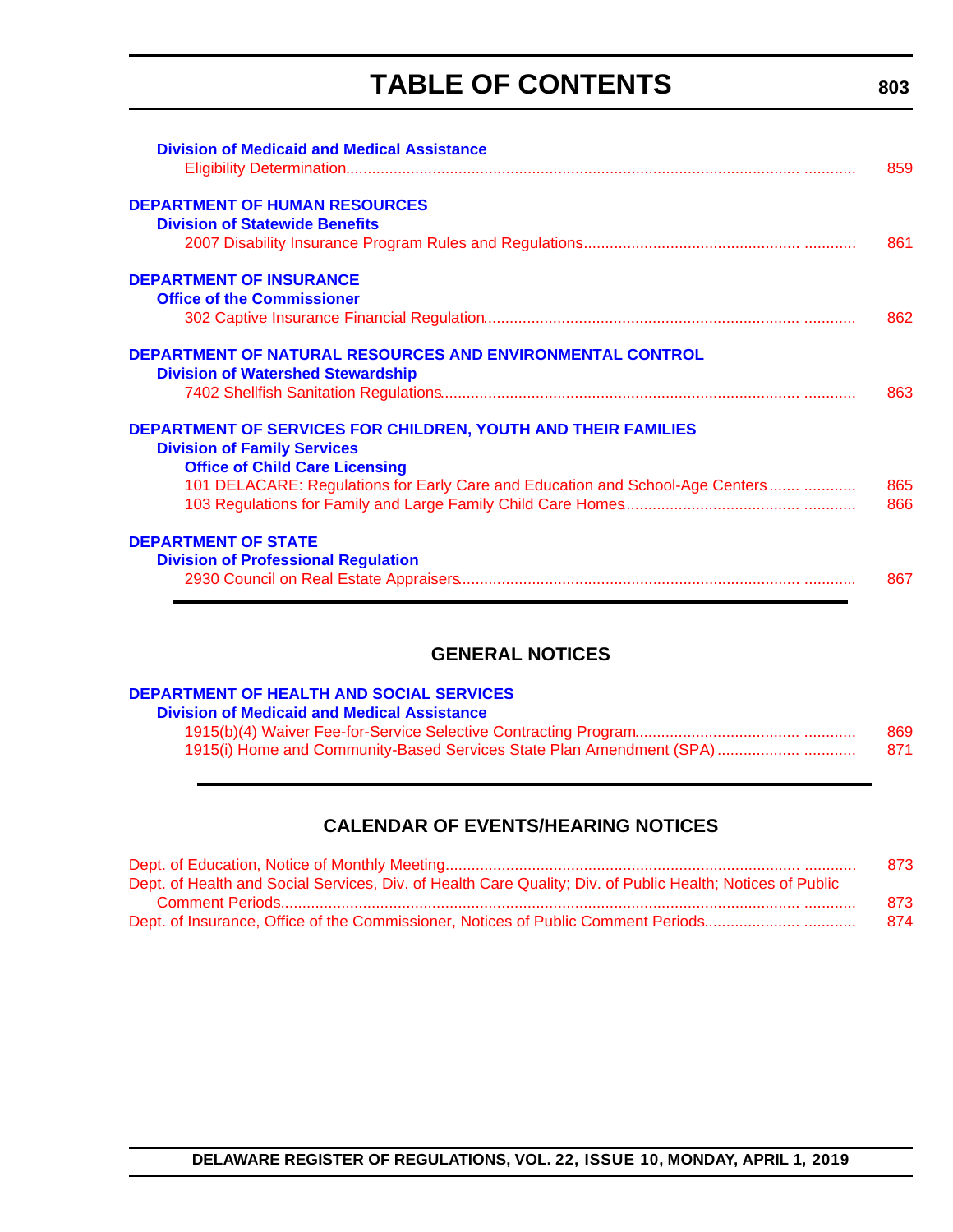#### <span id="page-5-0"></span>**804**

### **[CUMULATIVE TABLES](#page-3-0)**

The table printed below lists the regulations that have been proposed, adopted, amended or repealed in the preceding issues of the current volume of the *Delaware Register of Regulations*.

The regulations are listed alphabetically by the promulgating agency, followed by a citation to that issue of the *Register* in which the regulation was published. Proposed regulations are designated with (Prop.); Final regulations are designated with (Final); Emergency regulations are designated with (Emer.); and regulations that have been repealed are designated with (Rep.).

| <b>DELAWARE HEALTH INFORMATION NETWORK</b>                              |                                                  |             |
|-------------------------------------------------------------------------|--------------------------------------------------|-------------|
| 103 Delaware Health Care Claims Database Data Collection Regulation     | 22 DE Reg. 251 (Prop.)                           |             |
|                                                                         | 22 DE Reg. 465 (Final)                           |             |
|                                                                         |                                                  |             |
| DEPARTMENT OF AGRICULTURE                                               |                                                  |             |
| <b>Delaware Forest Service</b>                                          |                                                  |             |
|                                                                         | 22 DE Reg. 760 (Final)                           |             |
| <b>Food Products Inspection</b>                                         |                                                  |             |
|                                                                         | 22 DE Reg.                                       | 83 (Prop.)  |
| <b>Harness Racing Commission</b>                                        |                                                  |             |
|                                                                         | 22 DE Reg.                                       | 47 (Final)  |
|                                                                         | 22 DE Reg.                                       | 48 (Final)  |
|                                                                         | 22 DE Reg. 253 (Prop.)                           |             |
| <b>Office of the State Veterinarian</b>                                 | 22 DE Reg. 467 (Final)                           |             |
|                                                                         | 22 DE Reg. 434 (Prop.)                           |             |
|                                                                         | 22 DE Reg. 667 (Final)                           |             |
| <b>Plant Industries Section</b>                                         |                                                  |             |
|                                                                         | 22 DE Reg. 650 (Prop.)                           |             |
| <b>Thoroughbred Racing Commission</b>                                   |                                                  |             |
|                                                                         | 22 DE Reg. 255 (Prop.)                           |             |
|                                                                         | 22 DE Reg. 295 (Final)                           |             |
|                                                                         | 22 <b>DE Reg.</b> 468 (Final)                    |             |
|                                                                         |                                                  |             |
| <b>DEPARTMENT OF EDUCATION</b>                                          |                                                  |             |
| <b>Office of the Secretary</b>                                          |                                                  |             |
| 106A Teacher Appraisal Process Delaware Performance Appraisal System    |                                                  |             |
|                                                                         | 22 DE Reg.                                       | 49 (Final)  |
| 107A Specialist Appraisal Process Delaware Performance Appraisal System |                                                  |             |
|                                                                         | 22 DE Reg. 51 (Final)                            |             |
|                                                                         | 22 DE Reg. 714 (Prop.)                           |             |
|                                                                         | 22 DE Reg. 716 (Prop.)                           |             |
|                                                                         | 22 DE Reg.                                       | 11 (Prop.)  |
|                                                                         | 22 DE Reg. 219 (Final)                           |             |
|                                                                         | 22 DE Reg. 333 (Prop.)                           |             |
|                                                                         | 22 DE Reg. 582 (Final)<br>22 DE Reg 109 (Prop.)  |             |
|                                                                         |                                                  |             |
| 505 High School Graduation Requirements and Diplomas                    | 22 DE Reg. 296 (Final)<br>22 DE Reg. 335 (Prop.) |             |
|                                                                         | 22 DE Reg. 762 (Final)                           |             |
|                                                                         | 22 DE Reg. 562 (Prop.)                           |             |
|                                                                         | 22 DE Reg. 763 (Final)                           |             |
|                                                                         | 22 DE Reg.                                       | 52 (Final)  |
|                                                                         | 22 DE Reg. 100(Emer.)                            |             |
|                                                                         | 22 DE Reg.                                       | 161 (Final) |
|                                                                         | 22 DE Reg.                                       | 297 (Final) |
|                                                                         | 22 DE Reg.                                       | 55 (Final)  |
| 616 Uniform Due Process Procedures for Alternative Placement Meetings   |                                                  |             |
|                                                                         | 22 DE Reg. 337 (Prop.)                           |             |

**DELAWARE REGISTER OF REGULATIONS, VOL. 22, ISSUE 10, MONDAY, APRIL 1, 2019**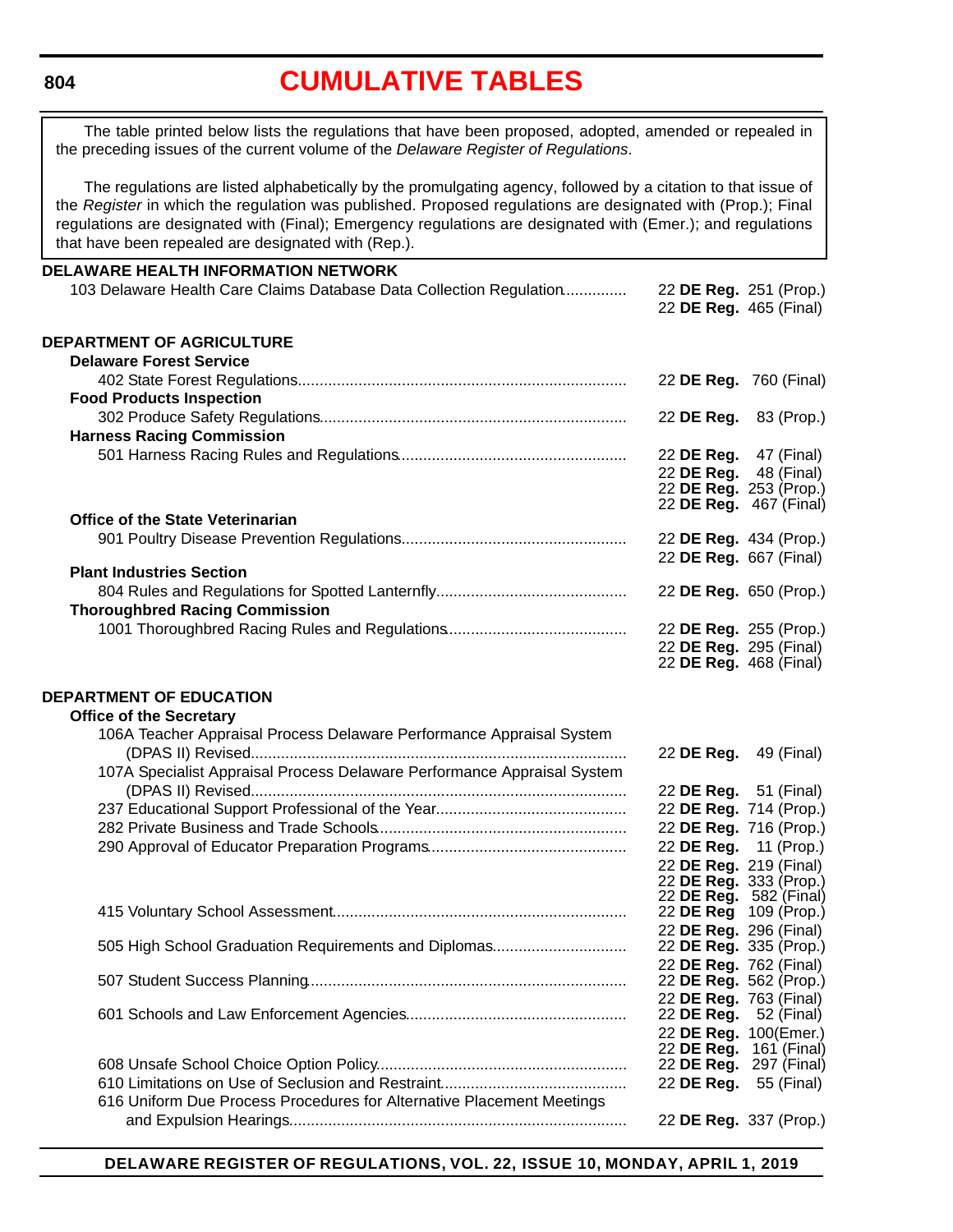| 616 Uniform Due Process Procedures for Alternative Placement Meetings  |                                                        |                              |
|------------------------------------------------------------------------|--------------------------------------------------------|------------------------------|
|                                                                        | 22 DE Reg. 583 (Final)                                 |                              |
| 750 Support Personnel Salary Supplements for Additional Training       | 22 DE Reg. 585 (Final)                                 |                              |
| 910 Delaware Requirements for Issuance of the Secondary Credential     |                                                        | 22 DE Reg. 720 (Prop.)       |
|                                                                        |                                                        | 22 DE Reg. 388 (Prop.)       |
|                                                                        |                                                        | 22 DE Reg. 587 (Final)       |
| 1006 Delaware Interscholastic Athletic Association (DIAA)              |                                                        | 22 <b>DE Reg.</b> 56 (Final) |
| 1006 Delaware Interscholastic Athletic Association (DIAA)              | 22 DE Reg. 469 (Final)                                 |                              |
|                                                                        |                                                        | 22 DE Reg. 162 (Final)       |
| 1008 DIAA Junior High and Middle School Interscholastic Athletics      | 22 DE Reg. 60 (Final)                                  |                              |
|                                                                        |                                                        | 22 DE Reg. 186 (Prop.)       |
|                                                                        |                                                        | 22 DE Reg. 395 (Final)       |
|                                                                        |                                                        | 22 DE Reg. 440 (Prop.)       |
|                                                                        | 22 DE Reg. 765 (Final)<br>22 <b>DE Reg.</b> 61 (Final) |                              |
|                                                                        | 22 DE Reg. 187 (Prop.)                                 |                              |
|                                                                        |                                                        | 22 DE Reg. 395 (Prop.)       |
|                                                                        |                                                        | 22 DE Reg. 443 (Prop.)       |
|                                                                        | 22 DE Reg. 767 (Final)                                 |                              |
| 1204 High Needs Educator Student Loan Payment Program                  | 22 DE Reg. 256 (Prop.)                                 |                              |
|                                                                        | 22 DE Reg. 470 (Final)                                 |                              |
| 1205 Ada Leigh Soles Memorial Professional Librarian and Archivist     |                                                        |                              |
|                                                                        | 22 DE Reg. 344 (Prop.)                                 |                              |
|                                                                        | 22 DE Reg. 589 (Final)                                 |                              |
| <b>Professional Standards Board</b>                                    |                                                        |                              |
| 1507 Alternative Routes to Teacher Licensure and Certification Program |                                                        |                              |
|                                                                        | 22 DE Reg. 473 (Rep.)                                  |                              |
|                                                                        | 22 DE Reg. 13 (Prop.)                                  |                              |
|                                                                        | 22 DE Reg. 221 (Final)                                 |                              |
|                                                                        | 22 <b>DE Reg.</b> 63 (Final)                           |                              |
|                                                                        | 22 DE Reg. 478 (Final)                                 |                              |
|                                                                        | 22 DE Reg. 481 (Final)                                 |                              |
|                                                                        | 22 DE Reg. 489 (Final)                                 |                              |
|                                                                        | 22 DE Reg. 13 (Prop.)                                  |                              |
|                                                                        |                                                        | 22 DE Reg. 259 (Prop.)       |
|                                                                        | 22 DE Reg. $64$ (Final)                                |                              |
|                                                                        |                                                        |                              |
| <b>DEPARTMENT OF FINANCE</b>                                           |                                                        |                              |
| <b>Office of the State Lottery</b>                                     |                                                        |                              |
|                                                                        |                                                        | 22 DE Reg. 261 (Prop.)       |
|                                                                        | 22 DE Reg. 494 (Final)                                 |                              |
|                                                                        | 22 DE Reg. 261 (Prop.)                                 |                              |
|                                                                        | 22 DE Reg. 500 (Final)                                 |                              |
|                                                                        | 22 DE Reg. 592 (Final)                                 |                              |
|                                                                        | 22 DE Reg. 163 (Final)                                 |                              |
|                                                                        |                                                        |                              |
| <b>DEPARTMENT OF HEALTH AND SOCIAL SERVICES</b>                        |                                                        |                              |
| <b>Division of Health Care Quality</b>                                 |                                                        |                              |
|                                                                        | 22 DE Reg. 723 (Prop.)                                 |                              |
|                                                                        |                                                        | 22 DE Reg. 565 (Prop.)       |
| <b>Division of Medicaid and Medical Assistance</b>                     |                                                        |                              |
|                                                                        | 22 DE Reg. 127 (Prop.)                                 |                              |
|                                                                        | 22 DE Reg. 301 (Final)                                 |                              |
|                                                                        |                                                        | 22 DE Reg. 122 (Prop.)       |
|                                                                        | 22 DE Reg. 299 (Final)                                 |                              |
|                                                                        |                                                        | 22 DE Reg. 566 (Prop.)       |

**DELAWARE REGISTER OF REGULATIONS, VOL. 22, ISSUE 10, MONDAY, APRIL 1, 2019**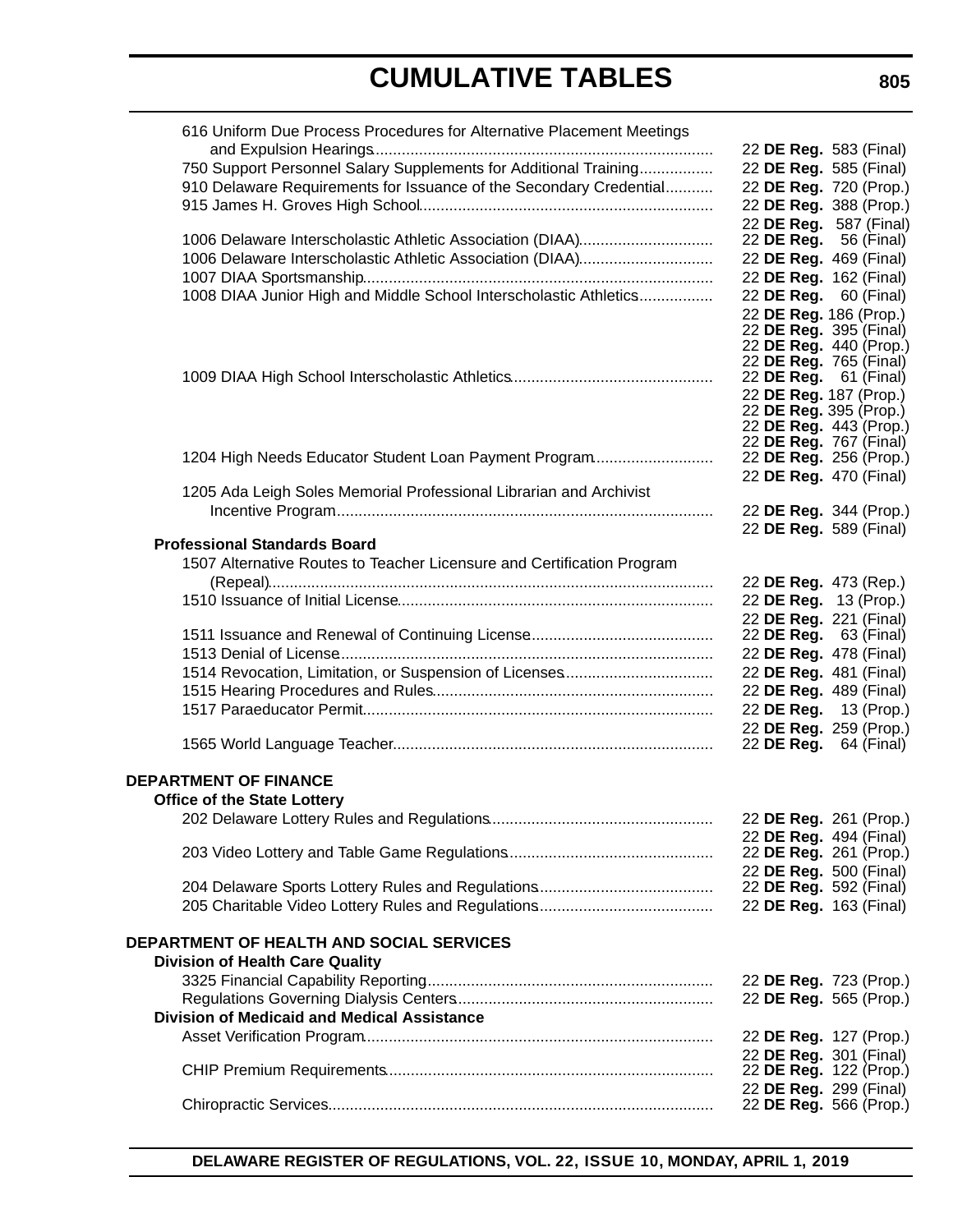|                                                                            | 22 DE Reg. 768 (Final)        |  |
|----------------------------------------------------------------------------|-------------------------------|--|
|                                                                            | 22 DE Reg. 570 (Prop.)        |  |
|                                                                            | 22 DE Reg. 262 (Prop.)        |  |
|                                                                            | 22 DE Reg. 502 (Final)        |  |
|                                                                            | 22 DE Reg. 194 (Prop.)        |  |
|                                                                            | 22 DE Reg. 400 (Final)        |  |
| Long Term Care Medicaid: DSSM 20101, 20103, 20103.1.2 and 14100.3          | 22 <b>DE Reg.</b> 66 (Final)  |  |
|                                                                            | 22 DE Reg. 361 (Prop.)        |  |
|                                                                            | 22 DE Reg. 668 (Final)        |  |
|                                                                            | 22 <b>DE Reg.</b> 15 (Prop.)  |  |
|                                                                            | 22 DE Reg. 222 (Final)        |  |
|                                                                            | 22 DE Reg. 347 (Prop.)        |  |
|                                                                            | 22 DE Reg. 597 (Final)        |  |
|                                                                            | 22 DE Reg. 354 (Prop.)        |  |
|                                                                            | 22 DE Reg. 595 (Final)        |  |
|                                                                            | 22 DE Reg. 728 (Prop.)        |  |
|                                                                            | 22 DE Reg. 6 (Errata)         |  |
| <b>Division of Public Health</b>                                           |                               |  |
| 4202 Control of Communicable and Other Disease Conditions                  | 22 DE Reg. 733 (Prop.)        |  |
|                                                                            |                               |  |
| 4455 Delaware Regulations Governing a Detailed Plumbing Code               | 22 DE Reg. 651 (Prop.)        |  |
|                                                                            | 22 DE Reg. 401 (Final)        |  |
|                                                                            | 22 DE Reg. 652 (Prop.)        |  |
|                                                                            | 22 DE Reg. 132 (Prop.)        |  |
|                                                                            | 22 DE Reg. 734 (Prop.)        |  |
| 4502 Regulations for Certification of Animal Welfare Officers              | 22 <b>DE Reg.</b> 197 (Prop.) |  |
|                                                                            | 22 DE Reg. 770 (Final)        |  |
| <b>Division of Social Services</b>                                         |                               |  |
|                                                                            | 22 DE Reg. 264 (Prop.)        |  |
|                                                                            | 22 DE Reg. 505 (Final)        |  |
|                                                                            | 22 DE Reg. 652 (Prop.)        |  |
|                                                                            | 22 DE Reg. 740 (Prop.)        |  |
|                                                                            | 22 DE Reg. 658 (Prop.)        |  |
| Purchase of Care - Determination of Homeless: DSSM 11003                   | 22 DE Reg. 741 (Prop.)        |  |
|                                                                            | 22 DE Reg. 138 (Prop.)        |  |
|                                                                            | 22 DE Reg. 20 (Prop.)         |  |
| Temporary Assistance for Needy Families (TANF) - CMR: DSSM 3000            | 22 DE Reg. 744 (Prop.)        |  |
|                                                                            | 22 DE Reg. 773 (Final)        |  |
|                                                                            |                               |  |
| <b>DEPARTMENT OF INSURANCE</b>                                             |                               |  |
| <b>Office of the Commissioner</b>                                          |                               |  |
|                                                                            | 22 DE Reg. 364 (Prop.)        |  |
|                                                                            |                               |  |
|                                                                            | 22 DE Reg. 603 (Final)        |  |
|                                                                            | 22 DE Reg. 751 (Prop.)        |  |
| 904 Privacy of Consumer Financial and Health Information                   | 22 DE Reg. 754 (Prop.)        |  |
|                                                                            | 22 DE Reg. 164 (Final)        |  |
| 1319 Arbitration of Disputes Between Carriers and Primary Care and Chronic |                               |  |
|                                                                            | 22 DE Reg. 366 (Prop.)        |  |
|                                                                            | 22 DE Reg. 605 (Final)        |  |
| 1320 Minimum Standards for Short-Term, Limited Duration Health Insurance   |                               |  |
|                                                                            | 22 DE Reg. 326(Emer.)         |  |
|                                                                            | 22 DE Reg. 371 (Prop.)        |  |
|                                                                            | 22 <b>DE Reg.</b> 607 (Final) |  |
|                                                                            | 22 DE Reg. 756 (Prop.)        |  |
| 1405 Filing Requirements for Multiple Employer Welfare Arrangements        | 22 DE Reg. 180(Emer.)         |  |
|                                                                            | 22 DE Reg. 202 (Prop.)        |  |
|                                                                            | 22 DE Reg. 509 (Final)        |  |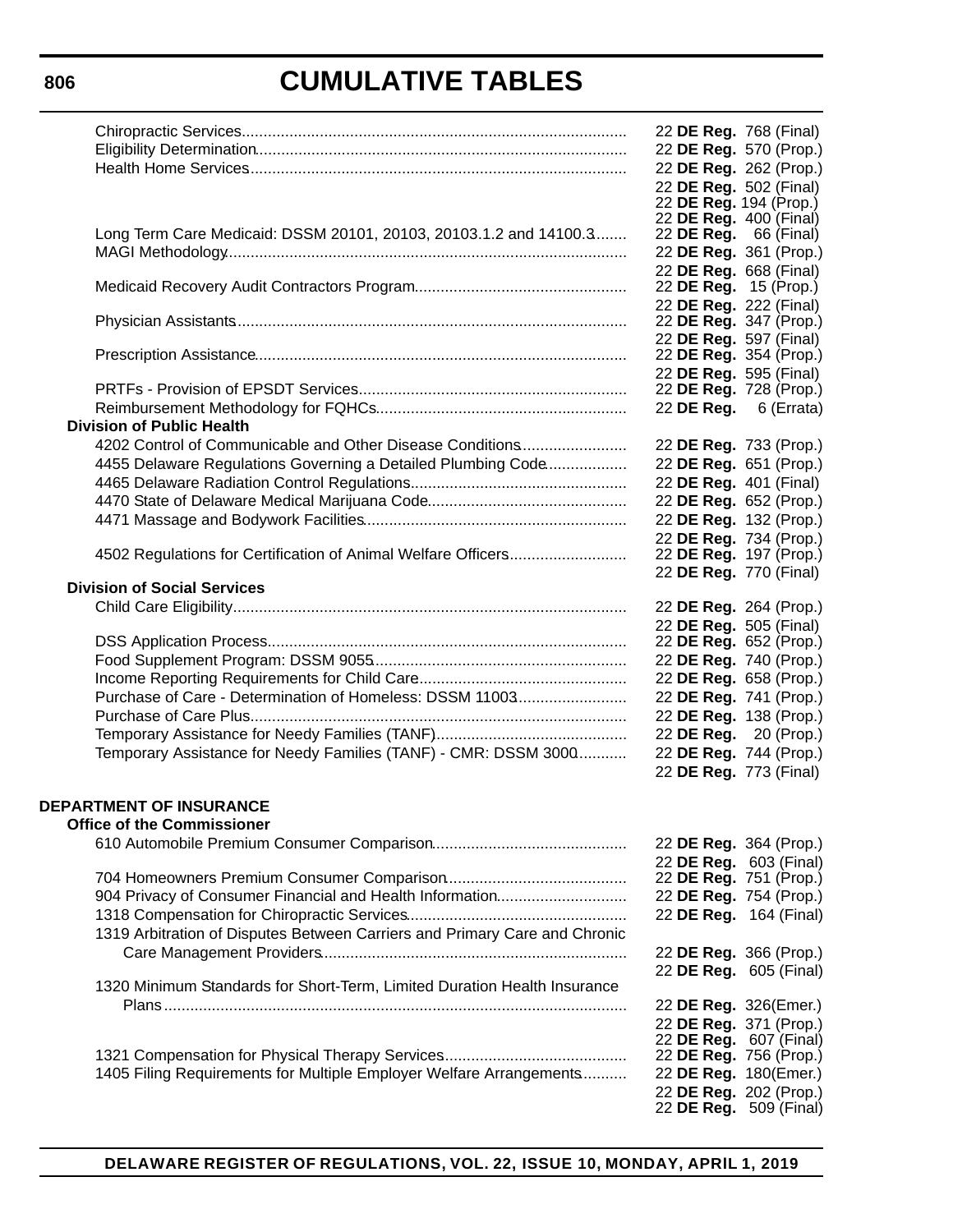| <b>DEPARTMENT OF JUSTICE</b>                                           |                                                        |  |
|------------------------------------------------------------------------|--------------------------------------------------------|--|
| <b>Fraud and Consumer Protection Division</b>                          |                                                        |  |
|                                                                        | 22 DE Reg. 377 (Prop.)                                 |  |
|                                                                        | 22 DE Reg. 609 (Final)                                 |  |
|                                                                        |                                                        |  |
| <b>DEPARTMENT OF LABOR</b>                                             |                                                        |  |
| <b>Division of Industrial Affairs</b>                                  |                                                        |  |
|                                                                        | 22 DE Reg. 203 (Prop.)                                 |  |
|                                                                        | 22 DE Reg. 403 (Final)                                 |  |
| DEPARTMENT OF NATURAL RESOURCES AND ENVIRONMENTAL CONTROL              |                                                        |  |
| <b>Division of Air Quality</b>                                         |                                                        |  |
|                                                                        |                                                        |  |
|                                                                        | 22 DE Reg. 610 (Final)<br>22 DE Reg. 613 (Final)       |  |
|                                                                        | 22 DE Reg. 405 (Final)                                 |  |
|                                                                        |                                                        |  |
|                                                                        | 22 DE Reg. 646(Emer.)                                  |  |
|                                                                        | 22 DE Reg. 660 (Prop.)<br>22 DE Reg. 141 (Prop.)       |  |
|                                                                        |                                                        |  |
|                                                                        | 22 DE Reg. 511 (Final)<br>22 DE Reg. 645(Errata)       |  |
|                                                                        | 22 DE Reg. 447 (Prop.)                                 |  |
| Division of Climate, Coastal & Energy                                  |                                                        |  |
| 2105 Evaluation, Measurement and Verification Procedures and Standards | 22 DE Reg. 210 (Prop.)                                 |  |
|                                                                        | 22 DE Reg. 514 (Final)                                 |  |
| 2201 (Published as Final as 108) Delaware Coastal Management Program   |                                                        |  |
|                                                                        | 22 DE Reg. 407 (Final)                                 |  |
|                                                                        | 22 DE Reg. 433(Errata)                                 |  |
| <b>Division of Fish and Wildlife</b>                                   |                                                        |  |
|                                                                        | 22 DE Reg. 572 (Prop.)                                 |  |
|                                                                        | 22 DE Reg. 776 (Final)                                 |  |
|                                                                        | 22 DE Reg. 572 (Prop.)                                 |  |
|                                                                        | 22 DE Reg. 776 (Final)                                 |  |
| 3505 Striped Bass Commercial Fishing Seasons; Quotas; Tagging and      |                                                        |  |
|                                                                        | 22 DE Reg. 267 (Prop.)                                 |  |
|                                                                        | 22 DE Reg. 648(Emer.)                                  |  |
|                                                                        | 22 <b>DE Reg.</b> 674 (Final)                          |  |
| 3507 Black Sea Bass Size Limit; Trip Limits, Seasons; Quotas           | 22 <b>DE Reg.</b> 21 (Prop.)                           |  |
|                                                                        | 22 DE Reg. 227 (Final)                                 |  |
| 3511 Summer Flounder Size Limits; Possession Limits; Season            | 22 <b>DE Reg.</b> 24 (Prop.)                           |  |
|                                                                        | 22 DE Reg. 101(Emer.)<br>22 <b>DE Reg.</b> 304 (Final) |  |
|                                                                        | 22 DE Reg. 103(Emer.)                                  |  |
|                                                                        | 22 DE Reg. 142 (Prop.)                                 |  |
|                                                                        | 22 DE Reg. 517 (Final)                                 |  |
|                                                                        | 22 DE Reg. 778 (Final)                                 |  |
| <b>Division of Parks and Recreation</b>                                |                                                        |  |
|                                                                        | 22 DE Reg. 779 (Final)                                 |  |
| <b>Division of Waste and Hazardous Substances</b>                      |                                                        |  |
|                                                                        | 22 DE Reg. 270 (Prop.)                                 |  |
|                                                                        | 22 DE Reg. 678 (Final)                                 |  |
| 1375 Regulations Governing Hazardous Substance Cleanup                 | 22 DE Reg. 448 (Prop.)                                 |  |
|                                                                        | 22 DE Reg. 781 (Final)                                 |  |
| <b>Division of Water</b>                                               |                                                        |  |
| 7102 Regulations Governing Underground Injection Control               | 22 DE Reg. 10 (Errata)                                 |  |
| <b>Division of Watershed Stewardship</b>                               |                                                        |  |
|                                                                        | 22 DE Reg. 211 (Prop.)                                 |  |
|                                                                        | 22 DE Reg. 680 (Final)                                 |  |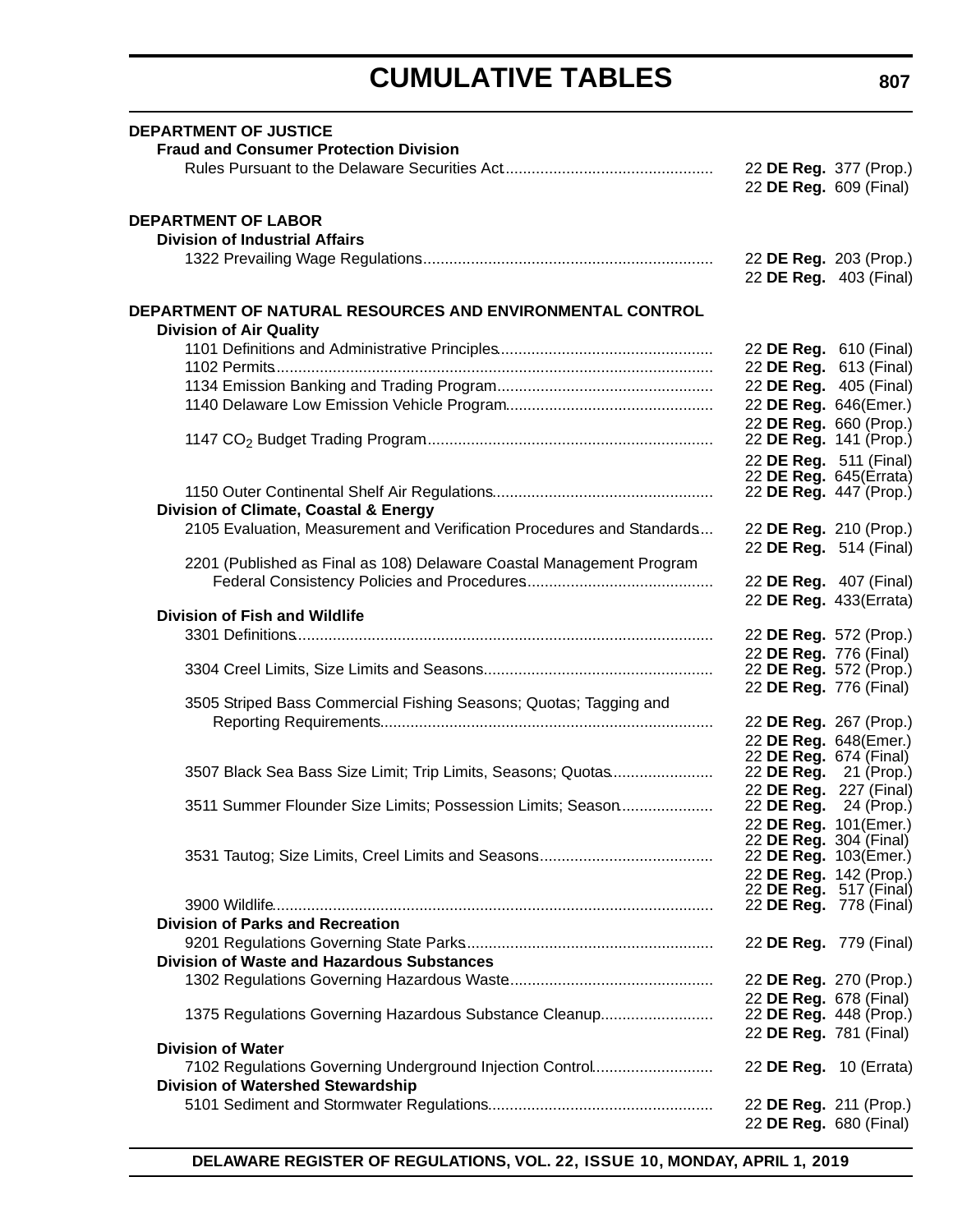| <b>Office of the Secretary</b><br>109 Regulations Governing the Guidelines to Evaluate Land Being Considered | 22 DE Reg. 450 (Prop.)                                                                                     |            |
|--------------------------------------------------------------------------------------------------------------|------------------------------------------------------------------------------------------------------------|------------|
|                                                                                                              | 22 DE Reg. 99(Errata)                                                                                      |            |
| DEPARTMENT OF SAFETY AND HOMELAND SECURITY<br><b>Delaware Council on Police Training</b>                     |                                                                                                            |            |
| 801 Regulations of the Delaware Council on Police Training                                                   | 22 DE Reg. 26 (Prop.)<br>22 DE Reg. 230 (Final)<br>22 DE Reg. 452 (Prop.)<br>22 <b>DE Reg.</b> 783 (Final) |            |
| <b>Division of State Police</b>                                                                              | 22 DE Reg. 453 (Prop.)                                                                                     |            |
| 1300 Board of Examiners of Private Investigators & Private Security Agencies                                 | 22 DE Reg. 69 (Final)<br>22 DE Reg. 212 (Prop.)<br>22 <b>DE Reg.</b> 407 (Final)                           |            |
|                                                                                                              | 22 <b>DE Reg.</b> 70 (Final)<br>22 DE Reg. 378 (Prop.)<br>22 DE Reg. 664 (Prop.)<br>22 DE Reg. 685 (Final) |            |
|                                                                                                              | 22 DE Reg. 214 (Prop.)<br>22 DE Reg. 306 (Final)<br>22 DE Reg. 455 (Prop.)                                 |            |
| <b>Office of the Secretary</b>                                                                               |                                                                                                            |            |
| 102 Regulations Governing the Destructive Weapon Compensation Program                                        |                                                                                                            |            |
|                                                                                                              | 22 DE Reg. 105(Emer.)                                                                                      |            |
|                                                                                                              | 22 DE Reg. 145 (Prop.)<br>22 <b>DE Reg.</b> 307 (Final)                                                    |            |
| <b>Sex Offender Management Board</b>                                                                         |                                                                                                            |            |
|                                                                                                              | 22 DE Reg. 271 (Prop.)<br>22 DE Reg. 617 (Final)                                                           |            |
| DEPARTMENT OF SERVICES FOR CHILDREN, YOUTH AND THEIR FAMILIES<br><b>Division of Family Services</b>          |                                                                                                            |            |
| 101 DELACARE: Regulations for Early Care and Education and School-Age                                        | 22 DE Reg. 379 (Prop.)                                                                                     |            |
| 103 Regulations for Family and Large Family Child Care Homes                                                 | 22 DE Reg. 574 (Prop.)<br>22 <b>DE Reg.</b> 380 (Prop.)<br>22 DE Reg. 576 (Prop.)                          |            |
| <b>DEPARTMENT OF STATE</b><br><b>Division of Corporations</b>                                                |                                                                                                            |            |
| Registered Agent Customer Entity Verification Requirements                                                   | 22 DE Reg. 215 (Prop.)<br>22 DE Reg. 519 (Final)                                                           |            |
| <b>Division of Historical and Cultural Affairs</b>                                                           |                                                                                                            |            |
|                                                                                                              | 22 DE Reg. 147 (Prop.)                                                                                     |            |
| <b>Division of Professional Regulation</b>                                                                   | 22 DE Reg. 409 (Final)<br>22 DE Reg.                                                                       | 72 (Final) |
|                                                                                                              | 22 DE Reg. 27 (Prop.)                                                                                      |            |
|                                                                                                              | 22 DE Reg. 412 (Final)                                                                                     |            |
|                                                                                                              | 22 <b>DE Reg.</b> 232 (Final)                                                                              |            |
|                                                                                                              | 22 DE Reg. 234 (Final)                                                                                     |            |
|                                                                                                              | 22 DE Reg. 272 (Prop.)                                                                                     |            |
|                                                                                                              | 22 DE Reg. 686 (Final)                                                                                     |            |
|                                                                                                              | 22 DE Reg. 785 (Final)<br>22 DE Reg. 153 (Prop.)                                                           |            |

**DELAWARE REGISTER OF REGULATIONS, VOL. 22, ISSUE 10, MONDAY, APRIL 1, 2019**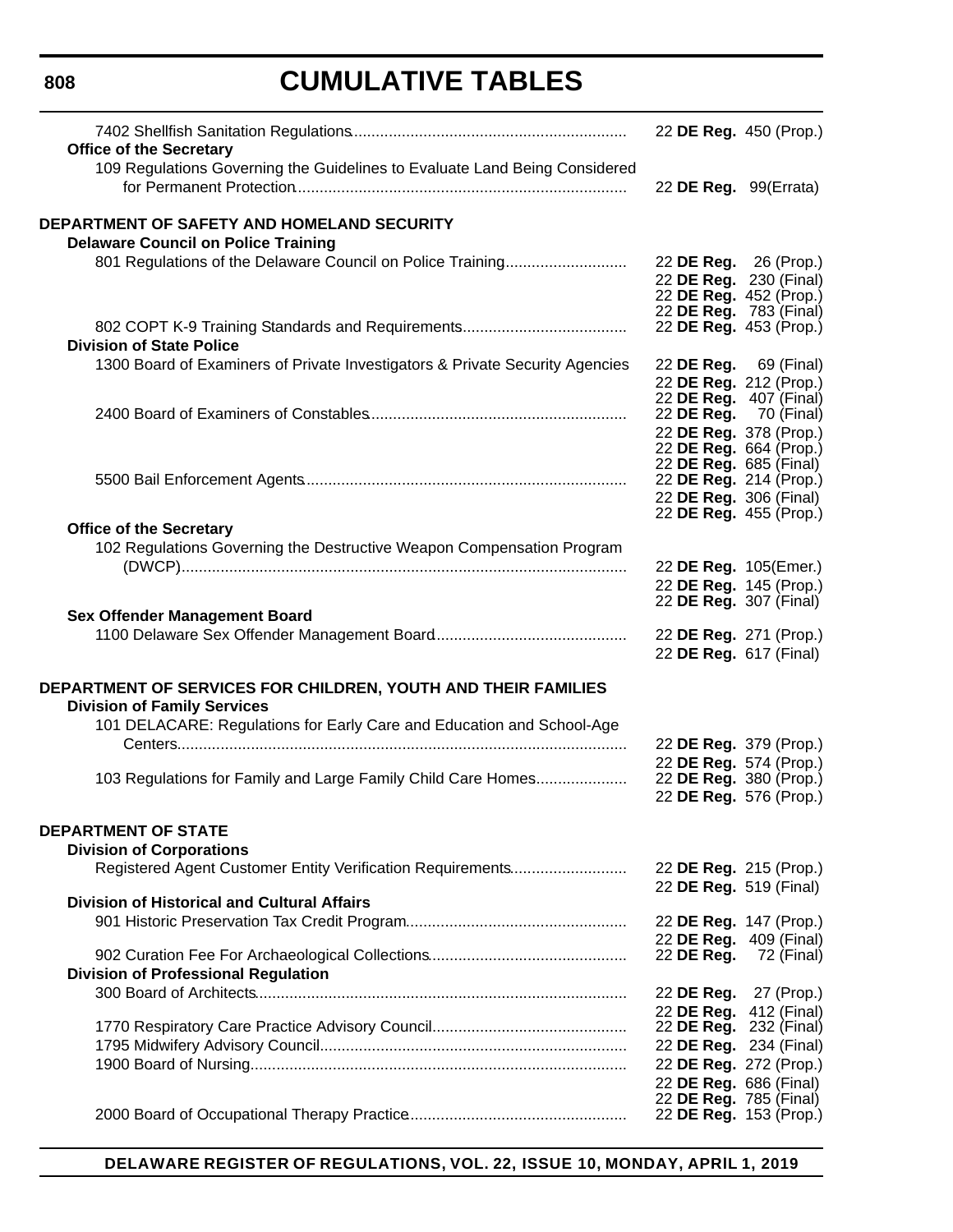|                                                                           | 22 DE Reg. 523 (Final) |             |
|---------------------------------------------------------------------------|------------------------|-------------|
| 2600 Examining Board of Physical Therapists and Athletic Trainers         | 22 DE Reg. 618 (Final) |             |
|                                                                           | 22 DE Reg. 275 (Prop.) |             |
|                                                                           | 22 DE Reg. 280 (Prop.) |             |
| 3000 Board of Professional Counselors of Mental Health and Chemical       |                        |             |
|                                                                           | 22 DE Reg.             | 78 (Final)  |
| 3700 Board of Speech/Language Pathologists, Audiologists and Hearing Aid  |                        |             |
|                                                                           | 22 DE Reg. 30 (Prop.)  |             |
|                                                                           | 22 DE Reg.             | 619 (Final) |
|                                                                           | 22 DE Reg. 759 (Prop.) |             |
|                                                                           | 22 DE Reg.             | 79 (Final)  |
| <b>Office of the State Bank Commissioner</b>                              |                        |             |
| 102 Procedures Governing the Creation and Existence of an Interim Bank    | 22 DE Reg. 456 (Prop.) |             |
|                                                                           | 22 DE Reg. 688 (Final) |             |
| <b>Public Service Commission</b>                                          |                        |             |
| 1010 Regulations Governing the Administration of the Electric and Natural |                        |             |
| Gas Utility Distribution System Improvement Charge ("DSIC")               | 22 DE Reg. 381 (Prop.) |             |
| 3008 Rules and Procedures to Implement the Renewable Energy Portfolio     |                        |             |
|                                                                           | 22 DE Reg. 37 (Prop.)  |             |
|                                                                           | 22 DE Reg.             | 525 (Final) |
| 3011 Rules for Certification of Electric Transmission Suppliers           | 22 DE Reg.             | 80 (Final)  |
|                                                                           |                        |             |
| <b>DEPARTMENT OF TRANSPORTATION</b>                                       |                        |             |
| <b>Delaware Transit Corporation</b>                                       |                        |             |
|                                                                           | 22 DE Reg. 287 (Prop.) |             |
|                                                                           | 22 DE Reg. 288 (Prop.) |             |
| <b>Division of Planning and Policy</b>                                    |                        |             |
|                                                                           | 22 DE Reg. 577 (Prop.) |             |
| <b>Division of Transportation Solutions</b>                               | 22 DE Reg. 786 (Final) |             |
| 2403 Special Events Policies and Procedures - Traffic Management          | 22 DE Reg. 387 (Prop.) |             |
|                                                                           | 22 DE Reg. 621 (Final) |             |
| 2406 Policies and Procedures for Acquisition of Certain Real Property     | 22 DE Reg. 289 (Prop.) |             |
|                                                                           | 22 DE Reg. 545 (Final) |             |
| 2408 Performance-Based Contractor Evaluation Procedures                   | 22 DE Reg. 460 (Prop.) |             |
|                                                                           | 22 DE Reg. 691 (Final) |             |
|                                                                           |                        |             |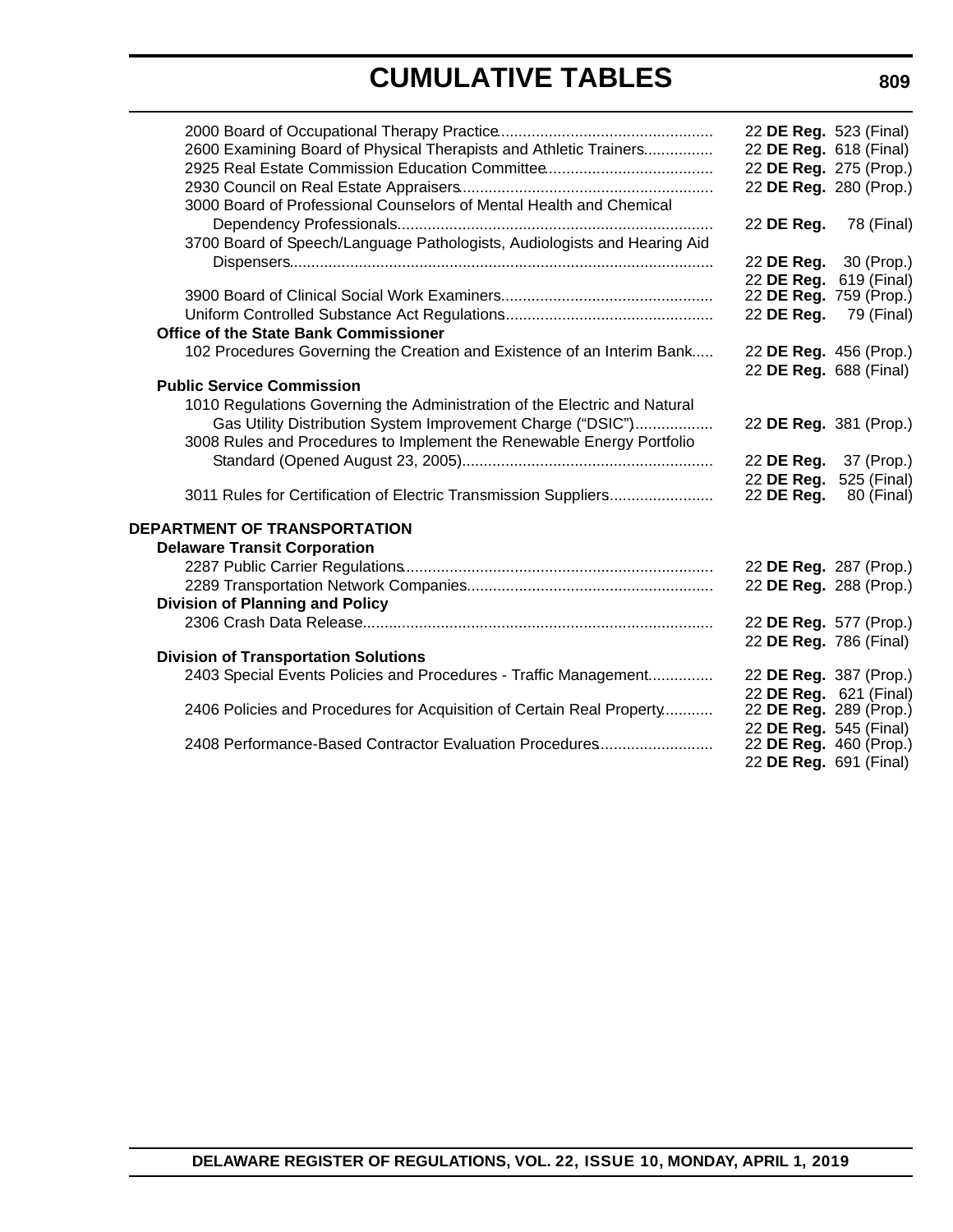#### **Symbol Key**

<span id="page-11-0"></span>Arial type indicates the text existing prior to the regulation being promulgated. Underlined text indicates new text. Language which is stricken through indicates text being deleted.

#### **Emergency Regulations**

Under 29 **Del.C.** §10119 an agency may promulgate a regulatory change as an Emergency under the following conditions:

#### **§ 10119. Emergency regulations.**

If an agency determines that an imminent peril to the public health, safety or welfare requires the adoption, amendment or repeal of a regulation with less than the notice required by § 10115, the following rules shall apply:

(1) The agency may proceed to act without prior notice or hearing or upon any abbreviated notice and hearing that it finds practicable;

(2) The order adopting, amending or repealing a regulation shall state, in writing, the reasons for the agency's determination that such emergency action is necessary;

(3) The order effecting such action may be effective for a period of not longer than 120 days and may be renewed once for a period not exceeding 60 days;

(4) When such an order is issued without any of the public procedures otherwise required or authorized by this chapter, the agency shall state as part of the order that it will receive, consider and respond to petitions by any interested person for the reconsideration or revision thereof; and

(5) The agency shall submit a copy of the emergency order to the Registrar for publication in the next issue of the *Register of Regulations*. (60 Del. Laws, c. 585, § 1; 62 Del. Laws, c. 301, § 2; 71 Del. Laws, c. 48, § 10.)

#### **[DEPARTMENT OF AGRICULTURE](https://agriculture.delaware.gov/plant-industries/)**

**PLANT INDUSTRIES SECTION**

Statutory Authority: 3 Delaware Code, Sections 1102, 1103 and 1106 (3 **Del.C.** §§1102, 1103 & 1106)

#### **ORDER**

#### **[804 Rules and Regulations for Spotted Lanternfly](#page-3-0)**

**WHEREAS,** the Department of Agriculture (the "Department") has been charged by the Delaware legislature pursuant to 3 **Del.C.** §1102(a) with the power to "adopt reasonable regulations to implement and carry out the purposes of this chapter to eradicate, repress and prevent the spread of plant pests (i) within the State, (ii) from within the State to points outside the State, and (iii) from outside the State to points within the State."; and

**WHEREAS**, the Department published proposed regulations (the "Proposed Regulations") in the February 1, 2019 edition of the *Register of Regulations* to establish for the plant pest, spotted lanternfly, appropriate quarantine restrictions, permitting process, and discovery and suppression measures within the State of Delaware that provided for a public comment period through March 4, 2019; and

**WHEREAS**, the Secretary finds that adoption of an emergency regulation to eradicate, repress and prevent the spread of the plant pest Spotted Lanternfly (i) within the State, (ii) from within the State to points outside the State, and (iii) from outside the State to points within the State must occur on an emergency basis in order to properly protect the agricultural interests of the State from damage resulting from the transport of spotted lanternfly eggs until such time as the Proposed Regulations become effective; and

**WHEREAS**, the Secretary will accept, consider and respond to petitions by any interested person for the reconsideration or revision of this regulation by addressing the same to the attention of Plant Industries Section, Department of Agriculture, 2320 South DuPont Highway, Dover, Delaware 19901**;** and

**WHEREAS**, in accordance with the provisions of 29 **Del.C.** §10119(3), this Order shall be effective for 120 days from the date of execution and may be renewed once for a period not exceeding 60 days; and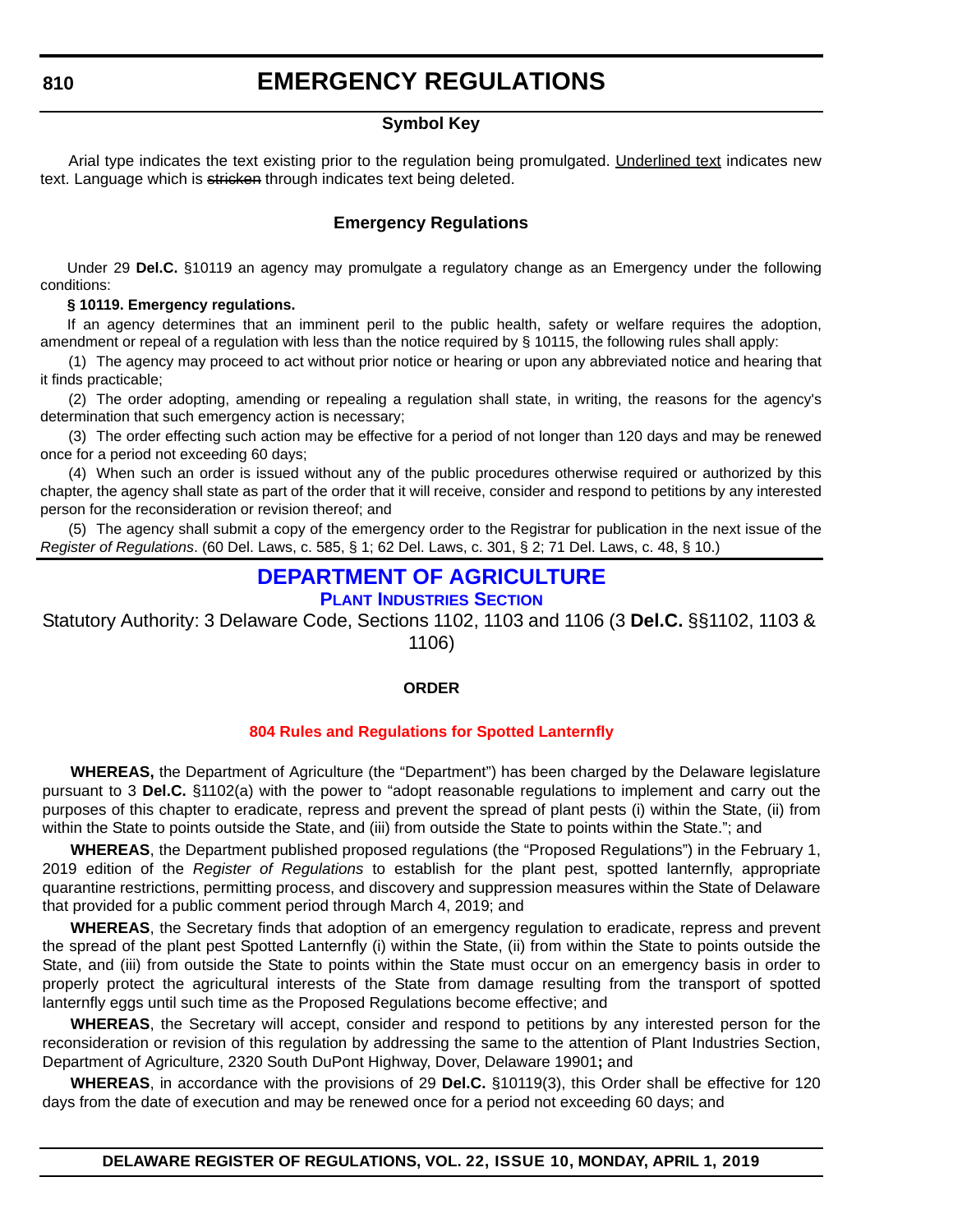**WHEREAS**, a copy of this Order will be submitted to the Registrar for publication in the next issue of the Delaware *Register of Regulations*.

**NOW, THEREFORE, IT IS ORDERED** this 28th day of February, 2019 that the following "Rules and Regulations for Spotted Lanternfly" shall take effect immediately.

**SO ORDERED** this 28th day of February, 2019.

#### **SECRETARY OF AGRICULTURE**

Michael T. Scuse

#### **804 Rules and Regulations for Spotted Lanternfly**

#### **1.0 Authority**

These regulations are promulgated pursuant to the authority of Sections 1102, 1103 and 1106 of Title 3 of the Delaware Code.

#### **2.0 Purpose**

- 2.1 Spotted Lanternfly, *Lycorma delicatula,* is a new pest to the United States and has been detected in Delaware. This is a dangerous insect to forests, ornamental trees, orchards, and grapes and is not native to Delaware or the United States. It is not yet widely prevalent or distributed within or throughout Delaware, but it has been found in numerous locations since its first appearance in Delaware in 2017.
- 2.2 The Spotted Lanternfly has been determined by the Department to be dangerous and destructive to the agriculture, horticulture, and forests of the State of Delaware and is hereby declared a "dangerously injurious plant pest." Therefore, the importation of any living life stage of the Spotted Lanternfly and Regulated Articles that may carry or spread the pest is prohibited except as outlined in this regulation.
- 2.3 These regulations govern the establishment of quarantine restrictions, permitting process, and discovery and suppression of the plant pest, Spotted Lanternfly, within the State of Delaware. The Plant Industries Administrator or designee shall have the authority to administer these regulations and shall be solely responsible for making the determinations required herein. These regulations have been developed to eradicate, repress, and prevent the spread of the plant pest, Spotted Lanternfly*,* (i) within the State, (ii) from within the State to points outside the State, and (iii) from outside the State to points within the State.

#### **3.0 Definitions**

The following words and terms, when used in this regulation, have the following meaning unless the context clearly indicates otherwise:

- "**Control (of a pest)**" means to curb or hold in check and includes, but is not limited to, abatement, containment, eradication, extermination or suppression.
- "**Dangerously injurious plant pest**" means a plant pest that constitutes a significant threat to the agricultural, forest or horticultural interests of this State, or the State's general environmental quality.
- "**Department**" means the State of Delaware Department of Agriculture and includes, but is not limited to, its officers, inspectors, employees, agents, or representatives.
- "**Designated employee**" means the owner, manager, supervisor, or other person with authority to bind the entity and train other employees.

"**Designee**" means the person designated by the Plant Industries Administrator to act on their behalf.

"**Eradicate**" means the elimination or removal of a pest from a defined geographic area.

"**Living Life Stage**" means the entire life stage of the Spotted Lanternfly, including, but not limited to, adults, nymphs, or viable egg mass of Spotted Lanternfly.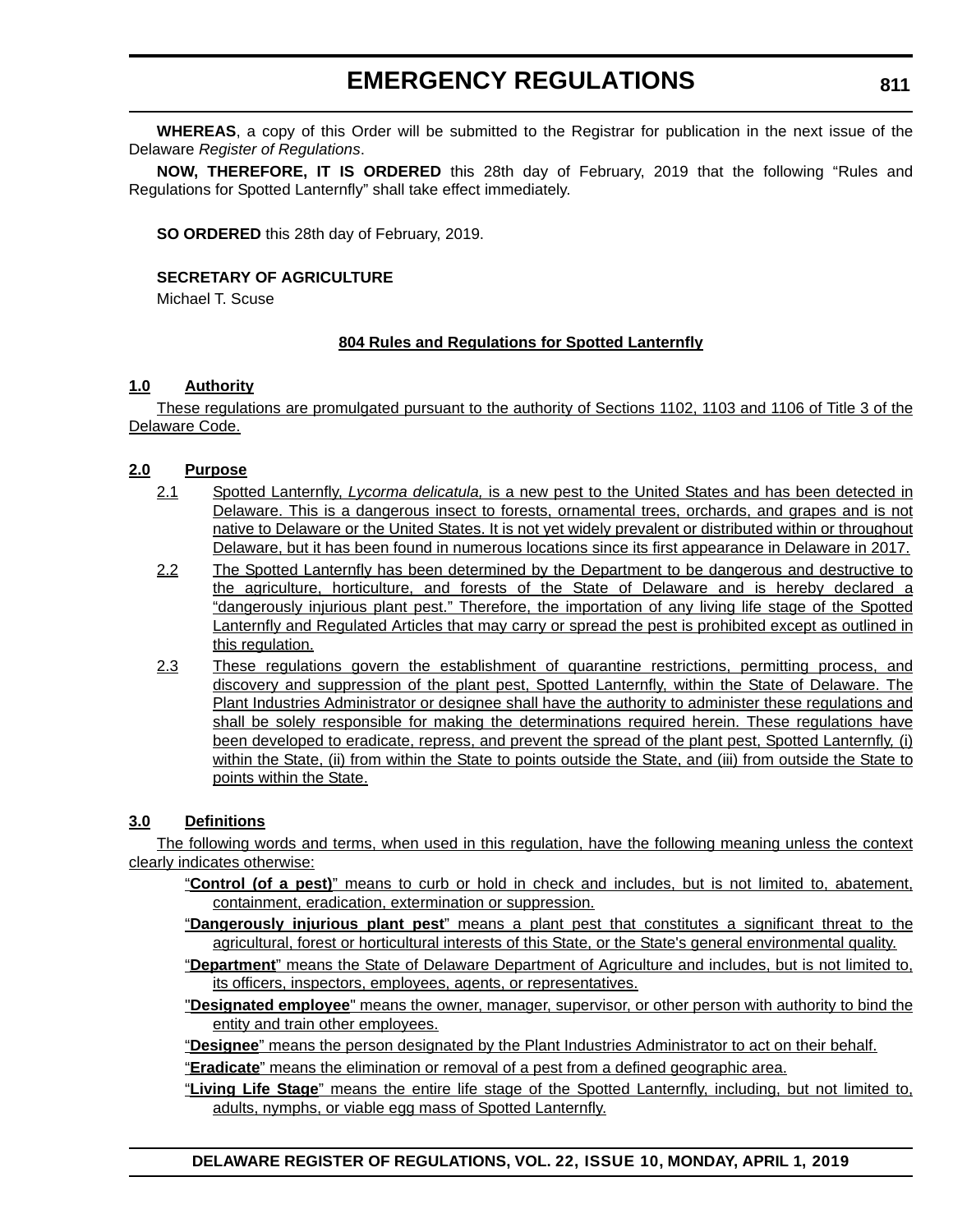"**Person**" means any individual, family, group, firm, association, business, company, corporation, entity or organization.

"**Pest**" means any biotic agent that is known to cause damage or harm to agriculture or the environment. "**Plant**" means all plant parts, including whole plants, roots, scions, seeds and/or cuttings.

- "**Plant Pest**" means, but is not limited to, any pest of plants, agricultural commodities, crop seed, farm products, horticultural products, nursery stock or noncultivated plants. This includes, but is not limited to, insects, snails, nematodes, fungi, viruses, bacterium, microorganisms, mycoplasma-like organisms, weeds, plants or parasitic higher plants.
- "**Regulated Articles**" means the plant pest Spotted Lanternfly, along with any material or object that may carry or spread the Spotted Lanternfly as provided in subsection 5.1 of these regulations.

"**Spotted Lanternfly**" means the invasive insect having scientific name *Lycorma delicatula.*

#### **4.0 Quarantine**

- 4.1 A Spotted Lanternfly quarantine is established in order to control the spread of the dangerously injurious insect, the Spotted Lanternfly, a menace to the State's agricultural industries, environment, and residential areas of Delaware, the following Delaware counties and/or zip code areas are hereby quarantined in their entirety:
	- 4.1.1 Following zip code areas in New Castle County: 19702, 19703, 19707, 19711, 19801, 19802, 19803, 19805, 19807, 19809, and 19810.
- 4.2 The Plant Industries Administrator or designee shall have the authority to designate any nonquarantined area in Delaware as a quarantined area, if the Administrator has reason to believe that the Spotted Lanternfly is present based on positive confirmation of any living life stage of this insect by the Department, or by agents of the USDA APHIS.
- 4.3 The purpose of this quarantine is as follows:
	- 4.3.1 To establish provisions to control and eradicate the plant pest Spotted Lanternfly.
	- 4.3.2 To establish requirements and parameters under which individuals and persons may move Regulated Articles within and from the areas covered by this quarantine, and any future added areas.
	- 4.3.3 To establish treatment provisions for all properties within the area subject to this quarantine, and any future added areas.

#### **5.0 Regulated Articles and Limitations Imposed**

- 5.1 The plant pest Spotted Lanternfly and its eggs and nymphs can exist on and be spread through conveyance of any object to which it may attach are considered Regulated Articles under these regulations. Regulated Articles may not be moved out of or within the quarantined area except in accordance with Section 6.0 of these regulations. The following list provides examples of Regulated Articles, but is not an all-inclusive list. Any object capable of carrying the plant pest, Spotted Lanternfly, shall be considered to be Regulated Articles under these Regulations:
	- 5.1.1 Any living life stage of the Spotted Lanternfly.
	- 5.1.2 Plants and plant parts: This shall include, but is not limited to, all live or dead trees, nursery stock, budwood, green lumber, firewood, logs, perennial plants, garden plants and produce, stumps, roots, branches, mulch, composted and uncomposted chips, bark, and yard waste.
	- 5.1.3 Outdoor industrial and construction materials and equipment, concrete barriers or structures, stone, quarry material, ornamental stone or concrete, construction, landscaping and remodeling waste.
	- 5.1.4 Packing materials, such as wood crates or boxes.
	- 5.1.5 Outdoor household articles including recreational vehicles, lawn tractors and mowers, mower decks, grills, grill and furniture covers, tarps, mobile homes, tile, stone, deck boards, mobile fire pits, any equipment, trucks or vehicles not stored indoors.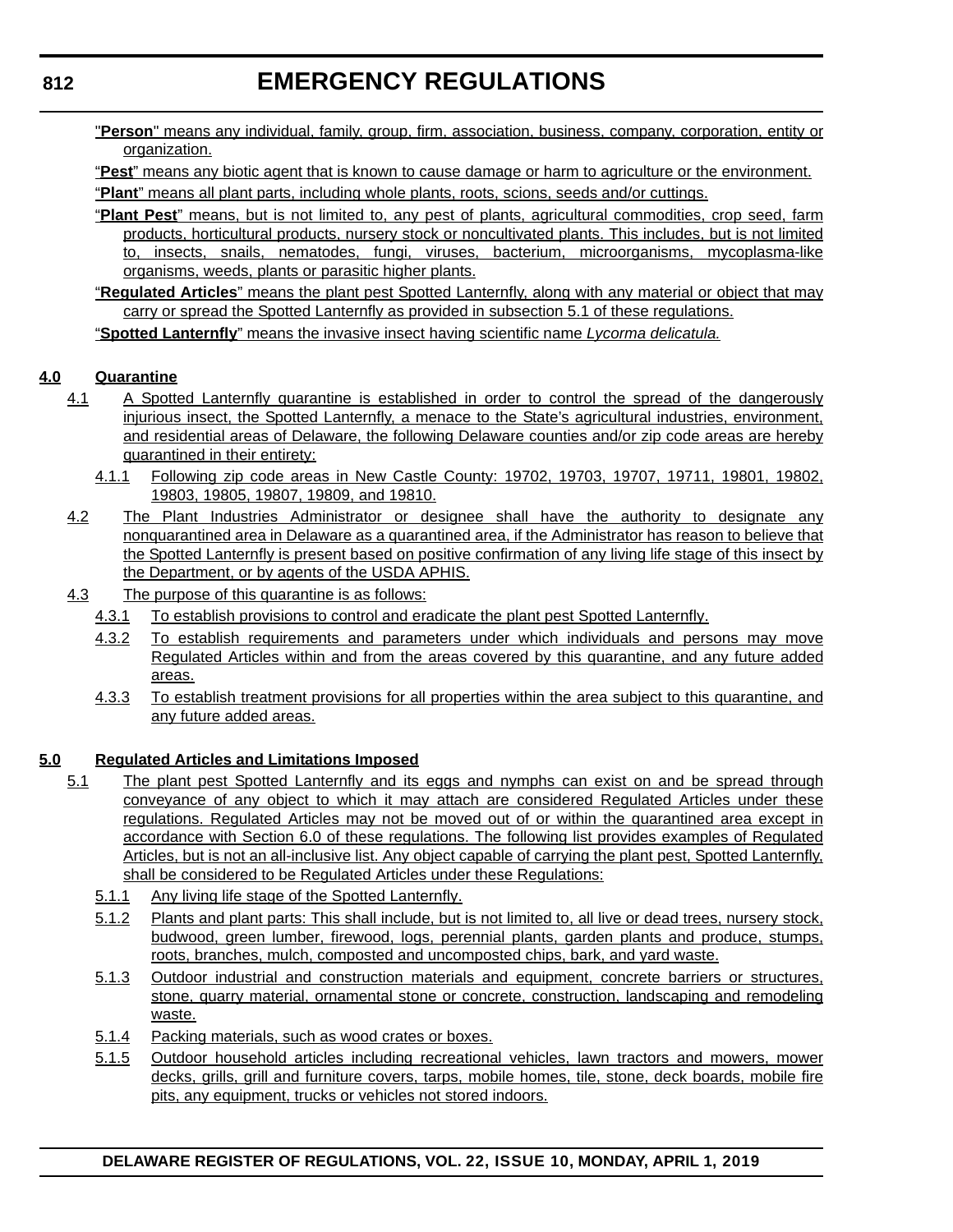- 5.1.6 Conveyances of any type, whether utilized for movement of the materials previously listed or personal use, and any trailers, wagons or other equipment attached thereto.
- 5.1.7 Any other article, materials or means of conveyance when it is determined by an inspector to present a risk of spread of any life stage of Spotted Lanternfly.

#### **6.0 Requirements for Movement of Regulated Articles Within or From a Quarantined Area**

- 6.1 Individuals not conducting business, referred to as general members of the public, are not permitted to move Regulated Articles within or from the quarantine area without a checklist issued by the Department. Regulated Articles include any vehicle or conveyance. The valid signed checklist shall accompany the Regulated Articles. The checklist is available from the Department's website and is to be completed by the individual seeking to move Regulated Articles.
- 6.2 A permit is required for any Person conducting business requiring the movement of any Regulated Articles within or from the quarantine area.
	- 6.2.1 The movement of Regulated Articles without a permit is prohibited. A person conducting business may not move any Regulated Articles within or from the quarantine area without a permit.
	- 6.2.2 Permit Process and Requirements. A Person required to obtain a permit for movement of Regulated Articles within or from the quarantine area shall comply with the following:
		- 6.2.2.1 Designated employees shall take training provided by the Department, University of Delaware Cooperative Extension, reciprocating state programs, or others, who have completed a Train the Trainer course approved by the Department. Designated employees shall have passed an examination, administered by an employee or agent of the Department, demonstrating they have an understanding and knowledge of the pest and of the procedures necessary to prevent the spread of the pest.
		- 6.2.2.2 Upon successful completion of the training and passing the required test, the designated employee shall be responsible for training other employees of that entity and documenting such training. Multiple employees in a business may take the training and examination if the business deems that necessary to build sufficient training capacity within their organization.
		- 6.2.2.3 In conjunction with taking the examination, the designated employee shall record, preserve, maintain and provide to the Department as needed, at a minimum, the following information:
			- 6.2.2.3.1 The name, telephone number, and e-mail address of the designated employee taking the required test.
			- 6.2.2.3.2 The legal name, address, business telephone number, and e-mail address of the business location or locations operating within the quarantine.
			- 6.2.2.3.3 The number of vehicles and conveyances utilized.
			- 6.2.2.3.4 An attestation that the permit holder shall comply with all requirements of this regulation.
		- 6.2.2.4 Any employee responsible for driving any vehicle or conveyance, or handling, shipping, packaging or loading any Regulated Articles shall be trained by a designated employee who has taken the training, and passed the exam.
		- 6.2.2.5 All Regulated Articles, including conveyances and vehicles, shall be inspected and all egg masses and other life stages of the Spotted Lanternfly shall be removed and destroyed prior to movement within or out of the quarantine area. A record of such inspection shall be kept and recorded.
		- 6.2.2.6 Regulated Articles, other than the vehicles and conveyances themselves, shall be packaged and safeguarded sufficiently, such as within a closed container, shrink wrap, tight tarp or similar covering, to maintain isolation from the environment during storage or transportation.
		- 6.2.2.7 Any stage of living life cycle of the insect, Spotted Lanternfly, found during any inspection shall remain within the quarantine area, be placed in a separate area away from other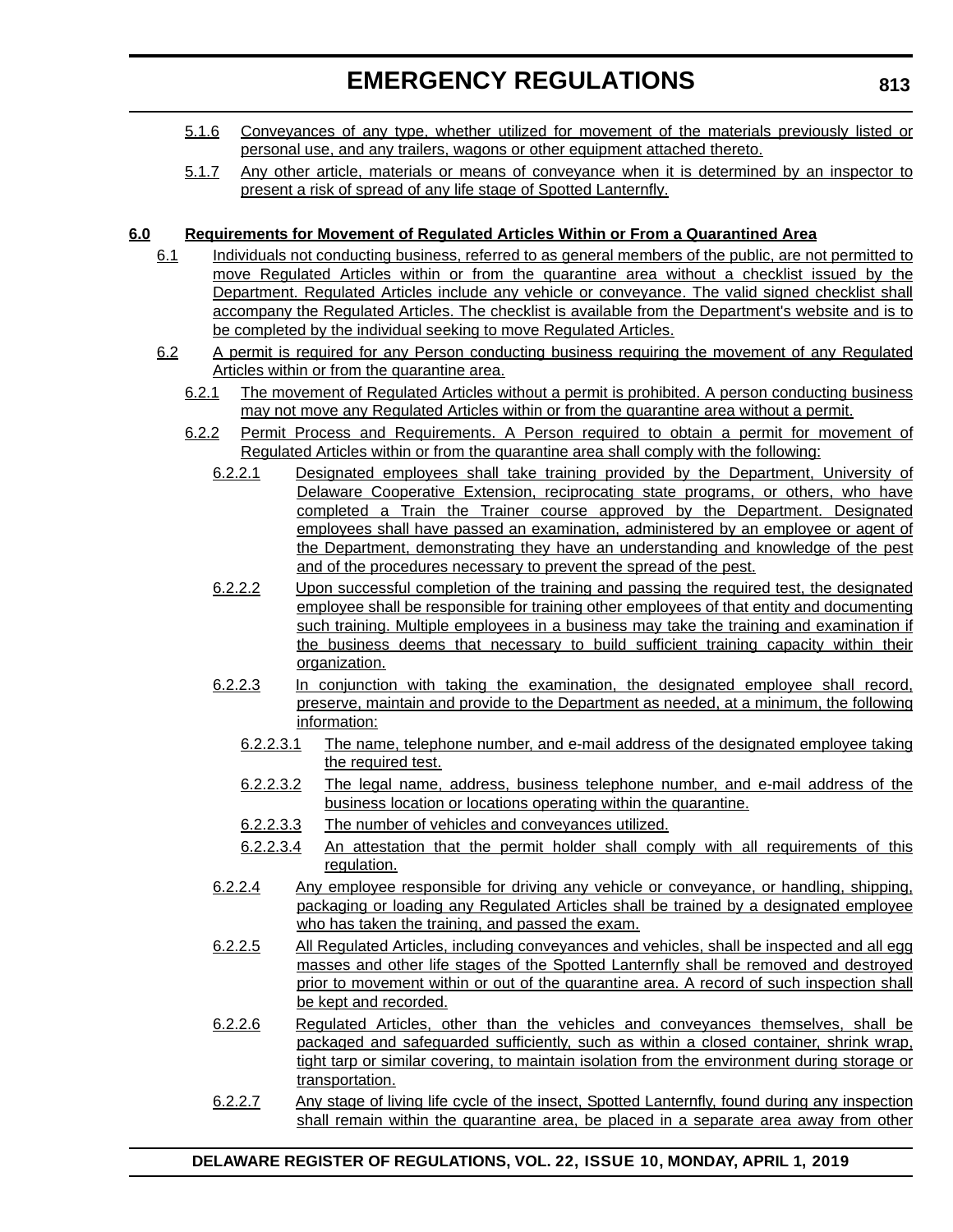Regulated Articles, and shall be processed, treated, burned, or buried, in accordance with all federal, state or local laws. Final disposal of Regulated Articles shall be in a manner that does not leave material that may be infected or allow movement of the Spotted Lanternfly.

6.2.2.8 The Department may request in writing, additional information from the permit holder, for the purpose of evaluating the potential risk to the State.

#### **7.0 Issuance of Permit**

- 7.1 Until the Department develops a permitting issuing process, submission to the Department of a valid permit issued by the Pennsylvania Department of Agriculture, or any other State issuing such permit for the Spotted Lanternfly, will be accepted in satisfaction of the elements required in subsection 6.2 above.
- 7.2 Upon receipt of all required information as outlined in subsection 6.2.2.3 above, and the successful completion of the training and testing requirements of this quarantine, the Department will:
	- 7.2.1 Issue a permit to the person that has successfully completed the testing and training, with sufficient copies to display in each business location and vehicle or conveyance.
	- 7.2.2 Authorize any designated employee compliant with subsection 6.2.2.1, and issued a permit in accordance with the provisions of this quarantine, to train other employees of the business or entity.
- 7.3 Maintenance of Permit
	- 7.3.1 Permits shall be valid for one year from the date of issuance, with extensions permissible upon notice by the Department. A permit shall be required until such time as the quarantine is rescinded by the Department.
	- 7.3.2 A permit holder shall, prior to or immediately upon a change of information, provide the Department with notice of and describe any change to permit information previously submitted.
- 7.4 Display of Permit and Certificate
	- 7.4.1 The permit issued to the person, business or other entity shall be displayed in a visible and conspicuous place at each business, entity, or individual location to which it was issued. A permit issued by the Department shall be placed in each vehicle or conveyance when being operated.
	- 7.4.2 Subcontractors and Agents
		- 7.4.2.1 A person required to have a permit shall assure any subcontractor or agent of that person has also obtained the proper permit and training as applicable, prior to subcontracting with that person or allowing that person to act as a subcontractor or an agent, for activity within the quarantine area.

#### **8.0 Other Movement Provisions**

- 8.1 Regulated Articles, including any vehicle or conveyance, may be shipped through the quarantine area if the Regulated Articles and the vehicle and conveyance originates outside the quarantine area and all the following criteria are met:
	- 8.1.1 The points of origin and destination are outside of the quarantine area established by the Department, and are indicated on a waybill accompanying the Regulated Articles.
	- 8.1.2 No point of origin is within an area of the State where the presence of the Spotted Lanternfly has been confirmed by a federal, state, or other regulatory agency.
	- 8.1.3 If moving during the period of April through December, the Regulated Articles are moved into the quarantine area in an enclosed vehicle or conveyance or is completely covered, such as by a tarp or full shrink wrapping, to prevent exposure to the Spotted Lanternfly. The covering must be kept on the Regulated Articles until leaving the quarantine area and thereafter be inspected, decontaminated, or destroyed.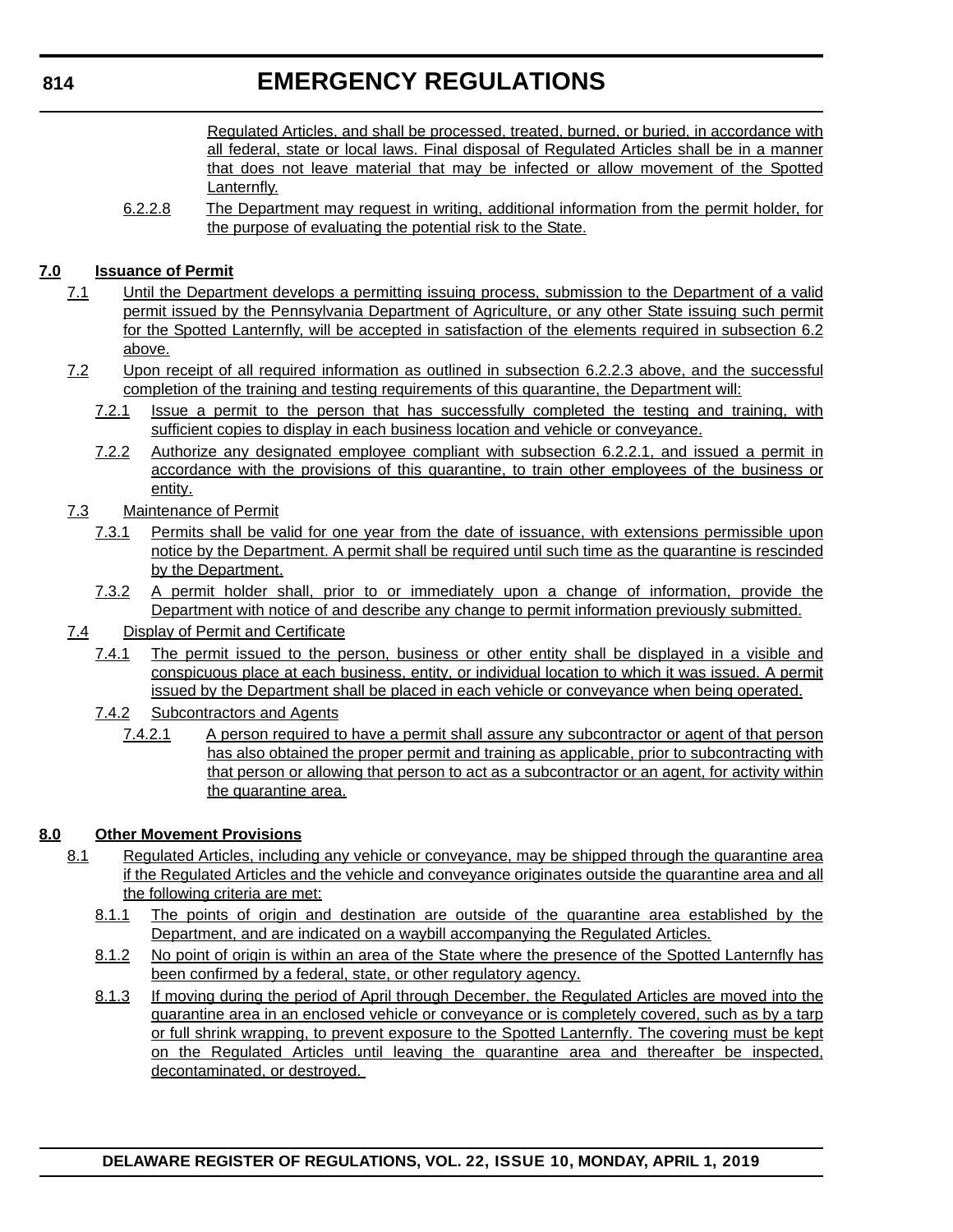- 8.1.4 The Regulated Articles, including the vehicle and conveyance, are moved directly through the quarantine area without stopping (except for refueling, traffic control devices, or emergency conditions) and has been stored, packed, or handled only at locations outside the quarantine area.
- 8.2 If any other area inside or outside of this State is determined by a federal, state or other regulatory agency to have the Spotted Lanternfly present, movement from that area into the State shall require a permit issued either under the provisions of these regulations, Department approved permitting process or other program carried out by the State of origin.

#### **9.0 Discovery and Suppression of Spotted Lanternfly**

In order to prevent the introduction of or to control Spotted Lanternfly, the Department shall seek out this dangerously injurious plant pest within the State, issue orders for control measures it deems necessary, and apply regulatory provisions of Title 3, Chapter 11, §1103 of the Delaware Code.

#### **10.0 Recordkeeping**

- 10.1 Documentation of required inspections and compliance measures taken when shipping Regulated Articles, including vehicles and conveyances within or from the quarantine area, shall be kept by each individual, employee or person conducting activity within the quarantine area. These inspection records shall include recording of any living life stage finds and method utilized for destruction of the Spotted Lanternfly.
- 10.2 Documentation shall be kept listing each individual trained as a designated employee as set forth in subsection 6.2.2.
- 10.3 Incoming and outgoing shipment records are to detail the kind and quantity of Regulated Articles shipped, shipper name, date of shipment, source or destination information, and corresponding inspection treatment and mitigation records.
- 10.4 Inspection, treatment and mitigation records, including dates and outcomes, shall be kept in accordance with this section.
- 10.5 Records are to be maintained for a minimum of two (2) years with copies provided to the Department upon request.

#### **11.0 Violations**

- 11.1 In accordance with the provision of 3 **Del.C.** §1108, and 3 **Del.C.** §1110, it shall be unlawful to violate or fail to comply with any provisions of these regulations and the person charged with a violation of these regulations shall be assessed a civil penalty, in accordance with 3 **Del.C.** §1110.
- 11.2 Revocation of a Permit: Any permit may be canceled orally or in writing by the Department whenever the Department determines that the holder of the permit has not complied with a provision of these regulations or permit requirements in Sections 6.0 and 7.0. If the cancellation is oral, the cancellation will become effective immediately, and the cancellation and the reasons for the cancellation will be confirmed in writing as soon as circumstances allow.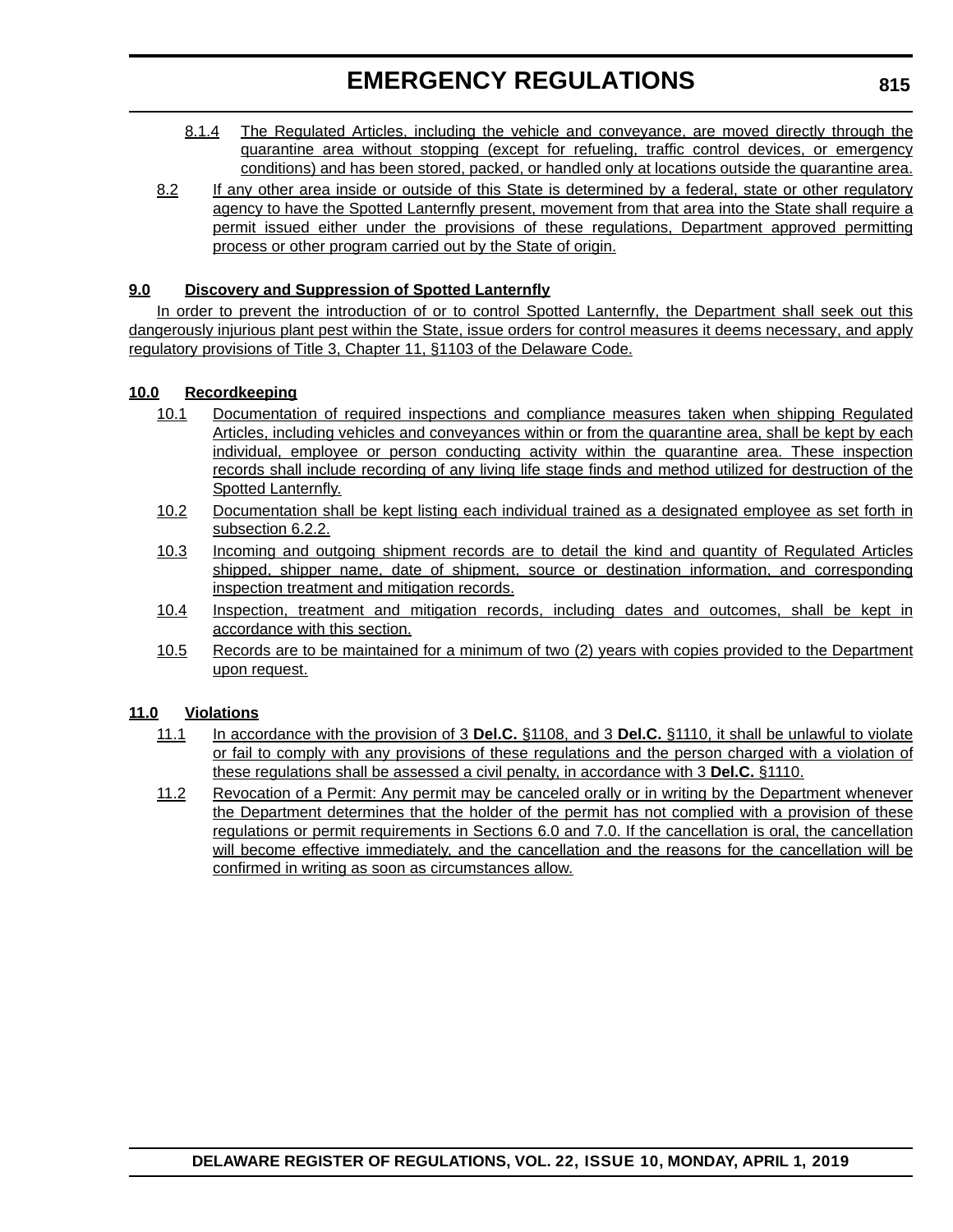#### **Symbol Key**

<span id="page-17-0"></span>Arial type indicates the text existing prior to the regulation being promulgated. Underlined text indicates new text. Language which is stricken through indicates text being deleted.

#### **Proposed Regulations**

Under 29 **Del.C.** §10115 whenever an agency proposes to formulate, adopt, amend or repeal a regulation, it shall file notice and full text of such proposals, together with copies of the existing regulation being adopted, amended or repealed, with the Registrar for publication in the *Register of Regulations* pursuant to §1134 of this title. The notice shall describe the nature of the proceedings including a brief synopsis of the subject, substance, issues, possible terms of the agency action, a reference to the legal authority of the agency to act, and reference to any other regulations that may be impacted or affected by the proposal, and shall state the manner in which persons may present their views; if in writing, of the place to which and the final date by which such views may be submitted; or if at a public hearing, the date, time and place of the hearing. If a public hearing is to be held, such public hearing shall not be scheduled less than 20 days following publication of notice of the proposal in the *Register of Regulations*. If a public hearing will be held on the proposal, notice of the time, date, place and a summary of the nature of the proposal shall also be published in at least 2 Delaware newspapers of general circulation. The notice shall also be mailed to all persons who have made timely written requests of the agency for advance notice of its regulation-making proceedings.

### **[DEPARTMENT OF EDUCATION](https://www.doe.k12.de.us/)**

**OFFICE OF THE SECRETARY**

Statutory Authority: 14 Delaware Code, Section 1270 (14 **Del.C.** §1270) 14 **DE Admin. Code** 108A

#### **PUBLIC NOTICE**

#### **Education Impact Analysis Pursuant to 14 Del.C. Section 122(d)**

#### **[108A Administrator Appraisal Process Delaware Performance Appraisal System \(DPAS II\) Revised](#page-3-0)**

#### **A. Type of Regulatory Action Required**

Amendment to Existing Regulation

#### **B. Synopsis of Subject Matter of the Regulation**

Pursuant to 14 **Del.C.** §1270, the Secretary of Education seeks the consent of the State Board of Education to amend 14 **DE Admin. Code** 108A Administrator Appraisal Process Delaware Performance Appraisal System (DPAS II) Revised. This regulation is being amended to reflect changes in the appraisal system to align evaluation criterion with the Professional Standards of Educational Leaders (PSEL), adopted by Delaware in 2015.

Persons wishing to present their views regarding this matter may do so in writing by the close of business on or before May 6, 2019 to the Department of Education, Office of the Secretary, Attn: Regulation Review, 401 Federal Street, Suite 2, Dover, Delaware 19901 or email to [DOEregulations.comment@doe.k12.de.us.](mailto:DOEregulations.comment@doe.k12.de.us) A copy of this regulation may be viewed online at the Registrar of Regulation's website, [http://regulations.delaware.gov/services/](http://regulations.delaware.gov/services/current_issue.shtml) current issue.shtml or obtained at the Department of Education's Office of the Secretary, located at the address above.

#### **C. Impact Criteria**

1. Will the amended regulation help improve student achievement as measured against state achievement standards? The amended regulation does not help improve student achievement as measured against state achievement standards.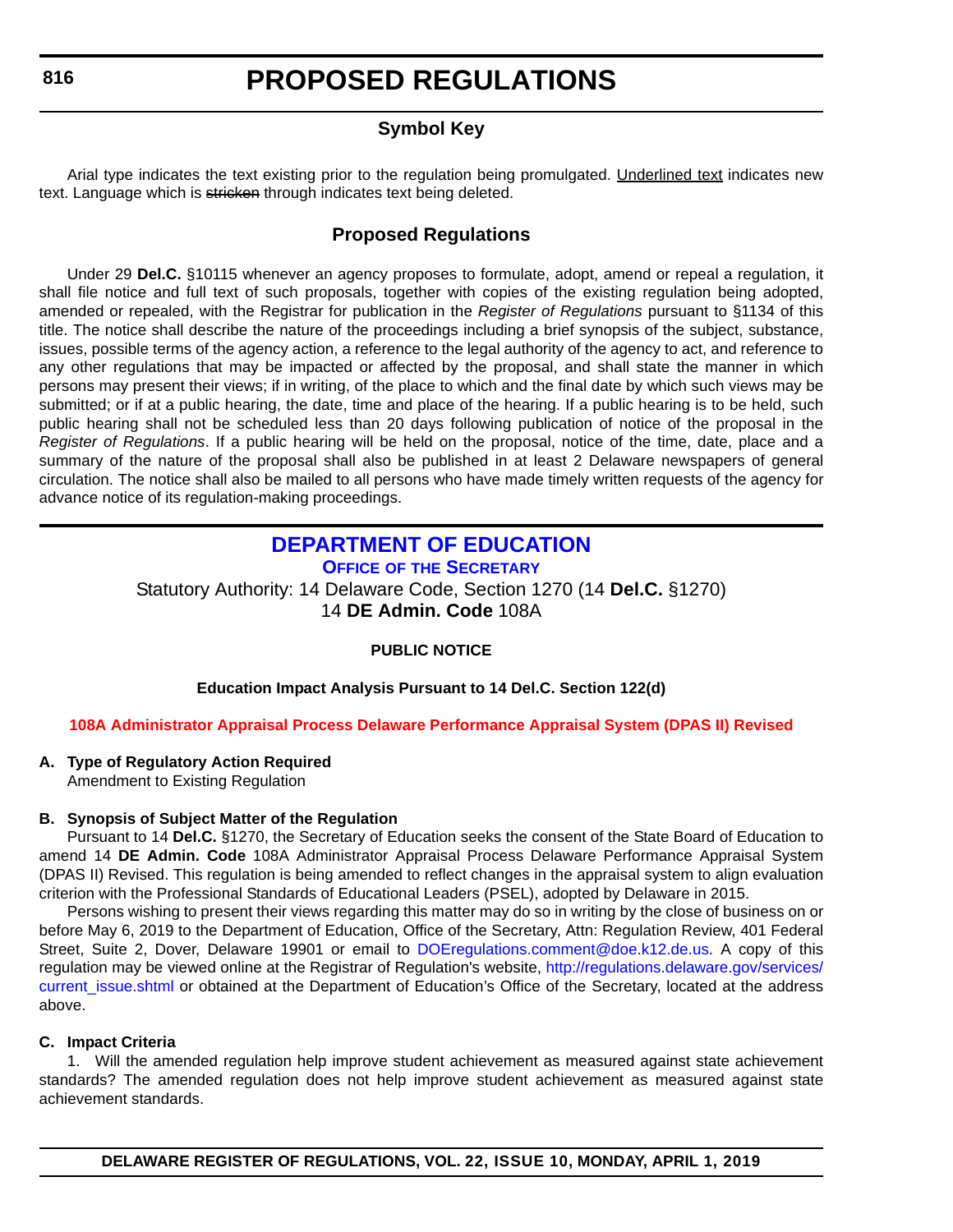2. Will the amended regulation help ensure that all students receive an equitable education? The amended regulation is intended to continue to help ensure all students receive an equitable education.

3. Will the amended regulation help to ensure that all students' health and safety are adequately protected? The amended regulation does not address students' health and safety.

4. Will the amended regulation help to ensure that all students' legal rights are respected? The amended regulation continues to help ensure that all student's legal rights are respected.

5. Will the amended regulation preserve the necessary authority and flexibility of decision making at the local board and school level? The amended regulations does not change the decision making at the local board and school level.

6. Will the amended regulation place unnecessary reporting or administrative requirements or mandates upon decision makers at the local board and school levels? The amended regulation does not place any unnecessary reporting or administrative requirements on decision makers.

7. Will the decision making authority and accountability for addressing the subject to be regulated be placed in the same entity? The decision making authority and accountability for addressing the subject to be regulated does not change because of the amendment.

8. Will the amended regulation be consistent with and not an impediment to the implementation of other state educational policies, in particular to state educational policies addressing achievement in the core academic subjects of mathematics, science, language arts and social studies? The amended regulation is consistent with and not an impediment to the implementation of other state educational policies.

9. Is there a less burdensome method for addressing the purpose of the regulation? There is not a less burdensome method for addressing the purpose of the regulation.

10. What is the cost to the State and to the local school boards of compliance with the regulation? There is no expected cost to implementing this amended regulation.

#### **\*Please Note: The Regulatory Flexibility Analysis and Impact Statement for this regulation, as required by 29 Del.C. Ch. 104, is available at:**

**<http://regulations.delaware.gov/register/april2019/proposed/22 DE Reg 816RFA 04-01-19.pdf>**

#### **108A Administrator Appraisal Process Delaware Performance Appraisal System (DPAS II) Revised** *(Break in Continuity of Sections)*

#### **2.0 Definitions**

In this regulation, the following words and terms shall have the following meaning unless the context clearly indicates otherwise:

#### *(Break in Continuity Within Section)*

"**DPAS II Revised Guides Guide for Administrators**" means the manuals manual created by the Department that containe contains the prescribed forms, detailed procedures, evaluation criteria and other relevant documents that are used to implement the appraisal process. The Department shall create up to four (4) manuals differentiated by administrator role. The DPAS II Revised Guides Guide for Administrators may also be referred to collectively as "Guides" or individually as "Guide."

"**DSBA**" means the Delaware School Boards Association.

"**Goal-Setting Conference**" means a meeting that occurs between the administrator and the Credentialed Evaluator at the beginning of the Annual Appraisal Cycle, which typically is in the summer or fall. The meeting shall include but not be limited to establishing goals for the year and discussing areas of support, as described in the DPAS II Revised Guides Guide for Administrators.

#### *(Break in Continuity Within Section)*

"**Leadership Priorities**" means a document for annually recording specific areas of leadership practices where improvement would contribute to overall growth as a leader and to improved student outcomes.

"**Mid-Year Conference**" means a meeting that occurs between the administrator and the Credentialed Evaluator as part of the Annual Appraisal Cycle, which typically occurs midway through the school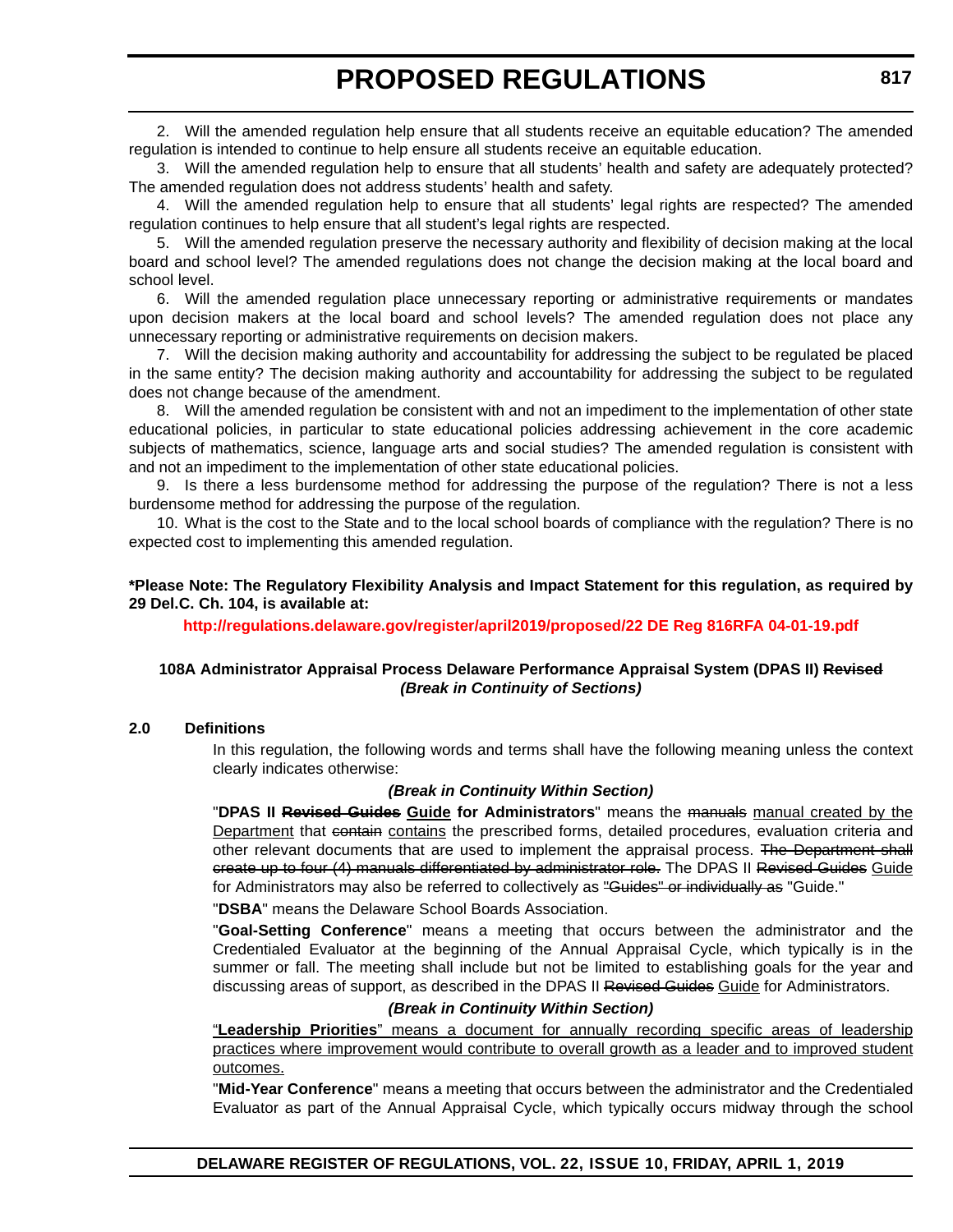year. The meeting shall include but not be limited to discussion of progress toward goals and areas of support, as described in the DPAS II Revised Guides Guide for Administrators.

"Satisfactory Evaluation" shall be equivalent to the overall "Highly Effective" "Distinguished" or "Effective" "Accomplished" rating on the Summative Evaluation. An overall rating of "Emerging" may also be deemed a satisfactory evaluation using the discretion of the credentialed evaluator. Discretion shall be based on the length of time in a position, change in assignment, and/or previous ratings.

#### "**Student Achievement**" means:

#### *(Break in Continuity Within Section)*

(b) For non-tested grades and subjects: alternative measures of student learning and performance such as student scores on pre-tests and end-of-course tests; student performance on English language proficiency assessments; and other measure measures of student achievement that are rigorous and comparable across classrooms.

#### *(Break in Continuity Within Section)*

"Unsatisfactory Evaluation" shall be the equivalent to the overall "Needs Improvement" or "Ineffective" "Developing" rating on the Summative Evaluation. An overall rating of "Emerging" may also be deemed an unsatisfactory evaluation using the discretion of the credentialed evaluator. Discretion shall be based on the length of time in a position, change in assignment or previous ratings.

#### **3.0 Annual Appraisal Cycles**

All administrators shall receive a yearly appraisal in all five (5) Appraisal Components, including Student Improvement, that includes a minimum of one (1) Goal Setting Conference, one (1) Mid-Year Conference and one (1) Summative Evaluation each year. The Annual Appraisal Cycle shall be led by the administrator's Credentialed Evaluator and may include other supports and opportunities for feedback from his or her Credentialed Evaluator or other Credentialed Evaluators, as outlined in the DPAS II Revised Guides Guide for Administrators.

#### **4.0 DPAS II Revised Guides Guide for Administrators**

- 4.1 All districts and charter schools shall use the manuals entitled DPAS II Revised Guides Guide for Administrators as developed and as may be amended by the Department of Education in collaboration with administrators, which shall include but not be limited to representatives from DSBA and DASA to implement the appraisal system. For any administrator role for which a Guide is not available, Credentialed Evaluators shall use the Appraisal Components in Section 5.0 of this regulation for the purpose of the Annual Appraisal Cycle until such time as a Guide becomes available.
	- 4.1.1 The Guides Guide shall contain at a minimum the following:

#### **5.0 Appraisal Components and Appraisal Criteria**

- 5.1 The following five (5) Appraisal Components, including Appraisal Criteria specified for each in the Guides Guide, shall be the basis upon which the performance of an administrator shall be evaluated by his or her the Credentialed Evaluator: Appraisal Criteria for each Appraisal Component, as appropriate, shall be differentiated by administrator role in the DPAS II Revised Guides for Administrators.
	- 5.1.1 Vision and Goals: Focuses on the administrator's actions to establish, implement, promote and communicate the vision and goals of the school or district, including the use of data to establish goals aligned to the school or district success plan. The goals and strategies contained within the district or school success plan also align to an administrator's individual goals in Component Five. Component 1: Leadership for Purpose and Improvement: Focuses on the administrator's actions to develop, advocate, and enact systems aligned to the mission, vision, and core values of the school or district, including the alignment to the school or district success plan(s) to promote each student's academic success and well-being.
	- 5.1.2 Teaching and Learning: Focuses on the administrator's actions to implement rigorous curricula, assessments and high-quality instructional practices and to monitor student progress to inform

#### **DELAWARE REGISTER OF REGULATIONS, VOL. 22, ISSUE 10, MONDAY, APRIL 1, 2019**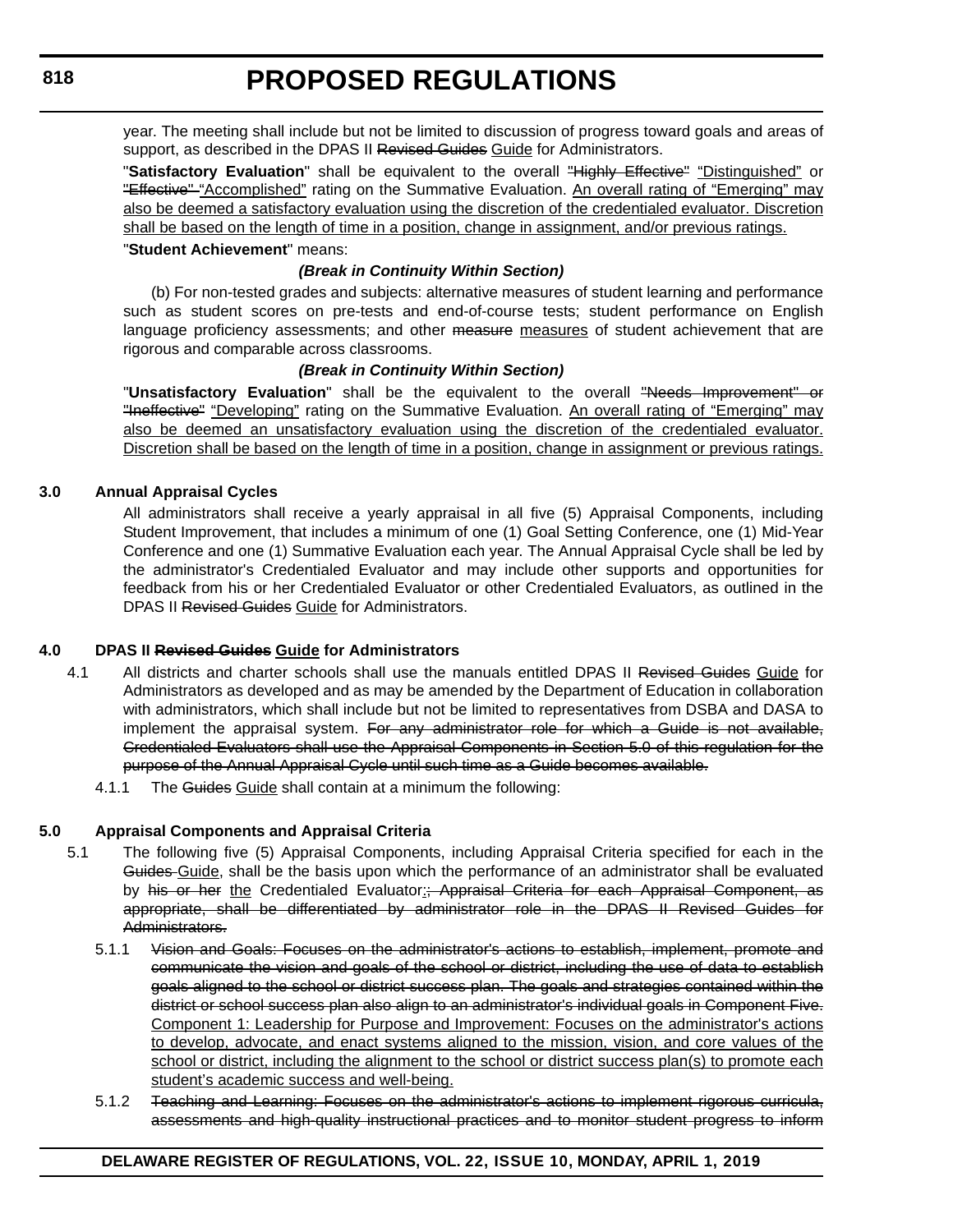instructional practices. Component 2: Leadership for Self and Others: Focuses on the administrator's actions to act ethically and strive for enacting systems that promote the equity of educational opportunities and culturally responsive practices for each student's academic success and well-being.

- 5.1.3 People, Systems and Operations: Focuses on the administrator's actions to create and implement a strategic plan, manage resources and organize time, ensuring alignment with mandated policies and creating a safe, efficient and effective environment in the school or district that supports student learning. Also focuses on the administrator's actions to attract, support, develop, evaluate and retain educators based upon performance indicators. Component 3: Leadership for Student Success: Focuses on the administrator's actions to enact intellectually rigorous and coherent systems of curriculum, instruction, and assessment within an environment that is inclusive, caring, and supporting to promote each student's academic success and well-being.
- 5.1.4 Professional Responsibilities: Focuses on the administrator's personal leadership actions, including building trusting relationships, engaging in self-reflection and ongoing learning, problem solving with a constant focus on student learning, constructively managing change and effectively communicating with and engaging families and other stakeholders. Component 4: Leadership for the Learning Community: Focuses on the administrator's actions to systematically develop the professional capacity of teachers, staff, and personnel, as well as meaningfully engaging families and community members in ways that promote each student's academic success and well-being.
- 5.1.5 Component 5: Student Improvement: Students collectively demonstrate appropriate levels of Student Growth as benchmarked against standards to be set by the Secretary based on input from stakeholder groups.

#### **6.0 Summative Evaluation Ratings**

- 6.1 Each of the five (5) Appraisal Components 1 through 4 shall be assigned a rating of Highly Effective, Effective, Needs Improvement or Ineffective "Distinguished", "Accomplished", "Emerging", or "Developing" on the Summative Evaluation. Component 5: Student Improvement shall be assigned a rating of "Highly Effective", "Effective", "Needs Improvement", or "Ineffective" on the Summative Evaluation. The rating for each of the five (5) Appraisal Components shall reflect the standards as described in the DPAS II Revised Guides Guide for Administrators.
	- 6.1.1 Each Component rating shall be equal to an assigned point value. A "Distinguished" or "Highly Effective" Component rating shall earn four (4) points, an "Accomplished" or "Effective" Component rating shall earn three (3) points, a an "Emerging" or "Needs Improvement" Component rating shall earn two (2) points, and an a "Developing" or "Ineffective" Component rating shall earn one (1) point. No partial points shall be awarded.
	- 6.1.2 Once all Component ratings are assigned, a Summative Evaluation rating is determined by the sum of all five (5) Components.
	- 6.2 The Summative Evaluation shall also include one of four overall ratings: "Highly Effective", "Effective", "Needs Improvement" or "Ineffective" "Distinguished", "Accomplished", "Emerging", or "Developing".
		- 6.2.1 "**Highly Effective**" "**Distinguished**" means that the administrator has earned a sum of 19 or 20 Component rating points.
		- 6.2.2 "**Effective**" "**Accomplished**" means that the administrator has earned a sum of 14 to 18 Component rating points.
		- 6.2.3 "**Needs Improvement**" "**Emerging**" means that the administrator has earned a sum of 9 to 13 Component rating points.
		- 6.2.4 "**Ineffective**" "**Developing**" means that the administrator has earned a sum of 5 to 8 Component rating points.

#### **7.0 Pattern of Ineffective Administrative Performance**

7.1 A pattern of ineffective administrative performance shall be based on the most recent Summative Evaluation ratings of an administrator using the DPAS II process. Two At least two consecutive ratings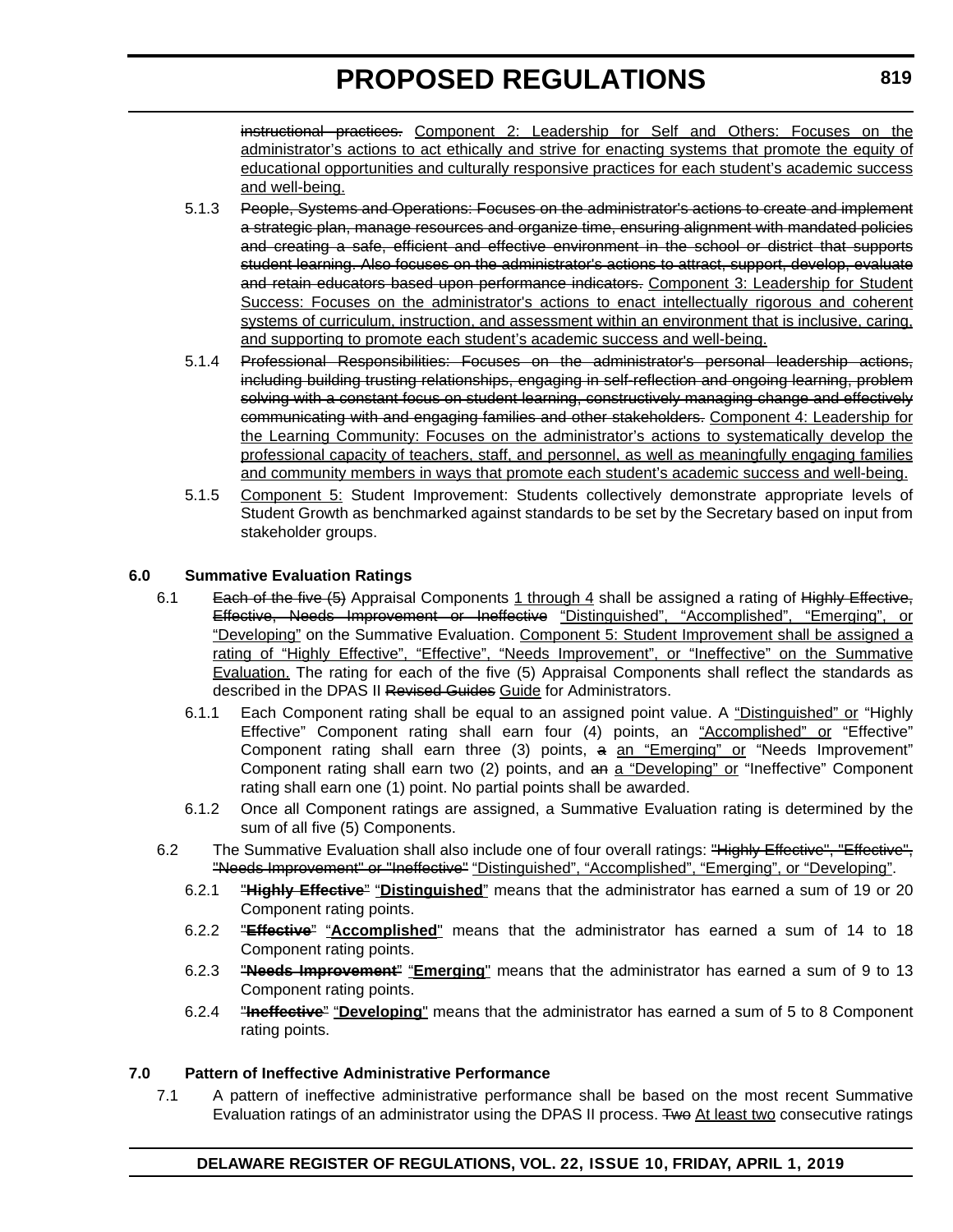of "*Ineffective*" "Developing" or three consecutive ratings that are a combination of "Emerging" and "Developing" shall be deemed as a pattern of ineffective administration administrative performance. The following chart shows the consecutive Summative Evaluation ratings determined to be a pattern of ineffective administrative performance:

| Year 1                       | Year 2                             | Year 3             |
|------------------------------|------------------------------------|--------------------|
| Ineffective                  | Ineffective                        |                    |
| Needs Improvement            | Needs Improvement                  | Needs Improvement  |
| <del>Needs Improvement</del> | Ineffective                        | Needs Improvement  |
| <del>Needs Improvement</del> | Needs Improvement                  | <b>Ineffective</b> |
| Ineffective                  | Needs Improvement                  | Ineffective        |
| <b>Ineffective</b>           | Needs Improvement                  | Needs Improvement  |
| <del>Needs Improvement</del> | Inaffactiva<br><del>moncouve</del> | <b>Ineffective</b> |

#### **8.0 Improvement Plan Supports for Improvement**

- 8.1 An Improvement Plan shall be developed for an administrator who receives an overall rating of "Needs" Improvement" or "Ineffective" "Developing" on the Summative Evaluation or a rating of Needs Improvement or Ineffective on any Appraisal Component Five, Student Improvement, in Section 5.0 on the Summative Evaluation regardless of the overall rating.
	- 8.1.1 An Improvement Plan may also be developed if an administrator's performance during the Annual Appraisal Cycle is unsatisfactory, as outlined in the DPAS II Revised Guides Guide for Administrators.
	- 8.28.1.2 The Improvement Plan shall be developed cooperatively by the administrator and his or her Credentialed Evaluator. If the plan cannot be cooperatively developed, the administrator's Evaluator shall have the authority and responsibility to determine the plan as specified in subsection 8.1 above.
	- 8.38.1.3 The administrator shall be held accountable for the implementation and completion of the Improvement Plan.
	- 8.48.1.4 Upon completion of the Improvement Plan, the administrator and his or her Credentialed Evaluator shall sign the documentation that determines the satisfactory or unsatisfactory performance of the plan.
- 8.2 Leadership Priorities shall be developed for an administrator who receives an overall rating of "Emerging" on the Summative Evaluation or a rating of "Developing" or "Emerging" in Component 1, Component 2, Component 3, or Component 4. Leadership Priorities shall be completed as outlined in the DPAS II Guide for Administrators.

#### *(Break in Continuity of Sections)*

#### **10.0 Evaluator(s) Credentials**

#### *(Break in Continuity Within Section)*

- 10.2 Evaluator credentials for the utilization of each of the DPAS II Revised Guides Guide are earned upon successful completion of the credentialing assessment for the appropriate Guide. Evaluator credentials are valid for five years from the date of issue. Evaluators may seek to renew their credentials within 24 months prior to the expiration date. Credentialing assessment(s) for all Guides shall be established and implemented no later than August 1, 2018.
	- 10.2.1 Completion of a foundational DPAS II training for the appropriate Guide(s) shall allow evaluators to conduct administrator evaluations until the credentialing assessment is established and implemented for the applicable DPAS II Revised Guide for Administrators.
	- 10.2.2 Upon the initial implementation of the credentialing assessment, the Department shall establish a time period during which the assessment will be offered at least three (3) times in order to provide multiple opportunities for an individual to earn the credential. Once available, an administrator shall have the opportunity to take the assessment for each applicable Guide at least three times.

#### **DELAWARE REGISTER OF REGULATIONS, VOL. 22, ISSUE 10, MONDAY, APRIL 1, 2019**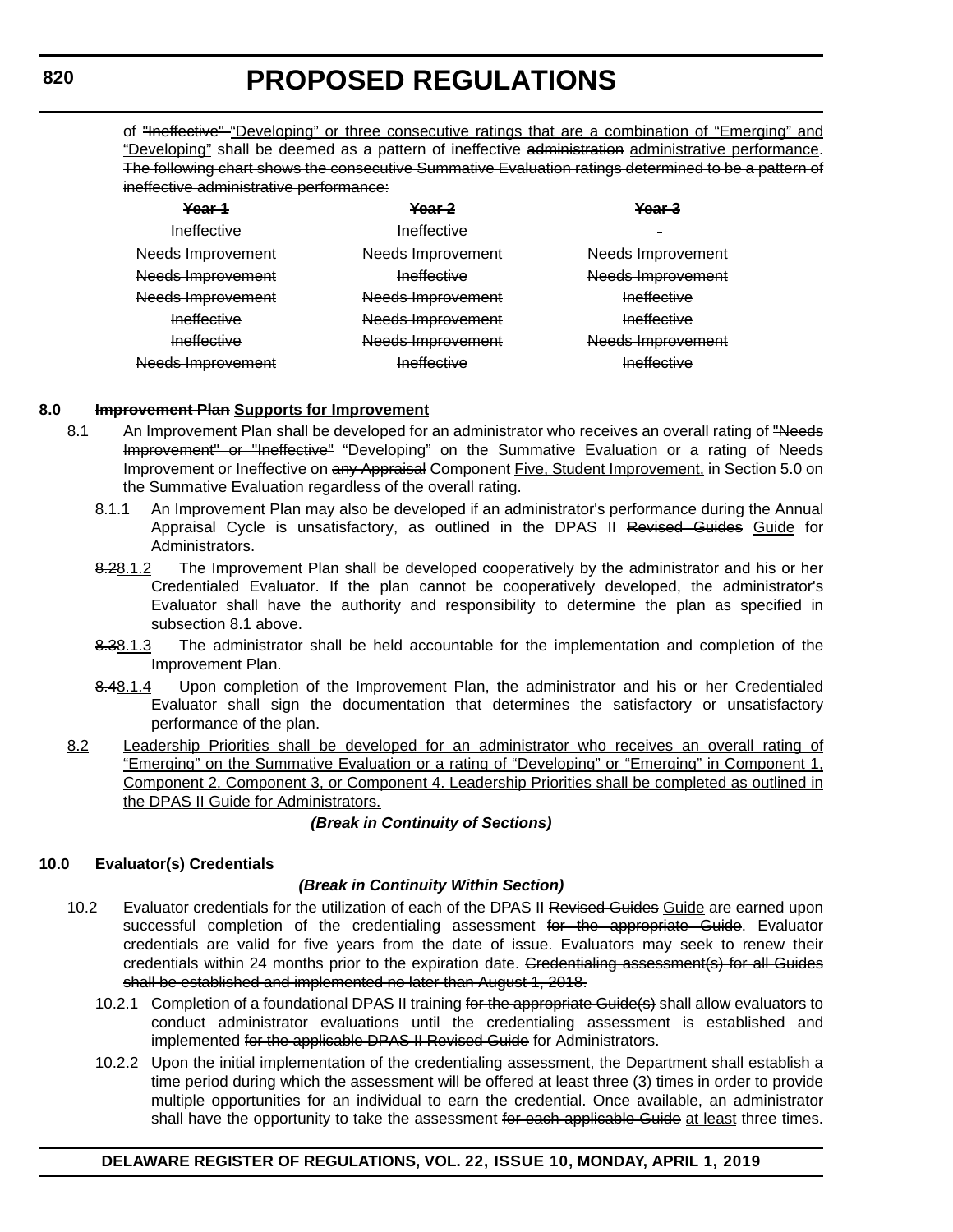<span id="page-22-0"></span>Administrators shall earn their credential during one of those opportunities before continuing their work. If administrators do not earn a credential, they will not be permitted to conduct administrator evaluations in the applicable Guide(s), but, in order to earn their credential, shall have the opportunity to take the assessment again during the next time period that such a credentialing assessment is offered.

10.2.3 Thereafter, the Department shall establish a schedule during which each administrator shall have no less than three opportunities to renew a credential, for each applicable Guide, prior to its expiration.

#### **11.0 Evaluator Training**

- 11.1 Training opportunities shall be offered annually and shall include techniques for observation and conferencing and a review of the DPAS II Revised Guides Guide for Administrators. Activities in which participants practice implementation of DPAS II procedures may be included.
- 11.2 Evaluators shall complete a DPAS II training for the appropriate Guide(s) as developed by the Department of Education upon notice from the Department subsequent to substantive changes to an applicable DPAS-II Revised Guides Guide for Administrators.

#### *(Break in Continuity of Sections)*

#### **13.0 Evaluation of Process**

The Department of Education shall conduct a biennial evaluation of the administrator appraisal process. The evaluation shall, at a minimum, include a survey of administrators and interviews with a sampling of administrators. Data from the evaluation and proposed changes to DPAS II Revised shall be presented to the State Board of Education for review on a biennial basis.

**\*Please Note: As the rest of the sections were not amended, they are not being published. A copy of the regulation is available at:**

**[108A Administrator Appraisal Process Delaware Performance Appraisal System \(DPAS II\) Revised](http://regulations.delaware.gov/register/april2019/proposed/22 DE Reg 816 04-01-19.htm)**

#### **OFFICE OF [THE SECRETARY](https://www.doe.k12.de.us/)**

Statutory Authority: 14 Delaware Code, Chapter 89 (14 **Del.C.** Ch. 89) 14 **DE Admin. Code** 235

#### **PUBLIC NOTICE**

#### **Education Impact Analysis Pursuant To 14 Del.C. Section 122(d)**

#### **[235 Teacher of the Year Award](#page-3-0)**

### **A. Type of Regulatory Action Required**

Amendment to Existing Regulation

#### **B. Synopsis of Subject Matter of the Regulation**

Pursuant to 14 **Del.C.** Chapter 89, the Secretary of Education intends to amend 14 **DE Admin. Code** 235 Teacher of the Year. This regulation is being amended to clarify the conditions under which these awards will be given, to clarify how Teacher of the Year Award funds may be used by the award recipient, and to comply with the Delaware Administrative Code Style Manual.

Persons wishing to present their views regarding this matter may do so in writing by the close of business on or before May 6, 2019 to Department of Education, Office of the Secretary, Attn: Regulation Review, 401 Federal Street, Suite 2, Dover, Delaware 19901 or email to [DOEregulations.comment@doe.k12.de.us](mailto:DOEregulations.comment@doe.k12.de.us). A copy of this regulation may be viewed online at the Registrar of Regulation's website, [http://regulations.delaware.gov/services/](http://regulations.delaware.gov/services/current_issue.shtml) current\_issue.shtml, or obtained at the Department of Education, located at the address listed above.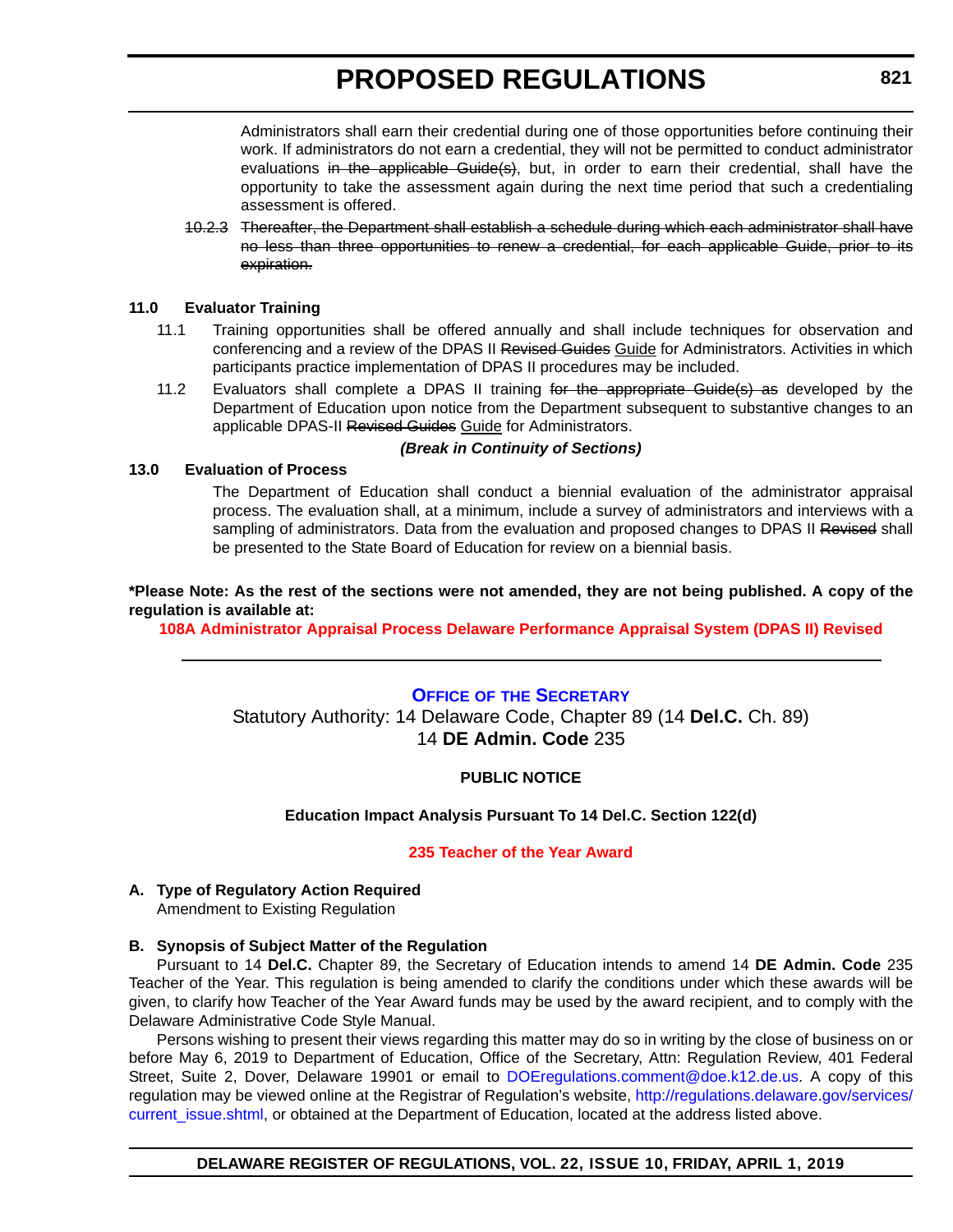#### **C. Impact Criteria**

1. Will the amended regulation help improve student achievement as measured against state achievement standards? The amended regulation does not address student achievement as measured against state achievement standards.

2. Will the amended regulation help ensure that all students receive an equitable education? The amended regulation does not address equitable education of students.

3. Will the amended regulation help to ensure that all students' health and safety are adequately protected? The amendments do not address students' health and safety.

4. Will the amended regulation help to ensure that all students' legal rights are respected? The amended regulation continues to help ensure that all student's legal rights are respected.

5. Will the amended regulation preserve the necessary authority and flexibility of decision making at the local board and school level? The amended regulation does not change the decision making at the local board and school level.

6. Will the amended regulation place unnecessary reporting or administrative requirements or mandates upon decision makers at the local board and school levels? The amended regulation does not place any unnecessary reporting or administrative requirements on decision makers.

7. Will the decision making authority and accountability for addressing the subject to be regulated be placed in the same entity? The decision making authority and accountability for addressing the subject to be regulated does not change because of the amendment.

8. Will the amended regulation be consistent with and not an impediment to the implementation of other state educational policies, in particular to state educational policies addressing achievement in the core academic subjects of mathematics, science, language arts and social studies? The amendment is consistent with and not an impediment to the implementation of other state educational policies.

9. Is there a less burdensome method for addressing the purpose of the regulation? There is not a less burdensome method for addressing the purpose of the regulation.

10. What is the cost to the State and to the local school boards of compliance with the regulation? There is no expected cost to implementing this amended regulation.

#### **\*Please Note: The Regulatory Flexibility Analysis and Impact Statement for this regulation, as required by 29 Del.C. Ch. 104, is available at:**

**<http://regulations.delaware.gov/register/april2019/proposed/22 DE Reg 821RFA 04-01-19.pdf>**

#### **235 Teacher of the Year Award**

This program shall be administered in accordance with 14 **Del.C.** Ch. 89, and the following rules and regulations.

#### **1.0 Purpose**

Pursuant to 14 **Del.C.** Ch. 89, this regulation provides guidance to Delaware public schools, districts and charter schools regarding the qualifications and nomination of candidates for Teacher of the Year.

#### **2.0 Definitions**

The words and terms, when used in this regulation, shall have the following meaning unless the context clearly indicates otherwise:

"**Department**" means the Delaware Department of Education.

- "**Standard Certificate**" means a credential issued to certify that an educator has the prescribed knowledge, skill or education to practice in a particular area, teach a particular subject, or teach a category of students.
- "**Teacher of the Year Award**" means recognition and a monetary award given by either their employing school, district or charter school, or the Department of Education as a way to reward outstanding teachers in the state.

**DELAWARE REGISTER OF REGULATIONS, VOL. 22, ISSUE 10, MONDAY, APRIL 1, 2019**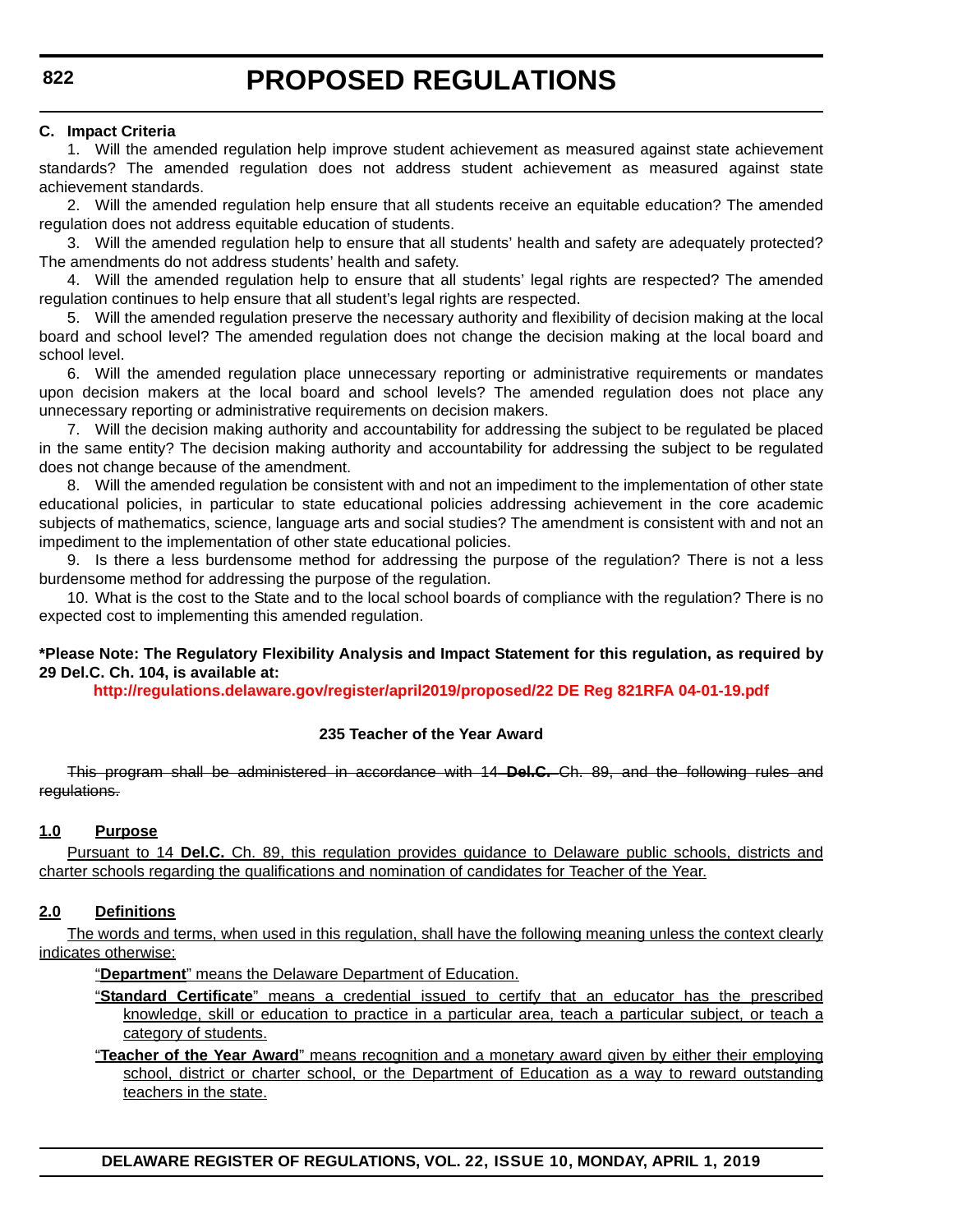"**Teacher of the Year Award Fund**" means a \$5000 set aside fund within the budget of the Department to be used for the statewide Teacher of the Year Award recipient's exclusive assignment and disbursement.

#### **1.03.0 Qualifications for a local Teacher of the Year Award**

- 3.1 To be considered for the local Teacher of the Year award Award a person shall:
	- 1.13.1.1 Have taught, continuously or intermittently, for an accumulative period of three years or more in a Delaware public school previous to the date of such person's nomination. nomination:
	- 1.23.1.2 Have been formally nominated. nominated;
	- 1.33.1.3 Be actively teaching in their district or charter school in this state Delaware at the time of their nomination.
- 1.4 Continue to actively teach in the nominating district or charter school for the duration of the school year of their nomination.
	- 1.4.1 If the nominee chooses to leave the district or charter school during the selection period the district or charter school shall submit another nominee.
	- 1.53.1.4 Meet all the requirements for a Standard Certificate for the position held and hold a valid and current license, as approved by the Professional Standards Board, the Department of Education and the State Board of Education.

#### **2.04.0 Nominations Nomination Procedure for state Teacher of the Year Award**

- 4.1 The following procedure shall apply in preparing nominations in accordance with the requirements of the Act. for identifying and nominating candidates for the state Teacher of the Year:
	- 2.14.1.1 The Department of Education shall meet annually with the district coordinators of the Teacher of the Year Program appropriate district personnel and the representative for the charter schools for the purpose of providing them with detailed instructions and proper forms for the presentation nomination of nominees. Each district is invited to nominate one teacher employed by the district and the charter schools are invited to select one nominee to represent all of the charter schools candidates for the state Teacher of the Year Award.
	- 4.1.2 Each district is invited to nominate one teacher employed by the district who has been chosen as a Teacher of the Year from amongst one of its school buildings.
	- 4.1.3 Charter schools are invited to select one teacher to represent all of the charter schools.
	- 2.1.14.1.4 Nominees for the state Teacher of the Year Award shall be skillful and dedicated teachers, teachers who teach a grade prekindergarten through grade 12. Administrative personnel such as principals and guidance counselors are not eligible to be considered for State Teacher of the Year. Nominees for State Teacher of the Year who are not actively engaged in teaching in a public school at the time at which observations are made pursuant to Section 2.2 below shall be disqualified.
	- 4.1.5 Nominees for State Teacher of the Year Award who are not actively engaged in teaching in a public school at the time at which observations are made pursuant to Section 5.0 below shall be disqualified.
	- 4.1.6 Administrative personnel such as principals and school counselors are not eligible to be considered for the State Teacher of the Year Award.

#### **5.0 Requirements for state Teacher of the Year Award nominees**

2.2 Nominees shall submit a portfolio describing themselves and setting forth their positions on educational issues. Format will be based on issues in a Department-approved format that is also consistent with the National Teacher of the Year program.

#### **6.0 Evaluation and Selection of the state Teacher of the Year Award Recipient**

6.1 The following procedure shall occur to evaluate and select the state Teacher of the Year award recipient from amongst all nominated candidates:

#### **DELAWARE REGISTER OF REGULATIONS, VOL. 22, ISSUE 10, FRIDAY, APRIL 1, 2019**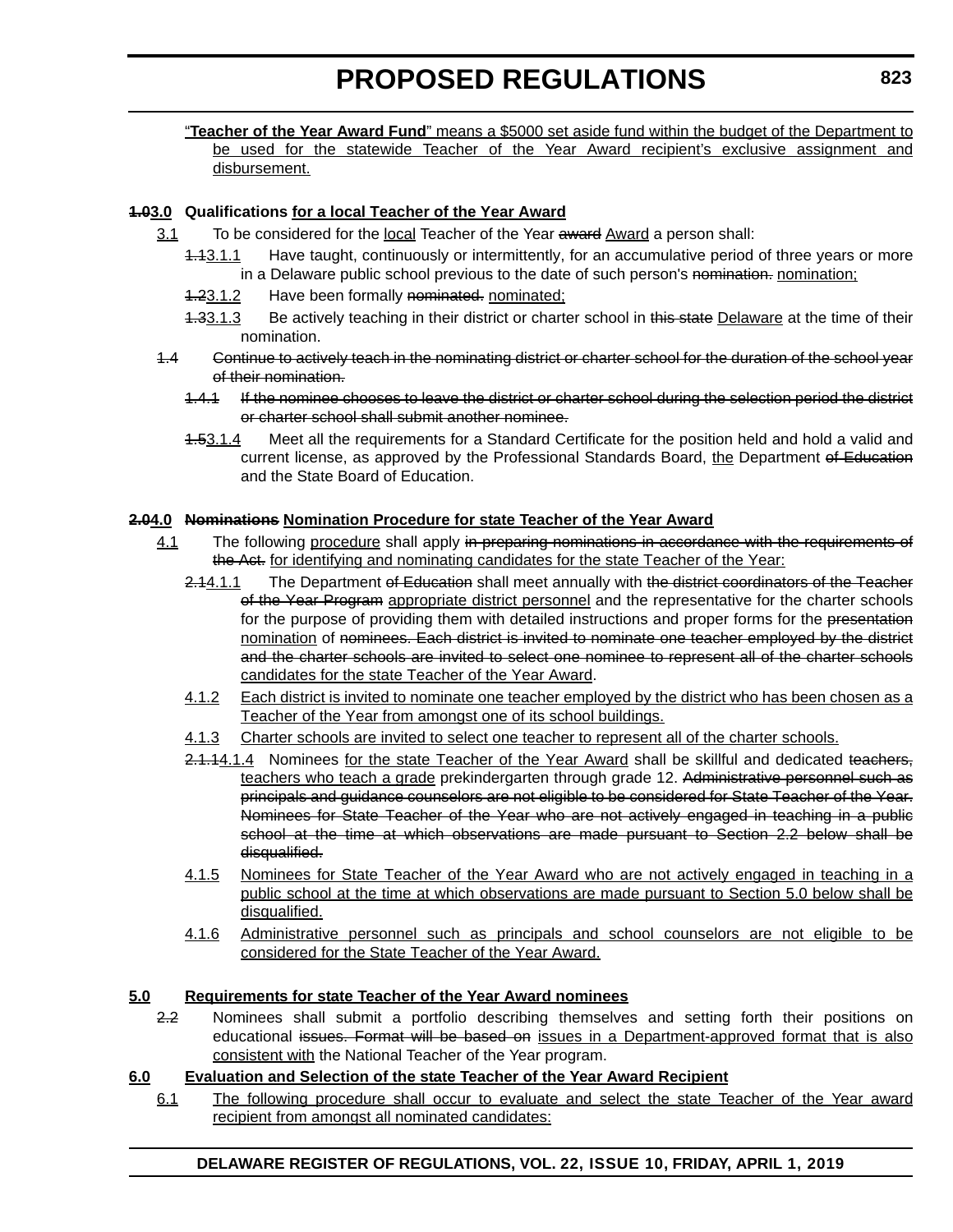- 2.36.1.1 Following the submission of the portfolios, selected Department of Education staff members and selected former state and local district Teachers of the Year shall be assigned in pairs to read the portfolios of two nominees and observe those nominees in the classroom based on the criteria stipulated in the Teacher of the Year Program Guide that is updated each year.
- 6.1.2 Another group of Department of Education Staff staff members shall be assigned to read all of the portfolios and rate them based on forms found in the Teacher of the Year Program Guide. Based on the numerical ratings from both the portfolio readers and from the observations, three nominees shall be identified as finalists for consideration by a panel of judges.
- 2.46.1.3The panel of judges shall include: the current State Teacher of the Year; the President of the State Parent Teacher Association; the President of the Future Educators Association; a member of the State Board of Education; a representative of the Chamber of Commerce; the President of the Delaware State Education Association; and the Chair of the Professional Standards Board or, if necessary, their designees.
- 2.56.1.4The judges shall recommend one person for the Secretary of Education to declare as the State Teacher of the Year.
- 6.1.5 The final selection of the state Teacher of the Year Award recipient is made solely at the discretion of the Secretary of Education and the Secretary's decision shall be final.

#### **7.0 Funding and Use of Funds**

- 7.1 The Teacher of the Year Award Fund, in the amount of \$5,000, shall be set aside within the budget of the Department to be used for the statewide Teacher of the Year Award Recipient's exclusive assignment and disbursement.
	- 7.1.1 The Teacher of the Year Award Funds, shall not be used for the personal benefit of the award recipient, but shall be used solely to accomplish educational purposes or objectives for students; however that in the use of such funds for educational purposes, the recipient may be an indirect or incidental beneficiary as teacher of the benefited pupils.
		- 7.1.1.1 In the event all funds for an Award recipient have not been completely expended by the time a subsequent award is granted, the remainder of the former recipient's award shall not revert, but shall remain set aside in the name of the former recipient such time as it is totally expended or the recipient dies or leaves the state.
	- 7.1.2 In order to withdraw funds, the Recipient shall present to the superintendent of the local school district in which the recipient is employed a plan for utilization of the award in order to avoid wasteful duplication of materials or violation of school district policy.
	- 7.1.3 Possible use of funds includes, but is not limited to:
		- 7.1.3.1 Purchase of non-consumable materials and supplies (library books, audio/visual equipment, computer equipment, etc.);
		- 7.1.3.2 Purchase of otherwise consumable materials that are used in the production of a student designed item (artist's paper, canvas, instruments, wood, etc.);
		- 7.1.3.3 Payment for student travel (museum, theatres, historic sites, etc.);
		- 7.1.3.4 Employment of performers or consultants (musical group, author, poet or historian; or
		- 7.1.3.5 Reimbursements to the recipient, not to exceed \$500, for personal expenses.
	- 7.1.4 Materials, equipment or other items purchased with such funds shall be the property of the Delaware public school district in which the recipient is employed at the time of expenditure.
	- 7.1.5 Invoices, purchase orders or personal reimbursement forms related to withdrawals from the Teacher of the Year Award Fund shall be retained by the local school district and shall be available for inspection as public records and subject to regular audit by the State Auditor of Accounts.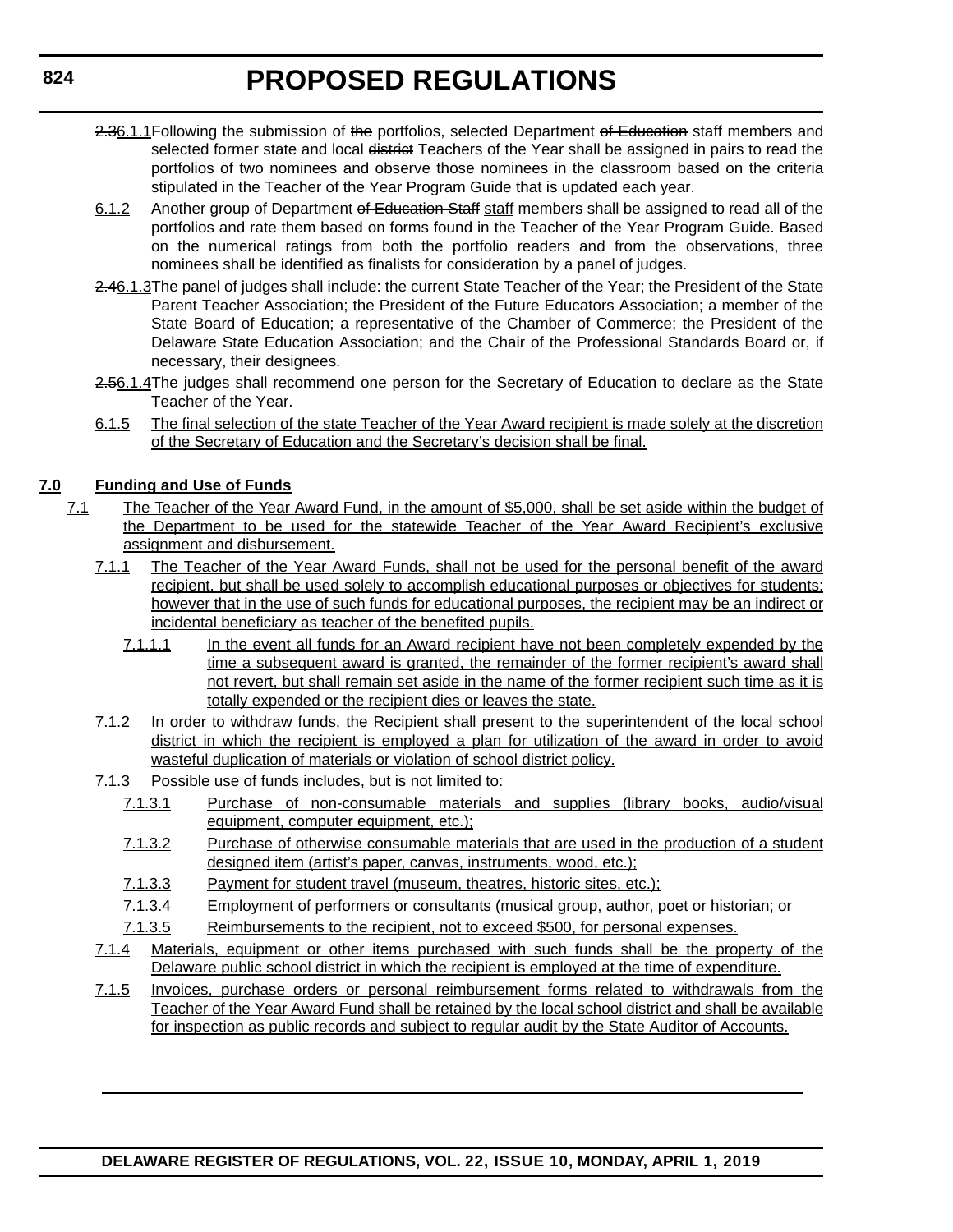#### **OFFICE OF [THE SECRETARY](https://www.doe.k12.de.us/)**

<span id="page-26-0"></span>Statutory Authority: 14 Delaware Code, Sections 122(e) and 3460 (14 **Del.C.** §§122(e) & 3460) 14 **DE Admin. Code** 245

#### **PUBLIC NOTICE**

**Education Impact Analysis Pursuant To 14 Del.C. Section 122(d)**

**245 Michael C. Ferguson [Achievement Awards Scholarship](#page-3-0)**

#### **A. Type of Regulatory Action Required**

Amendment to Existing Regulation

#### **B. Synopsis of Subject Matter of the Regulation**

Pursuant to 14 **Del.C.** §122(e) and Chapter 34 §3460, the Secretary of Education intends to amend 14 **DE Admin. Code** 245 Michael C. Ferguson Achievement Awards Scholarship. This regulation is being amended to clarify the conditions under which these awards will be given and to align with changes made to the state's accountability system pursuant to the Elementary and Secondary Education Act of 1965 as reauthorized as the Every Student Succeeds Act (ESSA).

Persons wishing to present their views regarding this matter may do so in writing by the close of business on or before May 6, 2019 to Department of Education, Office of the Secretary, Attn: Regulation Review, 401 Federal Street, Suite 2, Dover, Delaware 19901 or email to [DOEregulations.comment@doe.k12.de.us](mailto:DOEregulations.comment@doe.k12.de.us). A copy of this regulation may be viewed online at the Registrar of Regulation's website, [http://regulations.delaware.gov/services/](http://regulations.delaware.gov/services/current_issue.shtml) current issue.shtml, or obtained at the Department of Education, located at the address listed above.

#### **C. Impact Criteria**

1. Will the amended regulation help improve student achievement as measured against state achievement standards? The amended regulation is intended to help improve student achievement as measured against state achievement standards by clarifying the available funding for this award.

2. Will the amended regulation help ensure that all students receive an equitable education? The amended regulation is intended to help ensure all students receive an equitable education.

3. Will the amended regulation help to ensure that all students' health and safety are adequately protected? The amendments do not address students' health and safety.

4. Will the amended regulation help to ensure that all students' legal rights are respected? The amended regulation continues to help ensure that all student's legal rights are respected.

5. Will the amended regulation preserve the necessary authority and flexibility of decision making at the local board and school level? The amended regulation does not change the decision making at the local board and school level.

6. Will the amended regulation place unnecessary reporting or administrative requirements or mandates upon decision makers at the local board and school levels? The amended regulation does not place any unnecessary reporting or administrative requirements on decision makers.

7. Will the decision making authority and accountability for addressing the subject to be regulated be placed in the same entity? The decision making authority and accountability for addressing the subject to be regulated does not change because of the amendment.

8. Will the amended regulation be consistent with and not an impediment to the implementation of other state educational policies, in particular to state educational policies addressing achievement in the core academic subjects of mathematics, science, language arts and social studies? The amendment is consistent with and not an impediment to the implementation of other state educational policies.

9. Is there a less burdensome method for addressing the purpose of the regulation? There is not a less burdensome method for addressing the purpose of the regulation.

10. What is the cost to the State and to the local school boards of compliance with the regulation? There is no expected cost to implementing this amended regulation.

**DELAWARE REGISTER OF REGULATIONS, VOL. 22, ISSUE 10, FRIDAY, APRIL 1, 2019**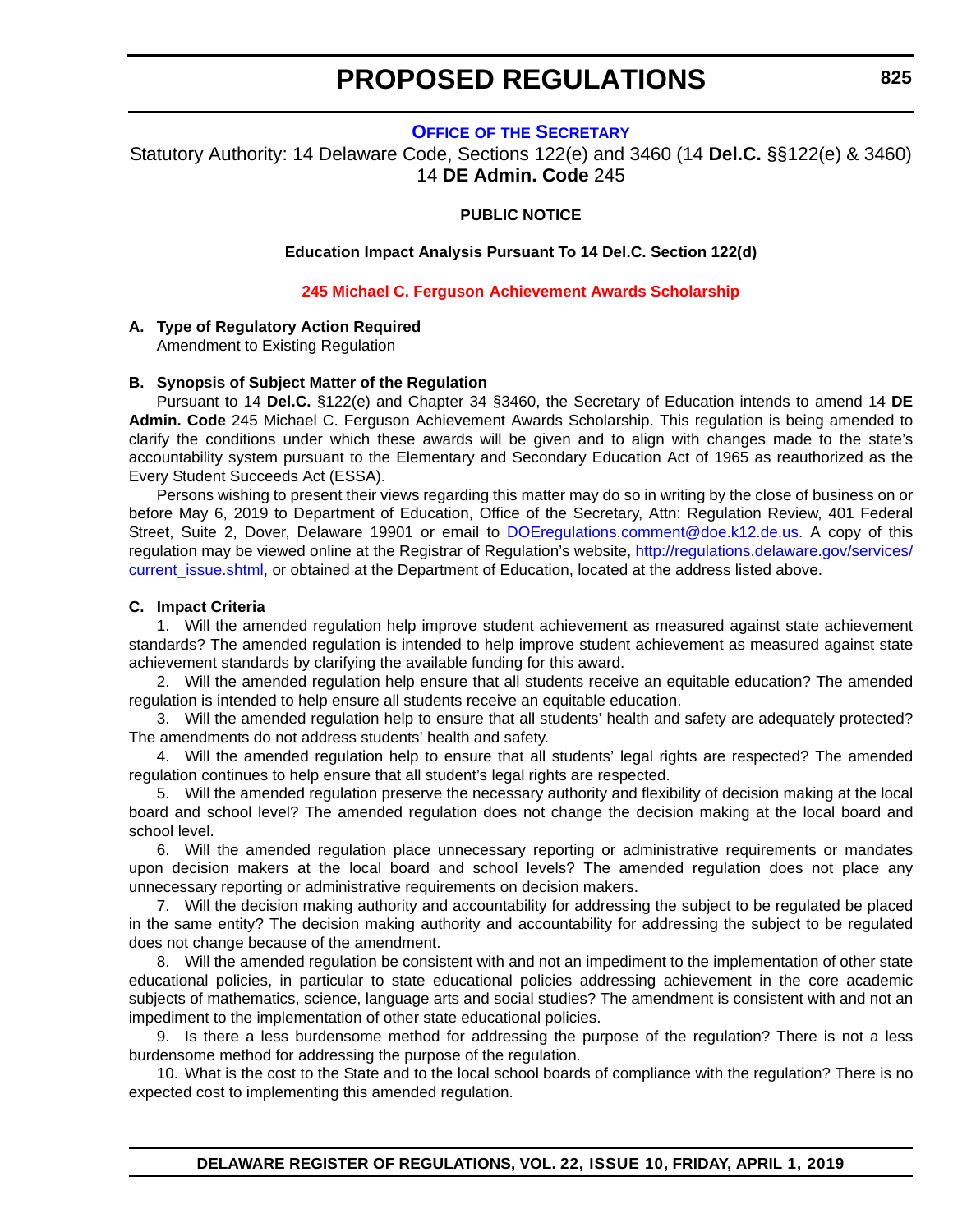**\*Please Note: The Regulatory Flexibility Analysis and Impact Statement for this regulation, as required by 29 Del.C. Ch. 104, is available at:**

**<http://regulations.delaware.gov/register/april2019/proposed/22 DE Reg 825RFA 04-01-19.pdf>**

#### **245 Michael C. Ferguson Achievement Awards Scholarship**

#### **1.0 Purpose**

The Michael C. Ferguson Achievement Awards Scholarship Program, included in the Educational Accountability Act of 1998, recognizes students who demonstrate superior performance on the state assessments pursuant to 14 **Del.C.** §153 (c).

#### **2.0 Definitions**

The words and terms, when used in this regulation, shall have the following meaning unless the context clearly indicates otherwise:

- "**Award**" means a scholarship under the Michael C. Ferguson Achievement Awards program, to be used at a post-secondary institution of higher education as specified in 14 **Del.C.** §153(c).
- "**Delaware Higher Education Office**" or "**DHEO**" is the Department of Education's office which administers specific programs related to higher education, including, but not limited to, scholarship and loan programs.

"**Department**" means Delaware Department of Education.

"**Direct Educational Expenses**" means tuition, room and board, mandatory fees, books and supplies.

"**Institution of Higher Education**" means a college, university or other post-secondary institution authorized to offer programs and degrees or to confer degrees. For the purpose of this regulation, "post-secondary institutions" and "Institutions of Higher Education" shall have the same meaning.

#### **1.03.0 Basis for Granting Scholarships Awards**

- 4.43.1 Subject to available funding, the Michael C. Ferguson Achievement Awards shall be made based on the student's score on the results of the annual spring summative administration of the state assessment summative assessments in English language arts and mathematics. The student's score that is used for federal Adequate Yearly Progress (AYP) to determine proficiency in the state accountability system shall be used to determine this award. The Scholarships awards may be awarded to a maximum of 300 eighth grade students in the content areas of reading and mathematics and to a maximum of 300 tenth eleventh grade students in the content areas of reading and mathematics. The high school award year is subject to change based on the year the state high school summative assessment is offered to students.
- 4.23.2 The awards shall be provided to the highest scoring eighth and tenth eleventh grade students in the state in reading and mathematics as well as the highest scoring eighth and tenth eleventh grades students in the state in reading and mathematics who participate in the free and reduced lunch program pursuant to the provisions below:
	- 1.2.13.2.1 The highest scoring eighth and tenth eleventh grade students in the state in reading and in mathematics shall receive the scholarships awards.
		- 1.2.1.13.2.1.1 The eighth grade awards may be given to a maximum of 150 students in the combined areas of reading and mathematics. The number of awards shall be as close to fifty percent (50%) in each area as possible. The unassigned awards shall be awarded in the priority order of highest reading score then highest mathematics score.
		- 1.2.1.23.2.1.2 The tenth eleventh grade awards may be given to a maximum of 150 students in the combined areas of reading and mathematics. The number of awards shall be as close to fifty percent (50%) in each area as possible. The unassigned awards shall be allocated in the priority order of highest reading score then highest mathematics score.
	- 1.2.23.2.2 The highest scoring eighth and tenth eleventh grade students in the state in reading and in mathematics, who participate in the free and reduced lunch program and who are not already

#### **DELAWARE REGISTER OF REGULATIONS, VOL. 22, ISSUE 10, MONDAY, APRIL 1, 2019**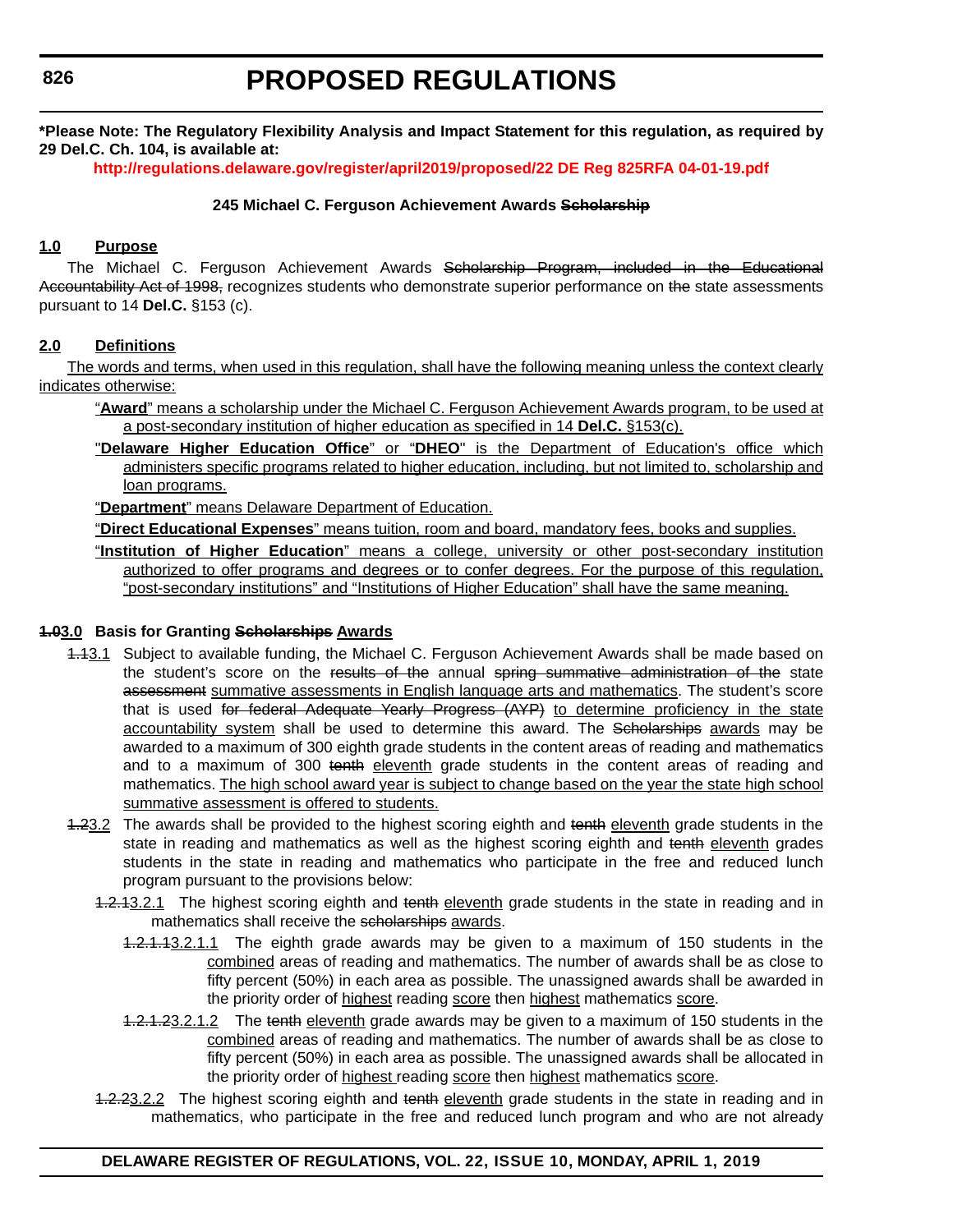identified as one of the students in section 1.2 subsection 3.2 shall receive the scholarships awards.

- 1.2.2.13.2.2.1 The eighth grade awards may be given to a maximum of 150 students in the combined areas of reading and mathematics. The number of awards shall be as close to fifty percent (50%) in each area as possible. The unassigned awards shall be allocated in the priority order of highest reading score then highest mathematics score.
- 1.2.2.23.2.2.2 The tenth eleventh grade awards may be given to a maximum of 150 students in the combined areas of reading, writing and mathematics. The number of awards shall be as close to fifty percent (50%) in each area as possible. The unassigned awards shall be allocated in the priority order of highest reading score then highest mathematics score.
- 1.33.3 A Foreign Exchange student who is on a temporary visa is not eligible to receive the Michael C Ferguson Achievement Award Scholarship.

#### **2.04.0 Eligibility for More Than One Scholarship Award**

Students may who receive a scholarship an award in more than one content area and may also receive scholarships for their 8th and their 10th grade scores eighth grade will also be eligible for the award in eleventh grade.

#### **3.05.0 Use of Scholarship Award Funds**

The Michael C. Ferguson <del>Scholarship</del> Achievement Award can only be used at a regionally or nationally accredited post secondary institution Institution of Higher Education or at a Delaware or other state approved stateapproved private business and trade school in the United States of America and its territories. The award cannot exceed direct educational costs Direct Educational Expenses.

#### **4.06.0 Higher Education (Commission) Office Account and Notification Procedures**

- 4.16.1 All scholarship awards shall be deposited in an account at the Delaware Higher Education Office in an interest bearing account. Interest earned or forfeited scholarships shall be utilized by the Department of Education and Delaware Higher Education Office DHEO to offset administrative expenses associated with the program.
- 4.26.2 Funds deposited for scholarships awards through the Michael C. Ferguson Achievement Awards shall cease to be available to the recipient if the recipient does not attend a post secondary institution an Institution of Higher Education within five calendar years after graduating from high school. Provided further that a recipient may have one additional year of availability of the funds for each year the recipient serves as an active duty member of the military.
- 4.36.3 It is the responsibility of the parent or guardian to notify the Delaware Higher Education Office of any change of address during the scholarship eligibility period. Students may receive their scholarship awards even if they are living in another state at the time they attend a post secondary institution DHEO to publish, on its website, instructions for receiving the award funds and notify high schools of the award winners. Students who move out of state during the Award eligibility period are responsible for monitoring instructions posted online by the DHEO.
- 4.46.4 The When funding permits the awards to be given, the Department of Education shall annually announce the winners of Michael C. Ferguson Scholarships Awards.
- 4.56.5 The Delaware Higher Education Office shall send a "Request for Information" form to Michael C. Ferguson Scholarship recipients annually to update their account information Students have up to five years after high school graduation to request the award fund, unless they meet the active duty exemption listed in subsection 6.2 above..
	- 4.5.16.5.1 The Delaware Higher Education Office Awarded students will contact the DHEO when they are ready to request the award funds be sent to their Institution of Higher Education. The DHEO shall send enrollment verification forms to institutions request enrollment verification from the Institution of Higher Education identified by recipients. When completed verification forms are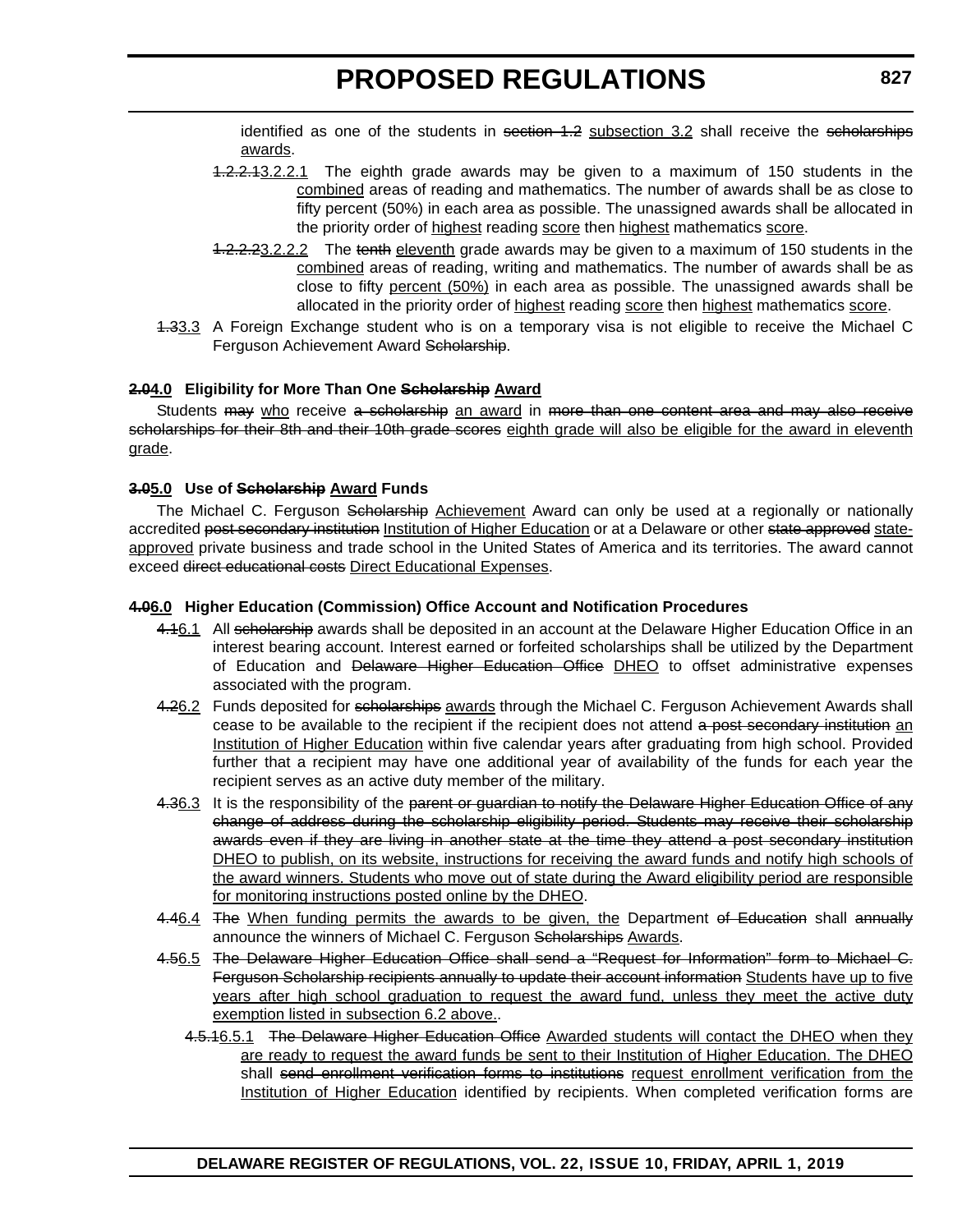received by the <del>Delaware Higher Education Office</del> DHEO, disbursement of scholarship award funds will be made to the institution Institution of Higher Education.

- <span id="page-29-0"></span>4.5.26.5.2 If a student does not plan to attend a post secondary institution immediately after high school graduation, it is the parent or guardian's responsibility to provide timely notification to the Delaware Higher Education Office prior to enrollment in order to receive payment of the scholarship Awarded funds will be distributed directly to the Institution of Higher Education and can be used for any Direct Educational Expenses.
- 4.5.3 Recipients may defer all or a portion of payment of Michael C. Ferguson Scholarships beyond their first post secondary year, but must assume the responsibility to notify the Delaware Higher Education Office of their plans to claim the Scholarship, and may not extend payment beyond the five year limit.

#### **OFFICE OF [THE SECRETARY](https://www.doe.k12.de.us/)**

Statutory Authority: 14 Delaware Code, Section 122(e) (14 **Del.C.** §122(e)) 14 **DE Admin. Code** 247

#### **PUBLIC NOTICE**

#### **Education Impact Analysis Pursuant To 14 Del.C. Section 122(d)**

#### **[247 Delaware Post Secondary Internship Program at The Washington Center \(TWC\) for Internships and](#page-3-0)  Academic Seminars**

#### **A. Type of Regulatory Action Required**

Amendment to Existing Regulation

#### **B. Synopsis of Subject Matter of the Regulation**

Pursuant to 14 **Del.C.** §122(e), the Secretary of Education intends to amend 14 **DE Admin. Code** 247 Delaware Post Secondary Internship Program at The Washington Center (TWC) for Internships and Academic Seminars. This regulation is being amended to clarify the conditions under which these awards will be given.

Persons wishing to present their views regarding this matter may do so in writing by the close of business on or before May 6, 2019 to Department of Education, Office of the Secretary, Attn: Regulation Review, 401 Federal Street, Suite 2, Dover, Delaware 19901 or email to [DOEregulations.comment@doe.k12.de.us.](mailto:DOEregulations.comment@doe.k12.de.us) A copy of this regulation may be viewed online at the Registrar of Regulation's website, [http://regulations.delaware.gov/services/](http://regulations.delaware.gov/services/current_issue.shtml) [current\\_issue.shtml,](http://regulations.delaware.gov/services/current_issue.shtml) or obtained at the Department of Education, located at the address listed above.

#### **C. Impact Criteria**

1. Will the amended regulation help improve student achievement as measured against state achievement standards? The amended regulation does not specifically address student achievement as measured against state achievement standards.

2. Will the amended regulation help ensure that all students receive an equitable education? The amended regulation does not directly help to ensure all students receive an equitable education.

3. Will the amended regulation help to ensure that all students' health and safety are adequately protected? The amendments do not address students' health and safety.

4. Will the amended regulation help to ensure that all students' legal rights are respected? The amended regulation continues to help ensure that all student's legal rights are respected.

5. Will the amended regulation preserve the necessary authority and flexibility of decision making at the local board and school level? The amended regulation does not change the decision making at the local board and school level.

6. Will the amended regulation place unnecessary reporting or administrative requirements or mandates upon decision makers at the local board and school levels? The amended regulation does not place any unnecessary reporting or administrative requirements on decision makers.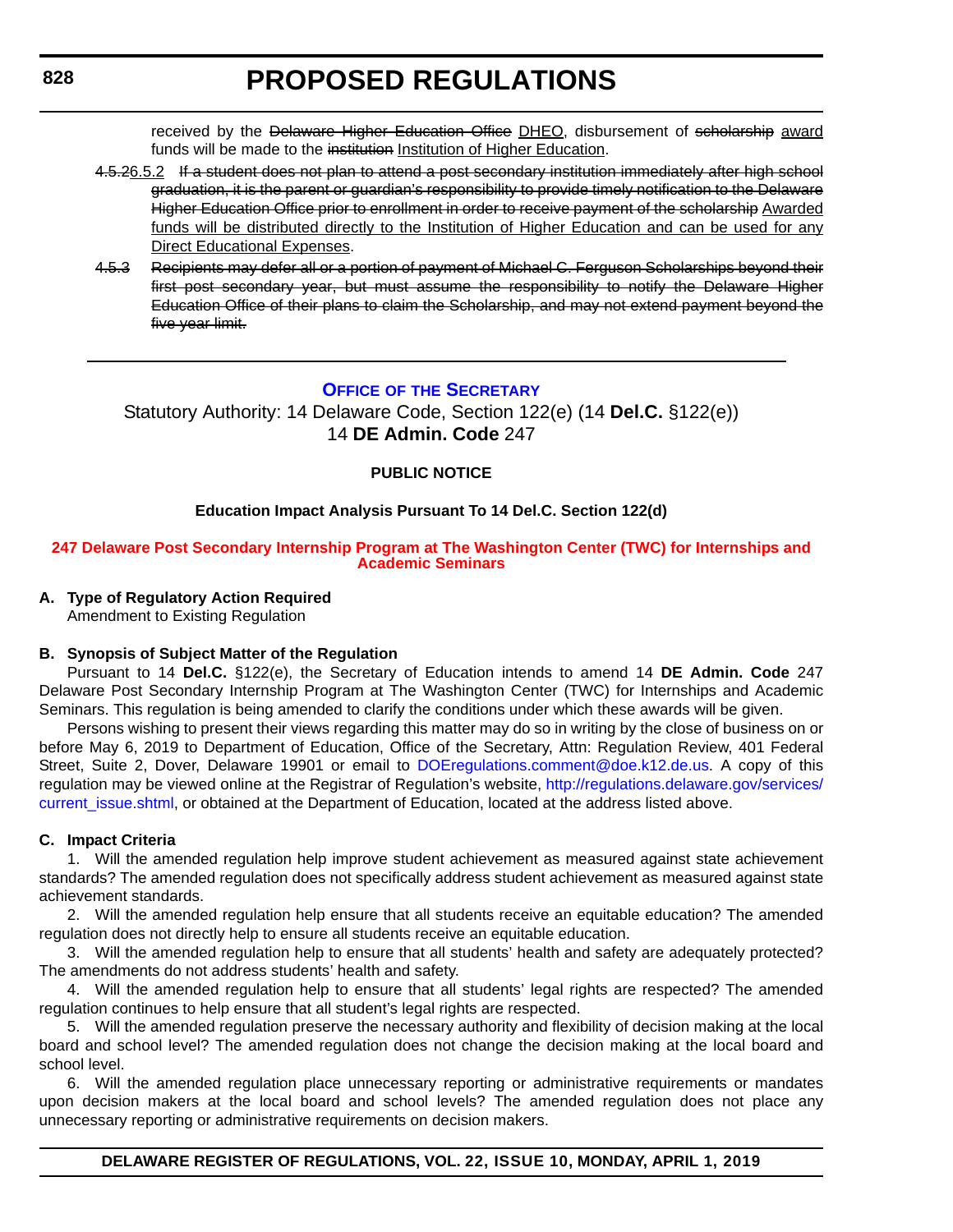7. Will the decision making authority and accountability for addressing the subject to be regulated be placed in the same entity? The decision making authority and accountability for addressing the subject to be regulated does not change because of the amendment.

8. Will the amended regulation be consistent with and not an impediment to the implementation of other state educational policies, in particular to state educational policies addressing achievement in the core academic subjects of mathematics, science, language arts and social studies? The amendment is consistent with and not an impediment to the implementation of other state educational policies.

9. Is there a less burdensome method for addressing the purpose of the regulation? There is not a less burdensome method for addressing the purpose of the regulation.

10. What is the cost to the State and to the local school boards of compliance with the regulation? There is no expected cost to implementing this amended regulation.

#### **\*Please Note: The Regulatory Flexibility Analysis and Impact Statement for this regulation, as required by 29 Del.C. Ch. 104, is available at:**

**<http://regulations.delaware.gov/register/april2019/proposed/22 DE Reg 828RFA 04-01-19.pdf>**

#### **247 Delaware Post Secondary Internship Program at The Washington Center (TWC) for Internships and Academic Seminars**

#### **1.0 Purpose**

The Washington Center (TWC) for Internships and Academic Seminars is an independent, nonprofit educational organization founded in 1975. Its mission is to utilize the resources of the nation's eapitel capital to provide participatory learning experiences in order to enhance students' academic, civic and professional development. The Washington Center (TWC) seeks to promote future leadership for public, private and nonprofit sectors of our society. The purpose of this regulation is to define the terms and the procedures used for the operation of this internship program.

#### **1.02.0 Definitions:**

"Department" means the Delaware Department of Education Education.

"**Financial Aid Package**" means the identification of all of the costs to the student to participate in the internship program and all sources of funding to meet those costs. Funding sources may include scholarships, grants, tuition waivers, loans, family contributions and contributions from the Student Intern.

"**Grant**" means funds that are applied against a student's cost of attending The Washington Center (TWC) for Internships and Academic Seminars program. These funds do not have to be reimbursed by the Student Intern.

"**Institution of Higher Education**" or "**Institution**" means one of the eligible colleges or universities including, Delaware State University, University of Delaware, Wesley College, Wilmington University, Goldey-Beacom College, Delaware Technical Community College or Delaware College of Art and Design.

"**Student Intern(s)**" means a matriculated student at a Delaware State University or the University of Delaware Institution of Higher Education who has been selected by his or her respective University Institution to participate in The Washington Center (TWC) for Internships and Academic Seminars program and is placed in a full time internship for one semester at The Washington Center (TWC) for Internships and Academic Seminars.

"**University**" means the two universities participating in The Washington Center (TWC) for Internships and Academic Seminars program, Delaware State University and the University of Delaware.

#### **2.03.0 Division of Funds**

Funds appropriated to the Department for the Washington Center (TWC) for Internships and Academic Seminars shall be divided evenly between Delaware State University and the University of Delaware for the purpose of providing Grants to Student Interns at The Washington Center (TWC) for Internships and Academic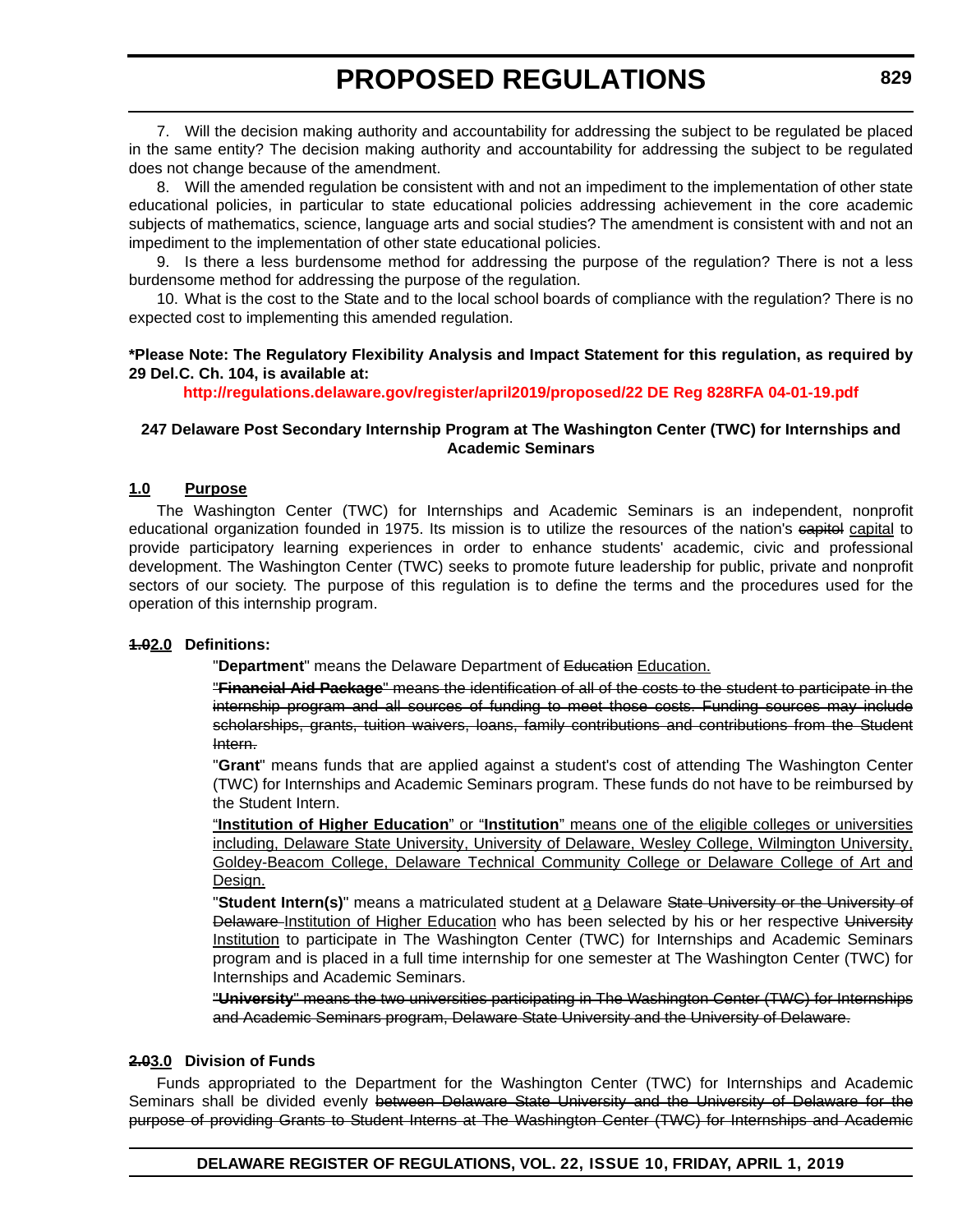<span id="page-31-0"></span>Seminars across a maximum of ten students per year. The maximum Grant for a Student Intern shall be a one time grant of \$5,000 per student for one semester, provided further that grant amounts per student may change based on the appropriation made by the General Assembly to fund this program not exceed the maximum cost of program participation and housing for one semester. Grant amounts per student may change based on the appropriation made by the General Assembly to fund this program.

#### **3.04.0 Each University Institution of Higher Education shall be responsible for the following:**

- 3.14.1 Identifying a University an Institution of Higher Education liaison to The Washington Center (TWC) for Internships and Academic Seminars;
- 3.24.2 Establishing a selection process for the applicants;
- 3.34.3 Identifying all sources of financial aid for the Student Interns; and
- 3.44.4 Arranging for each Student Intern to receive between 12 and 16 credits for a successful term spent at the Washington Center (TWC) for Internships and Academic Seminars.

#### **4.05.0 Submission of Financial Aid Packages Student Applications**

- 5.1 Each University Institution of Higher Education shall submit Financial Aid Packages for up to eight (8) applicants listed in priority order to the Department's Student Assistance Program in accordance with timelines established by The Washington Center (TWC); provided further that the number of applicants may change based on the appropriation made by the General Assembly to fund this program student applications, which include financial aid packages. The Washington Center shall award the one-time grant equitably to student applicants based on their financial need. Financial need shall be determined based on available institutional aid and access to local housing in proximity to the internship.
- 4.1 The Department's Student Assistance Program staff shall review the Financial Aid Packages and forward the approved Financial Aid Packages to the appropriate University for their selection of the four Student Interns. The number of Student Interns that may be selected to participate in this internship shall be based on 2.0 and 4.0 of this regulation.
- 4.25.2 If either University selects fewer than their allotted number of Student Interns for the program, the unused funds at that University shall be made available to the other University in order to provide for additional internships In the event there are more applications than the maximum ten allowed, the Washington Center shall prioritize students enrolled at Delaware State University and University of Delaware.

#### **5.06.0 Annual Reports Required**

The Washington Center (TWC) for Internships and Academic Seminars shall provide annual reports to the Delaware Department of Education on the Student Intern program. Reports will be required in advance of payment.

#### **OFFICE OF [THE SECRETARY](https://www.doe.k12.de.us/)**

Statutory Authority: 14 Delaware Code, Sections 122(a)(16) and 122(b)(8) and 8 Delaware Code, Section 125 (14 **Del.C.** §§122(a)(16) & 122(b)(8) & 8 **Del.C.** §125) 14 **DE Admin. Code** 292

#### **PUBLIC NOTICE**

#### **Education Impact Analysis Pursuant To 14 Del.C**. **Section 122(d)**

#### **[292 Post Secondary Institutions and Degree Granting Institutions of Higher Education](#page-3-0)**

**A. Type of Regulatory Action Required** Amendment to Existing Regulation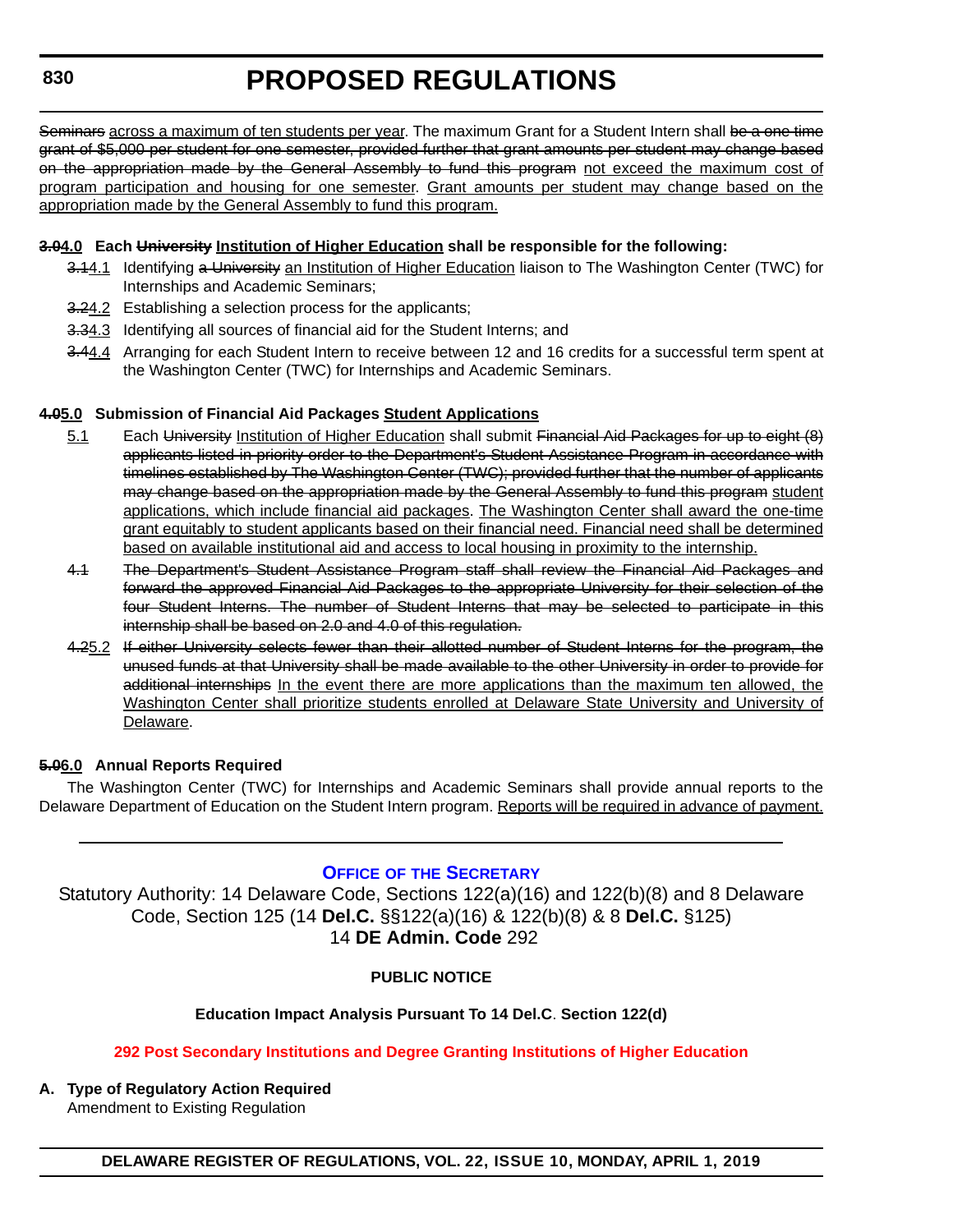#### **B. Synopsis of Subject Matter of the Regulation**

Pursuant to Pursuant to 14 **Del.C.** §§121(a)(16) and 122(b)(8), and 8 **Del.C.** §125, the Secretary of Education seeks the approval of the State Board of Education to amend 14 **DE Admin. Code** 292 Post-Secondary Institutions and Degree Granting Institutions of Higher Education. This regulation is being amended to clarify eligibility and procedural matters for the post-secondary institutions and degree-granting institutions of higher education.

Persons wishing to present their views regarding this matter may do so in writing by the close of business on or before May 6, 2019 to the Department of Education, Office of the Secretary, Attn: Regulation Review, 401 Federal Street, Suite 2, Dover, Delaware 19901 or email to [DOEregulations.comment@doe.k12.de.us](mailto:DOEregulations.comment@doe.k12.de.us). A copy of this regulation may be viewed online at the Registrar of Regulation's website, [http://regulations.delaware.gov/services/](http://regulations.delaware.gov/services/current_issue.shtml) current issue.shtml or obtained at the Department of Education's Office of the Secretary, located at the address above.

#### **C. Impact Criteria**

1. Will the amended regulation help improve student achievement as measured against state achievement standards? The amended regulation does not address student achievement standards.

2. Will the amended regulation help ensure that all students receive an equitable education? The amended regulation is intended to continue to help ensure all students receive an equitable education.

3. Will the amended regulation help to ensure that all students' health and safety are adequately protected? The amended regulation will continue to help ensure that all students' health and safety are adequately protected.

4. Will the amended regulation help to ensure that all students' legal rights are respected? The amended regulation will continue to help ensure that all students' legal rights are respected.

5. Will the amended regulation preserve the necessary authority and flexibility of decision making at the local board and school level? The amended regulation does not change the decision making at the local board and school level.

6. Will the amended regulation place unnecessary reporting or administrative requirements or mandates upon decision makers at the local board and school levels? The amended regulation does not place any unnecessary reporting or administrative requirements on decision makers.

7. Will the decision making authority and accountability for addressing the subject to be regulated be placed in the same entity? The decision making authority and accountability for addressing the subject to be regulated does not change because of the amendments.

8. Will the amended regulation be consistent with and not an impediment to the implementation of other state educational policies, in particular to state educational policies addressing achievement in the core academic subjects of mathematics, science, language arts and social studies? The amendments are consistent with and not an impediment to the implementation of other state educational policies.

9. Is there a less burdensome method for addressing the purpose of the regulation? There is not a less burdensome method for addressing the purpose of the regulation.

10. What is the cost to the State and to the local school boards of compliance with the regulation? There is no expected cost to implementing this amended regulation.

#### **\*Please Note:**

**(1) The Regulatory Flexibility Analysis and Impact Statement for this regulation, as required by 29 Del.C. Ch. 104, is available at:**

**<http://regulations.delaware.gov/register/april2019/proposed/22 DE Reg 830RFA 04-01-19.pdf>**

**(2) Due to the size of the proposed regulation, it is not being published here. A copy of the regulation is available at:**

**[292 Post Secondary Institutions and Degree Granting Institutions of Higher Education](http://regulations.delaware.gov/register/april2019/proposed/22 DE Reg 830 04-01-19.htm)**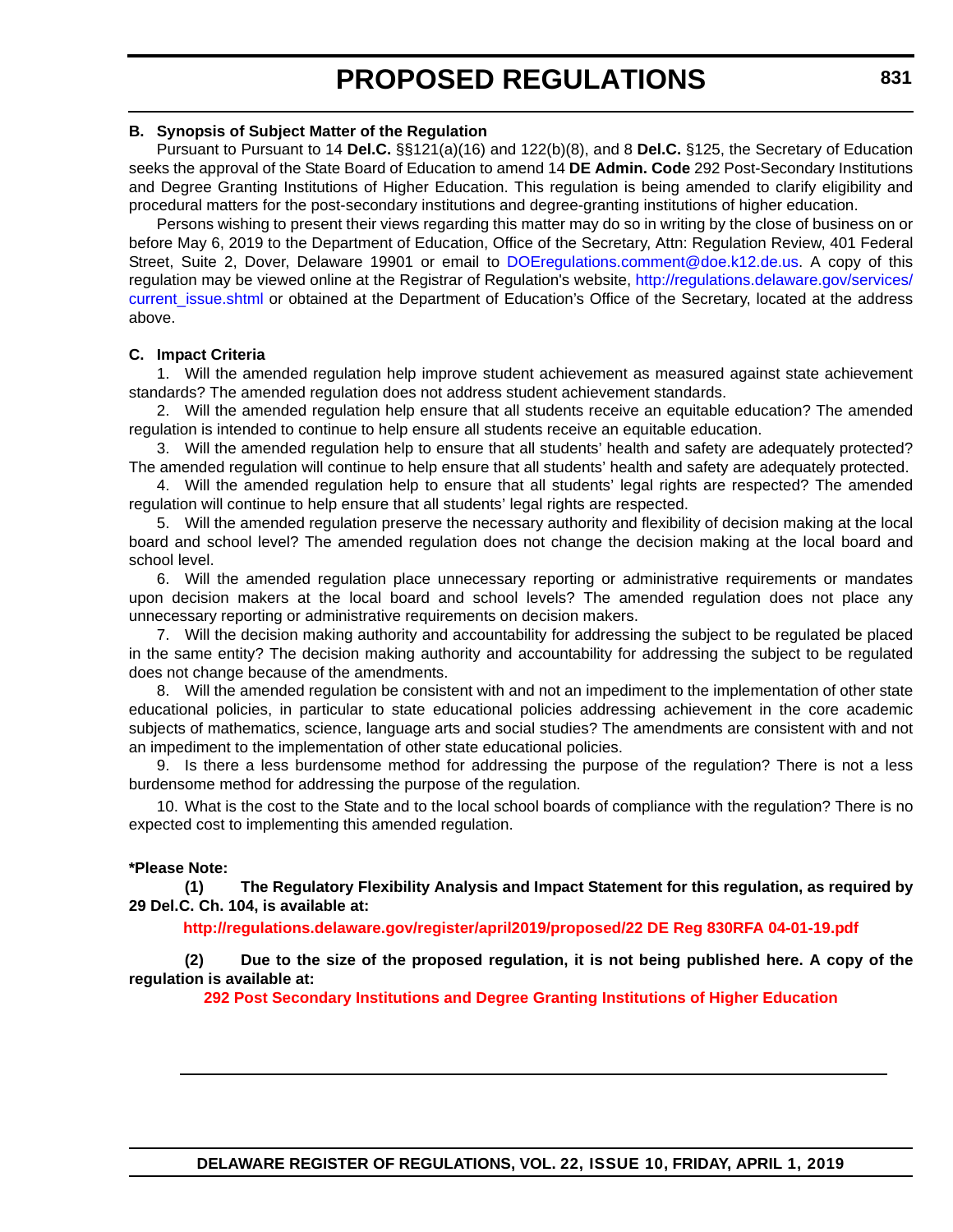#### **OFFICE OF [THE SECRETARY](https://www.doe.k12.de.us/)**

<span id="page-33-0"></span>Statutory Authority: 14 Delaware Code, Sections 122(b) and 202(c) (14 **Del.C.** §§122(b) & 202(c))

14 **DE Admin. Code** 901

#### **PUBLIC NOTICE**

#### **Education Impact Analysis Pursuant To 14 Del.C**. **Section 122(d)**

#### **[901 Education of Homeless Children and Youth](#page-3-0)**

#### **A. Type of Regulatory Action Required**

Amendment to Existing Regulation

#### **B. Synopsis of Subject Matter of the Regulation**

Pursuant to 14 **Del.C.** §202(c) the Secretary of Education intends to amend 14 **DE Admin. Code** 901 Education of Homeless Children and Youth. This amendment changes the title of the regulation, provides clarification of the dispute resolution process, and amends the regulation to comply with changes made to the federal Every Student Succeeds Act (ESSA). One clarification was changing the definition of "homeless children and youths". Prior to ESSA, a student "awaiting foster care" was considered homeless and this is no longer the case. Delaware law was amended through Senate Bill 87 of the 149<sup>th</sup> General Assembly for compliance with the federal law.

Persons wishing to present their views regarding this matter may do so in writing by the close of business on or before May 6, 2019 to Department of Education, Office of the Secretary, Attn: Regulation Review, 401 Federal Street, Suite 2, Dover, Delaware 19901 or email to [DOEregulations.comment@doe.k12.de.us.](mailto:DOEregulations.comment@doe.k12.de.us) A copy of this regulation may be viewed online at the Registrar of Regulation's website, [http://regulations.delaware.gov/services/](http://regulations.delaware.gov/services/current_issue.shtml) current issue.shtml, or obtained at the Department of Education, located at the address listed above.

#### **C. Impact Criteria**

1. Will the amended regulation help improve student achievement as measured against state achievement standards? The amended regulation does not address student achievement as measured against state achievement standards.

2. Will the amended regulation help ensure that all students receive an equitable education? The amended regulation is intended to help ensure all students receive an equitable education.

3. Will the amended regulation help to ensure that all students' health and safety are adequately protected? The amendments do not address students' health and safety.

4. Will the amended regulation help to ensure that all students' legal rights are respected? The amended regulation continues to help ensure that all student's legal rights are respected.

5. Will the amended regulation preserve the necessary authority and flexibility of decision making at the local board and school level? The amended regulation does not change the decision making at the local board and school level.

6. Will the amended regulation place unnecessary reporting or administrative requirements or mandates upon decision makers at the local board and school levels? The amended regulation does not place any unnecessary reporting or administrative requirements on decision makers.

7. Will the decision making authority and accountability for addressing the subject to be regulated be placed in the same entity? The decision making authority and accountability for addressing the subject to be regulated does not change because of the amendment.

8. Will the amended regulation be consistent with and not an impediment to the implementation of other state educational policies, in particular to state educational policies addressing achievement in the core academic subjects of mathematics, science, language arts and social studies? The amendment is consistent with and not an impediment to the implementation of other state educational policies.

9. Is there a less burdensome method for addressing the purpose of the regulation? There is not a less burdensome method for addressing the purpose of the regulation.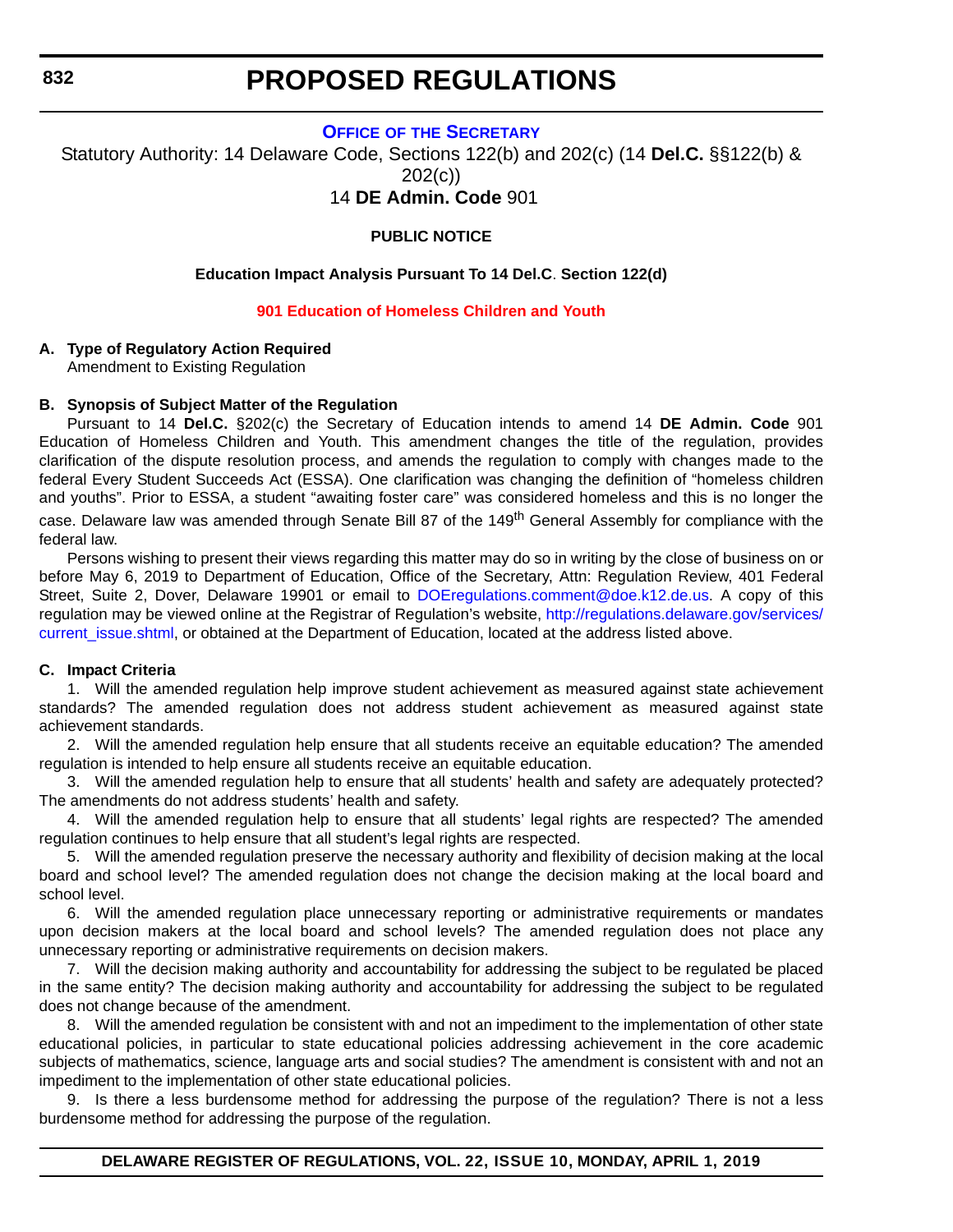10. What is the cost to the State and to the local school boards of compliance with the regulation? There is no expected cost to implementing this amended regulation.

#### **\*Please Note: The Regulatory Flexibility Analysis and Impact Statement for this regulation, as required by 29 Del.C. Ch. 104, is available at:**

**<http://regulations.delaware.gov/register/april2019/proposed/22 DE Reg 832RFA 04-01-19.pdf>**

#### **901 Education of Homeless Children and Youth Dispute Resolution Process for Educational Placement for Children and Youth Experiencing Homelessness**

#### **1.0 Purpose**

Consistent with the provisions of the McKinney-Vento Homeless Education Assistance Improvement Act, as amended by the No Child Left Behind Act of 2001 (42 U.S.C. §11431 et. seq.), the intent of this regulation is to ensure the educational rights and protections for children and youth experiencing homelessness. The intent of this regulation is to outline the dispute resolution process for children and youth experiencing homelessness.

#### **2.0 Definitions**

The following words and terms, when used in this regulation, shall have the following meaning unless the context clearly states otherwise:

- **"Awaiting foster care placement"** as defined by the provisions of 14 **Del.C.** §202(c) includes all children in foster care.
- "**Best Interest Meeting**" means the convening of certain individuals to determine if the student should remain in the School of Origin or enroll in the School of Residence.

"**Charter School**" means a school established pursuant to Chapter 5 of Title 14 of the Delaware Code. "**Department**" means the Delaware Department of Education.

- "**Guardian**" means a non-parent legally appointed by the court with the powers, rights, and duties which are necessary to protect, manage, and care for a child.
- "**Homeless Children and Youths**" as defined by the provisions of the 42 U.S.C. §11434a(2), means individuals who lack a fixed, regular, and adequate nighttime residence (within the meaning of 42 U.S.C. §11302(a)(1)); and includes:
	- Children and youths who are sharing the housing of other persons due to loss of housing, economic hardship hardship, or similar reason; are living in motels, hotels, trailer parks, or camping grounds due to the lack of alternative adequate accommodations; or are living in emergency or transitional shelters; or are abandoned in hospitals; or are Awaiting foster care placement;
	- Children and youths who have a primary nighttime residence that is in a private or public place not designed for or ordinarily used as a regular sleeping accommodation for human beings (within the meaning of 42 U.S.C. §11302(a)(2)(C));
	- Children and youths who are living in cars, parks, public spaces, abandoned buildings, substandard housing, bus or train stations, or similar settings; and Migratory children (as such term is defined in section 20 U.S.C. §6399 of Title 20, the Elementary and Secondary Education Act of 1965, as amended) who qualify as homeless because the children are living in circumstances described above.

"**Inter-Local Education Agency**" or "**Inter-LEA**" means between Local Education Agencies.

- "**LEA Homeless Liaison**" means the Local Educational Liaison for Homeless Children and Youths designated under 42 U.S.C. §11432(g)(1)(J)(ii).
- "**Local Education Agency**" or "**LEA**" means a reorganized traditional school district, vocational/technical school district, or Charter School, legally constituted and established under Delaware law for either administrative control or direction of public elementary or secondary school(s).
- "**Local School District**" means a reorganized school district or vocational technical school district established pursuant to 14 **Del.C.**, Ch. 10.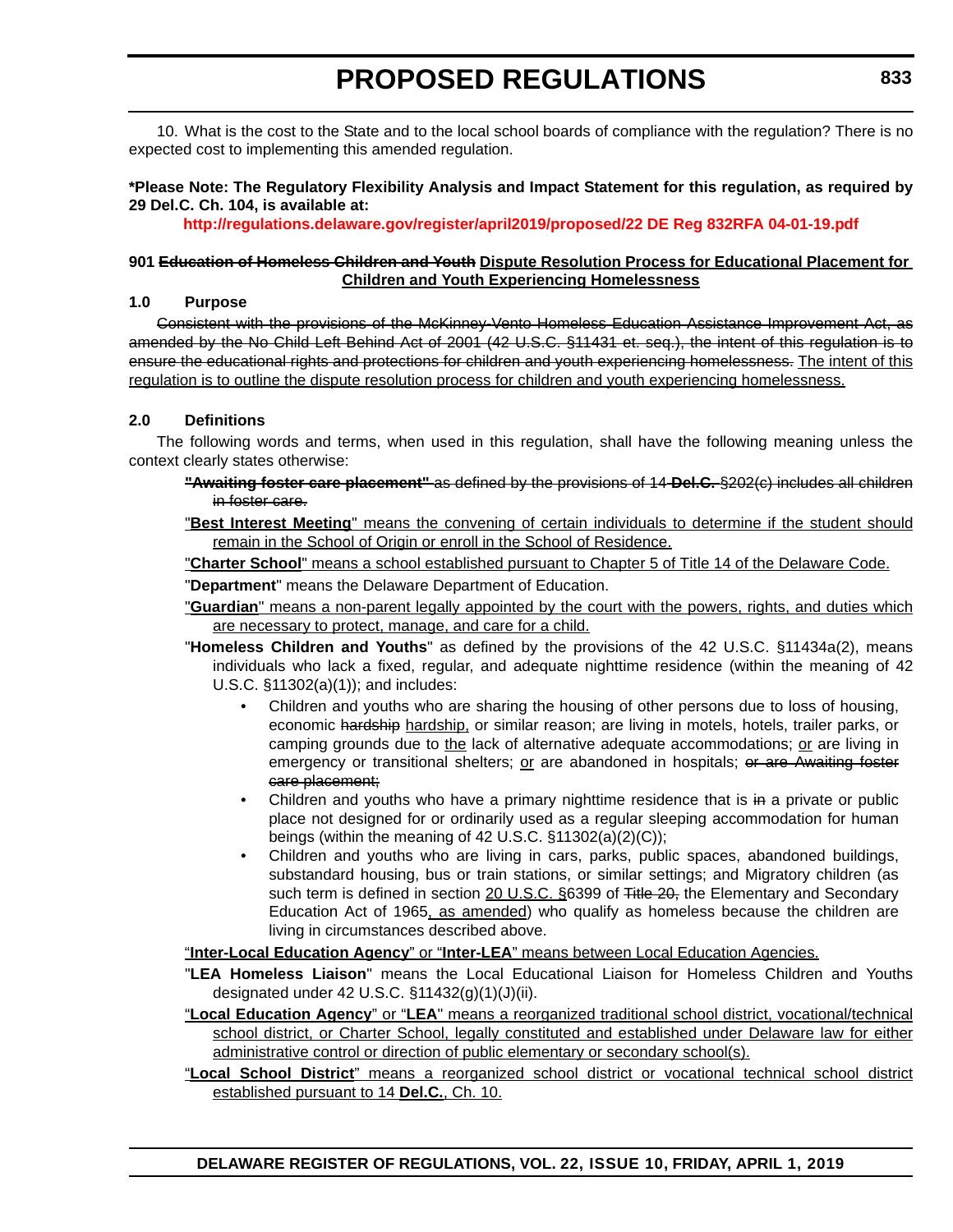- "**Relative Caregiver**" means an adult who by blood, marriage or adoption is the child's great grandparent, grandparent, step grandparent, great aunt, aunt, step aunt, great uncle, uncle, step uncle, stepparent, brother, sister, stepbrother, stepsister, half-brother, half-sister, niece, nephew, first cousin or first cousin once removed but who does not have legal custody or legal guardianship of the child.
- "**School of Origin**" means the specific public school building that the student attended when permanently housed, the school in which the student was last enrolled before becoming homeless or the next receiving school the student would attend for all feeder schools.
- "**School of Residence**" means the specific public school building that the student would attend based on where the student is currently residing.
- "**Secretary**" means the Secretary of Education.
- "**State Coordinator**" means the Delaware Coordinator for Education of Homeless Children and Youths designated under 42 U.S.C. §11432(d)(3).
- "**Unaccompanied Youth**" as defined by the provisions of 42 U.S.C. §11434a(6) includes means a homeless child or youth not in the company physical custody of a parent Parent or guardian Guardian.

#### **3.0 Federal Regulations**

Local school districts shall comply with the provisions of the McKinney-Vento Homeless Education Assistance Improvement Act, as amended by the No Child Left Behind Act of 2001 (42 U.S.C. §11431 et. seq.) and any regulations issued pursuant thereto.

Local School Districts and Charter Schools shall comply with the provisions of the federal McKinney-Vento Homeless Education Assistance Improvement Act 42 U.S.C. §11431 et. seq and federal Elementary and Secondary Education Act of 1965 (ESEA), 20 U.S.C.§6301 et seq. and any regulations issued pursuant thereto.

#### **4.0 Procedures for the Resolution of Disputes Concerning the Educational Placement of Homeless Children and Youths**

- 4.1 If a dispute arises over school selection or enrollment, the local school district must immediately enroll the homeless student in either the school of origin (as defined in 42 U.S.C. 11432(g)(3)(G)) or the school that nonhomeless students who live in the attendance area in which the homeless student is actually living are eligible to attend, whichever is sought by the parent, guardian, Relative Caregiver or homeless youth, pending resolution of the dispute.
- 4.24.1 The local school shall provide the parent Parents, guardian Guardians, Relative Garegiver Caregivers or homeless youth Unaccompanied Youth with a written notice of the school's decision regarding school selection or enrollment. The notice shall include:
	- 4.2.14.1.1 A written explanation of the school's decision regarding school selection or enrollment;
	- 4.2.24.1.2 Contact information for the LEA Homeless Liaison Liaisons and State Coordinator, with a brief description of their roles;
	- 4.2.34.1.3 A simple, detachable form that parents Parents, guardians Guardians, Relative Garegiver Caregivers or homeless youth Unaccompanied Youth can complete and turn into in to the school to initiate the dispute resolution process;
	- 4.2.44.1.4 Instructions as to how to dispute the school's decision at the district Local School District or Charter School level;
	- 4.2.54.1.5 Notice of the right to enroll immediately in the school of choice pending resolution of the dispute;
	- 4.2.64.1.6 Notice that immediate enrollment includes full participation in all school activities for which the student is eligible;
	- 4.2.74.1.7 Notice of the right to appeal to the State if the district Local School District or Charter School level resolution is not satisfactory; and
	- 4.2.84.1.8 Time lines Timelines for resolving district Local School District or Charter School and State level appeals.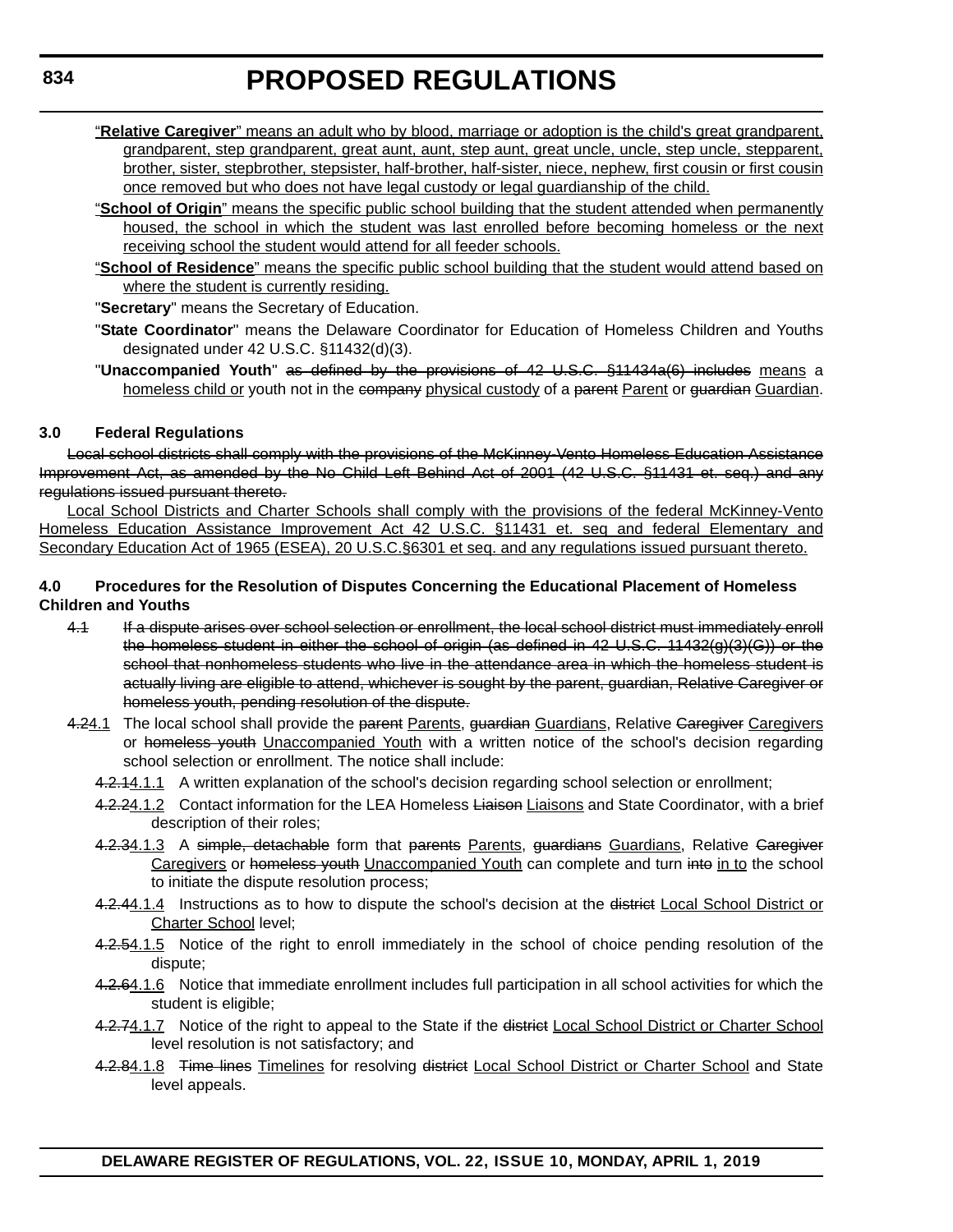- 4.2 If a dispute arises over school selection or enrollment, the child or youth shall be immediately enrolled in the school in which enrollment is sought by the Parents, Guardians, Relative Caregivers, or Unaccompanied Youth, pending final resolution of the dispute, including all available appeals.
- 4.3 Local School District and Charter School Level Dispute Resolution Process
	- 4.3.1 Local school districts School Districts and Charter Schools shall develop a dispute resolution process at the district Local School District or Charter School level. The dispute resolution process shall be as informal and accessible as possible, but shall allow for impartial and complete review. Parents, *guardians* Guardians, Relative Caregivers and homeless youth Unaccompanied Youth shall be able to initiate the dispute resolution process directly at the school they choose or the school district Local School District or Charter School or LEA Homeless Liaison's office.
	- 4.3.2 Within ten (10) business days of the initiation of the district Local School District and Charter School level dispute resolution process; process, the school district Local School District or Charter School shall inform the parties in writing of its determination, along with notice of the right to appeal to the State if the district-Local School District or Charter School level resolution is not satisfactory.
- 4.4 **Interdistrict Inter-LEA Resolution Process** 
	- 4.4.1 When interdistrict Inter-LEA issues arise, including transportation, representatives from all involved school districts School Districts and Charter Schools, the State Coordinator, or his or her their designee, and the parent(s) Parents, guardian(s) Guardians, Relative Caregivers or unaccompanied youth Unaccompanied Youth shall meet within ten (10) business days of the initiation of the dispute process to attempt to resolve the dispute.
	- 4.4.2 The State Coordinator's role is to facilitate the meeting.
	- 4.4.3 If the parties are unable to resolve the interdistrict Inter-LEA dispute, it shall be referred to the Secretary or designee within ten (10) business days of the meeting. Subsection 4.5.4 through 4.5.9 4.5 shall govern the Secretary's or review official's designee's determination. The Secretary or review official designee shall consider the entire record of the dispute, including any written statements submitted and shall make a determination based on the child's or youth's best interest, as defined in 42 U.S.C. §11432(g)(3).
		- 4.4.3.1 Notwithstanding 4.4.3, where the interdistrict Inter-LEA dispute is limited solely to the issue of the apportionment of responsibility and costs for providing the child transportation to and from the school of origin, there shall be no referral to the Secretary. Pursuant to 42 USC 11432  $(g)(1)(J)(iii)(II)$ , if the school districts School Districts and Charter Schools are unable to agree upon such a method of appropriation, the responsibility for the costs for transportation shall be shared equally.
- 4.5 State Level Dispute Resolution Process
	- 4.5.1 The State level dispute resolution process is available for appeals from district-level Local School District and Charter School level decisions and interdistrict Inter-LEA disputes. Appeals may be filed by parents, guardians, homeless youths or school districts Parents, Guardians, Homeless Youth, Local School Districts or Charter Schools. Appeals filed by a local school board within a Local School District shall not be accepted.
	- 4.5.2 To initiate the State level dispute resolution process, the appellant must file a written notice of appeal with the Secretary no later than ten (10) business days after receiving written notification of the district Local School District or Charter School level or interdistrict Inter-LEA decision. The notice of appeal shall state with specificity the grounds of the appeal, and shall be signed by the appellant. Where the appeal is being initiated by a school district Local School District or Charter School, the superintendent of the district Local School District or Charter School head of school must sign the notice of appeal.
	- 4.5.3 A copy of the notice of appeal shall be delivered by hand or certified mail or electronically to all other parties to the proceeding at the time it is sent to the Secretary. A copy of any other paper or document filed with the Secretary or review official designee shall, at the time of filing, also be provided to all other parties to the proceeding.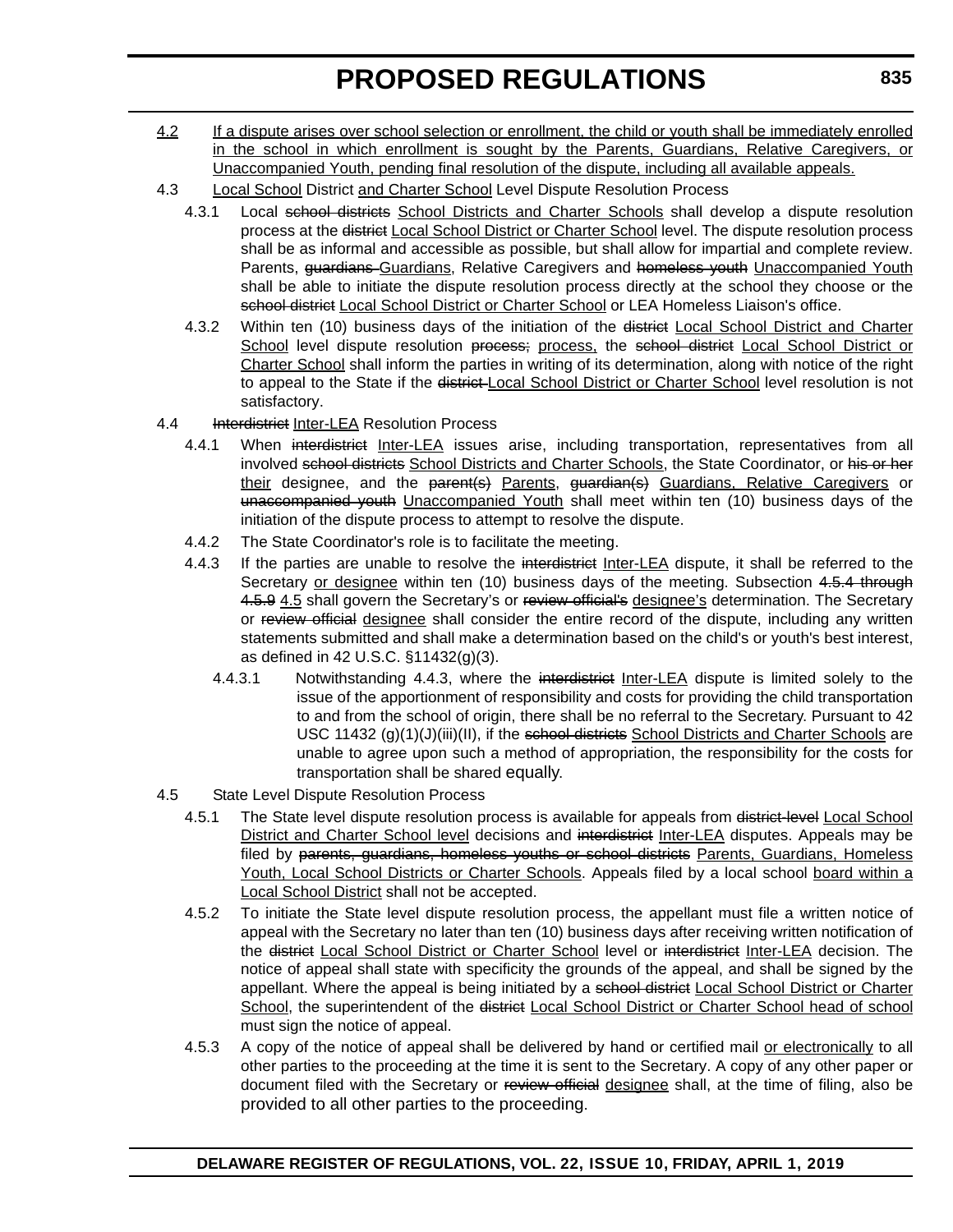- 4.5.4 Upon receipt of a notice of appeal, the Secretary or his/her designee, shall within five (5) business days decide whether to hear the appeal or assign it to an independent and impartial review official and shall so advise the parties.
- 4.5.5 The local district Local School District or Charter School shall file a certified record of the district Local School District or Charter School or inter-district Inter-LEA level dispute proceeding with the Secretary or review official designee within five (5) business days of the date the Secretary notifies the parties that an appeal has been filed. The record shall contain any written decision, any written minutes of the meeting(s) at which the disputed action was taken, all exhibits or documentation presented at the district LEA or interdistrict Inter-LEA level dispute proceeding, and any other evidence relied on by the District(s) Local School District or Charter School in making (their) its decision.
- 4.5.6 Appeals are limited to the record. The parties may support their positions in written statements limited to matters in the existing record. In order to be considered, written statements must be filed with the Secretary or review official designee no later than twenty (20) fifteen (15) business days after the appeal is filed.
- 4.5.7 The Secretary or review official shall consider the entire record of the dispute, including any written statements submitted in reaching his or her a decision. The Secretary or review official designee shall overturn the district Local School District or Charter School or interdistrict Inter-LEA decision only if he or she decides it is decided that the district's Local School District or Charter School decision was not supported by substantial evidence or was arbitrary or capacious or is inconsistent with state and federal law or regulation.
- 4.5.8 Within thirty (30) business days of the receipt of the notice of appeal, the Secretary or review official designee shall inform the parties of his or her the appeal determination.
- 4.5.9 The determination of the Secretary or review official designee shall be final and is not subject to further appeal within the Department of Education.

# **OFFICE OF [THE SECRETARY](https://www.doe.k12.de.us/)**

Statutory Authority: 14 Delaware Code, Section 122(b) and 303(a) (14 **Del.C.** §§122(b) & 303(a))

# 14 **DE Admin. Code** 1008

# **PUBLIC NOTICE**

# **Education Impact Analysis Pursuant to 14 Del.C. Section 122(d)**

## **[1008 DIAA Junior High and Middle School Interscholastic Athletics](#page-3-0)**

# **A. TYPE OF REGULATORY ACTION REQUESTED**

Amendment to Existing Regulation

# **B. SYNOPSIS OF SUBJECT MATTER OF REGULATION**

Pursuant to 14 **Del.C.** Sections 122(b) and 303(a), the Secretary of Education seeks the approval of the State Board of Education to amend 14 **DE Admin. Code** 1008 DIAA Junior High and Middle School Interscholastic Athletics. The Delaware Interscholastic Athletic Association ("DIAA"), working in consultation and cooperation with the Department of Education, developed the amendments to 14 **DE Admin. Code** 1008. The amendments include adding the definitions of two terms in subsection 1.1; revising the practice and competition dates for the fall, winter, and spring sports seasons in subsection 4.1; adding subsection 5.3, which concerns the process for sanctioning out of season athletic camps and clinics; revising subsection 6.1, which concerns sponsoring out of season athletic camps and clinics; striking open gyms and conditioning programs; and revising subsection 7.6, which concerns coaching out of season.

Persons wishing to present their views regarding this matter may do so in writing by the close of business on or

# **DELAWARE REGISTER OF REGULATIONS, VOL. 22, ISSUE 10, MONDAY, APRIL 1, 2019**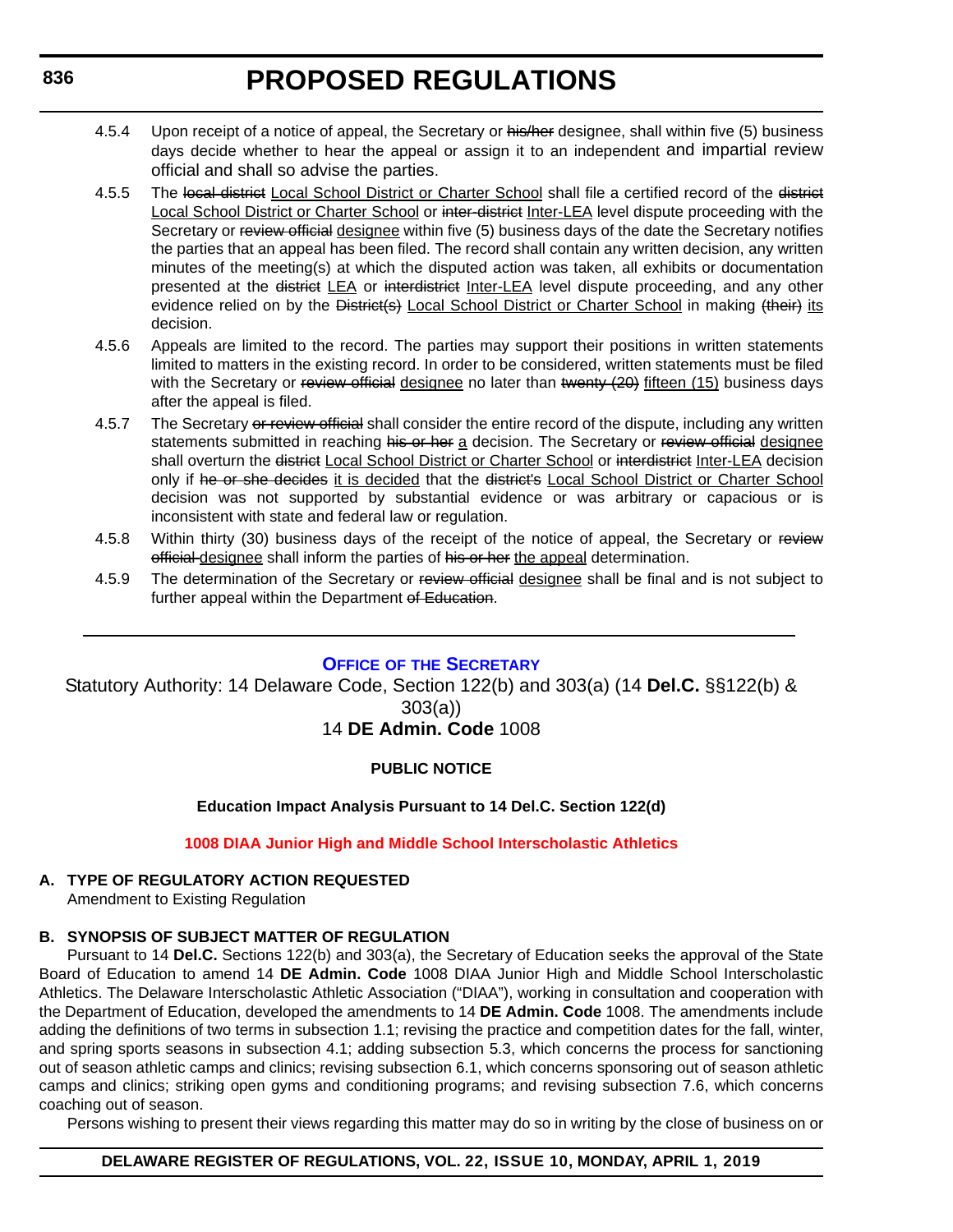before May 3, 2019 to the Department of Education, Office of the Secretary, Attn: Regulation Review, 401 Federal Street, Suite 2, Dover, Delaware 19901 or email to [DOEregulations.comment@doe.k12.de.us](mailto:DOEregulations.comment@doe.k12.de.us). A copy of this regulation may be viewed online at the Registrar of Regulation's website, [http://regulations.delaware.gov/services/](http://regulations.delaware.gov/services/current_issue.shtml) current issue.shtml or obtained at the Department of Education's Office of the Secretary, located at the address above.

#### **C. IMPACT CRITERIA**

1. Will the amended regulation help improve student achievement as measured against state achievement standards? The amended regulation concerns interscholastic athletics at the junior high and middle school level.

2. Will the amended regulation help ensure that all students receive an equitable education? The amended regulation concerns interscholastic athletics at the junior high and middle school level.

3. Will the amended regulation help to ensure all students' health and safety are adequately protected? The amended regulation is intended, in part, to help ensure all students' health and safety are adequately protected.

4. Will the amended regulation help to ensure that all students' legal rights are respected? The amended regulation is related to interscholastic athletics at the junior high and middle school level.

5. Will the amended regulation preserve the necessary authority and flexibility of decision-makers at the local board and school level? The amended regulation does not change authority and flexibility of decision makers at the local board and school level.

6. Will the amended regulation place unnecessary reporting or administrative requirements or mandates upon decision makers at the local board and school levels? The amended regulation does not place unnecessary reporting or administrative requirements or mandates upon decision makers at the local board and school levels.

7. Will decision making authority and accountability for addressing the subject to be regulated be placed in the same entity? The decision making authority and accountability for addressing the subject to be regulated will be placed in the same entity.

8. Will the amended regulation be consistent with and not an impediment to the implementation of other state educational policies, in particular to state educational policies addressing achievement in the core academic subjects of mathematics, science, language arts, and social studies? The amended regulation is consistent with, and not an impediment to, the implementation of other state educational policies.

9. Is there a less burdensome method for addressing the purpose of the amended regulation? There is not a less burdensome method for addressing the purpose of the amended regulation.

10. What is the cost to the state and to the local school boards of compliance with the adopted regulation? There is no expected cost to the state and to the local school boards of complying with the amended regulation.

#### **\*Please Note:**

**(1) The Regulatory Flexibility Analysis and Impact Statement for this regulation, as required by 29 Del.C. Ch. 104, is available at:**

**<http://regulations.delaware.gov/register/april2019/proposed/22 DE Reg 836RFA 04-01-19.pdf>**

**(2) Due to the size of the proposed regulation, it is not being published here. A copy of the regulation is available at:**

**[1008 DIAA Junior High and Middle School Interscholastic Athletics](http://regulations.delaware.gov/register/april2019/proposed/22 DE Reg 836 04-01-19.htm)**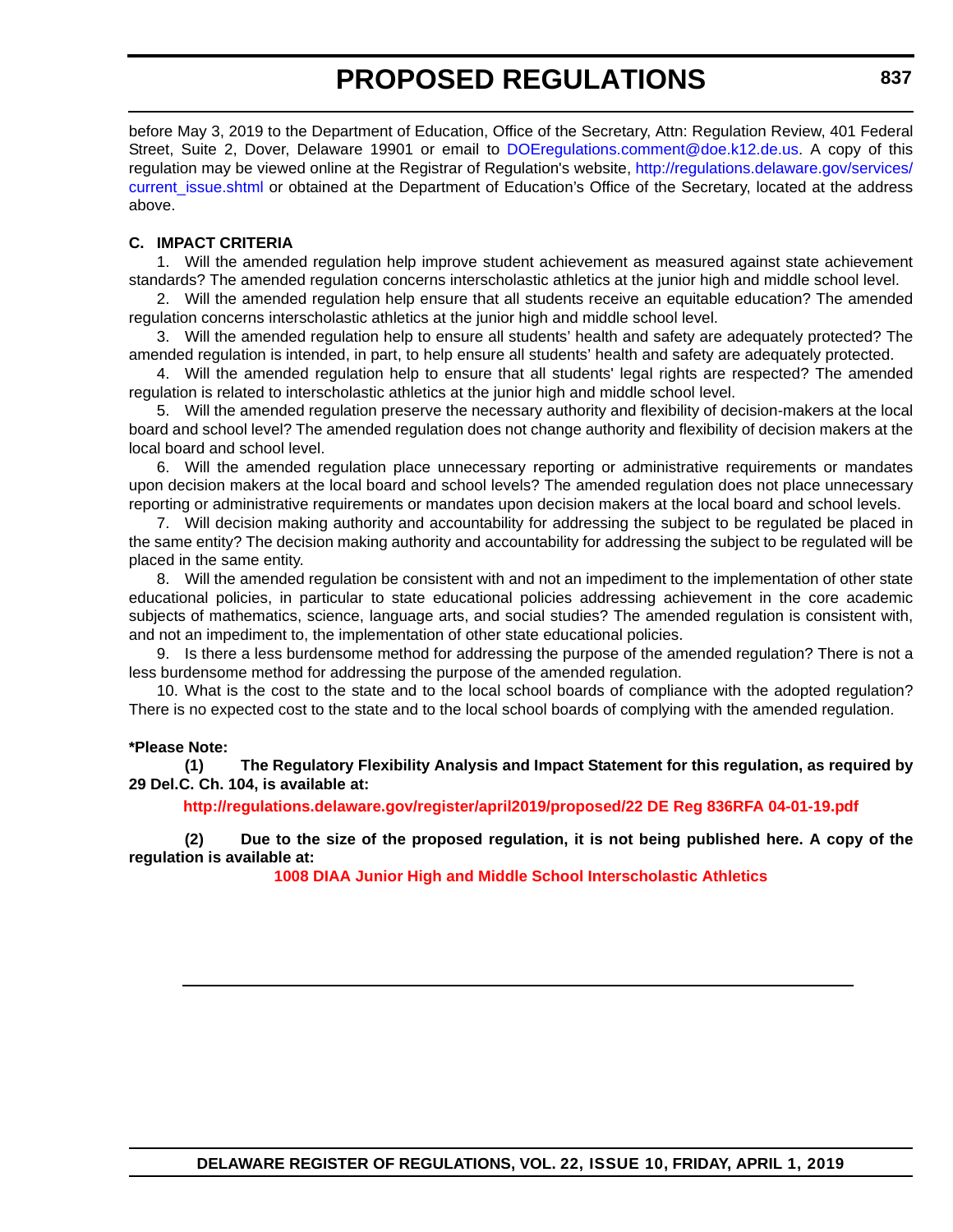#### **OFFICE OF [THE SECRETARY](https://www.doe.k12.de.us/)**

Statutory Authority: 14 Delaware Code, Section 122(b) and 303(a) (14 **Del.C.** §§122(b) & 303(a))

14 **DE Admin. Code** 1009

#### **PUBLIC NOTICE**

#### **Education Impact Analysis Pursuant to 14 Del.C. Section 122(d)**

#### **[1009 DIAA High School Interscholastic Athletics](#page-3-0)**

#### **A. TYPE OF REGULATORY ACTION REQUESTED**

Amendment to Existing Regulation

#### **B. SYNOPSIS OF SUBJECT MATTER OF REGULATION**

Pursuant to 14 **Del.C.** Sections 122(b) and 303(a), the Secretary of Education seeks the approval of the State Board of Education to amend 14 **DE Admin. Code** 1009 DIAA High School Interscholastic Athletics. The Delaware Interscholastic Athletic Association ("DIAA"), working in consultation and cooperation with the Department of Education, developed the amendments to 14 **DE Admin. Code** 1009. The amendments include adding the definitions of two terms in subsection 1.1; revising the practice and competition dates for the fall, winter, and spring sports seasons in subsection 4.1; adding subsection 5.3, which concerns the process for sanctioning out of season athletic camps and clinics; revising subsection 6.1, which concerns sponsoring out of season athletic camps and clinics; striking open gyms and conditioning programs; and revising subsection 7.6, which concerns coaching out of season.

Persons wishing to present their views regarding this matter may do so in writing by the close of business on or before May 3, 2019 to the Department of Education, Office of the Secretary, Attn: Regulation Review, 401 Federal Street, Suite 2, Dover, Delaware 19901 or email to [DOEregulations.comment@doe.k12.de.us.](mailto:DOEregulations.comment@doe.k12.de.us) A copy of this regulation may be viewed online at the Registrar of Regulation's website, [http://regulations.delaware.gov/services/](http://regulations.delaware.gov/services/current_issue.shtml) current issue.shtml or obtained at the Department of Education's Office of the Secretary, located at the address above.

#### **C. IMPACT CRITERIA**

1. Will the amended regulation help improve student achievement as measured against state achievement standards? The amended regulation concerns interscholastic athletics at the high school level.

2. Will the amended regulation help ensure that all students receive an equitable education? The amended regulation concerns interscholastic athletics at the high school level.

3. Will the amended regulation help to ensure all students' health and safety are adequately protected? The amended regulation is intended, in part, to help ensure all students' health and safety are adequately protected.

4. Will the amended regulation help to ensure that all students' legal rights are respected? The amended regulation is related to interscholastic athletics at the high school level.

5. Will the amended regulation preserve the necessary authority and flexibility of decision-makers at the local board and school level? The amended regulation does not change authority and flexibility of decision makers at the local board and school level.

6. Will the amended regulation place unnecessary reporting or administrative requirements or mandates upon decision makers at the local board and school levels? The amended regulation does not place unnecessary reporting or administrative requirements or mandates upon decision makers at the local board and school levels.

7. Will decision making authority and accountability for addressing the subject to be regulated be placed in the same entity? The decision making authority and accountability for addressing the subject to be regulated will be placed in the same entity.

8. Will the amended regulation be consistent with and not an impediment to the implementation of other state educational policies, in particular to state educational policies addressing achievement in the core academic subjects of mathematics, science, language arts, and social studies? The amended regulation is consistent with, and not an impediment to, the implementation of other state educational policies.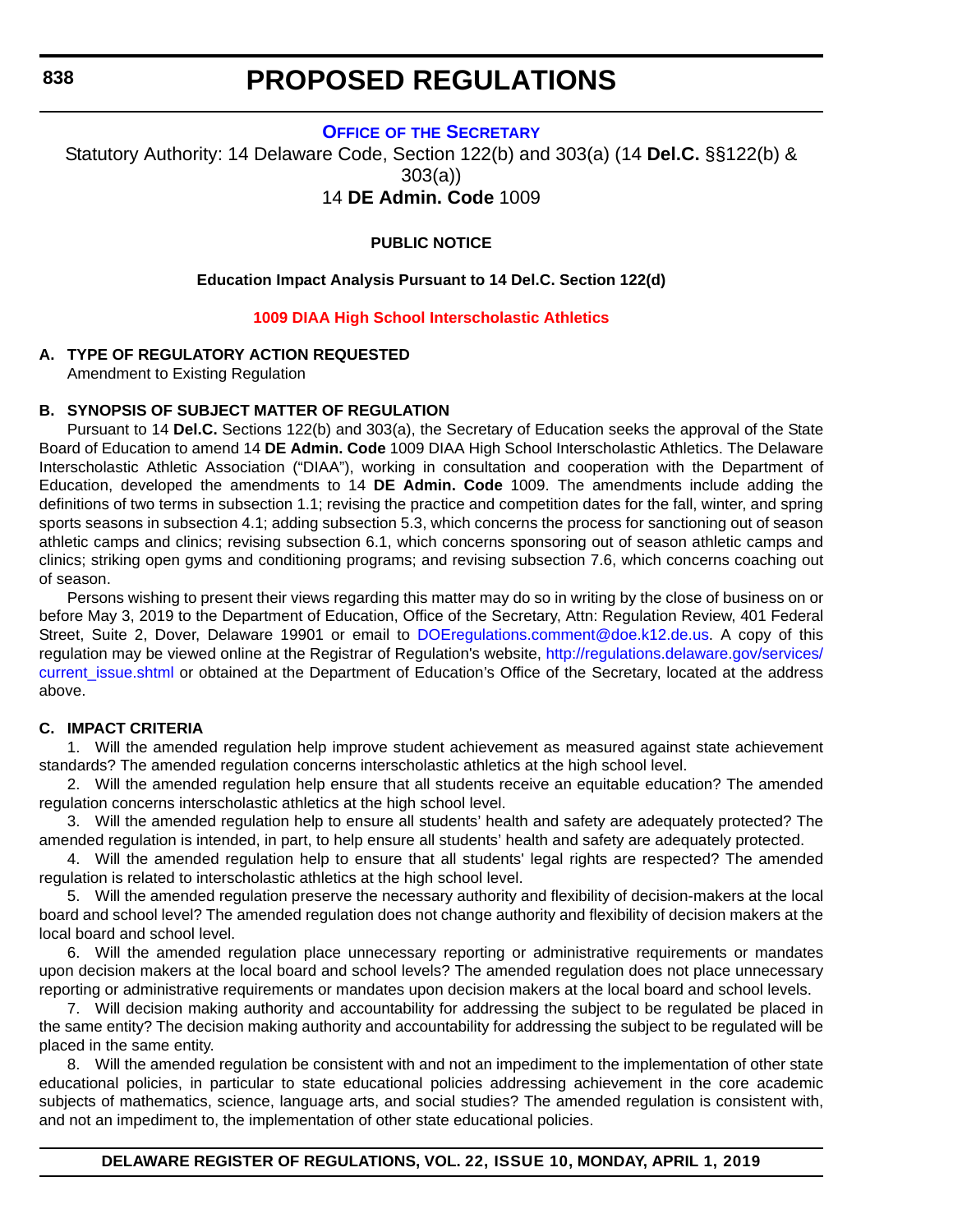9. Is there a less burdensome method for addressing the purpose of the amended regulation? There is not a less burdensome method for addressing the purpose of the amended regulation.

10. What is the cost to the state and to the local school boards of compliance with the adopted regulation? There is no expected cost to the state and to the local school boards of complying with the amended regulation.

#### **\*Please Note:**

**(1) The Regulatory Flexibility Analysis and Impact Statement for this regulation, as required by 29 Del.C. Ch. 104, is available at:**

**<http://regulations.delaware.gov/register/april2019/proposed/22 DE Reg 838RFA 04-01-19.pdf>**

**(2) Due to the size of the proposed regulation, it is not being published here. A copy of the regulation is available at:**

**[1009 DIAA High School Interscholastic Athletics](http://regulations.delaware.gov/register/april2019/proposed/22 DE Reg 838 04-01-19.htm)**

# **[DEPARTMENT OF HEALTH AND SOCIAL SERVICES](https://www.dhss.delaware.gov/dhss/dltcrp/index.html) DIVISION OF HEALTH CARE QUALITY**

Statutory Authority: 16 Delaware Code, Section 1102(4)b.9., 29 Delaware Code, Section 10114, and 31 Delaware Code, Section 512 (16 **Del.C.** §1102(4)b.9., 29 **Del.C.** §10114, & 31 **Del.C.**

§512)

16 **DE Admin. Code** 3320

# **PUBLIC NOTICE**

## **[3320 Intensive Behavioral Support and Educational Residence](#page-3-0)**

## **NATURE OF THE PROCEEDINGS:**

Delaware Health and Social Services ("Department") / Division of Health Care Quality initiated proceedings to amend the Intensive Behavioral Support and Educational Residence (IBSER) regulations. The Department's proceedings to amend its regulations are initiated pursuant to 29 Delaware Code Section 10114 and its authority as prescribed by 31 Delaware Code Section 512.

The Department will publish its notice of proposed regulation changes pursuant to 29 Delaware Code Section 10115 in the April 2019 Delaware *Register of Regulations*. Written comments and suggestions from the public concerning the proposed regulations are to be produced by May 1, 2019, at which time the Department will receive information, factual evidence and public comment to the said proposed changes to the regulations.

Comments can be sent via email to Renee. Purzycki@delaware.gov, or by mail to Renee Purzycki, 3 Mill Road, Suite 308, Wilmington, DE 19806.

## **SUMMARY OF PROPOSAL**

The proposal amends the Division of Health Care Quality' Regulation 3320, IBSER. The regulations are being re-written in their entirety.

## **Statutory Authority**

16 **Del.C.** §1102(4)b.9., "*An intensive behavioral support and educational residence.*"

## **\*Please Note:**

**(1) The Regulatory Flexibility Analysis and Impact Statement for this regulation, as required by 29 Del.C. Ch. 104, is available at:**

**<http://regulations.delaware.gov/register/april2019/proposed/22 DE Reg 839RFA 04-01-19.pdf>**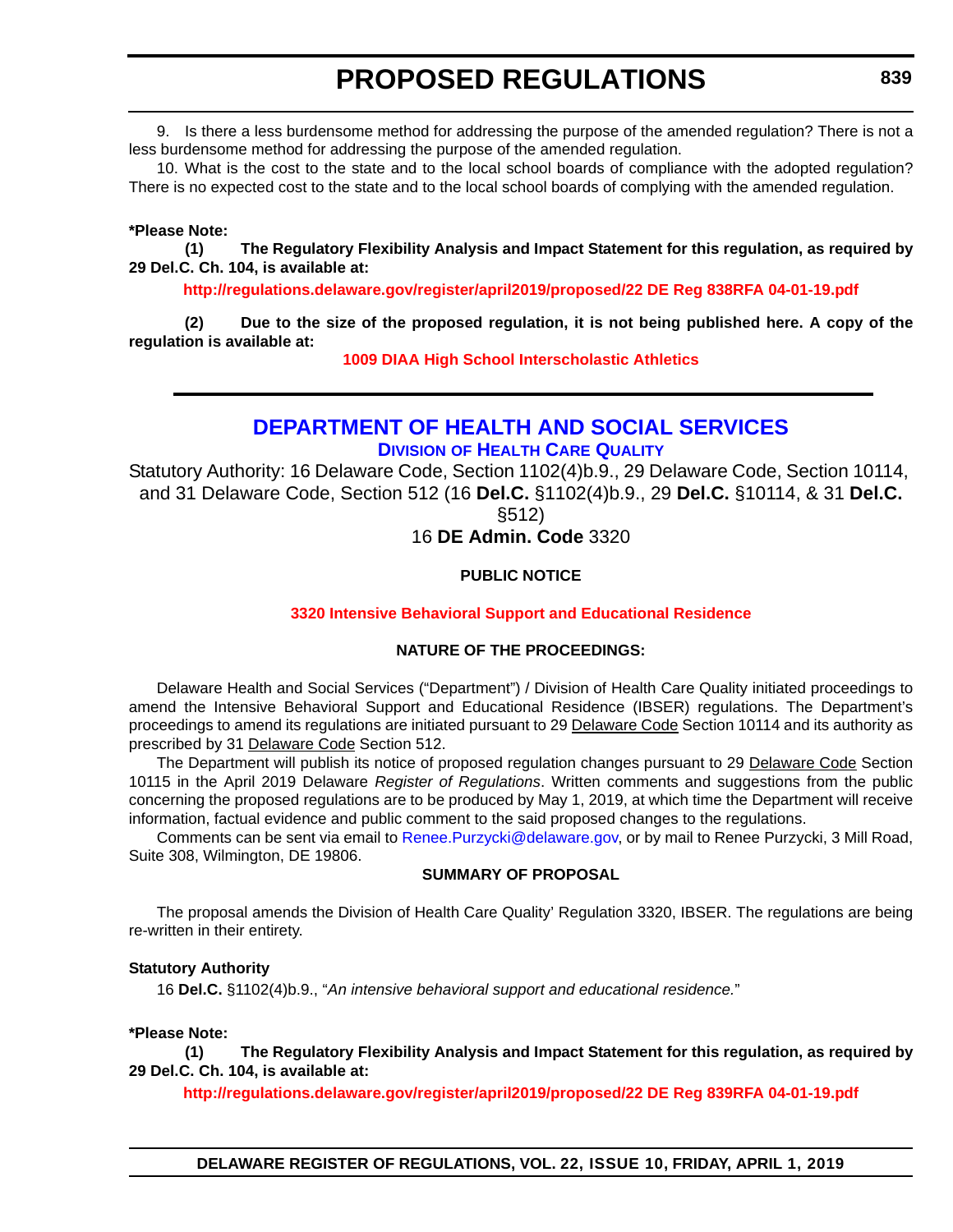**840**

# **PROPOSED REGULATIONS**

**(2) Due to the size of the proposed regulation, it is not being published here. A copy of the regulation is available at:**

# **[3320 Intensive Behavioral Support and Educational Residence](http://regulations.delaware.gov/register/april2019/proposed/22 DE Reg 839 04-01-19.htm)**

# **DIVISION [OF PUBLIC HEALTH](https://www.dhss.delaware.gov/dhss/dph/index.html)** Statutory Authority: 16 Delaware Code, Section 122(3)u.1 (16 **Del.C.** §122(3)u.1) 16 **DE Admin. Code** 4458A

# **PUBLIC NOTICE**

# **[4458A Cottage Food Regulations](#page-3-0)**

Pursuant to 16 **Del.C.** §122(3)(u)(1), Health Systems Protection Section (HSP), Division of Public Health, Department of Health and Social Services, is proposing revisions to the regulations governing Cottage Foods. On April 1, 2019, the Division of Public Health plans to publish as "proposed" revised Cottage Food Regulations. The revisions include the introduction of language related to food allergens, clarification of the period of time for which a permit is valid, and other technical corrections.

Copies of the proposed regulations are available for review in the April 1, 2019 edition of the Delaware *Register of Regulations*, accessible online at: <http://regulations.delaware.gov> or by calling the Division of Public Health at (302) 744-4951.

Any person who wishes to make written suggestions, testimony, briefs or other written materials concerning the proposed regulations must submit them to Alanna Mozeik by Wednesday, May 1, 2019, at:

Alanna Mozeik Division of Public Health 417 Federal Street Dover, DE 19901 Email: [Alanna.mozeik@delaware.gov](mailto:Alanna.mozeik@delaware.gov) Phone: (302) 744-4951

## **\*Please Note: The Regulatory Flexibility Analysis and Impact Statement for this regulation, as required by 29 Del.C. Ch. 104, is available at:**

**<http://regulations.delaware.gov/register/april2019/proposed/22 DE Reg 840RFA 04-01-19.pdf>**

## **4458A Cottage Food Regulations**

## **1.0 General Provisions**

*(Break in Continuity Within Section)*

1.5 Variance

## *(Break in Continuity Within Section)*

- 1.5.2 The variance is rendered void if:
	- 1.5.2.1 Establishment undergoes renovation in the area addressed by the variance: variance:
	- 1.5.2.2 Establishment ceases to operate for a period of greater than one year. year;
	- 1.5.2.3 There is a change of ownership of the establishment. establishment; or
	- 1.5.2.4 The producer relocates to a different establishment.
- 1.6 Inspections
	- 1.6.1 The Division may conduct one or more preoperational inspections to verify that the cottage food establishment:

## **DELAWARE REGISTER OF REGULATIONS, VOL. 22, ISSUE 10, MONDAY, APRIL 1, 2019**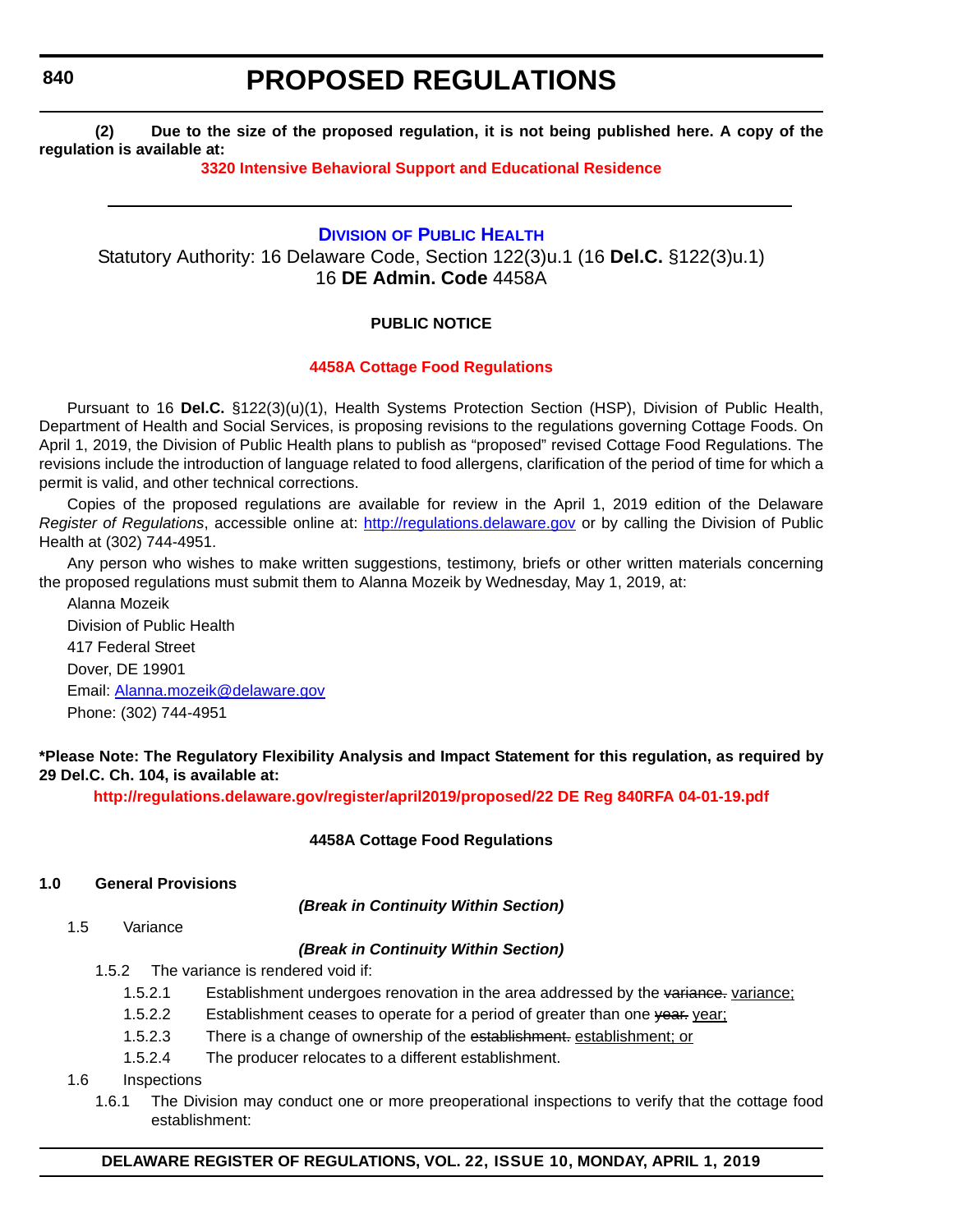- 1.6.1.1 is Is constructed and equipped in accordance with the registration application, application;
- 1.6.1.2 has Has established standard operating procedures as specified, specified; and
- 1.6.1.3 is Is otherwise in substantial compliance with these Regulations.

## **2.0 Definitions**

## *(Break in Continuity Within Section)*

"**Cottage Food Establishment**" (CFE) or "**CFE**" refers to facilities/locations where food items are made in a home-style kitchen for sale to and consumption by consumers.

#### *(Break in Continuity Within Section)*

"**Major Food Allergen**" means milk, egg, fish (such as bass, flounder, cod and including crustacean shellfish such as crab, lobster or shrimp), tree nuts (such as almonds, pecans or walnuts), wheat, peanuts and soybeans. This definition includes food ingredients that contain milk, eggs, fish, tree nuts, wheat, peanuts and soybeans.

# *(Break in Continuity Within Section)*

- "**Temperature Measuring Device**" (TMD) or "**TMD**" means a thermometer, thermocouple, thermistor or other device that indicates the temperature of food, air or water.
- "**Time/Temperature Control for Safety Food (TCS)**" or "**TCS**" means a food that requires time/ temperature control for safety (TCS) to limit pathogenic microorganism growth or toxin formation.

# **3.0 Registration**

- 3.1 Fees, Registration and Limitations
	- 3.1.1 Annual registration fees will be in the amount of \$30.00 per CFE.
	- 3.1.2 Registrations shall remain effective only during a year beginning April 1 and ending March 31 or any remaining portion of the year beginning on the date the registration is issued and ending March 31.

## 3.1.23.1.3 Limitations

- 3.1.2.13.1.3.1CFE operating under these regulations are limited to gross annual sales of \$25,000 or less.
- 3.1.2.23.1.3.2CFE are only permitted to engage in direct sales with consumers in the State of Delaware.
- 3.1.2.33.1.3.3Online sales are not permitted. Online advertising and marketing are permitted.
- 3.1.2.43.1.3.4Wholesale or other sales to resellers or food establishments are not permitted by a CFE.
- 3.1.2.53.1.3.5A CFE shall only produce those specific food products listed on their registration. This registration shall be displayed at farmers markets, craft fairs, charitable organization or other approved venues/functions where cottage foods are sold.

## *(Break in Continuity Within Section)*

## **4.0 Cottage Food Establishment Registrant Requirements**

- 4.1 Conditions of the Cottage Food Registration
	- 4.1.1 Upon acceptance of the registration to operate a CFE issued by the Division the registration holder shall:

## *(Break in Continuity Within Section)*

4.1.1.6 Immediately contact the Division to report an illness of an employee who is diagnosed with Norovirus, Salmonella typhi (Typhoid fever), Shigella spp., Shiga toxin-producing E. Coli including 0157:H7, Hepatitis A virus or nontyphoidal salmonella. salmonella;

## *(Break in Continuity of Sections)*

## **6.0 Producer Requirements**

6.1 The producer shall ensure that: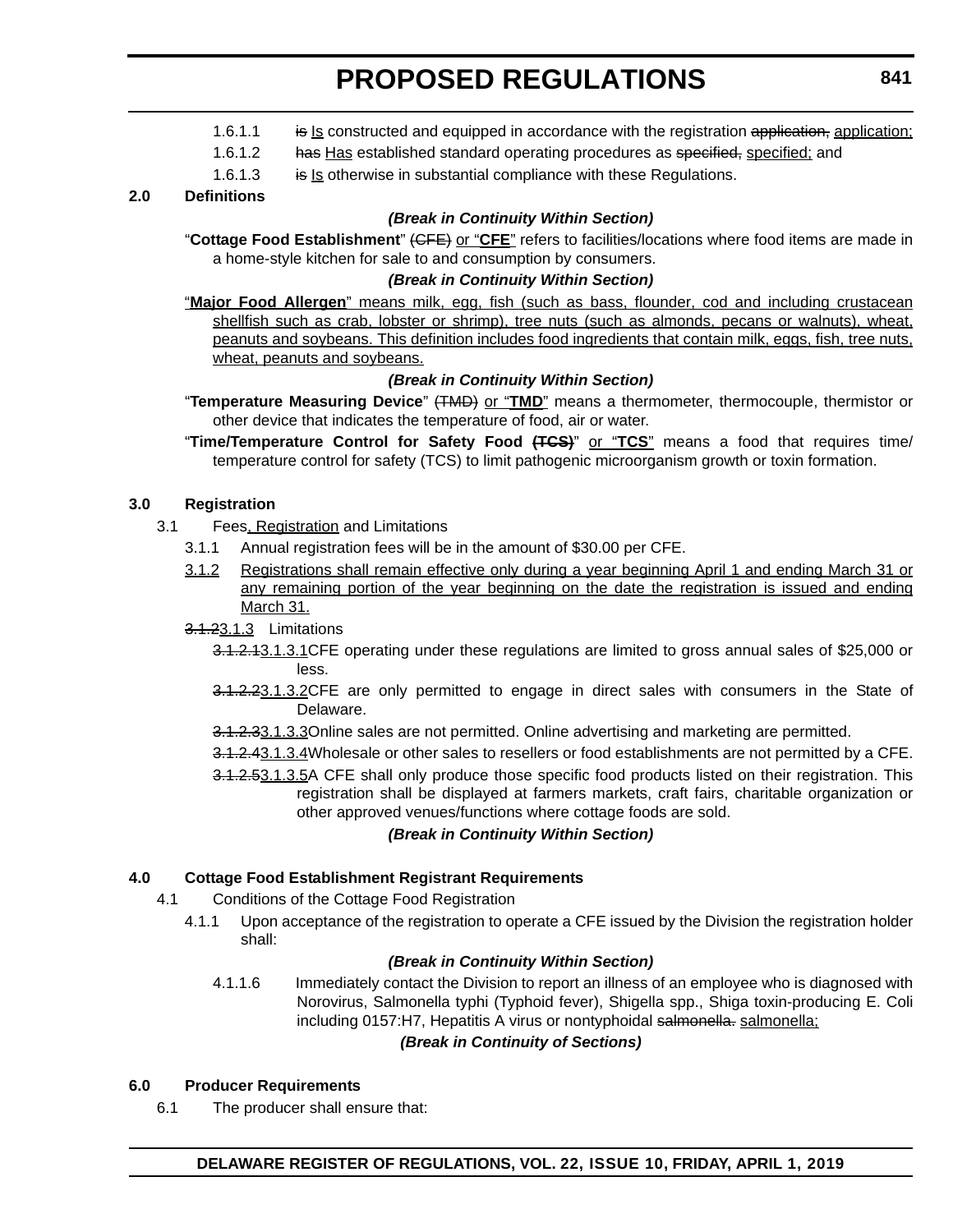6.1.1 Only approved cottage food items shall be made in the registered GFE. CFE;

# *(Break in Continuity Within Section)*

6.1.7 Producers or employees are properly cooking TCS ingredients, being particularly careful in cooking those foods known to cause severe foodborne illness and death, and routinely monitor cooking temperatures using appropriate temperature measuring devices properly scaled and calibrated. calibrated;

# *(Break in Continuity Within Section)*

6.1.10 Producers and employees are properly trained in food safety, including food allergy awareness, as deemed by the Office of Food Protection; and

# **7.0 Facility Requirements**

7.1 Outdoor Areas

# *(Break in Continuity Within Section)*

7.1.2 Outer Openings, Doors and Windows Windows. All holes and gaps along floors, walls and roof lines shall be filled or closed.

# *(Break in Continuity Within Section)*

- 7.2 Indoor Areas
	- 7.2.1 Materials that are smooth, durable and easily-cleanable shall be installed in the following areas:
		- 7.2.1.1 Food preparation; and
		- 7.2.1.2 Dry food storage storage.
	- 7.2.2 Carpeting of any kind, shall not be used in the following areas:
		- 7.2.2.1 Food preparation; and
		- 7.2.2.2 Dry food storage storage.

# *(Break in Continuity Within Section)*

- 7.3 Artificial Interior Lighting
	- 7.3.1 Provide minimum illumination intensities intensities.
		- 7.3.1.1 At least 50 foot candles at a surface where a producer or employee is working with food or working with utensils or equipment such as knives, slicers, grinders or where the producer or employee safety is a factor.

# 7.4 Animals

- 7.4.1 No animals/pets shall be permitted in the CFE during the preparation, packaging, or handling of any cottage food products. Poisonous and Toxic Materials.
- 7.5 Poisonous and Toxic Materials
	- 7.5.1 Toxic substances shall be stored so they cannot contaminate food preparation or cooking equipment in home- style kitchen areas: areas.

# *(Break in Continuity Within Section)*

# **8.0 Product Requirements**

*(Break in Continuity Within Section)*

8.2 Labeling

# *(Break in Continuity Within Section)*

- 8.2.3 Labels shall include the name of the food source for each major food allergen contained in the food unless the food source is already part of the common or usual name of the respective ingredient.
- 8.2.38.2.4 Labels shall include the following statement statement: "This food is made in a Cottage Food Establishment and is NOT subject to routine Government Food Safety Inspections".
- 8.2.48.2.5 Labels shall be printed in at least 10-point type in a color that provides a clear contrast to the background label.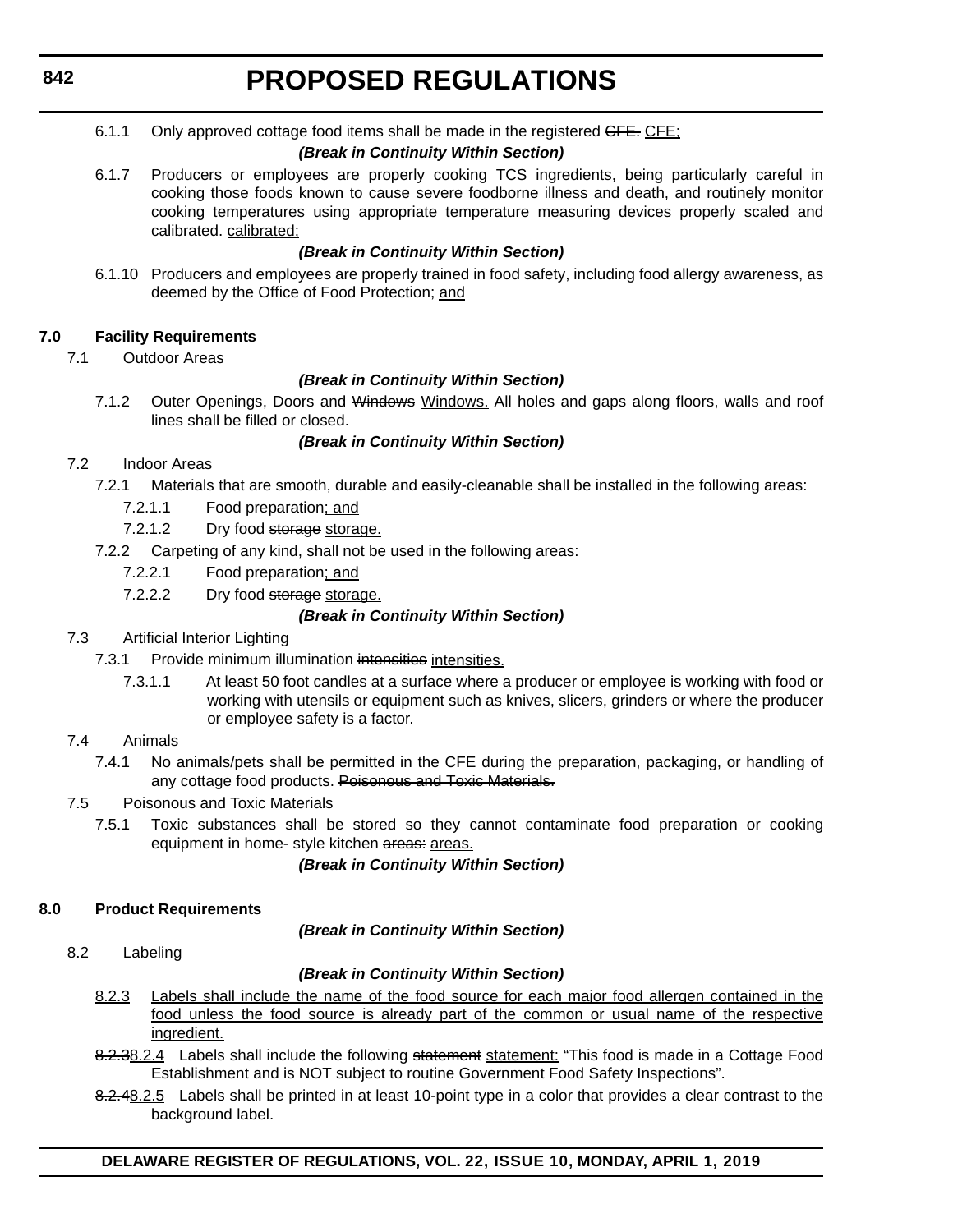8.2.58.2.6 Additional information as required by the Division must be made available for review upon request from the consumer.

#### *(Break in Continuity Within Section)*

8.4 Recall Plan

8.4.1 The CFE shall shall:

*(Break in Continuity Within Section)*

#### **9.0 Compliance and Enforcement Procedures**

9.1 A person may not operate a CFE without a valid registration to operate issued by the Division Division.

**\*Please Note: As the rest of the sections were not amended, they are not being published. A copy of the regulation is available at:**

## **[4458A Cottage Food Regulations](http://regulations.delaware.gov/register/april2019/proposed/22 DE Reg 840 04-01-19.htm)**

# **[DEPARTMENT OF INSURANCE](https://insurance.delaware.gov/) OFFICE OF THE COMMISSIONER**

Statutory Authority: 18 Delaware Code, Sections 311, 3343 and 3571U, and 81 Del. Laws, c. 406, Section 4) (18 **Del.C.** §§311, 3343 and 3571U & 81 Del. Laws, c. 406, §4)

# **PUBLIC NOTICE**

## **[1410 Reporting Medical Management Protocols for Insurance Coverage for Serious Mental Illness and](#page-3-0)  Drug And Alcohol Dependency**

## **A. Type of Regulatory Action Required**

Proposed New Regulation

## **B. Synopsis of the Subject Matter of the Regulation**

1. Mental health and substance abuse coverage in Delaware

Sections 3343 and 3578 of the Delaware Insurance Code, 18 **Del.C.** §§3343 and 3578, govern insurance coverage for serious mental illness, including drug and alcohol dependency disorders under individual and group and blanket health insurance plans, respectively. These sections provide, in relevant part, that:

- All health benefit plans offered in Delaware must include coverage for serious mental illnesses and drug and alcohol dependencies (*see* 18 **Del.C.** §§3343(b)(1)a and 3578(b)).
- Coverage for serious mental illnesses and drug and alcohol dependencies must include:
	- (1) Inpatient coverage for the diagnosis and treatment of drug and alcohol dependencies; and
	- (2) Unlimited medically necessary treatment for drug and alcohol dependencies as required by the Mental Health Parity and Addiction Equity Act of 2008 (29 U.S.C. § 1185a) (MHPAEA), and determined by the use of the full set of American Society of Addiction Medicine (ASAM) criteria, in treatment provided in residential setting, intensive outpatient programs, and inpatient withdrawal management (*see* 18 **Del.C.** §§3343(b)(1)a1-2 and 3578(b)(1)a1-2);
- Subject to other provisions of the law, a carrier is prohibited from issuing any health benefit plan containing terms that "place a greater financial burden on an insured for covered services provided in the diagnosis and treatment of a serious mental illness and drug and alcohol dependency than for covered services provided in the diagnosis and treatment of any other illness or disease covered by the health benefit plan" (*see* 18 **Del.C.** §§3343(b)(1)b and 3578(b)(1)b); and
- A health benefit plan that provides coverage for prescription drugs must, in pertinent part, provide coverage for the treatment of serious mental illnesses and drug and alcohol dependencies that includes immediate access, without prior authorization, to a 5-day emergency supply of prescribed medications covered under the health benefit plan for the medically necessary treatment of serious mental illnesses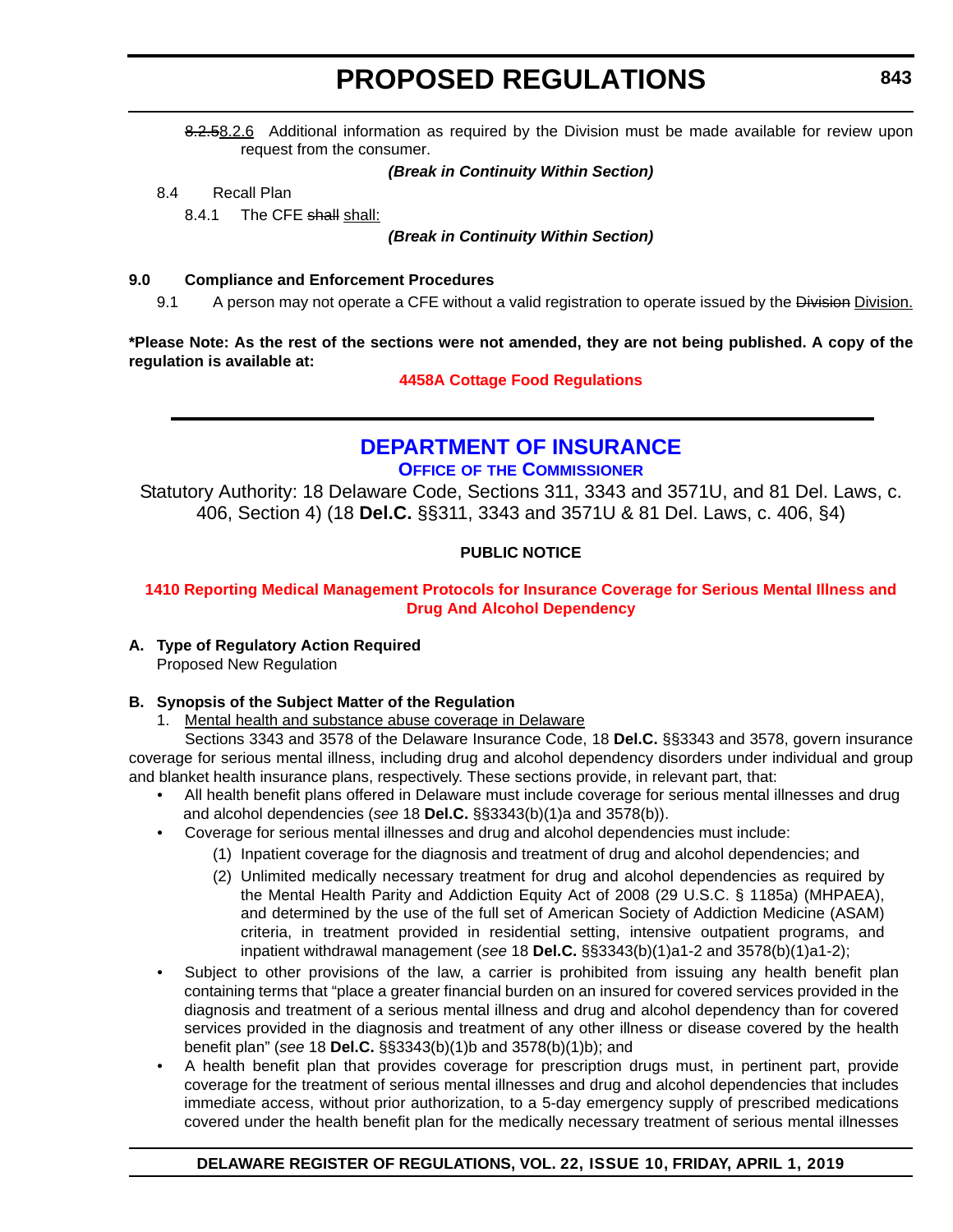and drug and alcohol dependencies where an emergency medical condition exists, including a prescribed drug or medication associated with the management of opioid withdrawal or stabilization, except where otherwise prohibited by law (*see* 18 **Del.C.** §§3343(b)(2)a and 3578(b)(2)a).

# 2. New Delaware statutory reporting requirements

Senate Bill No. 230 as amended by Senate Amendment No. 1 (SB 230/SA1) became effective on September 1, 2018. *See* Del. S.B. 230/Del. S.A. 1, 149th Gen. Assem. § 1 (2018). Carriers are now required to submit a report to the Delaware Health Information Network, Inc., in conjunction with the Delaware Department of Insurance (the Department) on or before July 1, 2019, and "every year thereafter in which the carrier makes significant changes to how it designs and applies its medical management protocols." *Id.*

In the report, the carrier must:

- Describe how the carrier designs and applies its medical management protocols (*see* 18 **Del.C.** §§3343(g)(1) and 3571U(1));
- Within each classification of benefits, describe all non-quantitative treatment limitations (NQTLs) (for example, preauthorization requirements, first-fail requirements) that are applied to mental health treatment and treatment for substance abuse disorders (MH/SUD) benefits, and to all medical and surgical (M/S) benefits (this subsection also specifically prohibits the use of an NQTL that applies to a MH/SUD benefit that does not also apply to a M/S benefit) (*see* 18 **Del.C.** §§3343(g)(2) and 3571U(2));
- Describe how the medical management protocols and the NQTLs that are applied to each MH/SUD benefit are applied on parity with the corresponding M/S benefit within the corresponding classification of benefits (the Parity Analysis) (*see* 18 **Del.C.** §§ 3343(g)(3) and 3571U(3)). The five parts of the Parity Analysis include:
	- 1. Identifying the factors used to determine that an NQTL will apply to a benefit, including factors that were considered but rejected;
	- 2. Identifying and defining the specific evidentiary standards used to define the factors and any other evidence relied upon in designing each NQTL;
	- 3. Providing the comparative analyses, including the results of the analyses, performed to determine that the processes and strategies used to design each NQTL, as written, for mental illness and drug and alcohol dependencies benefits are comparable to, and are applied no more stringently than, the processes and strategies used to design each NQTL, as written, for medical and surgical benefits;
	- 4. Providing the comparative analyses, including the results of the analyses, performed to determine that the processes and strategies used to apply each NQTL, in operation, for mental illness and drug and alcohol dependencies benefits are comparable to, and applied no more stringently than, the processes or strategies used to apply each NQTL, in operation, for medical and surgical benefits; and
	- 5. Disclosing the specific findings and conclusions reached by the carrier that the results of the analyses made in the four steps above indicate that the carrier is in compliance with Sections 3343 and 3571U and the Mental Health Parity and Addiction Equity Act of 2008 and its implementing regulations, which includes 45 CFR 146.136, 45 CFR 147.160, and any other related federal regulations found in the Code of Federal Regulations.

Section 3 of SB 230/SA1 amended Section 25 of Title 31 to now require identical reporting requirements for coverage for serious mental illness and drug and alcohol dependency for recipients of aid under the Federal Medicaid assistance program, which is administered through Delaware's Department of Health and Social Services.

At Section 4 of SB 230/SA1, the General Assembly charged the Department with adopting regulations regarding the format and submission timing of the reports required under Sections 1 through 3 of SB 230/SA1.

## 3. Federal Parity Reporting Requirements

As mentioned above, the Parity Analysis required under new Title 18 Delaware Code Sections 3343(g) and 3571U includes a five factor test, the fifth of which involves the parity analysis required under the federal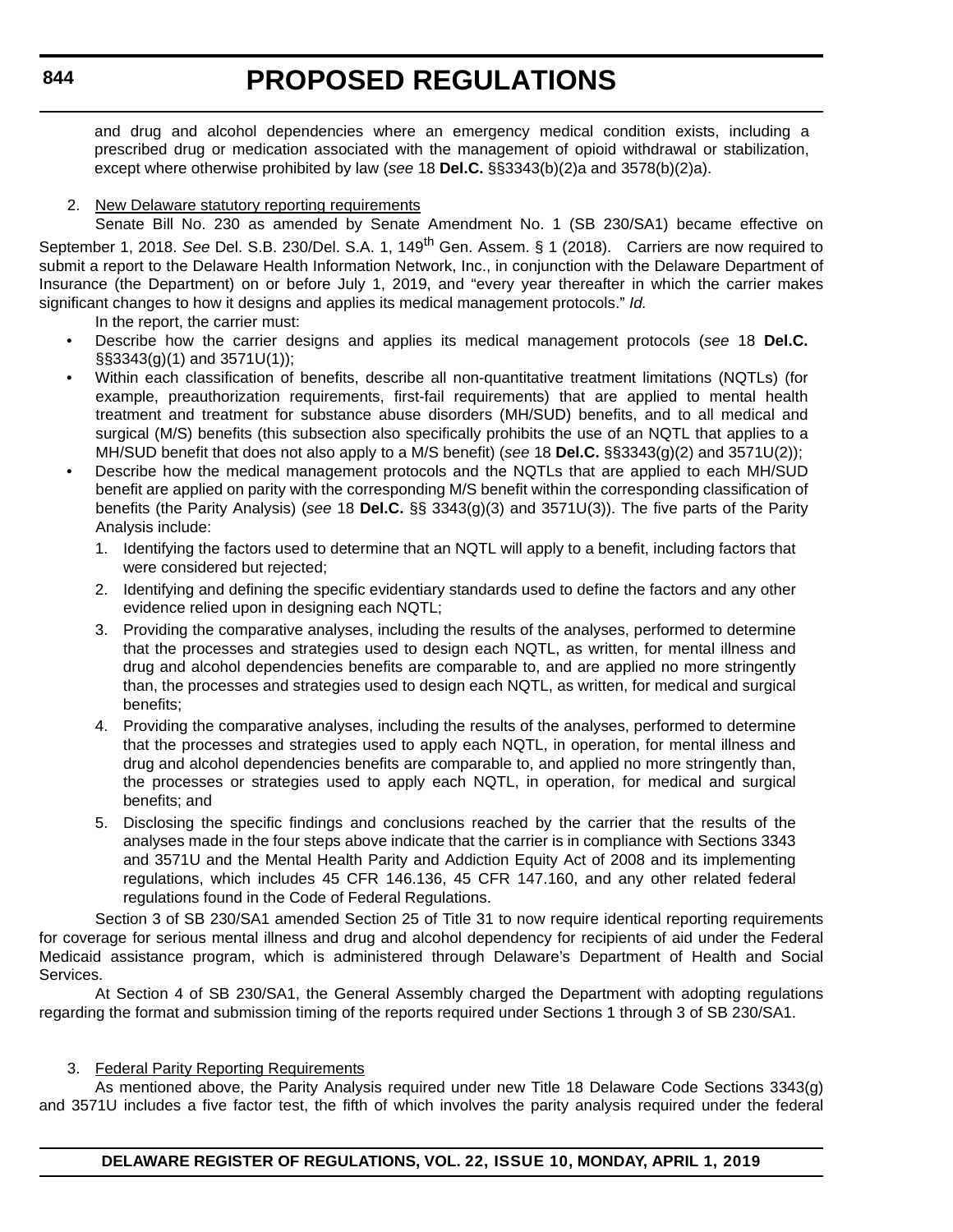MHPAEA, 42 U.S.C. 300gg-26, and its implementing regulations, 45 CFR 146.136 and 45 CFR 147.160.

Like 18 **Del.C.** §§3343 and 3571U, the MHPAEA and its implementing regulations require that any financial requirement such as copayments, deductibles, coinsurance, or out-of-pocket maximums, or quantitative treatment limitations such as day or visit limits, imposed on MH/SUD benefits be no more restrictive than the predominant financial requirement or treatment limitation of that type that applies to substantially all M/S benefits, on a classification-by-classification basis.

Both the Delaware Code at 18 **Del.C.** §§3343 and 3571U and the MHPAEA regulations prohibit imposing an NQTL with respect to MH/SUD benefits in any classification. However, the prohibition against imposing an NQTL does not apply if, pursuant to the terms of the plan as written and in operation, any processes, strategies, evidentiary standards, or other factors used in applying the NQTL to MH/SUD benefits in the classification are comparable to, and are applied no more stringently than the processes, strategies, evidentiary standards, or other factors used in applying the limitation to M/S benefits in the same classification.

Neither Delaware law nor MHPAEA applies to excepted benefit plans or to short-term limited duration insurance.

## 4. Enforcement of mental health parity requirements

Federal law relies on state insurance regulators as the first-line enforcers of health reform provisions in the individual, small group, and large group insurance markets. State Departments of Insurance investigate the conduct of insurers in the marketplace by conducting Market Conduct Examinations.

On December 19, 2018, the Market Conduct Examination Standards (D) Working Group of the National Association of Insurance Commissioners (NAIC) adopted revisions to its model *Market Regulation Handbook* that include a general guidance document addressing mental health parity review. The revisions include a series of questions to be posed to health insurance carriers by insurance department examiners, and a regulator data collection tool for mental health parity analysis.

Drafts of the two documents, which "were developed with the assistance of regulator subject matter experts in mental health parity review," were circulated to the Working Group for review on July 9, 2018 and were discussed during the Group's monthly conference calls thereafter. *See* Market Conduct Examination Standards (D) Working Group Conference Call minutes (November 29, 2018), available for download at [https://www.naic.org/](https://www.naic.org/documents/cmte_d_market_conduct_exam_standards_181219_materials.pdf?79) [documents/cmte\\_d\\_market\\_conduct\\_exam\\_standards\\_181219\\_materials.pdf?79](https://www.naic.org/documents/cmte_d_market_conduct_exam_standards_181219_materials.pdf?79).

The NAIC anticipates that the development of state market conduct compliance tools for MHPAEA "will result in enhanced state collaboration, to provide more consistent interpretation and review of parity standards." *See* of NAIC Market Conduct Examination Standards (D) Working Group Conference Call minutes (May 10, 2018), available for download at [https://www.naic.org/documents/](https://www.naic.org/documents/cmte_d_market_conduct_exam_standards_180725_materials.pdf) cmte d market conduct exam\_standards\_180725\_materials.pdf

## 5. Proposed new Regulation 1410

To the extent that the NAIC has adopted a model enforcement mechanism concerning mental health parity reporting which is designed to standardized data requests on this issue, insurers are on notice of the data that they will likely be required to provide during a market conduct examination that includes a review of the carrier's administration of its mental health and substance abuse coverage benefits.

The Department believes that it is important to synchronize the data reporting that is required under SB230/SA1, the data reporting under MHPAEA's implementing regulations and the data reporting that will likely be required under a Market Conduct Examination. Accordingly, the Department is proposing to satisfy the SB230/SA1 requirement for regulations by codifying the NAIC model state market conduct compliance tools for MHPAEA as new 18 **DE Admin. Code** 1410, entitled "Reporting Medical Management Protocols for Insurance Coverage for Serious Mental Illness and Drug and Alcohol Dependency."

The proposed new regulation appears below and may also be viewed at the Department's website at [http:/](http://insurance.delaware.gov/information/proposedregs/) [/insurance.delaware.gov/information/proposedregs/](http://insurance.delaware.gov/information/proposedregs/). The Department does not intend to hold a public meeting regarding these proposed new regulations.

Any person may file written comments, suggestions, briefs, and compilations of data or other materials concerning the proposed new regulation by email to [l](mailto:leslie.ledogar@delaware.gov)eslie.ledogar@delaware.gov or by mailing to:

Delaware Department of Insurance

Attn.: Leslie W. Ledogar, Esq., Regulatory Specialist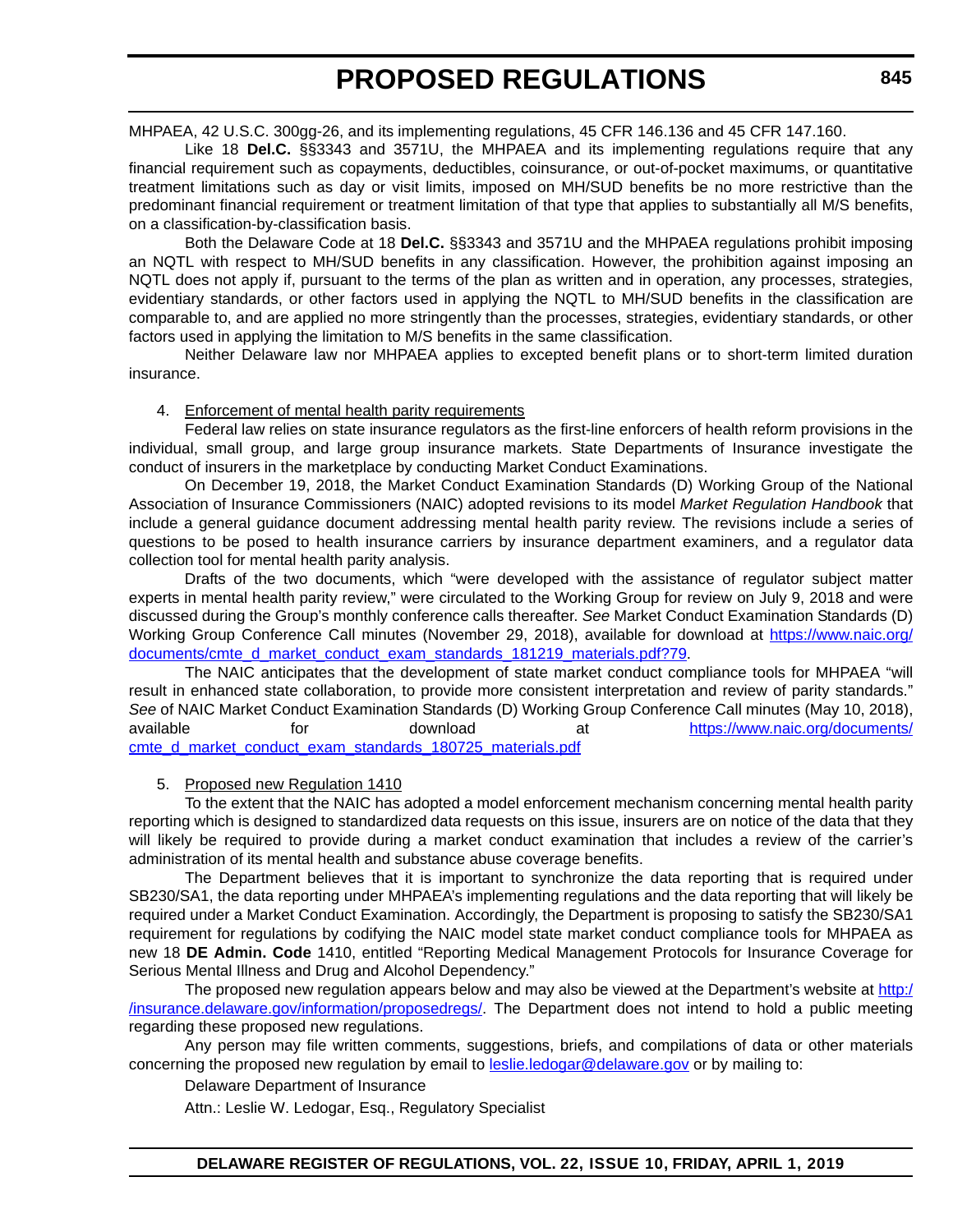Docket No. 4042-2019 841 Silver Lake Boulevard Dover, DE 19904

Any written or emailed submission in response to this notice and relevant to the proposed new regulation must be received by the Department no later than  $4:30$  p.m. on the 1<sup>st</sup> day, May, 2019.

## **\*Please Note:**

**(1) The Regulatory Flexibility Analysis and Impact Statement for this regulation, as required by 29 Del.C. Ch. 104, is available at:**

**<http://regulations.delaware.gov/register/april2019/proposed/22 DE Reg 843RFA 04-01-19.pdf>**

**(2) Due to the size of the proposed regulation, it is not being published here. A copy of the regulation is available at:**

**[1410 Reporting Medical Management Protocols for Insurance Coverage for Serious Mental Illness and](http://regulations.delaware.gov/register/april2019/proposed/22 DE Reg 843 04-01-19.htm)  Drug And Alcohol Dependency**

## **OFFICE OF [THE COMMISSIONER](https://insurance.delaware.gov/)**

Statutory Authority: 18 Delaware Code, Sections 311 and 3403 (18 **Del.C.** §§311 & 3403) 18 **DE Admin. Code** 1501

# **PUBLIC NOTICE**

## **[1501 Medicare Supplement Insurance Minimum Standards](#page-3-0)**

## **A. Type of Regulatory Action Required**

Amendments to an existing regulation.

#### **B. Synopsis of Subject Matter of the Regulation**

Regulation 1501 sets forth the minimum standards for Medicare Supplement Insurance in Delaware. It implements Chapter 34 of Title 18, Medicare Supplement Insurance Minimum Standards.

States that wish to retain regulatory authority over Medicare Supplement products offered for sale in their state must implement any changes to federal laws impacting Medicare Supplement policies. Failure to implement the current laws could result in a state losing regulatory authority over these products; authority to regulate these products would revert back to the Federal Government.

The Insurance Code at 18 **Del.C.** §3403(e) provides in relevant part, "The Commissioner may adopt from time to time, such reasonable regulations as are necessary to conform Medicare supplement policies and certificates to the requirements of federal law and regulations promulgated thereunder . . . ." Accordingly, the Department of Insurance has the statutory authority to adopt amendments to Regulation 1501 to comport with any changes to federal laws that impact Medicare Supplement policies.

#### A. Description of changes to federal laws impacting Medicare Supplement policies

On April 16, 2015, Congress adopted the Medicare Access and CHIP Reauthorization Act (MACRA). Section 401 of MACRA prohibits the sale of Medigap policies that cover Part B deductibles to "newly eligible" Medicare beneficiaries. For 2019, the Medicare Part B deductible is \$185.

Insurers selling such policies to "newly eligible" Medicare beneficiaries on or after January 1, 2020 are subject to fines, and/or imprisonment of not more than five years, and/or civil monetary penalties of not more than \$25,000 for each prohibited act. For "newly eligible" persons, references in the law to Medigap plans C and F are deemed as references to plans D and G.

1. What "newly eligible" means.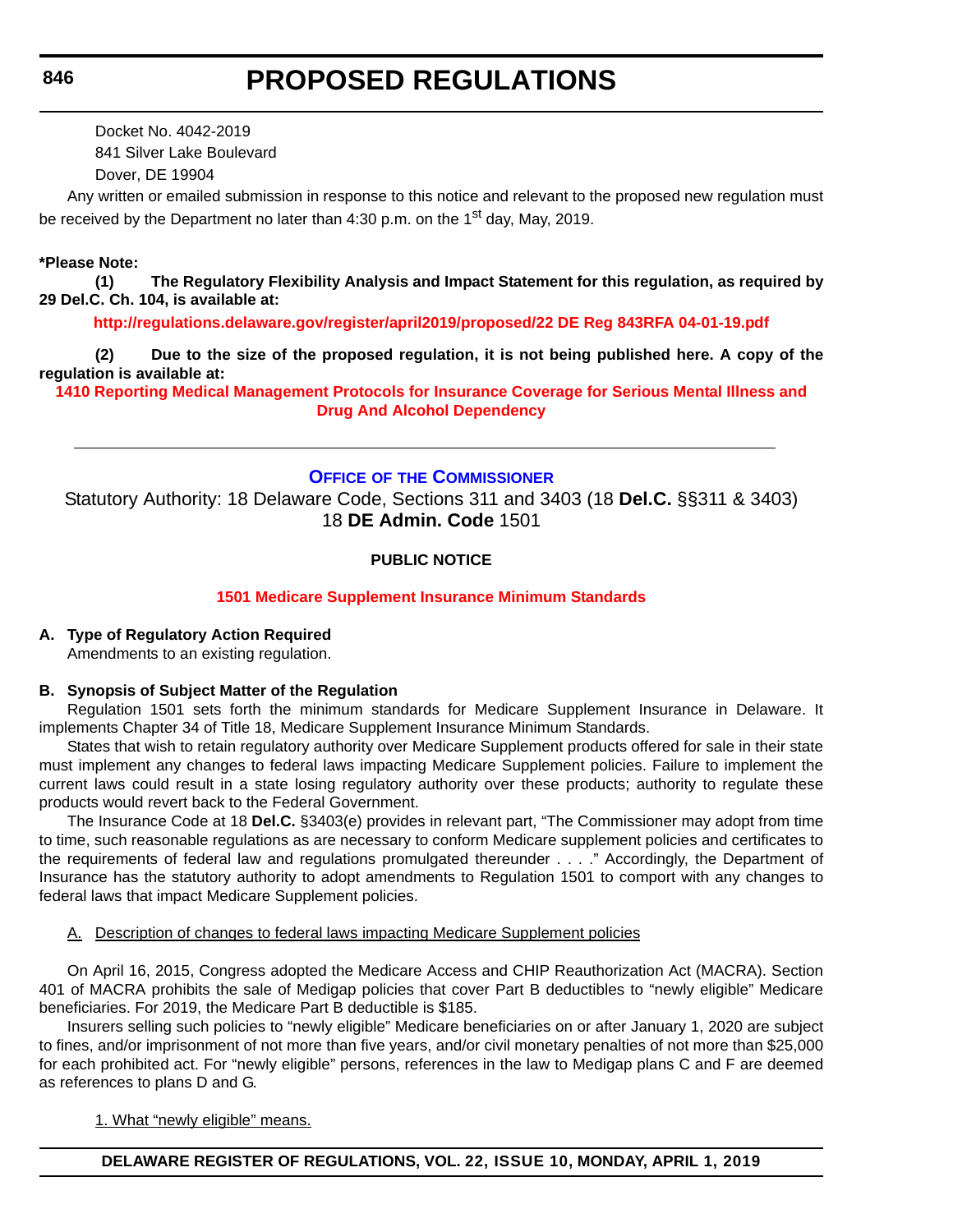"Newly eligible" Medicare beneficiaries are defined as those individuals who: (a) have attained age 65 on or after January 1, 2020; or (b) first become eligible for Medicare due to age, disability or end-stage renal disease, on or after January 1, 2020.

To be considered a "newly eligible Medicare beneficiary" who is ineligible to purchase a Plan C or F, an individual must BOTH have turned 65 on or after January 1, 2020, AND first become Medicare eligible on or after that date. If an individual becomes Medicare eligible before January 1, 2020 based on disability or end-stage renal disease status, OR turns 65 before January 1, 2020, whether eligible for Medicare on that date or not, they would be eligible to buy a Plan C or F when they are entitled to Medicare Part A and enrolled in Part B.

The Centers for Medicare Services provides the following example of "newly eligible":

Question: I turn 65 in November 2019 and am eligible for Medicare. If I'm still working and covered by my employer-group employee medical plan, there might not be any reason for me to enroll in Part B during my birthday month. If I elect not to enroll, and end up enrolling when I retire sometime after January 1, 2020, would I be viewed as a "newly eligible" Medicare beneficiary and as a result would not be able to by C or F?

Answer: You are NOT considered "newly eligible" because you turned age 65 before January 1, 2020; and although you must enroll in Part B to purchase Medigap and that would occur after January 1, 2020, you could purchase C or F because you turned age 65 before January 1, 2020.

Current enrollees (those eligible for Medicare PRIOR to January 1, 2020) are not affected. Current enrollees can continue with their Plan C or Plan F, including F High Deductible plan, and may continue to buy Plans C or F beyond January 1, 2020.

#### 2. Discussion of the substance of the amendments

The MACRA amendments achieve efforts to eliminate Medigap "first dollar coverage" (coverage of all claims without paying any out of pocket cost) by discontinuing sale of Plan C and Plan F to "newly eligible" Medicare Beneficiaries. The Federal Government wanted to eliminate coverage for the Part B deductible by making consumers responsible for that first dollar coverage. The only difference between Plans C and F and Plans D and G is the coverage of the Part B deductible under Plans C and F. All other benefits are exactly the same for D and G.

MACRA did not change federal law regarding the offer of Plans C or F for individuals who are Medicare eligible before January 1, 2020. Section 1882(o)(5) of the Social Security Act provides that if an issuer offers a plan other than the core benefits, that the issuer must also offer Plans C or F.

Since two of the current guaranteed issue plans, Plans C and F, will no longer be available for "newly eligible" Medicare beneficiaries on or after January 1, 2020, Plans D and G will become two of the guaranteed issue plans for these individuals. Enrollees who became eligible for Medicare prior to January 1, 2020 can remain with or buy Plans C or F and individuals who do not fall within the definition of "newly eligible" Medicare beneficiary will still be able to purchase Plans C or F.

Insurers can continue to sell Plans C or F to Medicare beneficiaries who became eligible for Medicare prior to January 1, 2020. However, "newly eligible" Medicare beneficiaries cannot apply for or be sold Plan C or F. Instead, the "newly eligible" individuals could be offered Plans D or G on a guaranteed issue basis. All other currently available plans may continue to be offered to all Medicare beneficiaries, regardless of their date of eligibility for Medicare.

The phase out of Medigap Plans C & F for the "newly eligible" on or after January 1, 2020 does not apply to employer group coverage. In defining a "Medigap" policy under federal law, Section 1882(g)(1) of the Social Security Act excludes "any such policy or plan of one or more employers or labor organizations . . . ." Only employer-sponsored "Medigap" is excluded, but an association group like AARP is not because it is not employersponsored.

Since Plans C and F will no longer be available for "newly eligible" beneficiaries, it was necessary to designate Plans C and F as Plans D and G for these individuals.

Since Plan F High Deductible cannot be sold to those "newly eligible" Medicare beneficiaries, a new Plan G High Deductible is created for those "newly eligible" Medicare beneficiaries as of January 1, 2020. The effective date of coverage for Plan G High Deductible must be on or after January, 1 2020. A beneficiary not "newly eligible"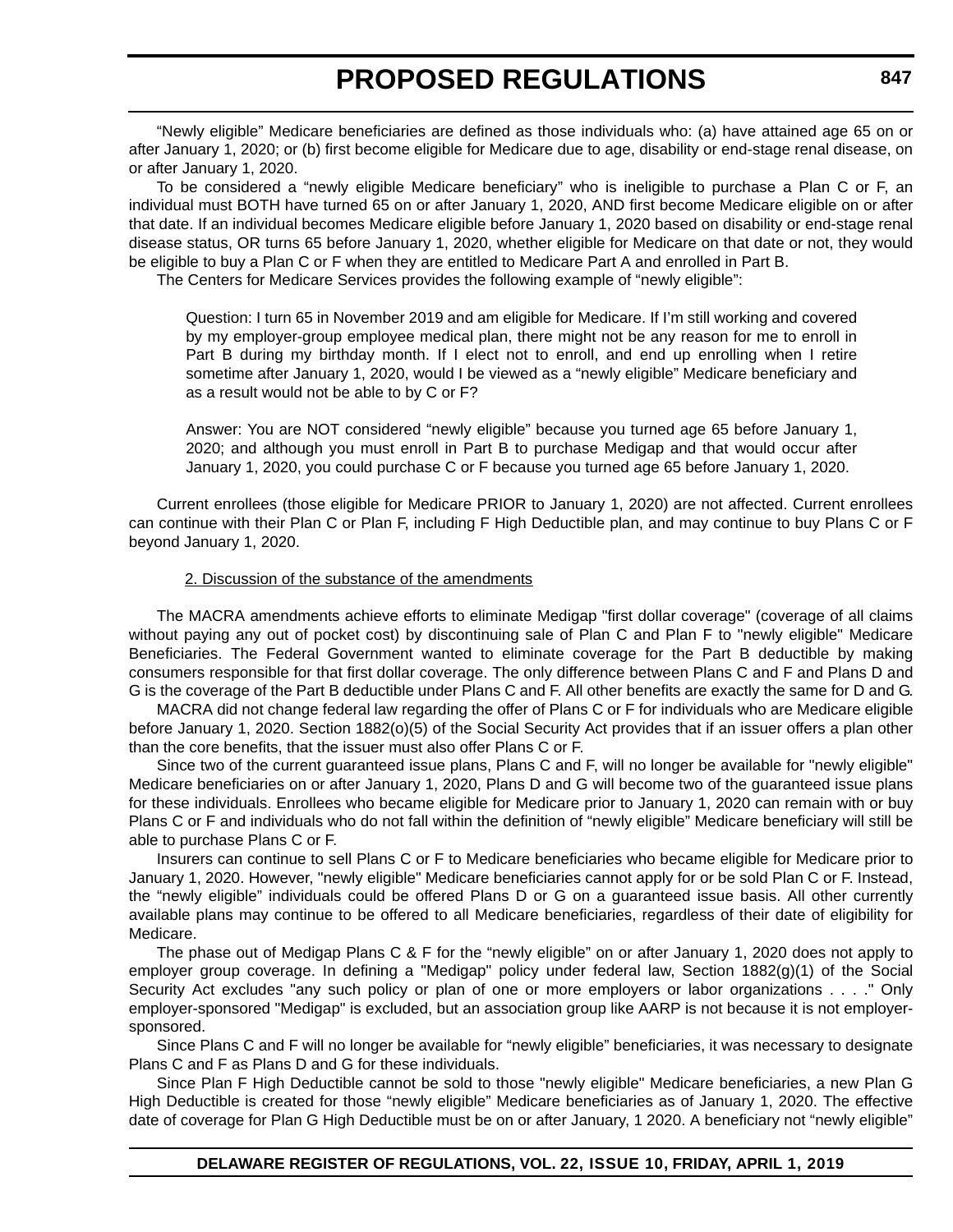and enrolled in a Plan F High Deductible prior to January 1, 2020 is able to continue this coverage beyond January 1, 2020 and to purchase this coverage on or after January 1, 2020.

Those eligible for Medicare prior to January 1, 2020 and "newly eligible" beneficiaries can buy Plan G High Deductible in 2019, but coverage for a newly eligible Medicare beneficiary cannot begin before January 1, 2020. For Plan G High Deductible, while the Part B deductible is not covered (reimbursed), it does count towards the High Deductible plan's deductible. If, in the rare circumstance, the Plan G's High Deductible is met with all Part A expenses and Part B Deductible expenses are then incurred, these expenses will not be covered expenses until the beneficiary meets the Medicare Part B deductible.

## B. Development of amendments to the NAIC Model Regulation

The National Association of Insurance Commissioners (NAIC) Senior Issues Task Force Medicgap Subgroup revised the *Model Regulation to Implement the NAIC Medicare Supplement Insurance Minimum Standards Model Act* (#651) to develop MACRA-related amendments and plan charts. The Senior Issues (B) Task Force adopted the model changes on April 3, 2016. The Health Insurance and Managed Care (B) Committee adopted the model changes on April 4, 2016.

The NAIC Ex/Plenary adopted the model changes on August 29, 2016. The model was sent to the Centers for Medicare & Medicaid Services (CMS) for review and publication as amending the federal minimum standards. The NAIC sent the approved Model to the federal Centers for Medicare & Medicaid Services (CMS) on October 14, 2016 for publication of a notice in the Federal Register recognizing the NAIC revisions to the federal minimum standard. CMS published that notice in the Federal Register on September 1, 2017.

The NAIC Medigap Model Regulation is now the federal minimum standard. States must timely adopt the changes necessary to implement MACRA to be effective January 1, 2020.

The NAIC Model Regulation – also a federal minimum standard - provides at Section 9.1.A(2) that an issuer shall make available the core benefits and, if any other plans, either C or F.

## C. Description of proposed amendments to Regulation 1501

The purpose of adding the last sentence to Section 11.5.7 is to clarify and make consistent that the mandate by MACRA to re-designate Medicare Supplement Plan F as Medicare Supplement Plan G also includes Medicare Supplement Plan F With High Deductible to be re-designated as Medicare Supplement Plan G With High Deductible.

The purpose of adding new Section 12 is to comply with the mandate of MACRA to prohibit the sale of Medigap policies that cover Part B deductibles to "newly eligible" Medicare beneficiaries defined as those individuals who become eligible for Medicare due to age, disability or end-stage renal disease, on or after January 1, 2020.

Plan F charts are also updated, and a new chart for Plan G is added for plans in effect on or after January 1, 2020.

The Department is also taking this opportunity to update style and correct erroneous cross-references as necessary.

## D. Notice and Public Comment

The Department does not plan to hold a public hearing on the proposed amendments to Regulation 1501. The regulation with proposed amendments appears below and can also be viewed at the Department of Insurance website at <http://insurance.delaware.gov/information/proposedregs/>.

Any person may file written comments, suggestions, briefs, and compilations of data or other materials concerning the proposed amendments to the regulation. Any written submission in response to this notice and relevant to the proposed amendments must be received by the Department of Insurance no later than 4:30 p.m. EST, the 1<sup>st</sup> day, May, 2019. Any such requests should be directed to:

Leslie W. Ledogar, Regulatory Specialist Delaware Department of Insurance ATTN: Docket 4043-2019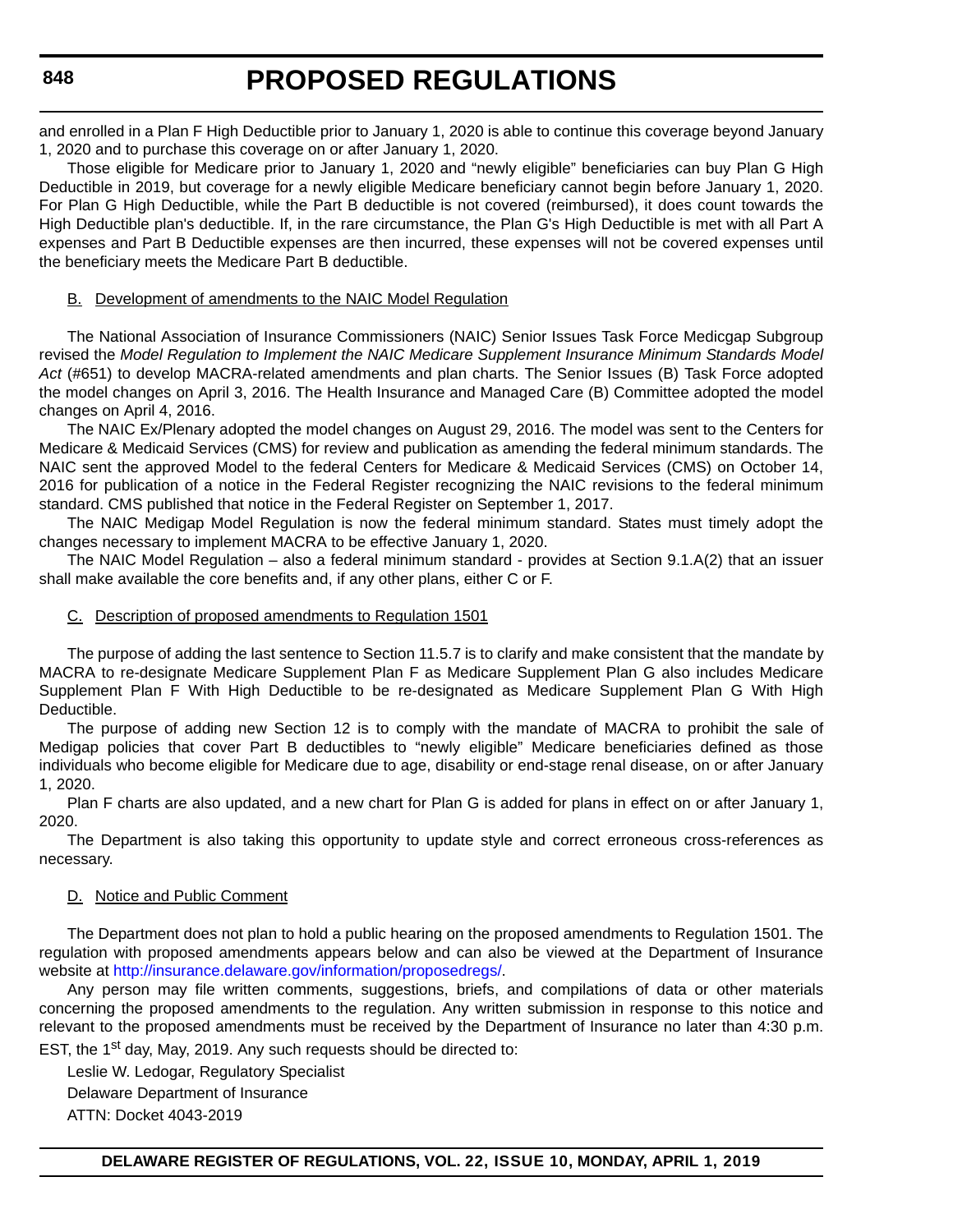841 Silver Lake Blvd. Dover, 19904 (302) 674-7379 Email: [Leslie.Ledogar@delaware.gov](mailto:Leslie.Ledogar@delaware.gov)

#### **\*Please Note:**

**(1) The Regulatory Flexibility Analysis and Impact Statement for this regulation, as required by 29 Del.C. Ch. 104, is available at:**

**<http://regulations.delaware.gov/register/april2019/proposed/22 DE Reg 846RFA 04-01-19.pdf>**

**(2) Due to the size of the proposed regulation, it is not being published here. A copy of the regulation is available at:**

**[1501 Medicare Supplement Insurance Minimum Standards](http://regulations.delaware.gov/register/april2019/proposed/22 DE Reg 846 04-01-19.htm)**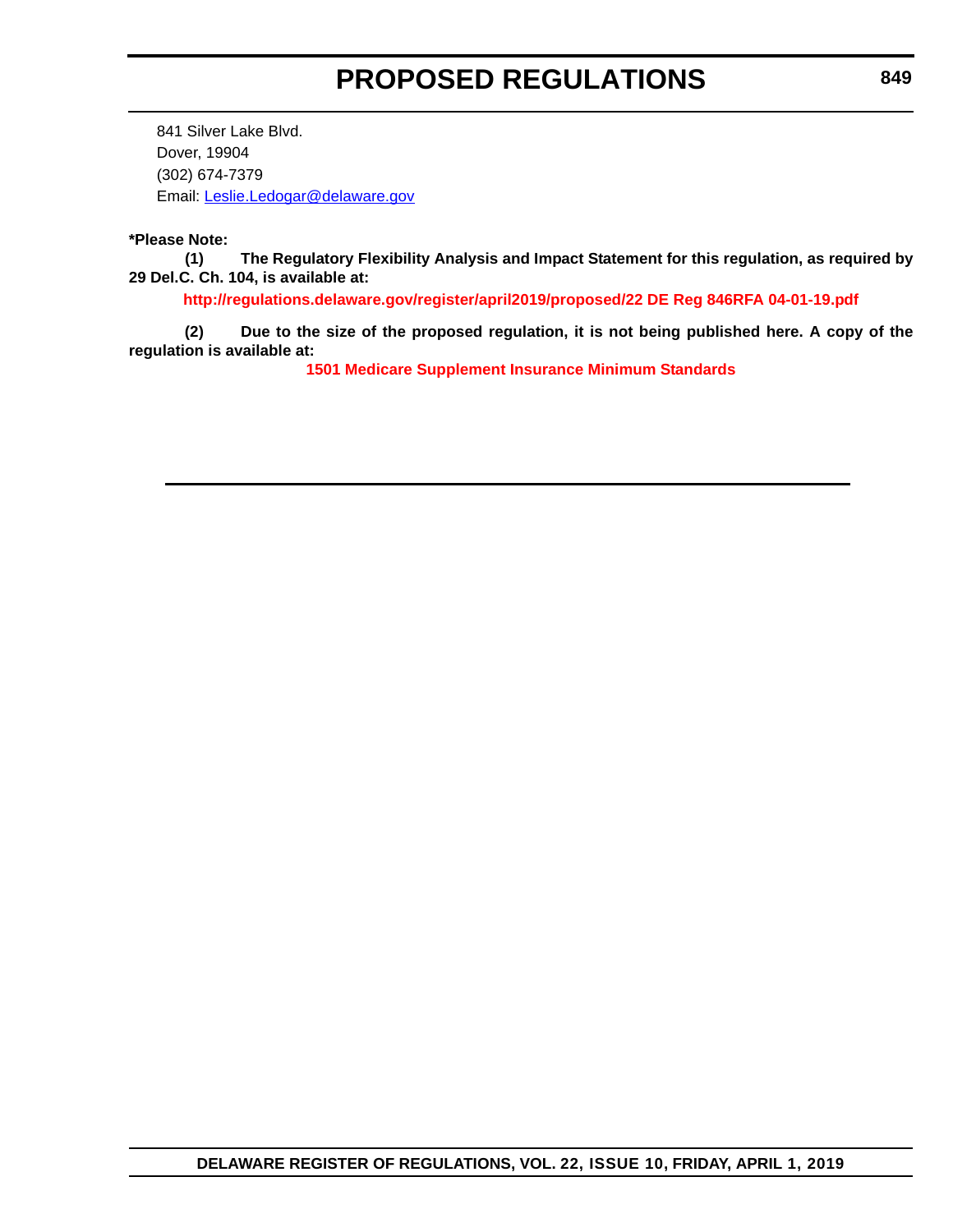# **Symbol Key**

Arial type indicates the text existing prior to the regulation being promulgated. Underlined text indicates new text added at the time of the proposed action. Language which is stricken through indicates text being deleted. **Bracketed Bold language]** indicates text added at the time the final order was issued. **Bracketed bold stricken through]** indicates language deleted at the time the final order was issued.

# **Final Regulations**

The opportunity for public comment shall be held open for a minimum of 30 days after the proposal is published in the *Register of Regulations*. At the conclusion of all hearings and after receipt within the time allowed of all written materials, upon all the testimonial and written evidence and information submitted, together with summaries of the evidence and information by subordinates, the agency shall determine whether a regulation should be adopted, amended or repealed and shall issue its conclusion in an order which shall include: (1) A brief summary of the evidence and information submitted; (2) A brief summary of its findings of fact with respect to the evidence and information, except where a rule of procedure is being adopted or amended; (3) A decision to adopt, amend or repeal a regulation or to take no action and the decision shall be supported by its findings on the evidence and information received; (4) The exact text and citation of such regulation adopted, amended or repealed; (5) The effective date of the order; (6) Any other findings or conclusions required by the law under which the agency has authority to act; and (7) The signature of at least a quorum of the agency members.

The effective date of an order which adopts, amends or repeals a regulation shall be not less than 10 days from the date the order adopting, amending or repealing a regulation has been published in its final form in the *Register of Regulations*, unless such adoption, amendment or repeal qualifies as an emergency under §10119.

# **[DEPARTMENT OF AGRICULTURE](https://agriculture.delaware.gov/plant-industries/) PLANT INDUSTRIES SECTION**

Statutory Authority: 3 Delaware Code, Sections 1102, 1103 and 1106 (3 **Del.C.** §§1102, 1103 & 1106)

## **ORDER**

# **[804 Rules and Regulations for Spotted Lanternfly](#page-3-0)**

Date: March 15, 2019

# Adoption of Rules and Regulations for Spotted Lanternfly by the Department of Agriculture

The Department of Agriculture ("Department") issues this Order to take effect ten (10) days after the publication of this Order in the Delaware *Register of Regulations*:

1. Pursuant to its statutory authority (3 **Del.C.** §§ 1102, 1103 and 1106), the Department proposed for adoption Rules and Regulations for Spotted Lanternfly at 3 **DE Admin. Code** 804. The purpose of the amended regulations is to establish for the plant pest, spotted lanternfly, appropriate quarantine restrictions, permitting process, and discovery and suppression measures within the State of Delaware. Other regulations issued by the Department of Agriculture are not affected by this Order.

2. A copy of the proposed regulations was published in the February 1, 2019 edition of the Delaware *Register of Regulations* and has been available for inspection in the office of the Department at 2320 South DuPont Highway, Dover, Delaware 19901 during regular office hours.

3. The Department did not receive any written comments on the proposed regulations during the 30 day period following publication of the proposed regulations on February 1, 2019.

4. THEREFORE, IT IS ORDERED, that the proposed regulations are adopted and shall become effective April 11, 2019, after publication of the final regulation in the April 1, 2019 edition of the Delaware *Register of Regulations*.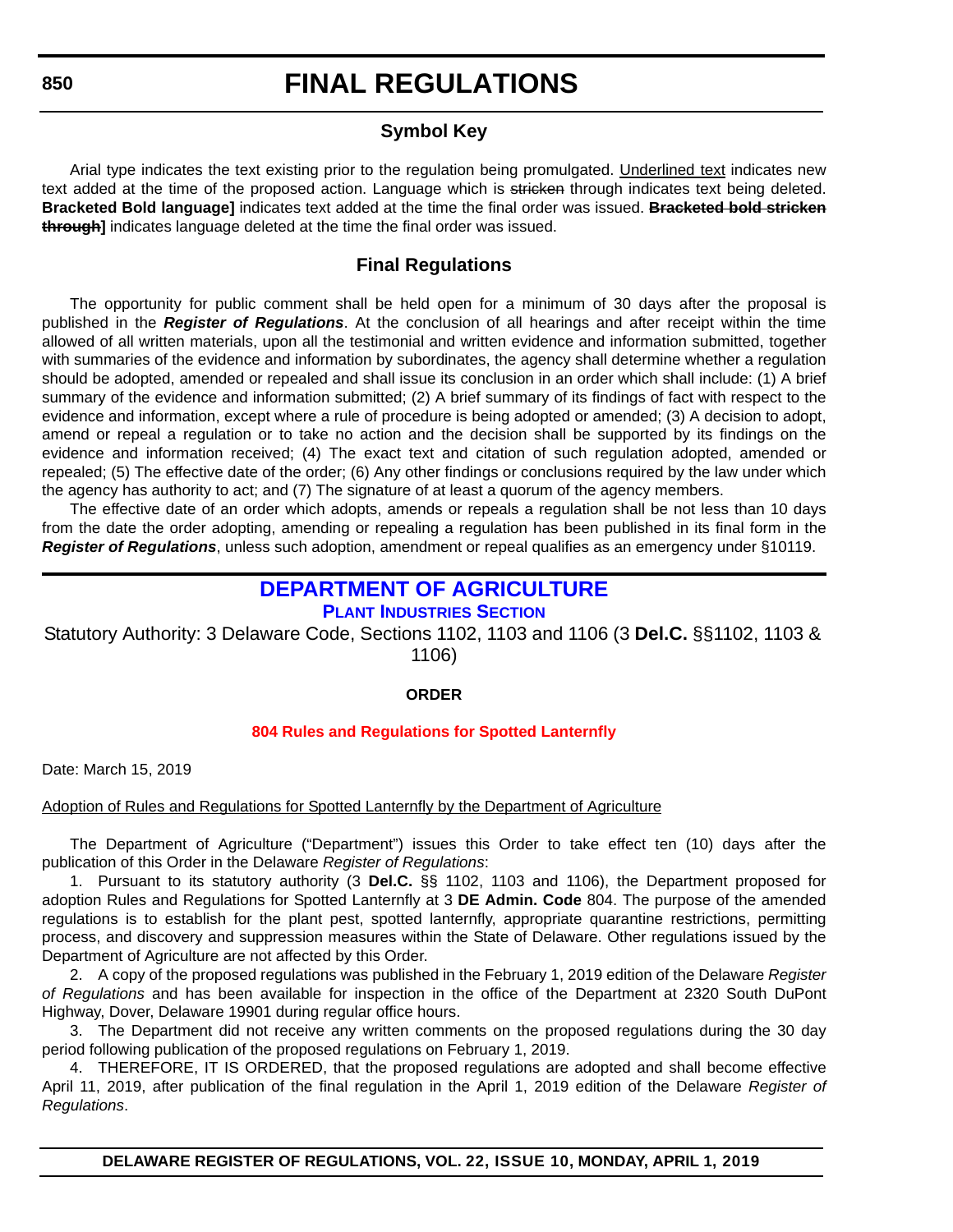Department of Agriculture

Secretary Michael T. Scuse

**\*Please note that no changes were made to the regulation as originally proposed and published in the February 2019 issue of the** *Register* **at page 650 (22 DE Reg. 650). Therefore, the final regulation is not being republished. A copy of the final regulation is available at: [804 Rules and Regulations for Spotted Lanternfly](http://regulations.delaware.gov/register/april2019/final/22 DE Reg 850 04-01-19.htm)**

# **DEPARTMENT OF FINANCE**

**OFFICE [OF UNCLAIMED PROPERTY, STATE ESCHEATOR](https://unclaimedproperty.delaware.gov/)**

Statutory Authority: 12 Delaware Code, Section 1132 and 29 Delaware Code, Section 10113(b)(1) (12 **Del.C.** §1132 & 29 **Del.C.** §10113(b)(1)) 12 **DE Admin. Code** 104

# **ORDER**

**[104 Department of Finance Abandoned or Unclaimed Property Reporting and Examination Manual](#page-3-0)**

#### **SUMMARY OF REGULATION**

This regulation amends the existing regulation by making non-substantive changes to the description of agency organization, operations and procedures for obtaining information.

#### **STATUTORY AUTHORITY**

12 Delaware Code, Section 1132: "…[T]he State Escheator may make such rules and regulations as the State Escheator may deem necessary to administer and enforce this chapter."

29 Delaware Code, Section 10113(b)(1) exempts regulations from the procedural requirements of Chapter 101 if the changes are "[d]escriptions of agency organization, operations and procedures for obtaining information."

# **PROCEDURAL HISTORY AND FINDINGS OF FACT**

The Department of Finance, acting through the State Escheator, adopted Regulation 104, *Department of Finance Abandoned or Unclaimed Property Reporting and Examination Manual* effective October 11, 2017. That Regulation contained contact information for the Office of Unclaimed Property which has since changed.

**THEREFORE IT IS ORDERED,** under the above-described statutory authority, and for the reasons set forth above, I hereby ORDER that the revisions to 12 **DE Admin. Code** 104: *Department of Finance Abandoned or Unclaimed Property Reporting and Examination Manual*, be adopted and promulgated as follows, to wit:

- 1. Subsection 1.1 Contact Information for Holders shall be modified by removing the email address,
	- ["escheat.holderquestions@state.de.us](escheat.holderquestions@state.de.us)" and replacing it with ["escheat.holderquestions@delaware.gov.](escheat.holderquestions@delaware.gov)"
- 2. Subsection 1.1 Contact Information for Holders shall be modified by removing the website address, ["http://revenue.delaware.gov/unclaimedproperty.shtml](http://revenue.delaware.gov/unclaimedproperty.shtml)," and replacing it with "[https://](https://unclaimedproperty.delaware.gov) [unclaimedproperty.delaware.gov.](https://unclaimedproperty.delaware.gov)"
- 3. Subsection 1.2 Contact Information for Owners and Claims shall be modified by removing the email address,

["escheat.claimquestions@state.de.us,](escheat.claimquestions@state.de.us)" and replacing it with ["escheat.claimsquestions@delaware.gov."](escheat.claimsquestions@delaware.gov)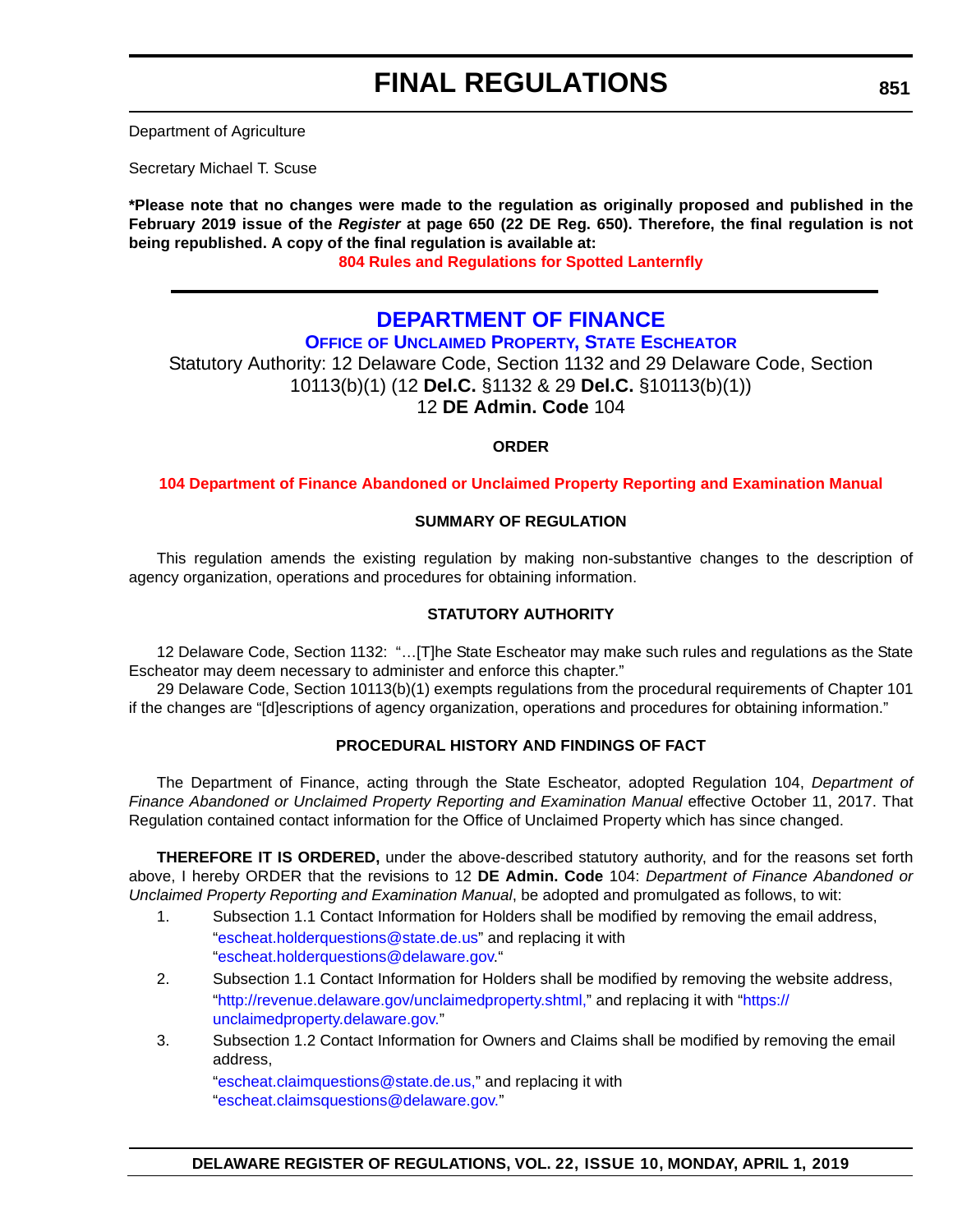# 4. Subsection 1.2 Contact Information for Owners and Claims shall be modified by removing the website address,

["http://revenue.delaware.gov/unclaimedproperty.shtml,](http://revenue.delaware.gov/unclaimedproperty.shtml)" and replacing it with "[https://](https://unclaimedproperty.delaware.gov) [unclaimedproperty.delaware.gov."](https://unclaimedproperty.delaware.gov)

The effective date of this Order is ten (10) days from the date of its publication in the Delaware *Register of Regulations,* in accordance with 29 **Del.C.** §10118(g).

Brenda M. Mayrack, State Escheator Department of Finance

## **104 Department of Finance Abandoned or Unclaimed Property Reporting and Examination Manual**

#### **Introduction**

On February 2, 2017, the Governor of Delaware signed into law Senate Bill 13 of the 149th General Assembly, which revised and updated the Delaware Abandoned or Unclaimed Property Law. On June 29, 2017, the Governor signed into law Senate Substitute 1 for Senate Bill 79, which further updated the Delaware Abandoned or Unclaimed Property Law and clarified portions of Senate Bill 13.

Section 1176(b) states as follows:

The Secretary of Finance, in consultation with the Secretary of State, shall, on or before December 1, 2017, adopt regulations regarding the method of estimation to create consistency in any examination or voluntary disclosure. These regulations must include permissible base periods, items to be excluded from the estimation calculation, aging criteria for outstanding and voided checks, and the definition of what constitutes complete and researchable records.

#### **Statutory Authority**

#### **12 Del.C. §1132 Rule-making.**

Except as provided in §§1167, 1173(a), and 1176(b) of this title, the State Escheator may make such rules and regulations as the State Escheator may deem necessary to administer and enforce this chapter.

#### **These Regulations replace the following existing provisions in the Delaware Administrative Code:**

12 **DE Admin. Code** 100, *Regulation on Practices and Procedures for Appeals of Determinations of the Audit Manager*

12 **DE Admin. Code** 101, *Regulation on Practice and Procedure for Establishing Running of the Full Period of Dormancy for Certain Securities and Related Property*

12 **DE Admin. Code** 102, *Regulation on Practices and Procedures for Records Examinations by the State Escheator*

12 **DE Admin. Code** 103, *Abandoned or Unclaimed Property Examination Guidelines*

#### **These Regulations replace the following existing Regulations:**

*Abandoned or Unclaimed Property Voluntary Disclosure Agreement and Audit Program*, 9 DE Reg. 771 (11/01/ 05).

*Abandoned or Unclaimed Property Voluntary Disclosure Agreement Program*, 10 DE Reg. 699 (10/01/06) (Final).

*Regulation on Practices and Procedures for Appeals of Determinations of the Audit Manager*, 15 DE Reg. 1323 (03/01/12) (Final).

*Regulation on Practice and Procedure for Establishing Running of the Full Period of Dormancy for Certain Securities and Related Property*,15 DE Reg. 1330 (03/01/12).

*Regulation on Practices and Procedures for Records Examinations by the State Escheator*, 16 DE Reg. 530 (11/01/12) (Final).

*Abandoned or Unclaimed Property Audit Examination Guidelines*, 16 DE Reg. 630 (12/01/12) (Final).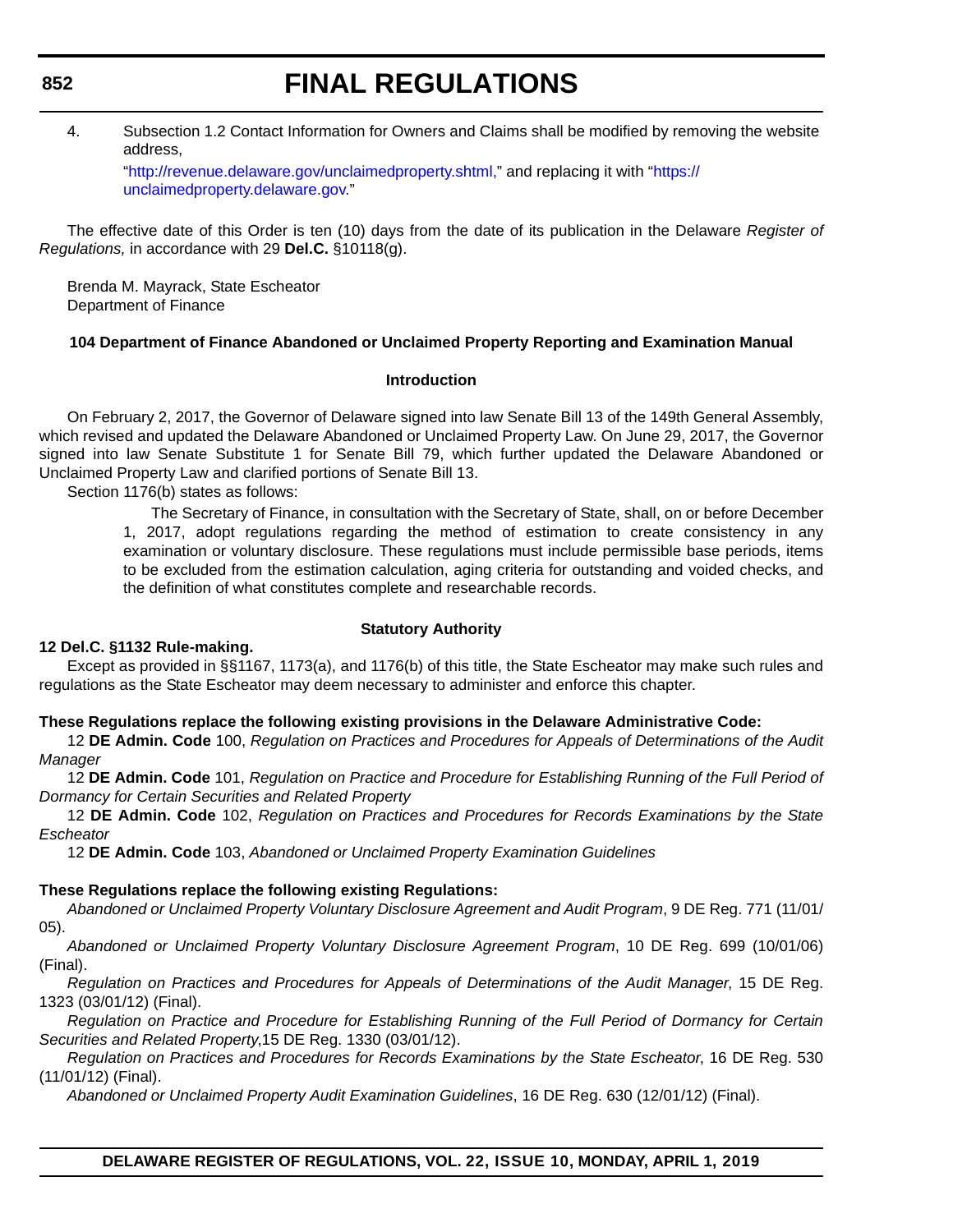#### **Regulations**

#### **1.0 General Information**

1.1 Contact Information for Holders

Mailing Address: Delaware Department of Finance Office of Unclaimed Property 8th Floor 820 North French Street Wilmington, DE 19801

Phone Number 302-577-8782

Fax Number: 302-577-7179

E-mail: [escheat.holderquestions@state.de.us](mailto:escheat.holderquestions@state.de.us) <escheat.holderquestions@delaware.gov> Website: <http://revenue.delaware.gov/unclaimedproperty.shtml>

<https://unclaimedproperty.delaware.gov>

1.2 Contact Information for Owners and Claims Mailing Address: Delaware Department of Finance Office of Unclaimed Property 8th Floor

820 North French Street Wilmington, DE 19801

Phone Number: 302-577-8782

E-mail: escheat.claimquestions@state.de.us<escheat.claimsquestions@delaware.gov> Website: http://revenue.delaware.gov/unclaimedproperty.shtml <https://unclaimedproperty.delaware.gov>

**\*Please Note: As the rest of the sections were not amended, they are not being published. A copy of the regulation is available at:**

**[104 Department of Finance Abandoned or Unclaimed Property Reporting and Examination Manual](http://regulations.delaware.gov/register/april2019/final/22 DE Reg 851 04-01-19.htm)**

# **[DEPARTMENT OF HEALTH AND SOCIAL SERVICES](https://www.dhss.delaware.gov/dhss/dltcrp/index.html) DIVISION OF HEALTH CARE QUALITY**

Statutory Authority: 16 Delaware Code, Section 122(3)aa. (16 **Del.C.** §122(3)aa.)

**ORDER**

## **[3330 Regulations Governing Dialysis Centers](#page-3-0)**

#### **Nature of The Proceedings**

Delaware Health and Social Services ("DHSS") initiated proceedings to adopt the State of Delaware Regulations Governing Dialysis Centers. The DHSS proceedings to adopt regulations were initiated pursuant to 29 Delaware Code Chapter 101 and authority as prescribed by 16 Delaware Code, Section 122 (3)aa.

On January 1, 2019 (Volume 22, Issue 7), DHSS published in the Delaware *Register of Regulations* its notice of proposed regulations, pursuant to 29 **Del.C.** §10115. It requested that written materials and suggestions from the public concerning the proposed regulations be delivered to DHSS by January 31, 2019, after which time the DHSS would review information, factual evidence and public comment to the said proposed regulations.

Written comments were received during the public comment period and evaluated. The results of that evaluation are summarized in the accompanying "Summary of Evidence."

#### **Summary of Proposal**

Effective April 1, 2019, DHSS/Division of Health Care Quality (DHCQ) is publishing the final regulations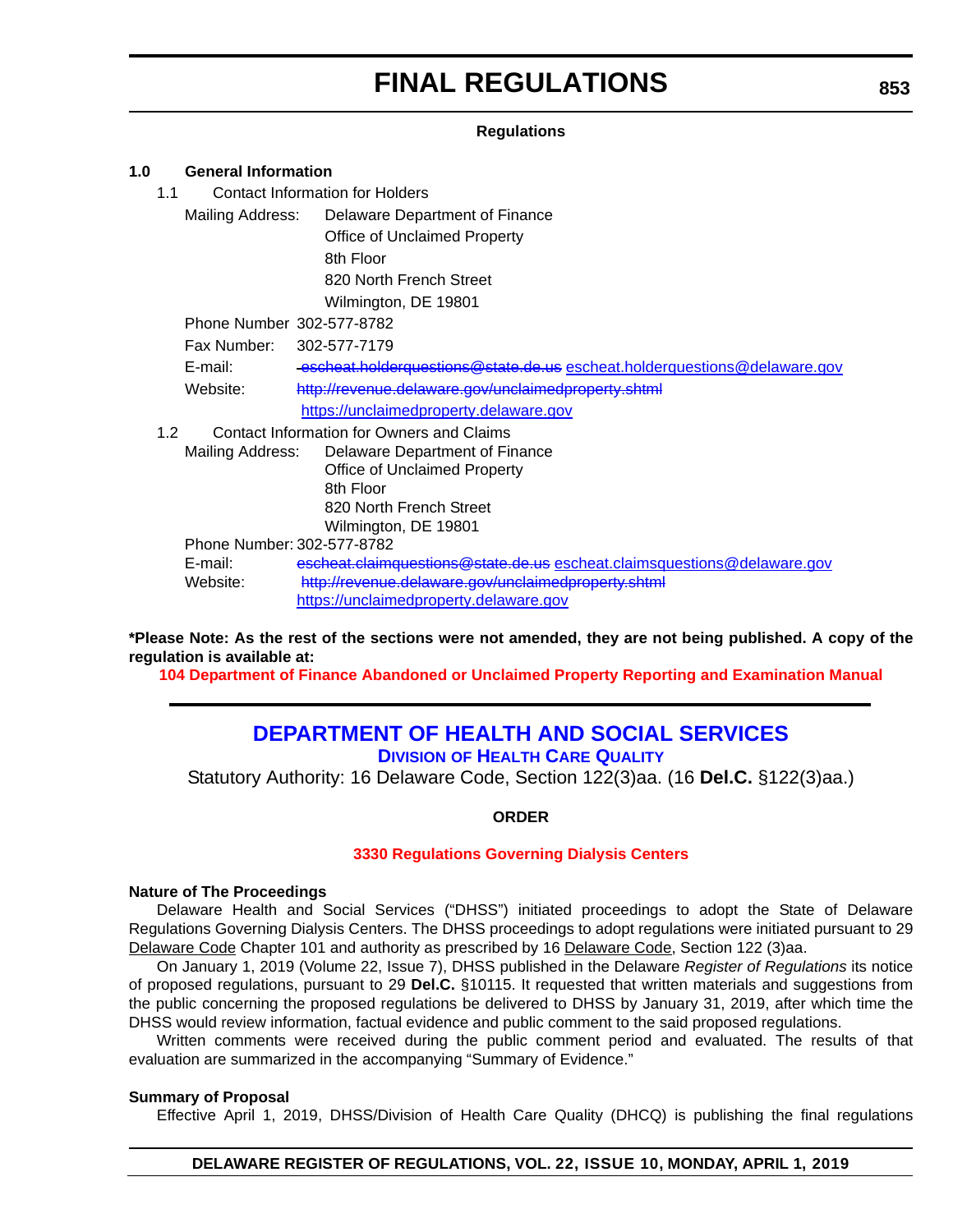#### **854**

# **FINAL REGULATIONS**

governing Dialysis Centers.

#### **Background**

On September 2, 2014, House Bill (HB) 360 with House Amendment 2 became law. HB 360 amended 16 **Del.C.** §122 to require the DHSS to establish and enforce dialysis center quality assurance standards, which includes a standard requirement for an appropriate emergency energy source capable of use for at least 48 hours and at least a monthly test of those emergency sources.

Subsequently, Senate Bill (SB) 131 with Senate Amendment 1 (signed into law June 30, 2015) amended 16 **Del.C.** §122 to define a dialysis center as an independent or hospital-based unit approved to furnish outpatient dialysis services (maintenance dialysis services or home dialysis training and support, or both) directly to end stage renal disease patients. In addition, SB 131 includes a standard requirement for all dialysis machines to be connected to an emergency power source so that all dialysis machines will operate for at least four (4) hours following a power shutdown or outage. The emergency power source must be in working condition at all times and the dialysis center must conduct and document at least a monthly test of those emergency power sources.

#### **Statutory Authority**

16 **Del.C.** §122(3)(aa)

#### **Purpose**

The Division of Health Care Quality published "proposed" regulations governing Dialysis Centers and held them out for public comment per Delaware law. These regulations establish standards for public health quality assurance in the operation of dialysis centers and regulate the public health practice of such programs, which shall include but not be limited to a standard requirement for all dialysis machines to be connected to an emergency power source so that all dialysis machines will operate for at least 4 hours following a power shutdown or outage. In addition, the emergency power source must be in working condition at all times and the dialysis center must conduct and document at least a monthly test of those emergency power sources. For purposes of this section, a "dialysis center" means an independent or hospital-based unit approved to furnish outpatient dialysis services, including maintenance dialysis services, or home dialysis training and support services, or both to end stage renal disease patients.

#### **Fiscal Impact**

16 **Del.C.** §122(3)(aa) gives the DHSS authority to impose licensure fees. The amount charged for each fee imposed shall approximate and reasonably reflect all costs necessary to defray the expenses incurred by the DHSS. There shall be a separate fee charged for each service or activity.

| <b>Proposed Initial Fee</b>                        | <b>Proposed Renewal Fee</b>                       |
|----------------------------------------------------|---------------------------------------------------|
| \$1000 + \$500 for each additional service above 1 | \$600 + \$300 for each additional service above 1 |

#### **SUMMARY OF EVIDENCE**

In accordance with Delaware Law, public notices regarding proposed Department of Health and Social Services (DHSS) Regulations Governing Dialysis Centers were published in the Delaware *Register of Regulations*. Written comments were received on the proposed regulations during the public comment period (January 1, 2019 through January 31, 2019).

Public comments and the DHSS (Department) responses are as follows:

#### **Ann C. Fisher, Chairperson Governor's Advisory Council for Exceptional Citizens**

**Comment:** The Governor's Advisory Council for Exceptional Citizens (GACEC) has reviewed the Delaware Health and Social Services (DHSS)/Division of Health Care Quality (DHCQ) proposal to establish quality assurance standards for dialysis centers thus implementing the 2014 and 2015 changes to 16 **Del.C.** §122(3)(aa). The proposed regulation also gives DHSS the authority to charge licensing fees to offset the costs of performing their responsibilities under the statute and regulation. Dialysis is a medical service that is necessary for individuals with kidney disease. Council endorses the proposed regulation as it is a comprehensive regulation that aims to protect the public in obtaining dialysis services from an independent or hospital based center. However, we would like to share one observation with you.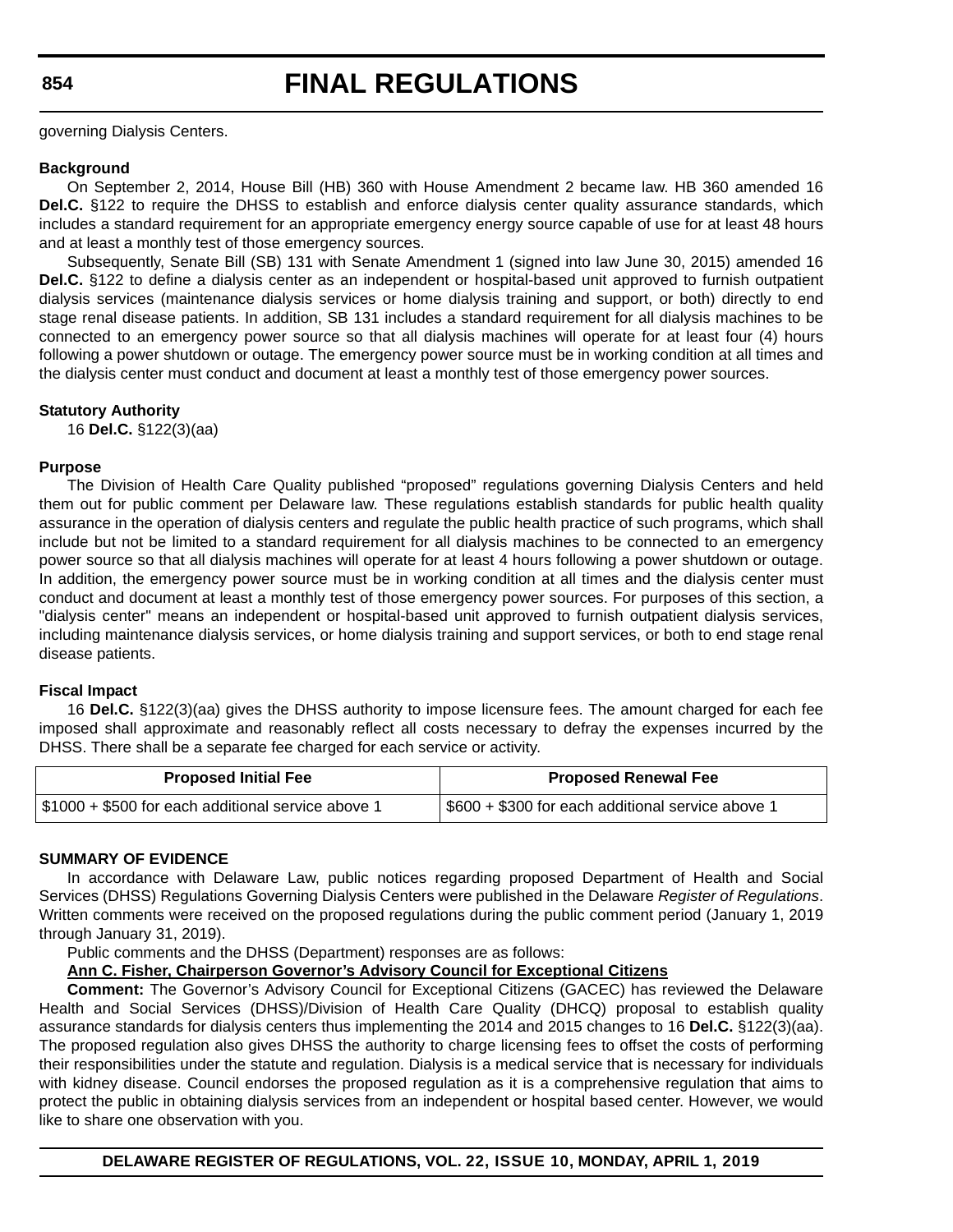Section 10.4.14 under Patient Rights notes that the dialysis center must provide written notice to the patient on his/her right to "Be informed of the dialysis centers policies for transfer, routine or involuntary discharge and discontinuation of services." Council queries who discharge information is reported to and what happens to the patient if they are involuntarily discharged. We would suggest a transparent discharge policy be shared with all patients and some type of follow up when patients are involuntarily discharged.

Please feel free to contact me or Wendy Strauss at the GACEC office if you have questions on our endorsement. Thank you for the opportunity to share our comments with you.

**Response:** Thank you for your comments. Involuntary discharges should be a rare occurrence and preceded by demonstrated efforts on the part of the dialysis center to address issues in a mutually beneficial manner. All involuntary discharges are to be reported to the Department as required by regulations 17.10 and 17.10.2.5. The dialysis center regulations adopt the provisions of 42 CFR Ch. IV, Part 494, Subparts A, B, C and D, which are the federal Conditions for Coverage (CfCs) for End-Stage Renal Disease Facilities (dialysis centers). The federal CfCs contain more specific requirements related to involuntary discharges.

#### **J. Todd Webb, Chairperson, State Council for Persons with Disabilities (SCPD)**

**Comment:** The State Council for Persons with Disabilities (SCPD) has reviewed the Department of Health & Social Services/Division of Health Care Quality's (DHSS/DHCQs) proposed regulations governing dialysis centers. This proposed regulation was published as 22 DE Reg. 565 in the January 1, 2019 issue of the *Register of Regulations*.

The purpose of this regulation is to establish quality assurance standards for dialysis centers to implement the 2014 and 2015 changes in the law [16 **Del.C.** §122(3)(aa)]. It also gives DHSS authority to charge licensing fees to offset the costs of performing their responsibilities under the statute and regulation. This is a comprehensive regulation that aims to protect the public in in obtaining dialysis services from an independent or hospital based center.

The regulation applies to dialysis centers and they are defined in both the statute and regulation as "an independent or hospital-based unit approved and licensed to furnish outpatient dialysis services (maintenance dialysis services, home dialysis training and support services or both) directly to end stage renal disease (ESRD) patient(s)."

In summary, this regulation is comprehensive and deals with all aspects of dialysis, including independent and hospital based centers, as well as home dialysis services offered by those centers. It mandates licensing requirements and gives the Department authority to impose a variety of sanctions for non-compliance with the regulation. It requires a center to have a governing body and imposes numerous duties and responsibilities on that body. Each center is required to have medical staff which includes a medical director, nurse manager, charge and staff nurses, a dietitian, social worker, patient care technicians, and water treatment system technicians. Patients or their representatives must be informed of the patient's rights and responsibilities. An interdisciplinary team consisting of the patient or patient's representative, nurse, social worker, dietitian, and doctor must prepare a comprehensive assessment of the patient which is then used to formulate a treatment plan. If home dialysis is provided by the center, it must be approved by the Department to provide this service and the interdisciplinary team must oversee the training to the patient and patient caregivers. The center must also provide support services to home dialysis patients. Detailed medical records of all patients must be kept and be accessible for review by the Department. There are several patient rights measures, including a provision that requires the center to report the involuntary discharge or transfer of a patient to DHSS. This is an important safety measure. Lastly, the center must have emergency preparedness in that the dialysis machines must operate for at least four (4) hours on an alternative power source if there is a power outage.

SCPD endorses the regulation as it comprehensively addresses this crucial outpatient service. The regulation deals with a medical service that is necessary for those individuals with kidney disease. This regulation should meet its intended goal of protecting dialysis patients by establishing standards and guidelines so that they receive competent medical care for a life-saving procedure. However, SCPD has the following recommendation which would strengthen the regulation:

Currently, the proposed regulation requires dialysis centers to have a discharge policy and share it with the patient. However, it does not include language regarding what is required to be in the involuntary discharge/release policy. The regulation could be strengthened by including language which provides more specifics about what is included in the discharge policy such as procedures, alternative treatment options, and a requirement to follow-up with the patient who is involuntarily discharged.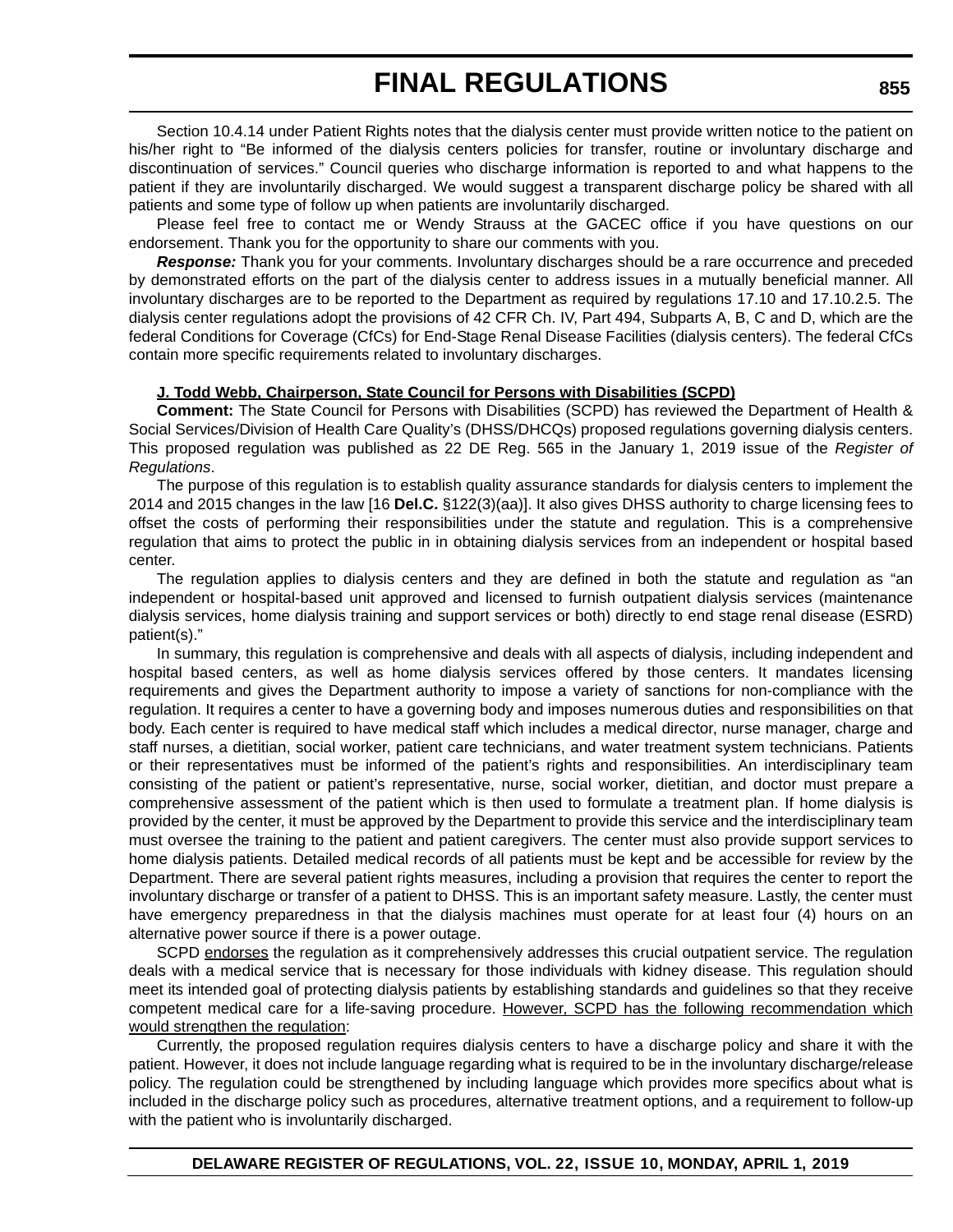Thank you for your consideration and please contact SCPD if you have any questions regarding our position or recommendations on the proposed regulation.

*Response:* Thank you for your comments. Involuntary discharges should be a rare occurrence and preceded by demonstrated efforts on the part of the dialysis center to address issues in a mutually beneficial manner. The dialysis center regulations adopt the provisions of 42 CFR Ch. IV, Part 494, Subparts A, B, C and D, which are the federal Conditions for Coverage (CfCs) for End-Stage Renal Disease Facilities (dialysis centers). The federal CfCs contain more specific requirements related to involuntary discharges.

#### **Carole Finamore RN, BSN, Field Vice President Regulatory Affairs, Fresenius Kidney Care**

**Comment:** Fresenius Medical Care North America (FMCNA) is submitting comments in response to the "Regulations Governing Dialysis Centers" that was published in the DE Federal Register on December 31, 2018. Thank you for providing us the opportunity to comment on these regulations.

As background, FMCNA is the largest supplier of dialysis products and services in the country. We operate over 2,200 outpatient dialysis clinics and care for over 190,000 patients in the United States each year. In Delaware, FMCNA is currently the predominant dialysis provider to nearly 1500 Delawareans with kidney failure in 25 programs that provide outpatient hemodialysis, inpatient acute hemodialysis, and home dialysis training and support across the state.

As previously stated, Delaware has not been a licensing state for dialysis facilities and FMCNA is concerned that these new regulations will create more stress on an already fragile delivery system. While we have provided comments to individual regulations below, we initially wish to highlight some overarching concerns.

First; the regulations do not consider the impact of the additional financial burden being placed on dialysis providers. The cost of the license will be \$1000 per facility and an additional \$500 per service and the renewal will be \$600 and \$300 per service. Considering that DE Medicaid reimbursement is below the cost of providing the dialysis treatment any additional financial burdens to dialysis providers further highlights how this industry continues to be over-regulated and underfunded. There are no safeguards in place to protect providers from increased licensing fees if the State has not budgeted accordingly.

**Response:** Thank you for your comment. The 148<sup>th</sup> General Assembly passed legislation, which was signed by the Governor, to regulate dialysis centers to ensure safe, quality healthcare. This legislation also gave the Department the authority to collect fees which shall approximate and reasonably reflect all costs necessary to defray the expenses incurred by the Department. The fees published in the proposed regulations approximate all costs related to the dialysis center licensure program.

Second; dialysis providers are already following the CMS Conditions for Coverage (CfC) and some of the new DE regulations that do not follow the "CfC" create additional burdens on providers who are already following the proven regulations that industry professionals helped develop. It would benefit the State to closely follow the "CfC" to eliminate any unintended consequences of these new DE licensing regulations.

*Response:* Thank you for your comment. The regulations published as proposed on January 1, 2019 closely reflect the "CMS Conditions for Coverage". The regulations that contain more stringent requirements were added to protect this vulnerable patient population and ensure the provision of safe and quality care.

FMCNA has reviewed the regulations and offers the following comments for your consideration:

#### **Comment:**

3.3 Issuance of Licenses

3.1.5 Separate licenses are required for dialysis centers maintained in separate locations, even though operated under the same management

FMCNA requests clarity on whether this would impact home programs located in separate space from incenter, where Home programs may be located on a second floor or different suite from the in-center unit. The State responded that if a home program was located in the same building it would not need a separate license. FMCNA would like to see this language in the regulations.

*Response:* Thank you for your comment. Per Department policy, a provider which has a home therapies program located in the same building, which is considered the same location even though in a separate suite/floor, would fall under the same license.

#### **Comment:**

3.1.6 Any dialysis center that undergoes a modification of ownership and control is required to re-apply as a new dialysis center and must meet the current design and construction standards recognized by the Department.

**DELAWARE REGISTER OF REGULATIONS, VOL. 22, ISSUE 10, MONDAY, APRIL 1, 2019**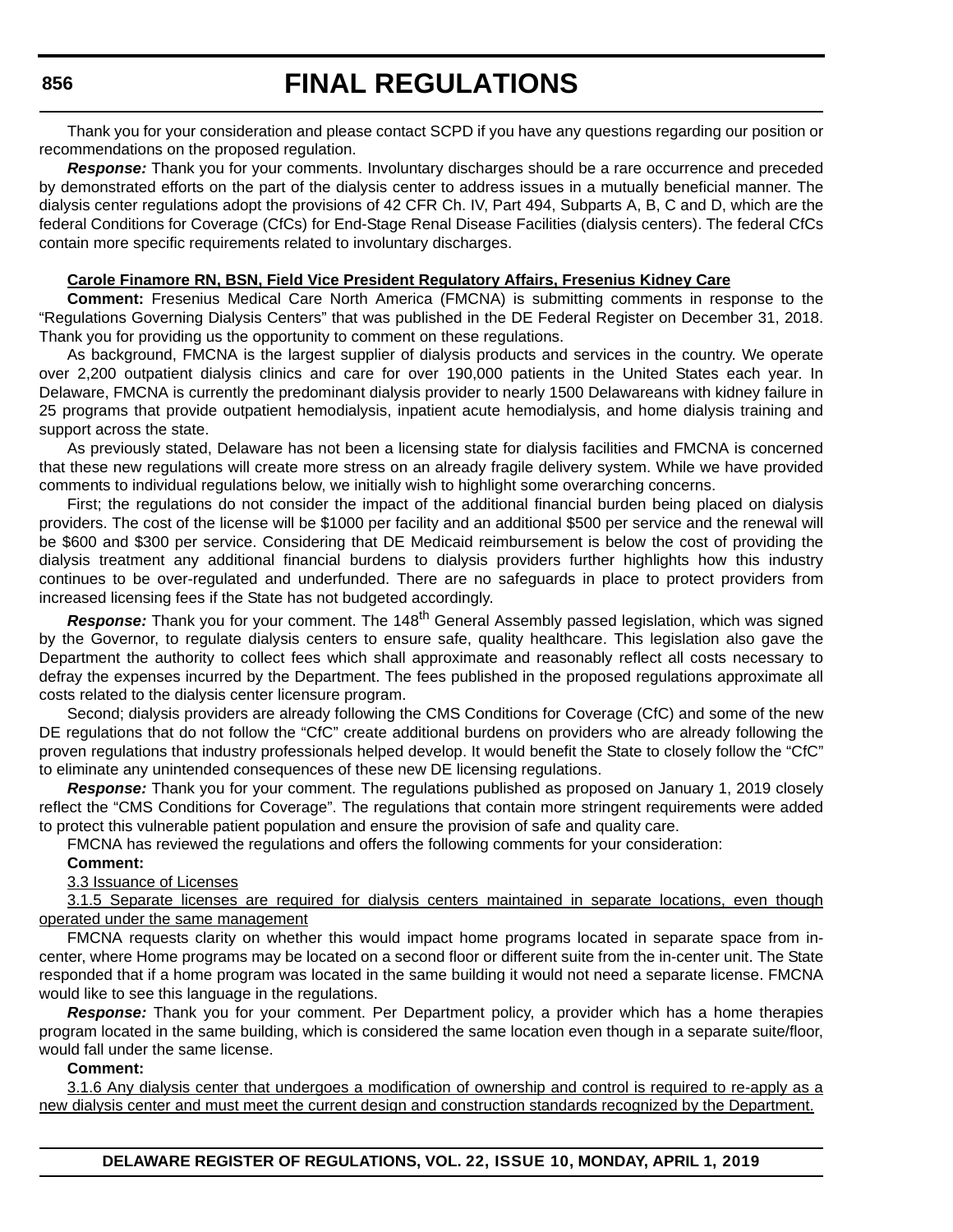If a change in clinic ownership, or converting to a Joint Venture, will require reapplication as a new dialysis center, certain older locations could have some major challenges having been constructed under different, older code requirements. Bringing an existing and operating clinic up to the very latest code requirements would overly burden that clinic financially and be very disruptive to the patient care in that clinic. Oftentimes a relocation is the best option, which can also be challenging if the clinic is in a long-term lease situation that they cannot be released from. With proper guidance, planning and training, an existing older clinic can implement an evacuation plan that will allow all staff and patients to leave the building quickly in the case of a fire. We continue to see this as a concern and believe a clinic that undergoes an MOC should be grandfathered in. A clinic that is fully operational and converts from a wholly owned to JV would be affected by this requirement.

*Response:* Thank you for your comment. If a facility undergoes an MOC, it is in the interest of patient safety that the facility be brought up to current standards. We have other provider regulations that contain this same requirement; therefore, this regulation will stand as written.

#### **Comment:**

3.1.8 Patients shall not be admitted to a dialysis center until a license has been issued.

The State indicated that it would work with providers to ensure continuity of care as long as all paperwork and applications have been timely filed. FMCNA would like to see this language added to the above.

*Response:* Thank you for your comment. The Department routinely works with all of our licensed providers to ensure continuity of care for all patients. The regulation will stand as written.

#### **Comment:**

3.2 Application Process

3.2.1.3 The names, addresses and types of facilities previously and currently owned or managed by the applicant;

The State has indicated that it needs a list of previous facilities previously or currently owned or managed by the applicant and has indicated that this is not specific to the State of Delaware. FMCNA operates over 2200 facilities and manages numerous dialysis programs which makes this a burdensome proposition, but to also need previously owned business for a company that is decade's old makes FMCNA's ability to grow business in DE extremely burdensome and not business friendly. FMCNA is currently the largest dialysis provider in DE with a footprint in DE for decades. FMCNA requests this section be changed to be specific to DE.

*Response:* Thank you for your comment. This requirement is the standard operating procedure for healthcare facilities/agencies licensed by the Department. This regulation will stand as written.

#### **Comment:**

3.3 Issuance of Licenses

3.3.1 Initial License

3.3.1.3 All dialysis centers shall have an on-site survey, conducted by the Department, during the first three (3) calendar months of operation.

FMCNA would like clarification on whether the clinic can continue to operate with existing patients while applying with MOC. It is also critical that the effective date on the license is consistent with the effective date of MOC and not the date of survey to ensure there is no gap in time that would affect billing for treatments.

*Response:* Thank you for your comment. A dialysis center that is applying for an MOC can operate with the existing patients to ensure continuity of care. The effective date on the license will be the date the MOC occurred, provided that the provider has submitted all of the required documentation.

#### **Comment:**

3.3.1.3.2 Facilities that, at the time of the onsite survey, do not meet the definition of a dialysis center or that are not in substantial compliance with these regulations will not be granted a license.

It is very rare that a state conducts a survey as part of the licensure process when there is a MOC, and we are unaware of a similar requirement in other states. The proposed regulation is unclear as to whether a license will be denied if there is a deficiency in the MOC survey, and whether the license will be granted to the new owner as of the date of the MOC transaction. It is not typical that a deficiency in a survey would negatively affect a dialysis center's license to operate. If facility is found to not be in substantial compliance, and a license is denied, do the facility's current patients have to be moved, or would it just be closed to new admissions until compliance is achieved? How does the state define not being in substantial compliance – is that condition, or IJ, or both? Also: would the facility be allowed an opportunity to write a Plan of Correction? The answer here implies they would not – that the state would just revoke their ability to operate. That seems inconsistent with other regulations & disruptive to patients. It is critical that we ensure the effective date on the license is consistent with the effective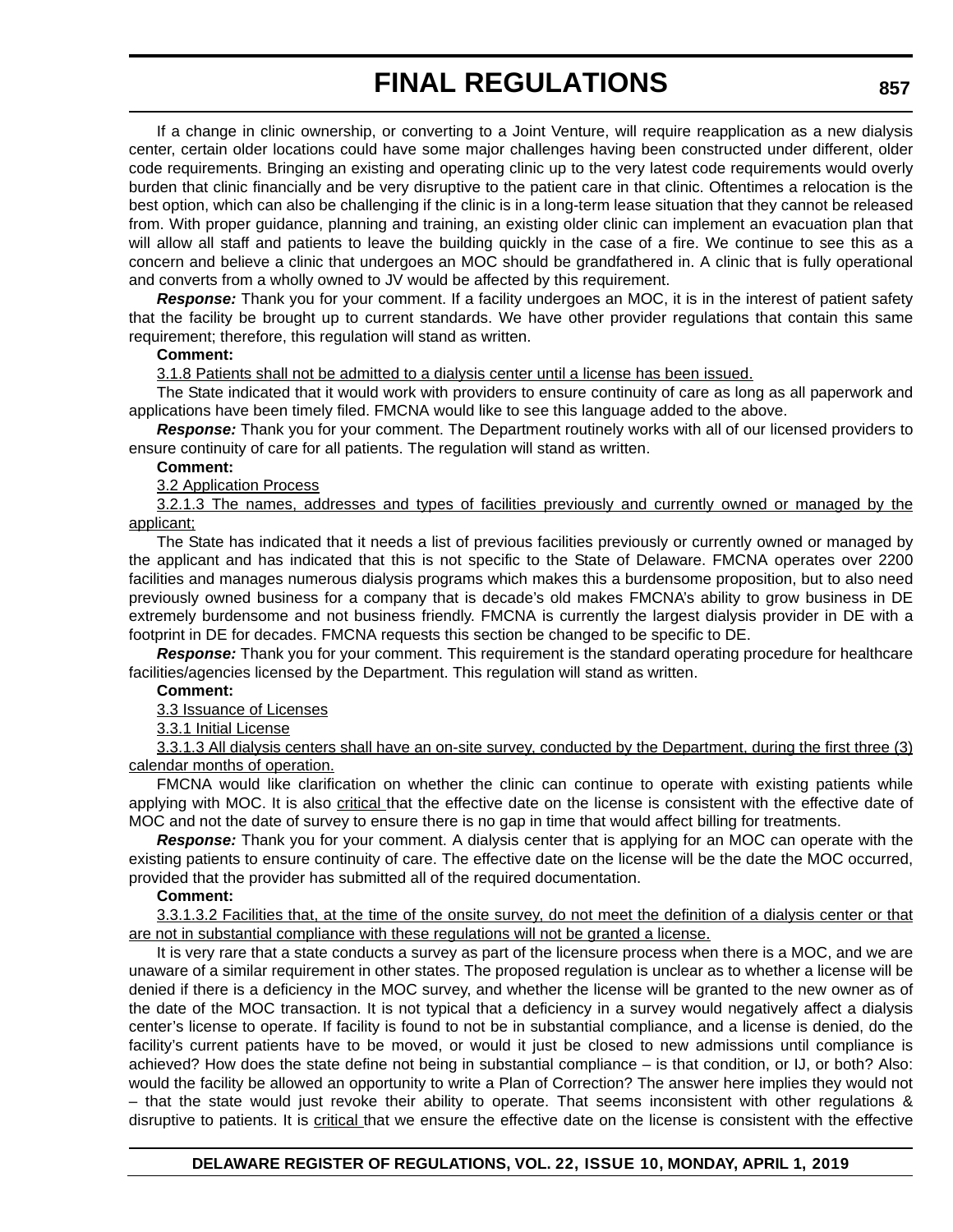date of MOC and not the date of survey to ensure there is no gap in time that would affect billing for treatments. FMCNA is not aware of other states conducting a survey as part of the licensure process when there is a MOC.

*Response:* Thank you for your comment. In the event of an MOC, an initial license would be issued which would require an unannounced onsite survey during the initial licensure period. This process is routine for all provider types licensed by the Department. Substantial compliance means a level of compliance with the regulations such that any identified deficiencies pose no greater risk to patient health or safety than the potential for causing minimal harm. Substantial compliance constitutes compliance with regulatory requirements. This regulation refers to facilities that are not in substantial compliance with the regulations. If the facility does have deficiencies that are not substantial, they would be permitted to submit a plan of correction to pursue further licensure.

#### **Comment:**

5.9 Supervision of clinical services

5.9.3 The nurse manager shall

5.9.3.1 Be a registered nurse with at least:5.9.3.1.2 Six (6) months of experience providing maintenance dialysis; and

FMCNA recommends changing this requirement to match the CMS requirement that a nurse manager is a registered nurse who has 12 months of nursing experience, including 3 months of experience in maintenance dialysis.

*Response:* Thank you for your comment. This regulation will not be changed as it is consistent with the CMS regulations which also require the nurse manager to have 6 months of experience in maintenance dialysis.

## **Comment:**

#### 6.0 Infection Prevention and Control

6.2 The dialysis center must designate in writing, a qualified licensed healthcare professional who will lead the facility's infection prevention and control program. The dialysis center must determine that the individual has had training in the principles and methods of infection prevention and control.

*6.2.1* The individual designated to lead the dialysis center's infection prevention and control program must develop and implement a comprehensive plan that includes actions to prevent, identify and manage infections and communicable diseases. The plan of action must include mechanisms that result in immediate action to take preventive or corrective measures that improve the dialysis center's infection control outcomes.

This is not consistent with the Conditions for Coverage. FMCNA would like clarification about what is considered a "Qualified" licensed health care professional to lead the infection control program.

*Response:* Thank you for your comment. Due to the complexity and nature of the ESRD patients' care, infection prevention is crucial. Based on the past compliance history of existing dialysis centers, the need for improved infection prevention and control is evident. In addition, the requirement for a designated infection preventionist is not new to other healthcare providers; therefore, this regulation will stand as written. The dialysis center must determine that the individual designated to lead the dialysis center's infections prevention and control program has had training in the principals and methods of infection prevention and control. While it would be highly desirable for this individual to be certified in infection control, it is not required as long as there is evidence that the individual has training that qualifies him/her to lead the facility's infection prevention and control program. This individual must also maintain the qualifications through ongoing education and training.

As a Corporate partner in the State of Delaware, FMCNA wants to assure our patients receive only the highest quality of care available through the most efficient means for the State. Thank you again for your consideration and allowing FMCNA to comment on the regulations.

*Response:* Thank you for your comments.

#### **Findings of Fact:**

There were no changes made to the regulations based on the comments received and detailed in the "Summary of Evidence". The Department finds that the proposed regulations, as set forth in the attached copy should be adopted in the best interest of the general public of the State of Delaware.

THEREFORE, IT IS ORDERED, that the proposed State of Delaware Regulations Governing Dialysis Centers is adopted and shall become effective April 11, 2019, after publication of the final regulation in the Delaware *Register of Regulations*.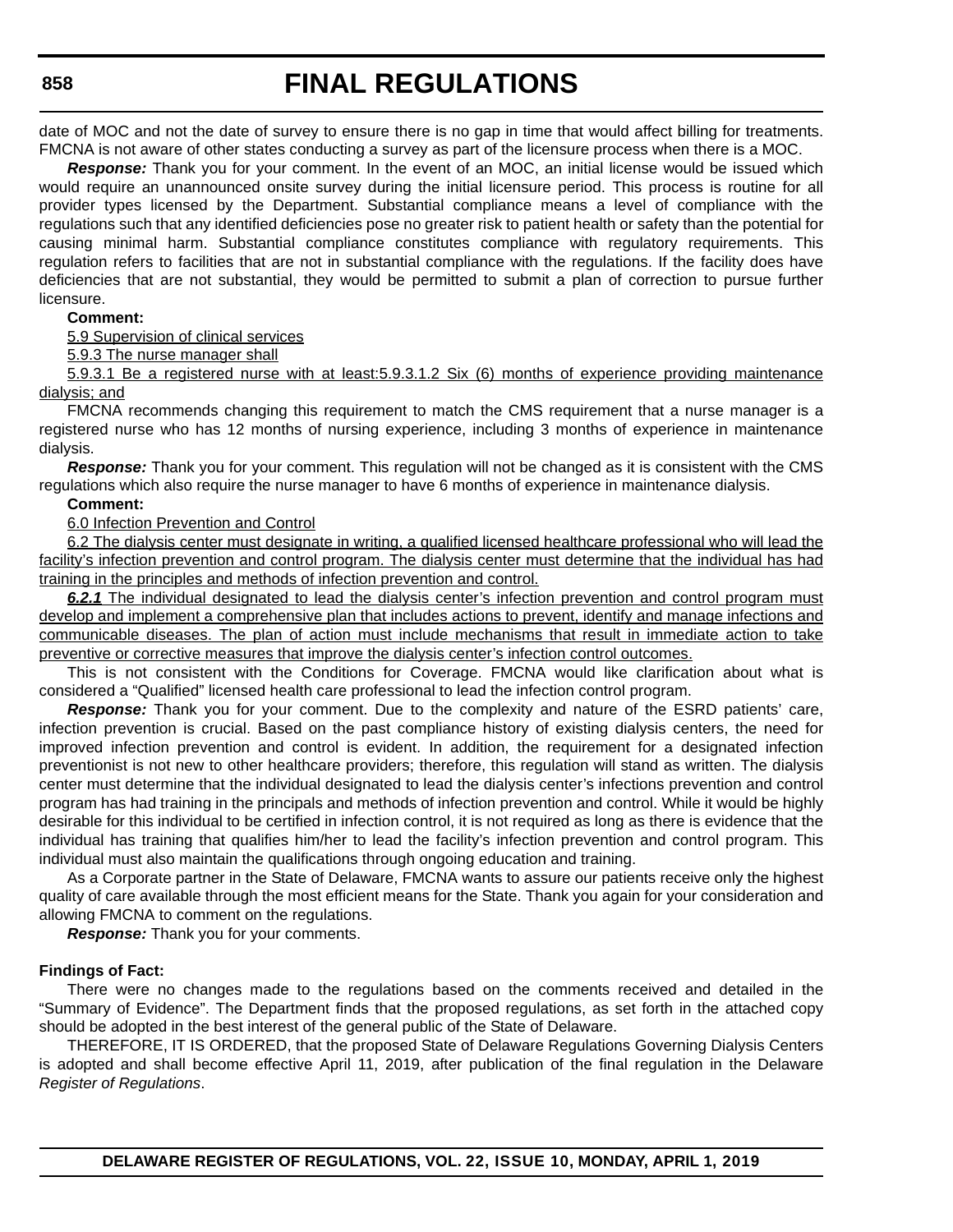3/22/19

Date **Example 20 Transfer Material Communist Control** Care Kara Odom Walker, MD, MPH, MSHS, Secretary, DHSS

#### **[3330] Regulations Governing Dialysis Centers**

**\*Please note that no additional changes were made to the regulation as originally proposed and published in the January 2019 issue of the** *Register* **at page 565 (22 DE Reg. 565). Therefore, the final regulation is not being republished here in its entirety. A copy of the final regulation is available at: [3330 Regulations Governing Dialysis Centers](http://regulations.delaware.gov/register/april2019/final/22 DE Reg 853 04-01-19.htm)**

# **DIVISION OF MEDICAID [AND MEDICAL ASSISTANCE](https://www.dhss.delaware.gov/dhss/dmma/)** Statutory Authority: 31 Delaware Code, Section 512 (31 **Del.C.** §512) 16 **DE Admin. Code** 17000

## **ORDER**

#### **[Eligibility Determination](#page-4-0)**

#### **NATURE OF THE PROCEEDINGS:**

Delaware Health and Social Services ("Department") / Division of Medicaid and Medical Assistance initiated proceedings to amend Delaware Social Services Manual (DSSM) regarding Eligibility Determination, specifically, to align state and federal policy. The Department's proceedings to amend its regulations were initiated pursuant to 29 Delaware Code Section 10114 and its authority as prescribed by 31 Delaware Code Section 512.

The Department published its notice of proposed regulation changes pursuant to 29 Delaware Code Section 10115 in the January 2019 Delaware *Register of Regulations*, requiring written materials and suggestions from the public concerning the proposed regulations to be produced by January 31, 2019 at which time the Department would receive information, factual evidence and public comment to the said proposed changes to the regulations.

#### **SUMMARY OF PROPOSAL**

Effective for services provided on and after April 11, 2019 Delaware Health and Social Services/Division of Medicaid and Medical Assistance (DHSS/DMMA) proposes to amend section 17160.1 of Delaware Social Services Manual (DSSM) regarding Eligibility Determination, specifically, *to align state and federal policy.*

#### **Background**

A review of DMMA policy identified the need for provisions of 16 Del. Admin. C. § 17160.1 to more closely track the federal language which is set forth more fully in the section directly preceding it in 16 Del. Admin. C. 17160. More specifically, the second eligibility criterion "have been receiving SSI prior to age 22 because of disability or blindness" sets forth a different parameter than what the federal statute contemplates. It is the disability or blindness itself which must have begun prior to reaching 22 years of age, rather than the receipt of SSI benefits prior to 22 years of age.

#### **Statutory Authority**

Section 1634(c) of the Social Security Act

# **Purpose**

*Purpose*

The purpose of this proposed regulation is to align state and federal policy.

#### *Public Notice*

In accordance with the *federal* public notice requirements established at Section 1902(a)(13)(A) of the Social Security Act and 42 CFR 447.205 and the *state* public notice requirements of Title 29, Chapter 101 of the Delaware Code, Delaware Health and Social Services (DHSS)/Division of Medicaid and Medical Assistance (DMMA) gives

**DELAWARE REGISTER OF REGULATIONS, VOL. 22, ISSUE 10, MONDAY, APRIL 1, 2019**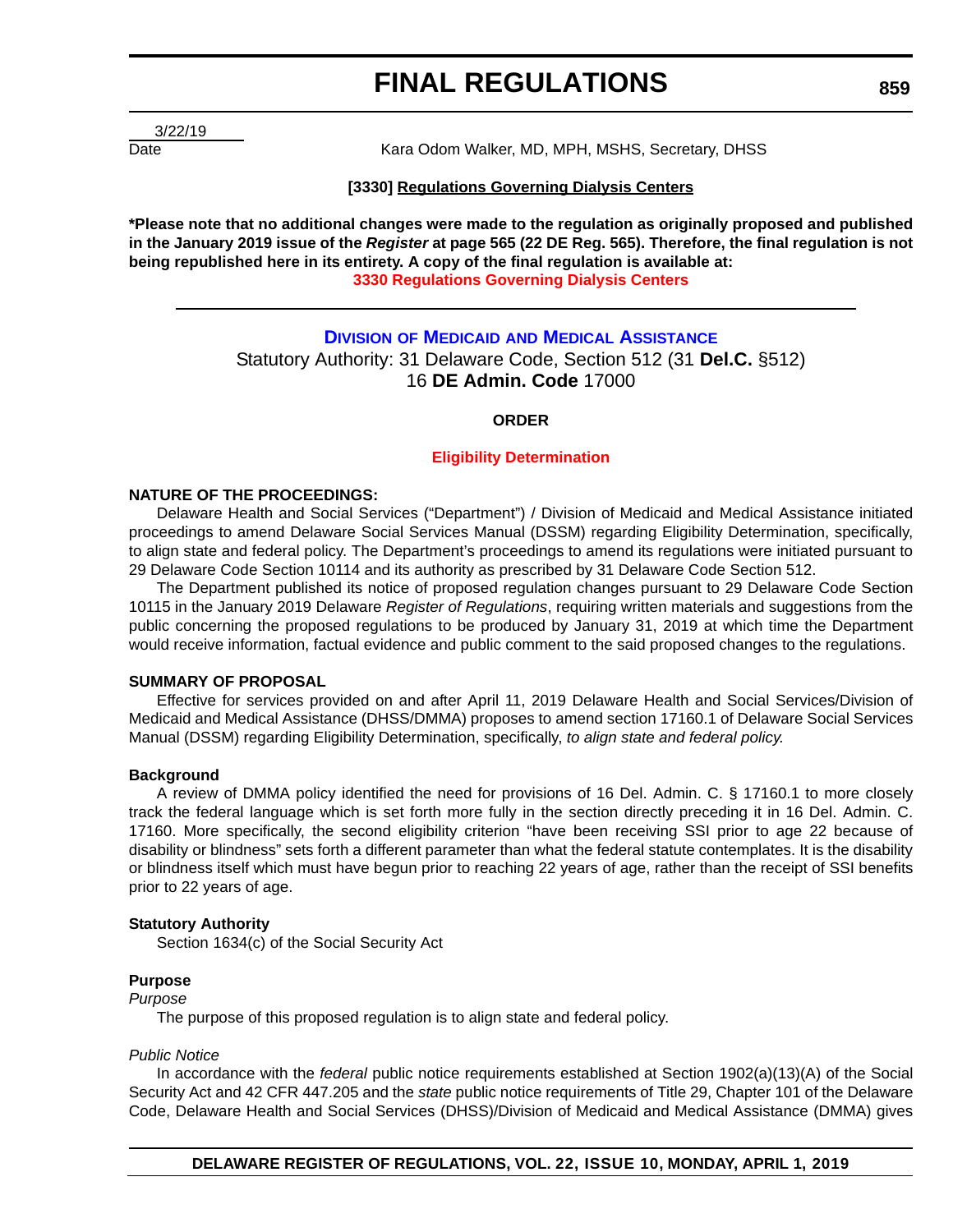## **860**

# **FINAL REGULATIONS**

public notice and provides an open comment period for thirty (30) days to allow all stakeholders an opportunity to provide input on the proposed regulation. Comments were to have been received by 4:30 p.m. on January 31, 2019.

## *Provider Manuals and Communications Update*

A newsletter system is utilized to distribute new or revised manual material and to provide any other pertinent information regarding manual updates. Updates are available on the Delaware Medical Assistance Portal website: <https://medicaid.dhss.delaware.gov/provider>

#### **Fiscal Impact Statement**

No fiscal impact is projected as a result of this policy update.

## **Summary of Comments Received with Agency Response and Explanation of Changes**

The following summarized comments were received:

**Comment:** One commenter endorsed the proposed amendment as it clarifies that it is the disability or blindness which must have begun prior to reaching 22 years of age.

#### *Agency Response*: DMMA appreciates the endorsement.

**Comment:** One commenter suggested that the "proposed change removes the impermissible requirement that existed in the previous regulation, but is still not entirely correct. It reads: 'have been receiving SSI because of disability or blindness, which began before he or she attained the age of 22.'

It is not a requirement of the federal statute that the SSI be received because of disability that began before age 22. The recommendation is to drop the words after "SSI" in the above sentence. The statute requires loss of SSI and current eligibility for Social Security benefits for a disability that began before age 22. There is no need to inquire regarding the basis for receipt of SSI. If a person is receiving Social Security Disability benefits on the account of a parent, by definition, that means that he or she has established to the satisfaction of the SSA that the disability began before age 22."

*Agency Response*: DMMA agrees and has made the suggested change.

DMMA is pleased to provide the opportunity to receive public comments and greatly appreciates the thoughtful input given by:

•State Council for Persons with Disabilities

•Governor's Advisory Council For Exceptional Citizens

## **FINDINGS OF FACT:**

The Department finds the proposed changes as set forth in the January 2019 *Register of Regulations* should be adopted with additions. The Department finds that the proposed does not require further public notice or comment under the APA because the amendments are non-substantive pursuant to 29 **Del.C.** §10118(c).

THEREFORE, IT IS ORDERED, that the proposed regulation to amend the Delaware Social Services Manual (DSSM) regarding Eligibility Determination, specifically, to align state and federal policy is adopted and shall be final effective April 11, 2019.

 3/14/19 Date of Signature

Kara Odom Walker, MD, MPH, MSHS, Secretary, DHSS

## **17160.1 Eligibility Determination**

To be eligible the individual must meet all the following criteria:

- be age 18 or older,
- · have been receiving SSI**[,]** prior to age 22 **[because of disability or]** blindness, **[blindness which began before he or she attained the age of 22,]**
- lost their SSI benefit because they started to receive Child's Insurance Benefits after 7/1/87 or
- received an increase in Child's Insurance Benefit after 7/1/87.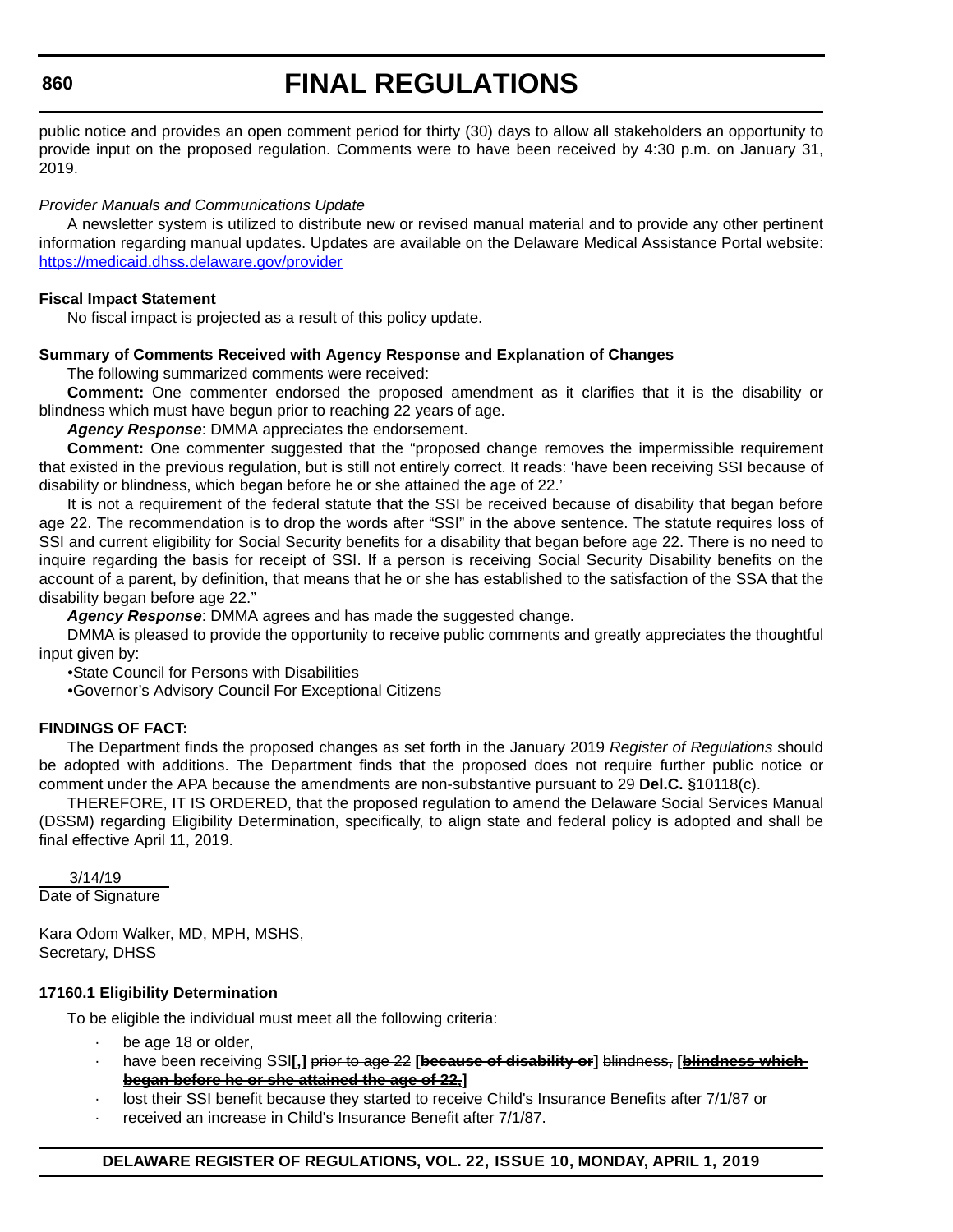Child's Insurance Benefit is a type of Title II Social Security benefit as defined below:

A child is entitled to Child's Insurance Benefits on the Social Security record of a parent if:

- 1. an application for Child's Insurance Benefit is filed, and
- 2. the child is (or was) dependent upon the parent, and
- 3. the child is unmarried, and
- 4. the child is:

under age 18, or

under age 19 and a full-time elementary or secondary school student, or

age 18 or over and under a disability (which must have begun before age 22) and

5. the parent:

is entitled to disability insurance benefits, or

is entitled to retirement insurance benefits, or

died and was either fully or currently insured at the time of death.

Determine eligibility using SSI income and resource standards and methodologies. The Child's Insurance Benefit is excluded from income. Complete redeterminations annually.

# **[DEPARTMENT OF HUMAN RESOURCES](https://dhr.delaware.gov/benefits/index.shtml) DIVISION OF STATEWIDE BENEFITS**

Statutory Authority: 29 Delaware Code, Section 5256 (29 **Del.C.** §5256) 19 **DE Admin. Code** 2007

# **ORDER**

## **[2007 Disability Insurance Program Rules and Regulations](#page-4-0)**

Pursuant to House Bill No. 4 amended by House Amendment No. 1(149<sup>th</sup> General Assembly), the Department of Human Resources and the Division of Statewide Benefits of the Department of Human Resources was established effective July 1, 2017, having powers, duties and functions as follows:

> "(1) With the exception of deferred compensation pursuant to Chapter 60A of this title and any other investment or retirement savings plan, the Director of Statewide Benefits shall be responsible for the management and administration of all currently existing and future state employee benefits programs, including but not limited to group health, group life, flexible benefits, dental, vision, prescription, long-term care, disability, supplemental benefits and the Blood Bank."

Epilogue language referenced below from Section 30 of House Substitute No. 1 for House Bill No. 275 (149<sup>th</sup> General Assembly) allows the State Employee Benefits Committee (SEBC) to amend the Disability Insurance Program (DIP) Rules & Regulations.

> "Section 30. Notwithstanding the provisions of the Administrative Procedures Act, 29 **Del.C.** Ch. 101 or any other laws to the contrary, the State Employee Benefits Committee is authorized to amend the rules for Employees Eligible to Participate in the Group Health Insurance Program and the State Disability Insurance Program by approving such amendments and causing the amendments to be published in the Register of Regulations with such amendments to be effective as of the date of such publication unless otherwise specified by the State Employee Benefits Committee."

The attached version of the Disability Insurance Program (DIP) Rules & Regulations, effective April 1, 2019, reflect several amended sections to incorporate specific provisions of House Bill No. 3 as Amended by House Amendment No. 4 (149<sup>th</sup> General Assembly). Legislation and the SEBC mandate the effective date of this change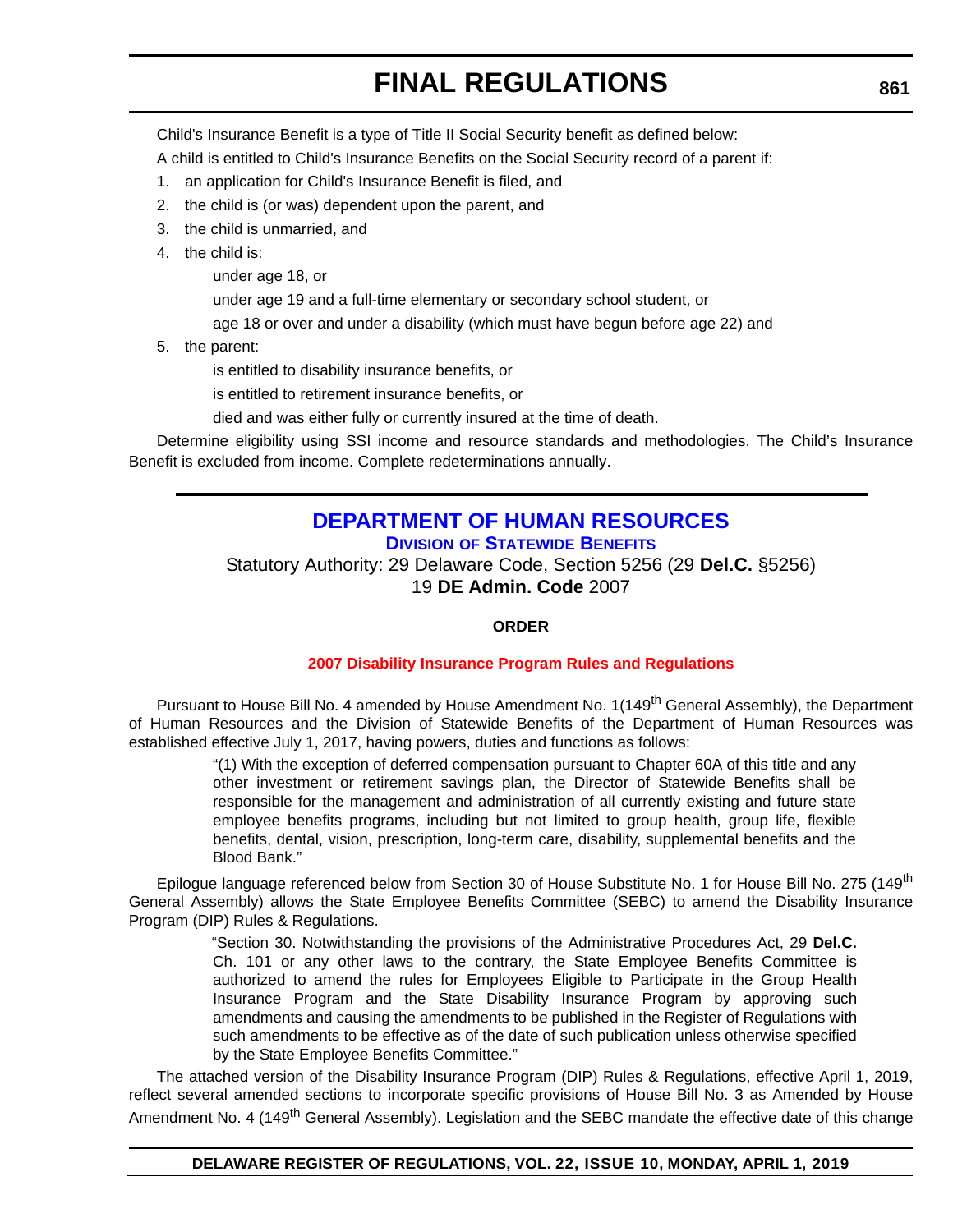**862**

# **FINAL REGULATIONS**

to be April 1, 2019.

**This order is effective March 15, 2019**.

# **STATE OF DELAWARE DEPARTMENT OF HUMAN RESOURCES**

By: Faith L. Rentz Director, Statewide Benefits and Insurance Coverage Office

Date: March 15, 2019

**\*Please Note: Due to the size of the final regulation, it is not being published here. A copy of the regulation is available at:**

**[2007 Disability Insurance Program Rules and Regulations](http://regulations.delaware.gov/register/april2019/final/22 DE Reg 861 04-01-19.htm)**

# **[DEPARTMENT OF INSURANCE](https://insurance.delaware.gov/)**

**OFFICE OF THE COMMISSIONER**

Statutory Authority: 18 Delaware Code, Chapter 69 and 29 Delaware Code, Section 10113 (18 **Del.C.** Ch. 69 & 29 **Del.C.** §10113) 18 **DE Admin. Code** 302

# **ORDER**

# **[302 Captive Insurance Financial Regulation](#page-4-0)**

Regulation 302 sets forth the financial, reporting and other requirements which the Commissioner of the Department of Insurance deems necessary to the regulation of captive insurance companies, as authorized by the Delaware Revised Captive Insurance Company Act, 18 **Del.C.** Ch. 69.

Recently, the Legislature passed HB 289, which amended 18 **Del.C.** §6907(b) and (c)2 to change the deadline by which annual reports are to be submitted from March 1 to April 15 of each year.

Accordingly, by way of this notice, the Department is updating subsection 2.1 of Regulation 302 to comport the regulation with HB 289.

This amendment is exempt from the requirement of public notice and comment because it is an amendment to existing regulations to make them consistent with changes in basic law but which do not otherwise alter the substance of the regulations, pursuant to 29 **Del.C.** §10113(b)(5).

This order shall be effective 10 days after publication in the *Register of Regulations*.

It is so ordered. This 27 day of February, 2019

Trinidad Navarro Commissioner, Delaware Department of Insurance

## **302 Captive Insurance Financial Regulation** *(Break in Continuity of Sections)*

# **2.0 Annual Reporting Requirements.**

2.1 Except as provided in 18 **Del.C.** §6907(c), a company doing business in this State shall annually prior to March 4 April 15, submit to the Commissioner a report of its financial condition, verified by oath of two of its executive officers or other authorized persons. The annual report shall comply with the requirements of 18 **Del.C.** §6907 and the provisions of this regulation.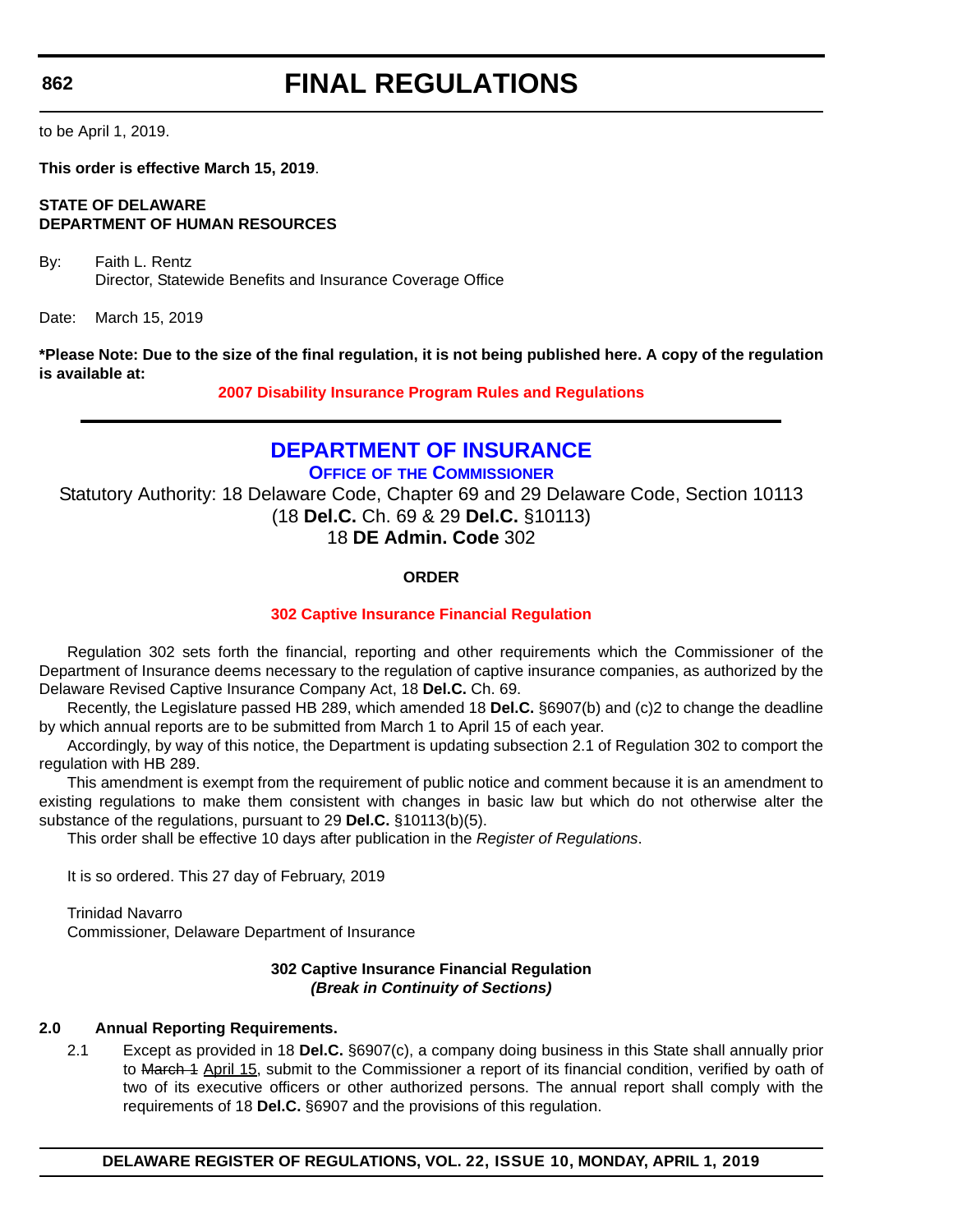**\*Please Note: As the rest of the sections were not amended, they are not being published. A copy of the regulation is available at:**

#### **[302 Captive Insurance Financial Regulation](http://regulations.delaware.gov/register/april2019/final/22 DE Reg 862 04-01-19.htm)**

# **[DEPARTMENT OF NATURAL RESOURCES AND ENVIRONMENTAL](http://www.dnrec.delaware.gov/swc/Pages/Portal-old.aspx)  CONTROL**

**DIVISION OF WATERSHED STEWARDSHIP**

Statutory Authority: 7 Delaware Code, Section 1902(a) (7 **Del.C.** §1902(a)) 7 **DE Admin. Code** 7402

**Secretary's Order No.: 2019-WS-0016**

**RE: Approving Final Regulations to Amend 7 DE Admin. Code 7402:** *Shellfish Sanitation Regulations*

**Date of Issuance: March 12, 2019 Effective Date of the Amendment: April 11, 2019**

#### **[7402 Shellfish Sanitation Regulations](#page-4-0)**

Under the authority vested in the Secretary of the Department of Natural Resources and Environmental Control ("DNREC," "Department"), pursuant to 7 **Del.C.** §1902(a), and any other relevant statutory authority, the following findings of fact based on the record, reasons, and conclusions are entered as an Order of the Secretary in the above-referenced regulatory proceeding.

#### **Background, Procedural History, and Findings of Fact**

This Order relates to proposed Amendments ("Amendments") to 7 **DE Admin. Code** 7402: *Shellfish Sanitation Regulations*, under the Division of Watershed Stewardship. This action is being taken by the Department to change the classification of Delaware's jurisdictional waters of the Atlantic Ocean for bi-value shellfish, to prohibit shellfish harvesting within seagrass beds, and to add shellfish seed provisions to the regulations.

The Department proposes to change the classification of the Atlantic Ocean Shellfish Growing Area (GA-7) from Approved to Prohibited for shellfish harvesting. Currently, there is no commercial or recreational bi-valve shellfish harvest that occurs in this growing area. The Approved classification requires costly routine sampling and classification work. This modification will result in saving the State thousands of dollars annually with no impact to the public which utilizes the State's shellfish resources. In the event that a viable shellfish fishery was determined to exist in GA-7 in the future, this area could be re-classified to support the fishery.

In addition, the Department also proposes to add seagrass beds, also known as Submerged Aquatic Vegetation (SAV) beds, to the list of areas where shellfish harvesting is prohibited, consistent with the *Delaware Fishing Guide*.

The Department also seeks to add juvenile shellfish seed definitions and provisions consistent with the Department's Fish and Wildlife regulations on shellfish aquaculture in the Inland Bays. Seed could be grown in Prohibited waters with oysters reaching a maximum seed size of 25 mm and clams reaching a maximum seed size of 15 mm before transfer to non-Prohibited waters is necessary. This change will benefit the public by establishing a statewide standard for the growth of seed in Prohibited waters consistent with current aquaculture regulations.

The Department has the statutory basis and legal authority to act with regard to promulgation of the proposed Amendments to 7 **DE Admin. Code** 7402: *Shellfish Sanitation Regulations*, pursuant to 7 **Del.C.** §1902(a). The Department published its proposed Amendments in the December 1, 2018 Delaware *Register of Regulations*. Thereafter, the public hearing regarding this matter was held on January 17, 2019.

Members of the public attended the aforementioned public hearing, with comment being received by the Department. Pursuant to Delaware law, the record remained open for fifteen additional days subsequent to the date of the public hearing for receipt of public comment. The hearing record formally closed with regard to public comment at close of business on February 1, 2019, with comments having been received by the Department.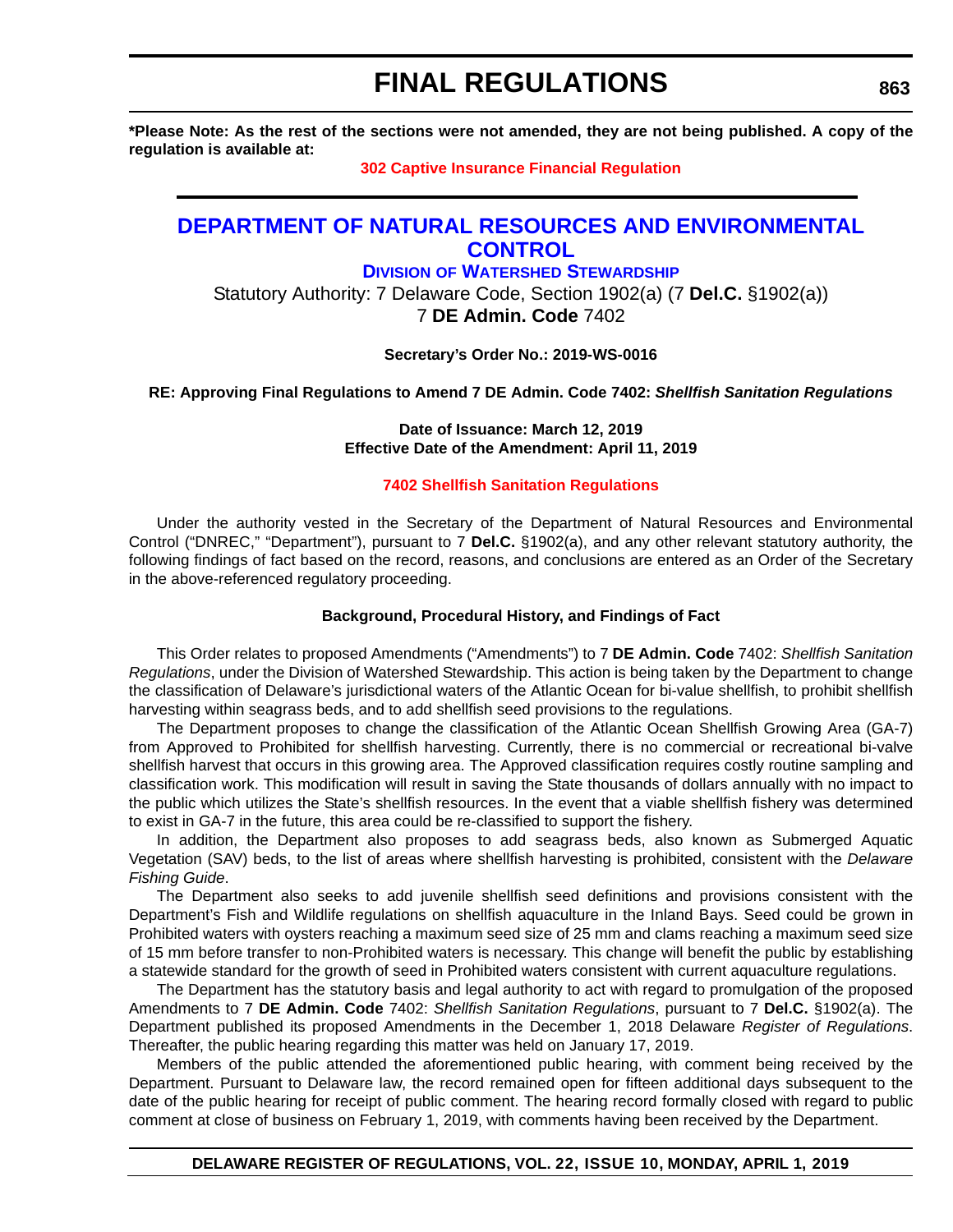It should be noted that all noticing requirements concerning this matter were met by the Department. Proper notice of the hearing was provided as required by law.

After the close of the comment period, the Department performed a thorough review of the hearing record, including comments received. At the request of this Hearing Officer, a Technical Response Memorandum (TRM) was prepared by Department staff to serve as a comprehensive summary of comments received in this matter and to provide the Department's final recommendations. In general, comments expressed opposition to changing the GA-7 classification of Approved to Prohibited for shellfish harvesting, but were supportive of statewide shellfish seed regulations. No comments were received regarding prohibiting shellfish harvesting in SAV beds.

The primary concern expressed by commenters was regarding the Rehoboth Beach wastewater treatment plant (WWTP) outfall and that the State should retain the current classification of Approved to maintain water testing. The proposed changes are unrelated to the Rehoboth Beach WWTP. The current water quality testing method for Approved shellfish areas is to collect surface water samples, a method that is not designed to detect water quality changes from a WWTP outfall located on the seafloor. Use of shellfish water quality data to determine effluent quality of a WWTP outfall would not be practical or accurate.

Hearing Officer Bethany A. Fiske prepared a Hearing Officer's Report dated March 4, 2019. The report documents the proper completion of the required regulatory amendment process, establishes the record, and recommends the adoption of the proposed Amendments as attached to the report as Appendix A.

#### **Reasons and Conclusions**

Based on the record developed by the Department's experts and established by the Hearing Officer's Report, I find that the proposed Amendments to 7 **DE Admin. Code** 7402: *Shellfish Sanitation Regulations* are wellsupported. Therefore, the recommendations of the Hearing Officer are hereby adopted, and I direct that the proposed Amendments be promulgated as final. I further find that the Department's experts in the Division of Watershed Stewardship fully developed the record to support adoption of these Amendments.

In conclusion, the following reasons and conclusions are entered:

- 1. The Department has the statutory basis and legal authority to act with regard to the proposed Amendments to 7 **DE Admin. Code** 7402: *Shellfish Sanitation Regulations*, pursuant to 7 **Del.C.** §1902(a);
- 2. The Department has jurisdiction under its statutory authority, pursuant to 7 **Del.C.** Ch. 60, to issue an Order adopting these proposed Amendments as final;
- 3. The Department provided adequate public notice of the proposed Amendments and all proceedings in a manner required by the law and regulations, and provided the public with an adequate opportunity to comment on the same, including at the time of the public hearing held on January 17, 2019, and during the 15 days subsequent to the hearing (through February 1, 2019), before making any final decision;
- 4. Promulgation of the proposed Amendments to 7 **DE Admin. Code** 7402: *Shellfish Sanitation Regulations* will change the classification of Delaware's jurisdictional waters of the Atlantic Ocean for bi-value shellfish, prohibit shellfish harvesting within seagrass beds, and add shellfish seed provisions to the regulations;
- 5. The Department has reviewed the proposed Amendments in the light of the Regulatory Flexibility Act, consistent with 29 **Del.C.** Ch. 104, and has selected Exemption B1, as this regulation is not substantially likely to impose additional costs or burdens to individuals or small businesses;
- 6. The Department's Hearing Officer's Report, including its established record and the recommended proposed Amendments as set forth in Appendix A, are hereby adopted to provide additional reasons and findings for this Order;
- 7. The Department's proposed Amendments, as published in the December 1, 2018 Delaware *Register of Regulations*, and as set forth in Appendix A, are adequately supported, are not arbitrary or capricious, and are consistent with applicable laws and regulations. Consequently, these Amendments should be approved as final, and shall go into effect ten days after publication in the next available issue of the Delaware *Register of Regulations*; and
- 8. The Department shall submit this Order approving as final the proposed Amendments to 7 **DE Admin. Code** 7402: *Shellfish Sanitation Regulations*, to the Delaware *Register of Regulations* for publication

**DELAWARE REGISTER OF REGULATIONS, VOL. 22, ISSUE 10, MONDAY, APRIL 1, 2019**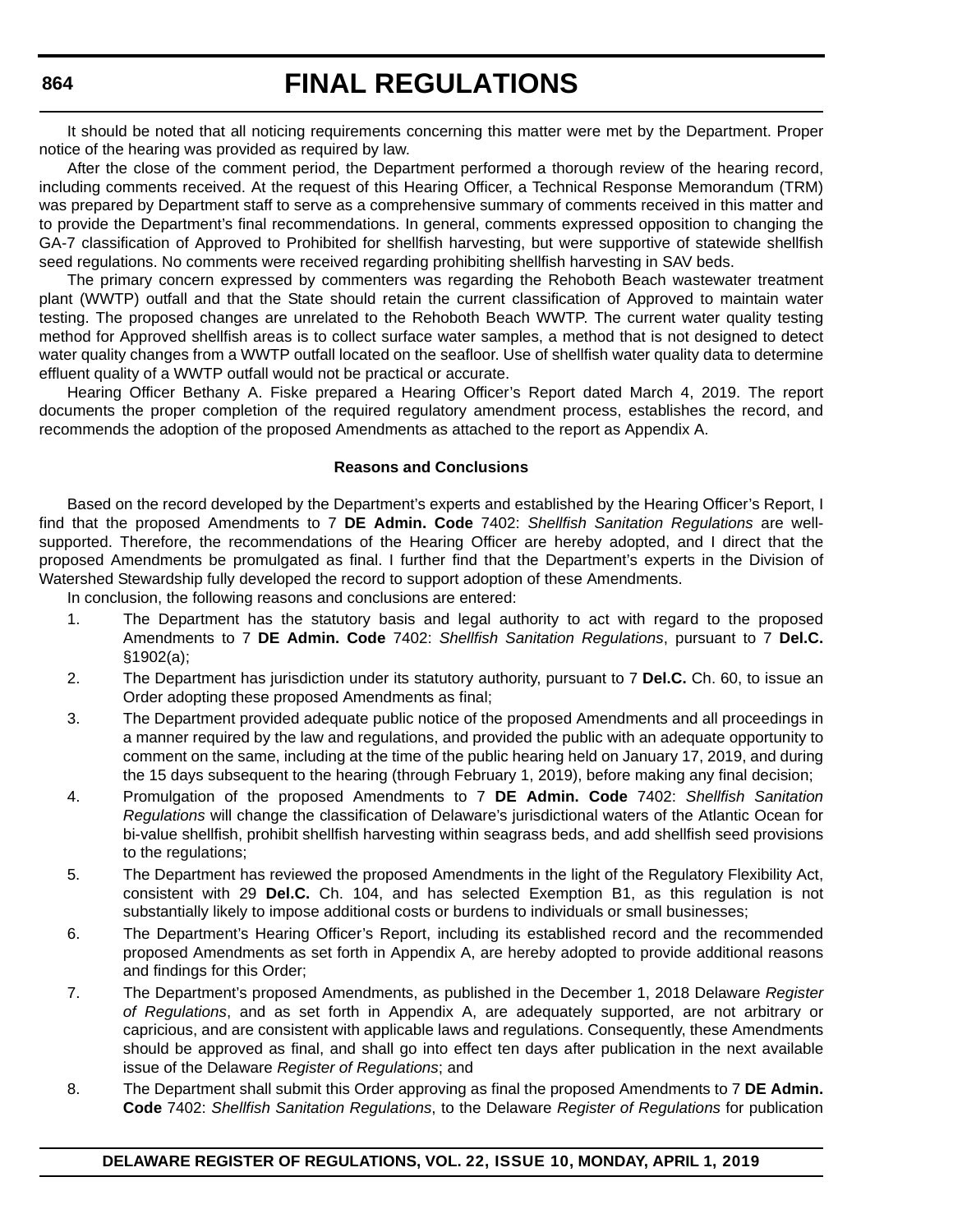in its next available issue, and provide such other notice as the law and regulation require and the Department determines is appropriate.

Shawn M. Garvin **Secretary** 

**\*Please note that no changes were made to the regulation as originally proposed and published in the December 2018 issue of the** *Register* **at page 450 (22 DE Reg. 450). Therefore, the final regulation is not being republished. A copy of the final regulation is available at:**

**[7402 Shellfish Sanitation Regulations](http://regulations.delaware.gov/register/april2019/final/22 DE Reg 863 04-01-19.htm)**

# **[DEPARTMENT OF SERVICES FOR CHILDREN, YOUTH AND THEIR](https://kids.delaware.gov/)  FAMILIES**

# **DIVISION OF FAMILY SERVICES**

**OFFICE OF CHILD CARE LICENSING**

Statutory Authority: 31 Delaware Code, Section 343 (31 **Del.C.** §343) 9 **DE Admin. Code** 101

#### **ORDER**

#### **[101 DELACARE: Regulations for Early Care and Education and School-Age Centers](#page-4-0)**

#### **NATURE OF PROCEEDINGS**

The Department of Children, Youth and Their Families ("DSCYF") initiated proceedings to adopt State of Delaware Regulations for Early Care and Education and School-Age Centers. The proceedings were initiated pursuant to 31 **Delaware Code**, Sections 341-345 and 29 **Delaware Code** Chapter 101.

On April 1, 2018, November 1, 2018, and January 1, 2019, DSCYF published in the Delaware *Register of Regulations* its notice of proposed regulations pursuant to 29 **Delaware Code** Section 10115. Written comments were originally accepted until January 31, 2019, as published in the January 2019 *Register of Regulations*. However, this deadline was extended until March 4, 2019, at the request of the Provider Advisory Board and notification of this extension was sent to all licensed providers and stakeholders. The Office of Child Care Licensing received almost 400 comments in response to these proposed regulations and after careful review of that feedback, DSCYF made responsive changes.

#### **SUMMARY OF EVIDENCE**

In accordance with Delaware law, the Office of Child Care Licensing (OCCL) published in the Delaware *Register of Regulations* DELACARE: Regulations for Early Care and Education and School-Age Centers in April 2018, November 2018, and January 2019. Comments were gathered from each posting and revisions were made to each subsequent posting. The last period of public comment ended on March 4, 2019, and did not result in substantive changes of the January 2019 posting. Due to the high number of comments, OCCL will not be posting the comments.

#### **NOTICE OF RESCISSION AND PROMULGALTION**

The Office of Child Care Licensing, Division of Family Services, Department of Services for Children, Youth and Their Families adopts and promulgates the following regulations for early care and education and school-age centers as authorized in the Delaware Code, Title 31, Chapter 3, Subchapter III, Subsections 341-345, also known as "The Delaware Child Care Act." All previous requirements and regulations pertaining to such facilities are void. These regulations shall take effect on May 1, 2019.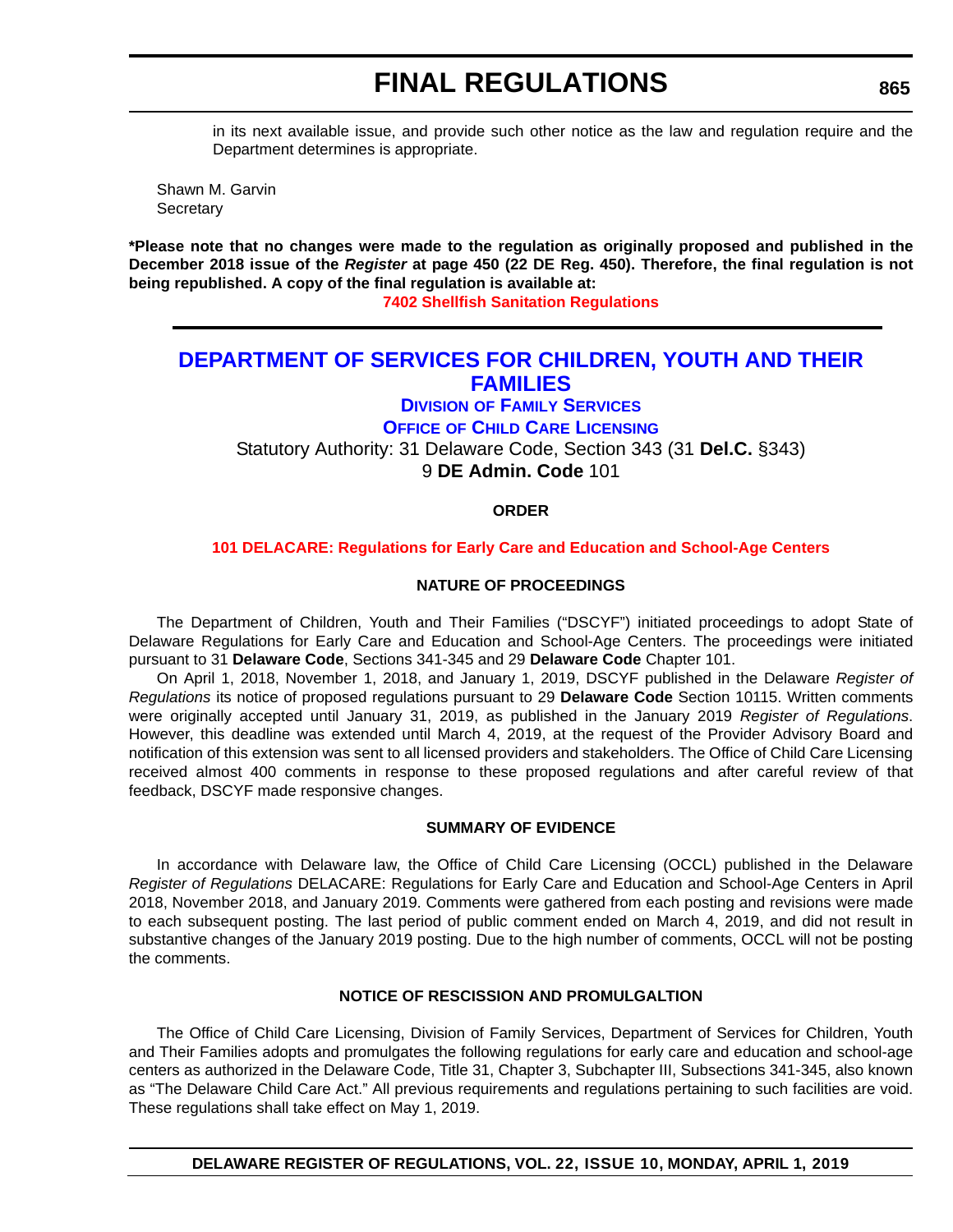Josette Manning, Secretary 3/12/19 Department of Services for Children, Youth and Their Families Date

Trenee Parker, Director 3/12/19 Division of Family Services **Date** 

**\*Please Note: Due to the size of the final regulation, it is not being published here. A copy of the regulation is available at:**

**[101 DELACARE: Regulations for Early Care and Education and School-Age Centers](http://regulations.delaware.gov/register/april2019/final/22 DE Reg 865 04-01-19.htm)**

# **DIVISION OF FAMILY SERVICES OFFICE [OF CHILD CARE LICENSING](https://kids.delaware.gov/)**

Statutory Authority: 29 Delaware Code, Section 9003(7) and 31 Delaware Code, Sections 341- 345 (29 **Del.C.** §9003(7) & 31 **Del.C.** §§341-345) 9 **DE Admin. Code** 103

# **ORDER**

# **[103 Regulations for Family and Large Family Child Care Homes](#page-4-0)**

## **NATURE OF PROCEEDINGS**

The Department of Children, Youth and Their Families ("DSCYF") initiated proceedings to adopt State of Delaware Regulations for Family and Large Family Child Care Homes. The proceedings were initiated pursuant to 31 **Delaware Code**, Sections 341-345 and 29 **Delaware Code** Chapter 101.

On April 1, 2018, November 1, 2018, and January 1, 2019, DSCYF published in the Delaware *Register of Regulations* its notice of proposed regulations pursuant to 29 **Delaware Code** Section 10115. Written comments were originally accepted until January 31, 2019, as published in the January 2019 *Register of Regulations*. However, this deadline was extended until March 4, 2019, at the request of the Provider Advisory Board and notification of this extension was sent to all licensed providers and stakeholders. The Office of Child Care Licensing received almost 100 comments in response to these proposed regulations and after careful review of that feedback, DSCYF made responsive changes.

#### **SUMMARY OF EVIDENCE**

In accordance with Delaware law, the Office of Child Care Licensing (OCCL) published in the Delaware *Register of Regulations* DELACARE: Regulations for Family and Large Family Child Care Homes in April 2018, November 2018, and January 2019. Comments were gathered from each posting and revisions were made to each subsequent posting. The last period of public comment ended on March 4, 2019, and did not result in substantive changes of the January 2019 posting. Due to the high number of comments, OCCL will not be posting the comments.

# **NOTICE OF RESCISSION AND PROMULGATION**

The Office of Child Care Licensing, Division of Family Services, Department of Services for Children, Youth and Their Families adopts and promulgates the following regulations for family and large family child care homes as authorized in the Delaware Code, Title 31, Chapter 3, Subchapter III, Subsections 341-345, also known as "The Delaware Child Care Act." All previous requirements and regulations pertaining to such facilities are void. These regulations shall take effect on May 1, 2019.

Josette Manning, Secretary March 12, 2019

Department of Services for Children, Youth and Their Families Date

**DELAWARE REGISTER OF REGULATIONS, VOL. 22, ISSUE 10, MONDAY, APRIL 1, 2019**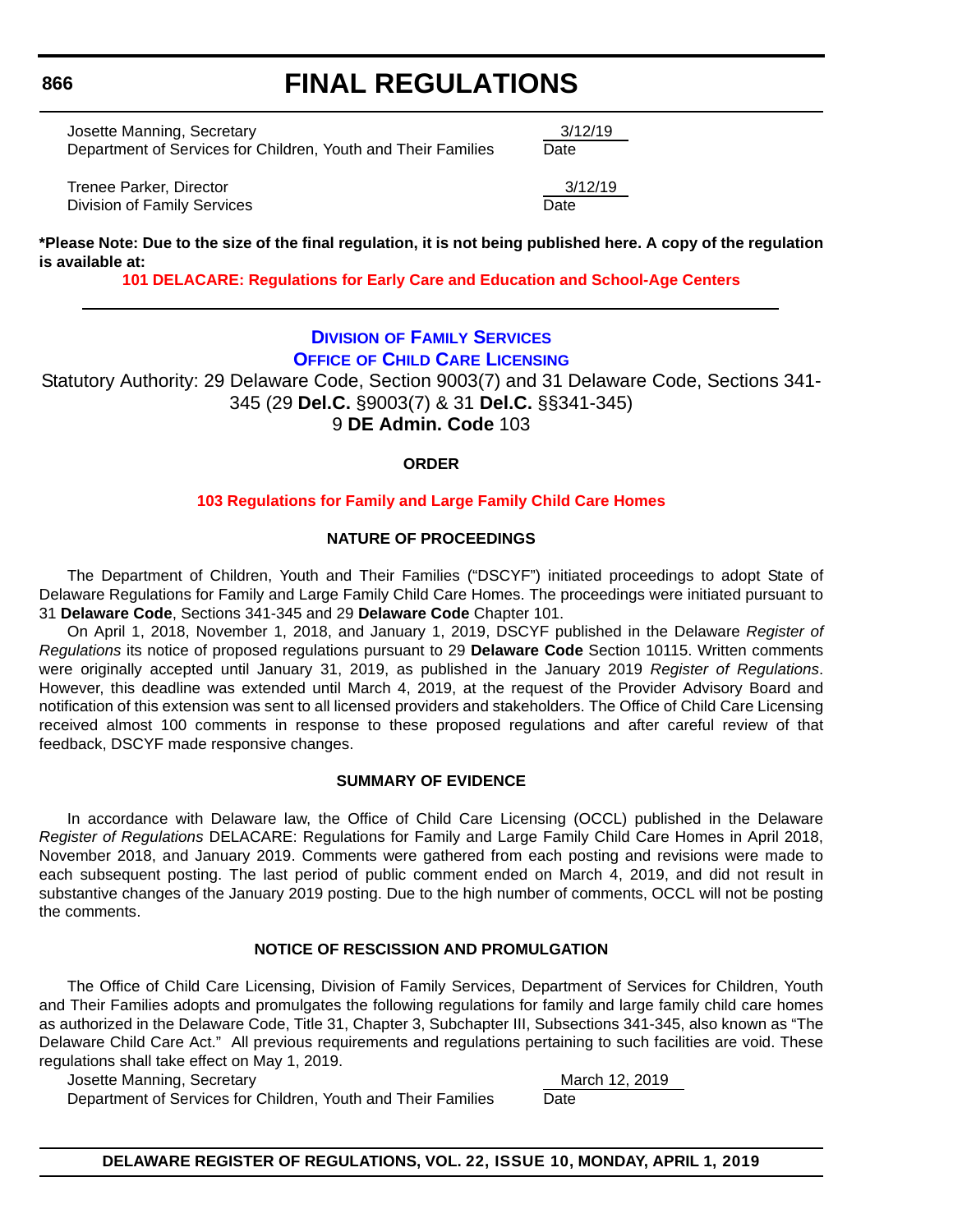Trenee Parker, Director March 12, 2019 **Division of Family Services** Date Date Date

**\*Please Note: Due to the size of the final regulation, it is not being published here. A copy of the regulation is available at:**

# **[103 Regulations for Family and Large Family Child Care Homes](http://regulations.delaware.gov/register/april2019/final/22 DE Reg 866 04-01-19.htm)**

# **[DEPARTMENT OF STATE](https://dpr.delaware.gov/)**

**DIVISION OF PROFESSIONAL REGULATION** Statutory Authority: 24 Delaware Code, Section 4006(a)(1) (24 **Del.C.** §4006(a)(1))

# 24 **DE Admin. Code** 2930

## **ORDER**

# **[2930 Council on Real Estate Appraisers](#page-4-0)**

After due notice in the Delaware *Register of Regulations* and two Delaware newspapers, a public hearing was held on November 20, 2018 at a regularly scheduled meeting of the Delaware Council on Real Estate Appraisers ("Council") to receive comments regarding the Council's proposed revisions to its rules and regulations.

The Council proposed revisions to Section 2.0 pertaining to licensure requirements. Specifically, the proposed amendments will ensure conformity with the new Appraisal Qualifications Board criteria. In addition, subsection 2.5.2 has been amended to state that licensees will be required to complete two, rather than three, hours of continuing education on Delaware Law, Rules and Regulations.

The proposed changes to the rules and regulations were published in the *Register of Regulations,* Volume 22, Issue 4, on October 1, 2018, the *News Journal* (Exhibit 1) and the *Delaware State News.* Exhibit 2. Pursuant to 29 **Del.C.** §10118(a), the date to receive final written comments was December 5, 2018, 15 days following the public hearing. The Board deliberated on the proposed revisions at its regularly scheduled meeting on February 19, 2019.

## **Summary of the Evidence and Information Submitted**

The following exhibits were made a part of the record:

Council Exhibit 1: *News Journal* Affidavit of Publication.

Council Exhibit 2: *Delaware State News* Affidavit of Publication.

Beverly Wilson testified at the November 20, 2018 hearing. Ms. Wilson stated that subsection 2.5.2, referencing the change in continuing education requirements, includes an effective date of November 1, 2009, when the effective date should be November 1, 2019, the beginning of the next renewal period. No written comment was submitted either before the hearing or during the 15 day period following the hearing.

## **Findings of Fact and Conclusions**

Pursuant to 24 **Del.C.** §4006(a)(1), the Council has the statutory authority to promulgate rules and regulations. The public was given notice and an opportunity to provide the Council with comments in writing and by testimony on the proposed amendments to the rules and regulations. There was no written comment submitted. Ms. Wilson testified before the Council and identified a typographical error in subsection 2.5.2. The Council agrees with Ms. Wilson and accepts the rules and regulations as proposed, with the non-substantive revision to subsection 2.5.2 to correct a typographical error, in that "2009" will be changed to "2019."

## **Decision and Effective Date**

The Council finds that the rules and regulations shall be adopted as final in the form set forth in Exhibit A attached hereto. These changes will become effective ten days following publication of this Final Order in the Delaware *Register of Regulations.*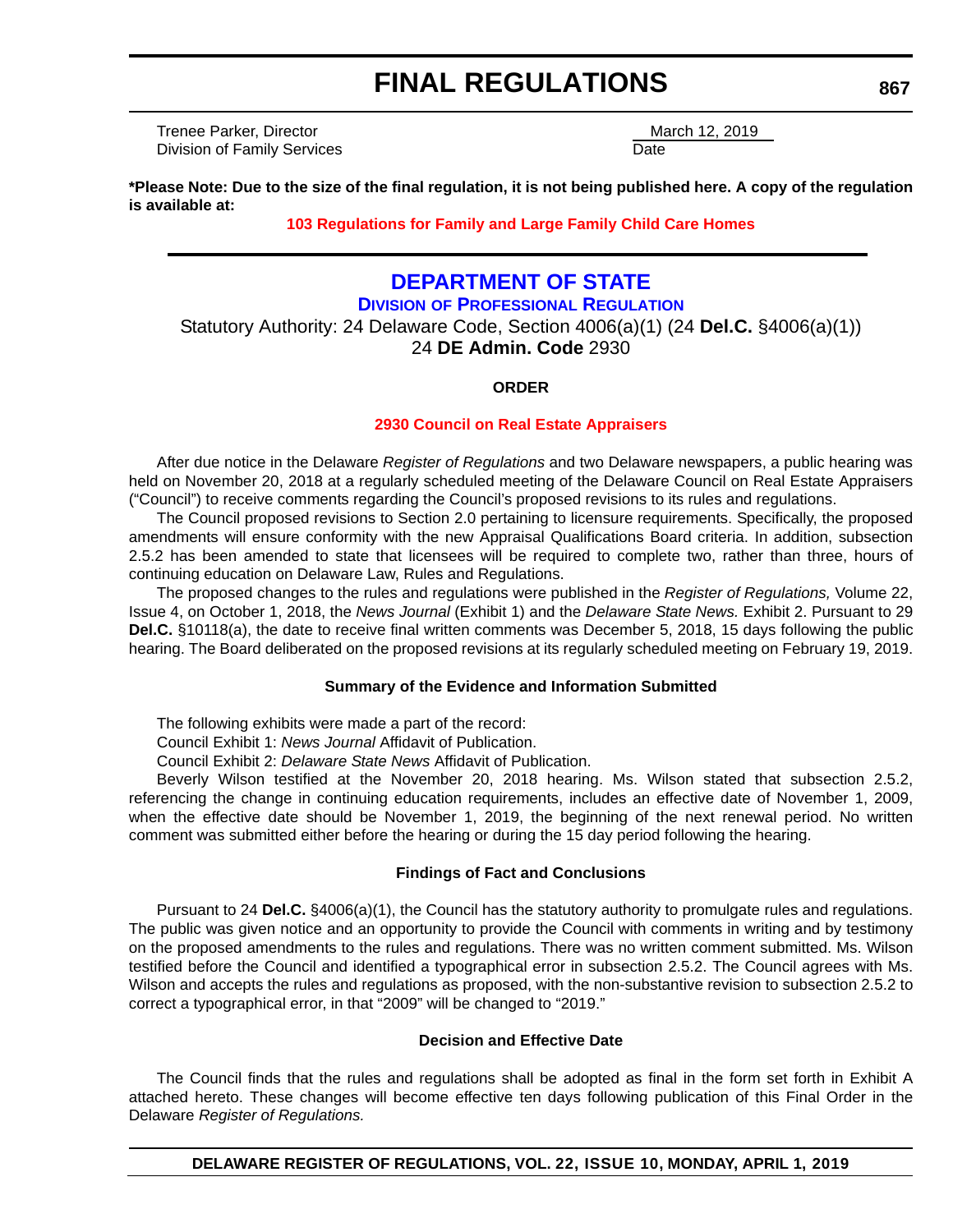# **Text and Citation**

The exact text of the rules and regulations, as amended, is attached to this Final Order as Exhibit A. **IT IS SO ORDERED** this 19<sup>th</sup> day of February, 2019 by the Delaware Council on Real Estate Appraisers. Douglas Nickel, Professional Member, Chairperson Christopher Schneider, Professional Member (absent) Earl Timmons, Professional Member, Vice Chairperson (absent) Patricia Ennis, Public Member (absent) Scott Brown, Professional Member Georgianna Trietley, Public Member Kevin Gillis, Banking Member **Denise Stokes, Public Member** Denise Stokes, Public Member

## **2930 Council on Real Estate Appraisers** *(Break in Continuity of Sections)*

## **2.0 Appraiser Licensing and Certification**

# *(Break in Continuity Within Section)*

2.5 All licensees and certificate holders, except as provided in subsection 2.3.1.1, must complete as a condition of each renewal:

## *(Break in Continuity Within Section)*

2.5.2 **Beginning November 1, [2009 2019], and thereafter three (3) two (2) hours of education on Delaware Law, Rules and Regulations.**

**\*Please note that no additional changes were made to the regulation as originally proposed and published in the October 2018 issue of the** *Register* **at page 280 (22 DE Reg. 280). Therefore, the final regulation is not being republished here in its entirety. A copy of the final regulation is available at: [2930 Council on Real Estate Appraisers](http://regulations.delaware.gov/register/april2019/final/22 DE Reg 867 04-01-19.htm)**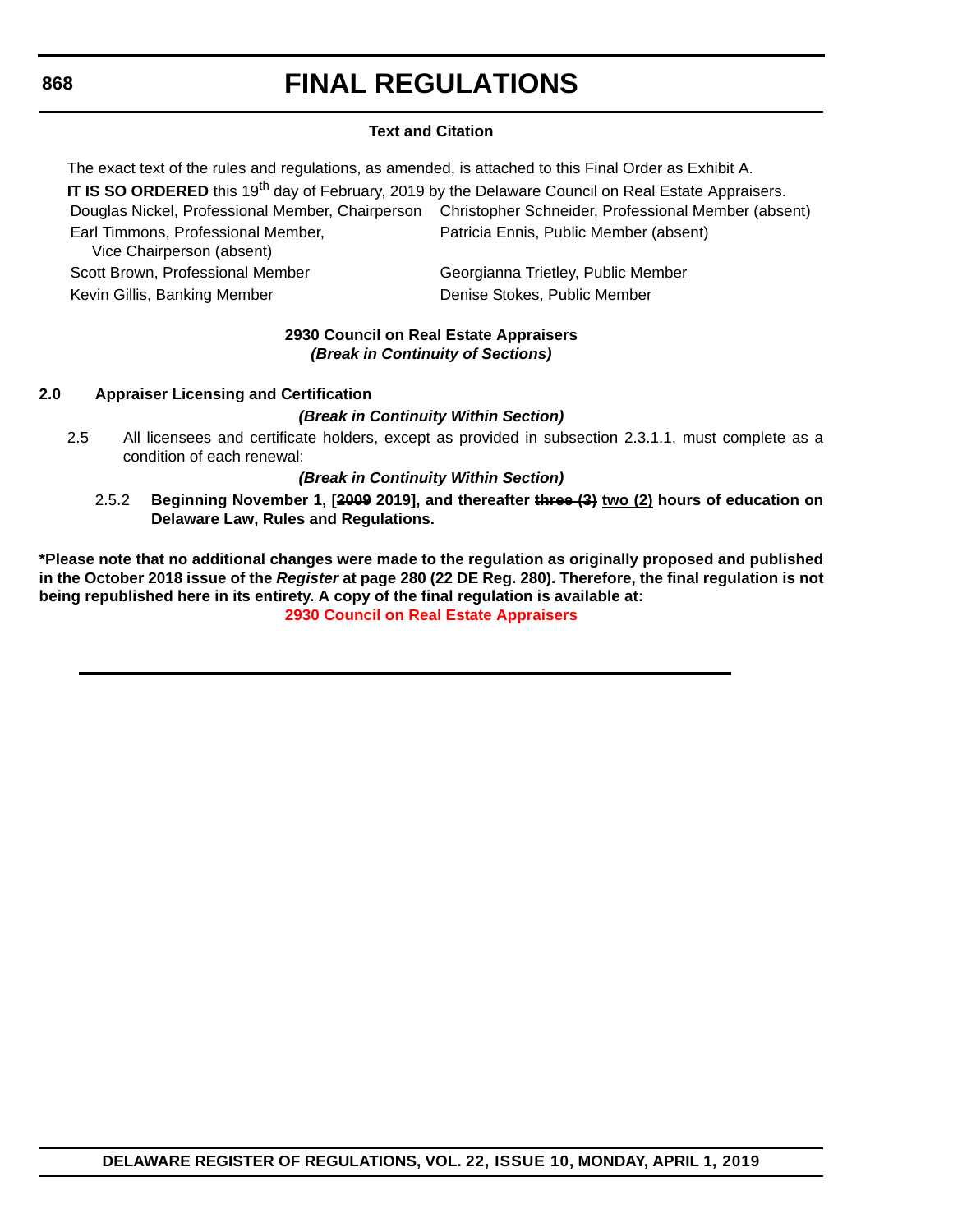# **GENERAL NOTICES**

**[DEPARTMENT OF HEALTH AND SOCIAL SERVICES](https://www.dhss.delaware.gov/dhss/dmma/)**

# **DIVISION OF MEDICAID AND MEDICAL ASSISTANCE** Statutory Authority: 31 Delaware Code, Section 512 (31 **Del.C.** §512)

# **PUBLIC NOTICE**

#### **Proposed Renewal for**

#### **[1915\(b\)\(4\) Waiver Fee-for-Service Selective Contracting Program](#page-4-0)**

In accordance with the requirements of 42 U.S.C. §1396a (a)(13) and 42 CFR §447.205, Delaware Health and Social Services (DHSS), Division of Medicaid and Medical Assistance (DMMA) gives notice related to the renewal of an application for a fee-for-service selective contracting waiver under section 1915(b)(4) of the Social Security Act.

#### **Background**

In December 2014 the Centers for Medicare & Medicaid Services (CMS) approved 1915(i) home and community-based services (HCBS) State Plan Amendment (SPA) to support individuals with disabilities in attaining and sustaining competitive employment. The Program has operated as Delaware's Pathways to Employment (Pathways). The Pathways program expanded choices and opportunities for persons with disabilities seeking to enter the job market. The program offers individually-tailored employment support services to persons with visual impairments, physical disabilities, intellectual disabilities, autism spectrum disorder and Aspergers. Pathway is targeted to persons meeting the eligibility criteria specified in the Pathways SPA, including:

- 14 to 25 years of age,
- meet defined needs-based criteria, and
- have a desire to work in a competitive work environment.

The following services will be provided to Pathways program participants:

- Employment Navigation
- Financial Coaching Plus
- Benefits Counseling
- Non Medical Transportation
- Orientation, Mobility, and Assistive Technology
- Career Exploration and Assessment
- Small Group Supported Employment
- Individual Supported Employment
- Personal Care (including option for self direction)

CMS approved the 1915(i) home and community-based services SPA for 5 years. Concurrently, CMS approved Delaware to limit providers for the Employment Navigation and Transportation services provided by the Pathways program.

Section 1915(b) of the Social Security Act gives the Secretary of Health and Human Services the discretion to waive a broad range of requirements included in Section 1902 of the Act as may be necessary to enable a State to implement alternative delivery mechanisms for its Medicaid program. However, the Secretary may exercise that discretion only insofar as the alternative delivery mechanism is found to be cost-effective, efficient, and not inconsistent with the purposes of Title XIX of the Act.

In particular, subsection (b)(4) permits a State to restrict the provider from whom Medicaid beneficiaries receive services as long as such restrictions do not substantially impair access to services of adequate quality where medically necessary. This statutory authority (as well as implementing regulations at 42 CFR §431.55) can be used in both fee-for-service as well as managed care arrangements.

The 1915(b)(4) application renewal is targeted specifically to selective contracting arrangements that will be paid on a fee-for-service basis. In order to limit the number of providers rendering covered services to Medicaid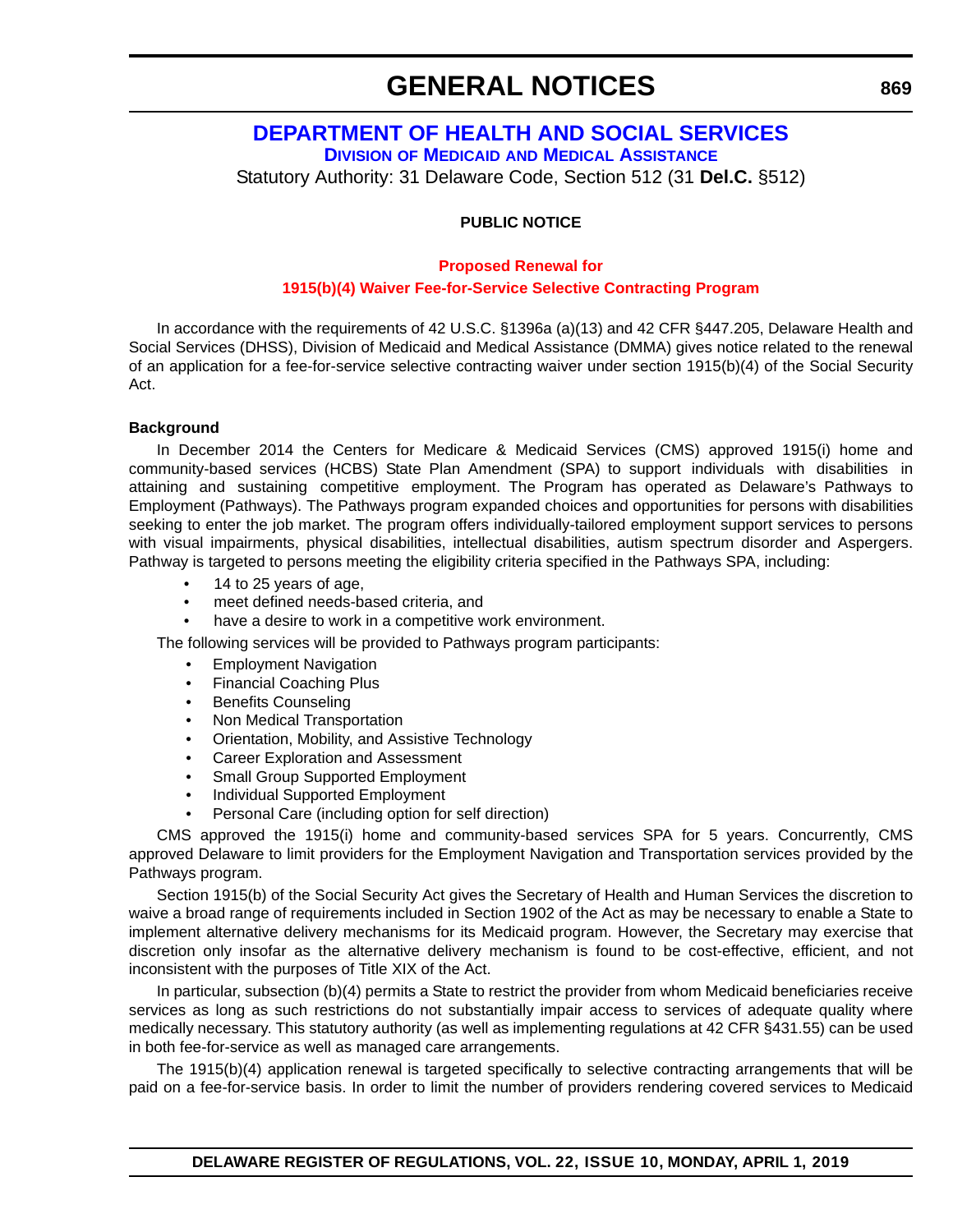# **870**

# **GENERAL NOTICES**

beneficiaries, States must submit a waiver renewal to CMS, seeking permission to waive section 1902(a)(23)(A) of the Act, which otherwise permits beneficiaries free choice of providers.

#### **Purpose**

The purpose of this posting is to provide public notice and elicit public input regarding Delaware's renewal of the this waiver which seeks to limit freedom of choice of providers of the Employment Navigation service and to selectively contract a transportation broker to provide the non-medical transportation services to Pathways program participants.

#### **Overview and Summary of the Waiver Fee-for-Service Selective Contracting Program Renewal**

Delaware proposes to renew the 1915(b)(4) Waiver Fee-for-Service Selective Contracting Program. The waiver must be renewed every five years. This is the first renewal for Waiver Fee-for-Service Selective Contracting Program. The waiver seeks to limit freedom of choice of providers of the Employment Navigation service and to selectively contract a transportation broker to provide the non-medical transportation services to Pathways program participants.

Change(s) to the current Pathways to Employment 1915(b)(4):

• There are no significant changes proposed. Only minor edits have been made such as renaming the service Employment Navigator to Employment Navigation, which better describes the service, and reported staff to participant ratio data associated with the Employment Navigation program.

## **Public Comment Submission Process**

As required by 42 CFR Part 441.304, DHSS/DMMA must establish and use a public input process for any changes in the services or operation of the waiver. Per Del. Code, Title 29, Ch. 101 §10118(a), The opportunity for public comment shall be held open for a minimum of 30 days after the proposal is published in the *Register of Regulations* on April 1, 2019. The public is invited to review and comment on the proposed Waiver Fee-for-Service Selective Contracting Program renewal. Comments must be received by 4:30 p.m. on May 1, 2019. Comments may be submitted in the following ways:

This public notice and the Renewal, and a summary of the Renewal are posted online at: <https://dhss.delaware.gov/dhss/dmma/homeandc.html>

Individuals may submit written comments using one or all of the following methods:

(Please identify in the subject line: *Waiver Fee-for-Service Selective Contracting Program*)

By fax: 302-255-4481 to the attention of Glyne Williams

By email: [glyne.williams@delaware.gov](mailto:glyne.williams@delaware.gov)

By written comment:

Division of Medicaid and Medical Assistance

Planning, Policy & Quality Unit

1901 North DuPont Highway

P.O. Box 906

New Castle, Delaware 19720-0906

The hardcopy renewal will be available at the following locations from April 1, 2019 through May 1, 2019.

- DDDS Fox Run Office at: 2540 Wrangle Hill Road, Suite 200, Bear, DE 19701
- Thomas Collins Building at: 540 South Dupont Hwy, 1<sup>st</sup> Floor, Dover, DE 19901
- At the Woodbrook Office at: 1056 S. Governors Ave, Dover, DE 19904
- On the Stockley Center campus at: 26351 Patriots Way, Georgetown, DE 19947 101 Lloyd Lane and 101 Boyd Blvd.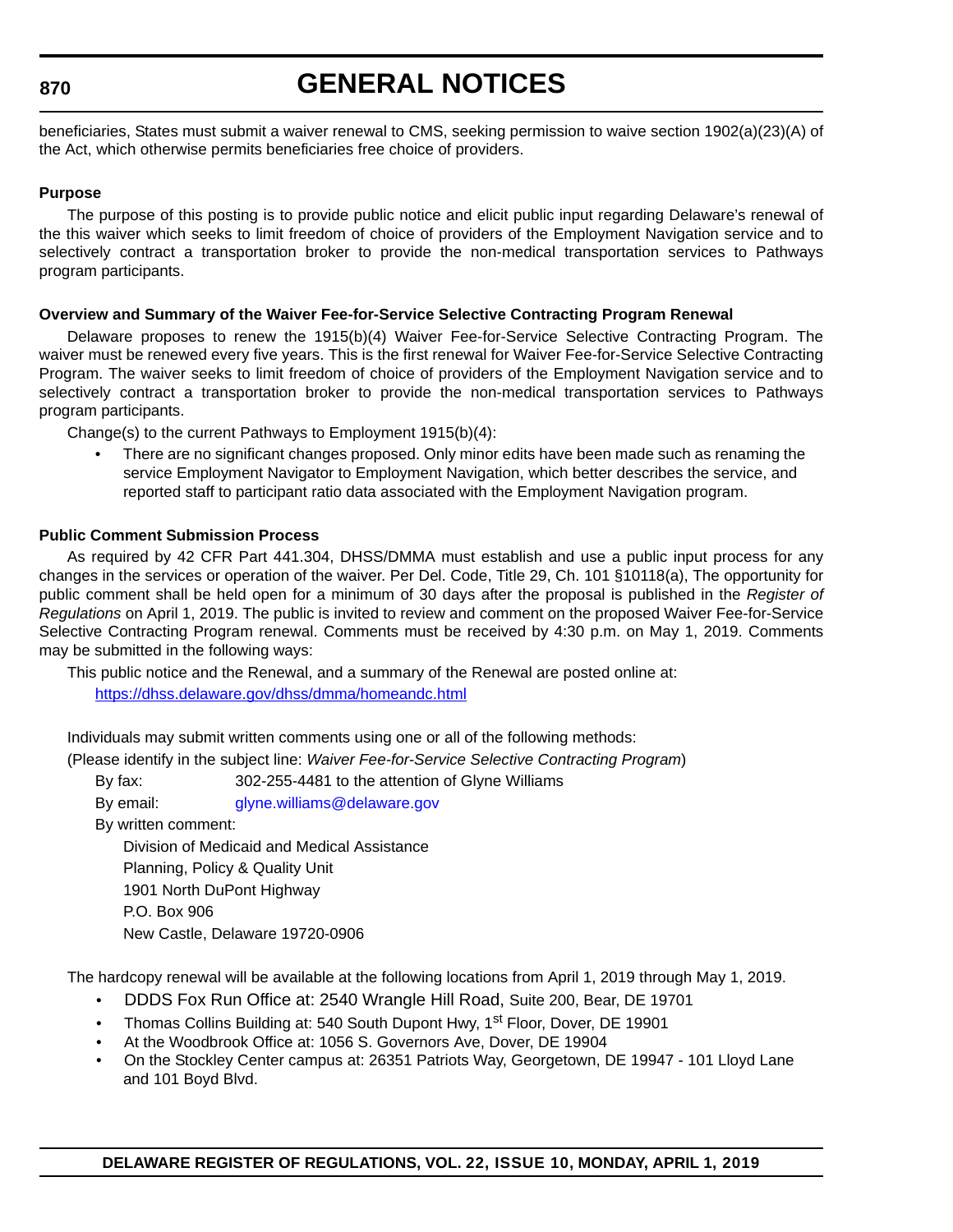# **GENERAL NOTICES**

Any public feedback received will be summarized including any changes that will be made as a result of the public comment to the proposed Waiver Fee-for-Service Selective Contracting Program Renewal that will be submitted to CMS.

Lisa Zimmerman for Stephen M. Groff 3/11/2019 Stephen M. Groff Date **Director** Division of Medicaid and Medical Assistance

## **DIVISION OF MEDICAID [AND MEDICAL ASSISTANCE](https://www.dhss.delaware.gov/dhss/dmma/)** Statutory Authority: 31 Delaware Code, Section 512 (31 **Del.C.** §512)

## **PUBLIC NOTICE**

## **Proposed Renewal for Pathways to Employment [1915\(i\) Home and Community-Based Services State Plan Amendment \(SPA\)](#page-4-0)**

In accordance with the requirements of 42 U.S.C. §1396a (a)(13) and 42 CFR §447.205, Delaware Health and Social Services (DHSS), Division of Medicaid and Medical Assistance (DMMA) gives notice related to the renewal of Pathways to Employment Home and Community Based State Plan Amendment authorized under 1915 (i) of the Social Security Act.

## **Background**

Section 6086 of the Deficit Reduction Act of 2007 (DRA) and the Affordable Care Act (ACA) of 2010 established and amended section 1915(i) of the Social Security Act to add an optional State Plan service that has many of the features of a Home and Community Based (HCBS) Waiver. Like an HCBS waiver, states can target services to persons based on age, diagnosis and condition, and also apply functional criteria such as limitations caused by disability. States can also provide community based services that would not otherwise be able to be covered under the Medicaid State Plan to allow persons to live independently in the community. Two notable differences from HCBS waivers are that a 1915(i) State Plan Amendment does not require individuals to meet an institutional level of care in order to qualify for HCBS and states are not permitted to limit participation in the program once an individual meets established eligibility criteria.

#### **Purpose**

The purpose of this posting is to provide public notice and elicit public input regarding Delaware's renewal of the Pathways to Employment program that services individuals with intellectual and developmental disabilities (IDD), visual impairments, autism spectrum disorder, Asperger's Syndrome and physical disabilities ages fourteen (14) to twenty-five (25) to seek and maintain competitive employment.

## **Overview and Summary of the Pathways to Employment Renewal**

Delaware proposes to renew the Pathways to Employment 1915 (i) State Plan Amendment (SPA). The SPA must be renewed every five years. This is the first renewal for Pathways to Employment. Pathways to Employment services are targeted to individuals with intellectual and developmental disabilities (IDD), visual impairments, autism spectrum disorder, Asperger's Syndrome and physical disabilities ages fourteen (14) to twenty-five (25) to seek and maintain competitive employment in their community.

Change(s) to the current Pathways to Employment 1915(i):

• There are no significant changes proposed. Minor edits have been made to reflect updates in the names of organizational units within the state and to change the frequency for data aggregation for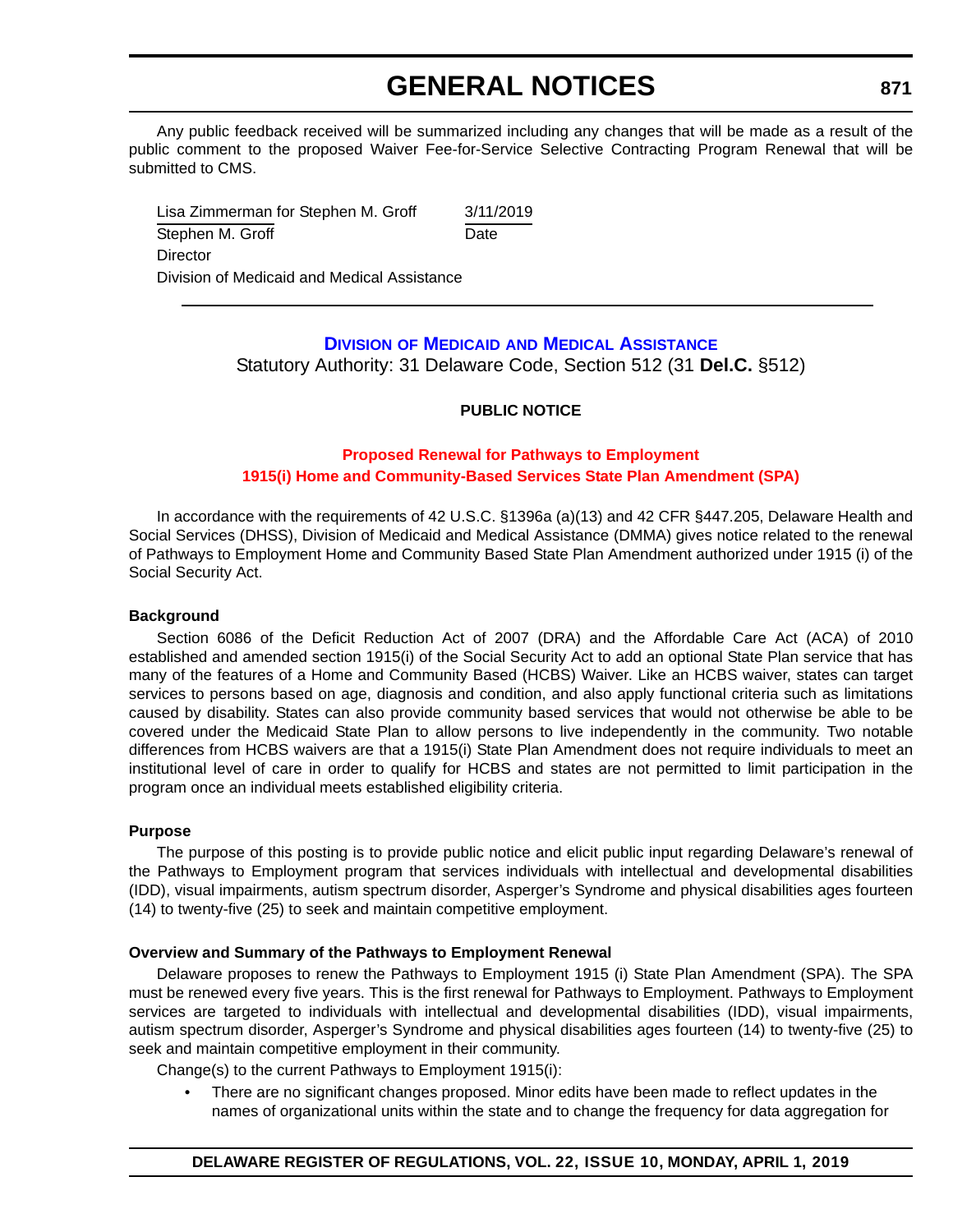## **872**

# **GENERAL NOTICES**

some of the performance measures. Performance measures were also added related to program eligibility.

#### **Public Comment Submission Process**

As required by 42 CFR Part 441.304, DHSS/DMMA must establish and use a public input process for any changes in the services or operation of the Medicaid HCBS program. Per Del. Code, Title 29, Ch. 101 §10118(a), The opportunity for public comment shall be held open for a minimum of 30 days after the proposal is published in the *Register of Regulations* on April 1, 2019. The public is invited to review and comment on the proposed Pathways to Employment renewal. Comments must be received by 4:30 p.m. on May 1, 2019. Comments may be submitted in the following ways:

This public notice and the Renewal, and a summary of the Renewal are posted online at: <https://dhss.delaware.gov/dhss/dmma/homeandc.html>

Individuals may submit written comments using one or all of the following methods:

(Please identify in the subject line: *Pathways to Employment Renewal*) By fax: 302-255-4481 to the attention of Glyne Williams By email: [glyne.williams@delaware.gov](mailto:glyne.williams@delaware.gov) By written comment: Division of Medicaid and Medical Assistance Planning, Policy & Quality Unit 1901 North DuPont Highway P.O. Box 906

New Castle, Delaware 19720-0906

The hardcopy renewal will be available at the following locations from April 1, 2019 through May 1, 2019.

- DDDS Fox Run Office at: 2540 Wrangle Hill Road, Suite 200, Bear, DE 19701
- Thomas Collins Building at: 540 South Dupont Hwy, 1<sup>st</sup> Floor, Dover, DE 19901
- DDDS Woodbrook Office at: 1056 S. Governors Ave, Dover, DE 19904
- Stockley Center campus at: 26351 Patriots Way, Georgetown, DE 19947 101 Lloyd Lane and 101 Boyd Blvd.

Any public feedback received will be summarized including any changes that will be made as a result of the public comment to the proposed Pathways to Employment Renewal that will be submitted to CMS.

Lisa Zimmerman for Stephen M. Groff 3/11/2019 Stephen M. Groff Date **Director** Division of Medicaid and Medical Assistance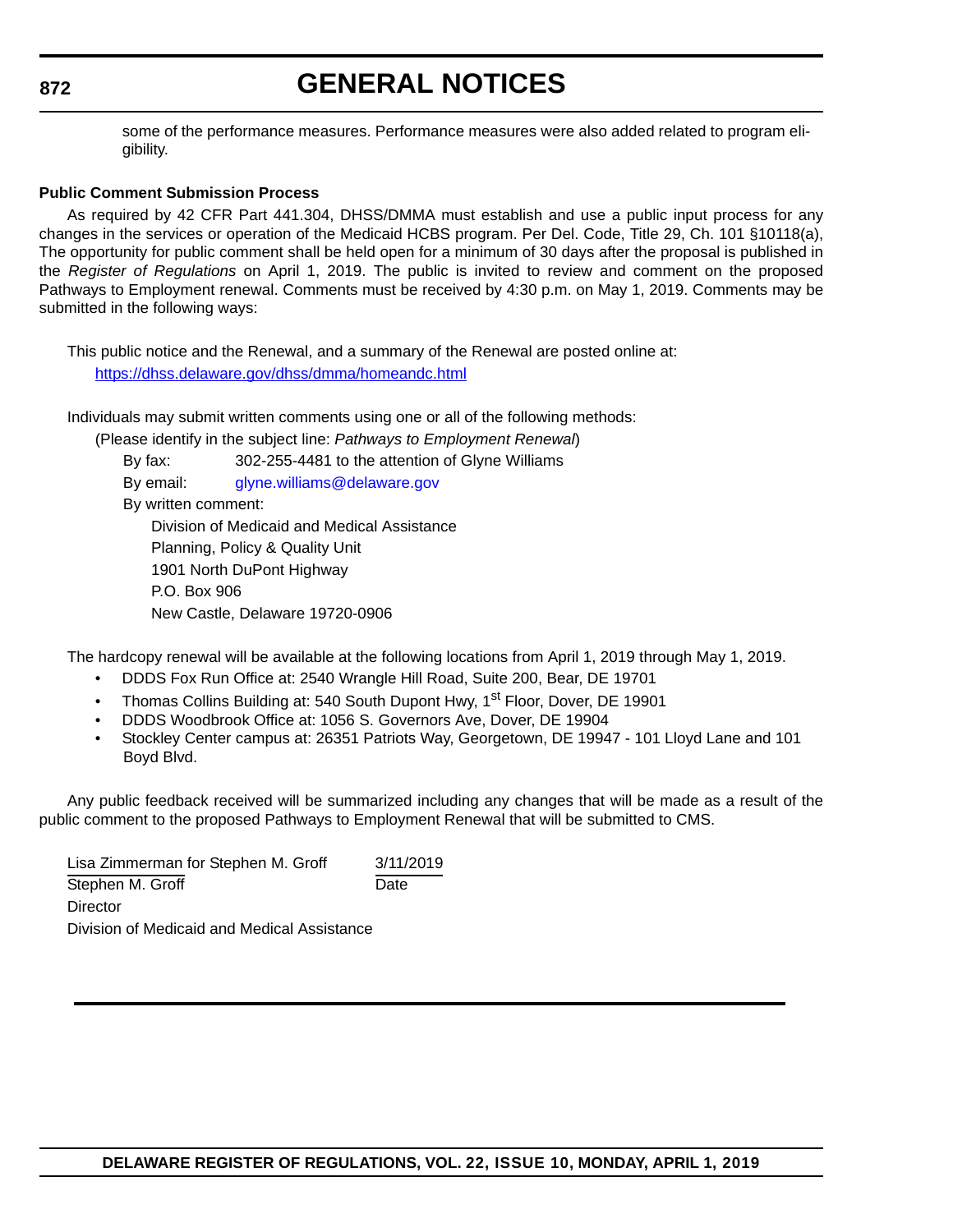## **CALENDAR OF EVENTS/HEARING NOTICES**

## **[DEPARTMENT OF EDUCATION](https://www.doe.k12.de.us/) [PUBLIC NOTICE](#page-4-0)**

The State Board of Education will hold its monthly meeting on Thursday, April 18, 2019 at Carrcroft Elementary School (503 Crest Road, Wilmington, DE 19803).

## **[DEPARTMENT OF HEALTH AND SOCIAL SERVICES](https://www.dhss.delaware.gov/dhss/dltcrp/index.html) DIVISION OF HEALTH CARE QUALITY [PUBLIC NOTICE](#page-4-0)**

## **3320 Intensive Behavioral Support and Educational Residence**

Delaware Health and Social Services ("Department") / Division of Health Care Quality initiated proceedings to amend the Intensive Behavioral Support and Educational Residence (IBSER) regulations. The Department's proceedings to amend its regulations are initiated pursuant to 29 Delaware Code Section 10114 and its authority as prescribed by 31 Delaware Code Section 512.

The Department will publish its notice of proposed regulation changes pursuant to 29 Delaware Code Section 10115 in the April 2019 Delaware *Register of Regulations*. Written comments and suggestions from the public concerning the proposed regulations are to be produced by May 1, 2019, at which time the Department will receive information, factual evidence and public comment to the said proposed changes to the regulations.

Comments can be sent via email to Renee. Purzycki@delaware.gov, or by mail to Renee Purzycki, 3 Mill Road, Suite 308, Wilmington, DE 19806.

### **DIVISION [OF PUBLIC HEALTH](https://www.dhss.delaware.gov/dhss/dph/index.html) [PUBLIC NOTICE](#page-4-0) 4458A Cottage Food Regulations**

Pursuant to 16 **Del.C.** §122(3)(u)(1), Health Systems Protection Section (HSP), Division of Public Health, Department of Health and Social Services, is proposing revisions to the regulations governing Cottage Foods. On April 1, 2019, the Division of Public Health plans to publish as "proposed" revised Cottage Food Regulations. The revisions include the introduction of language related to food allergens, clarification of the period of time for which a permit is valid, and other technical corrections.

Copies of the proposed regulations are available for review in the April 1, 2019 edition of the Delaware *Register of Regulations*, accessible online at: <http://regulations.delaware.gov>or by calling the Division of Public Health at (302) 744-4951.

Any person who wishes to make written suggestions, testimony, briefs or other written materials concerning the proposed regulations must submit them to Alanna Mozeik by Wednesday, May 1, 2019, at:

Alanna Mozeik Division of Public Health 417 Federal Street Dover, DE 19901 Email: [Alanna.mozeik@delaware.gov](mailto:Alanna.mozeik@delaware.gov) Phone: (302) 744-4951

**873**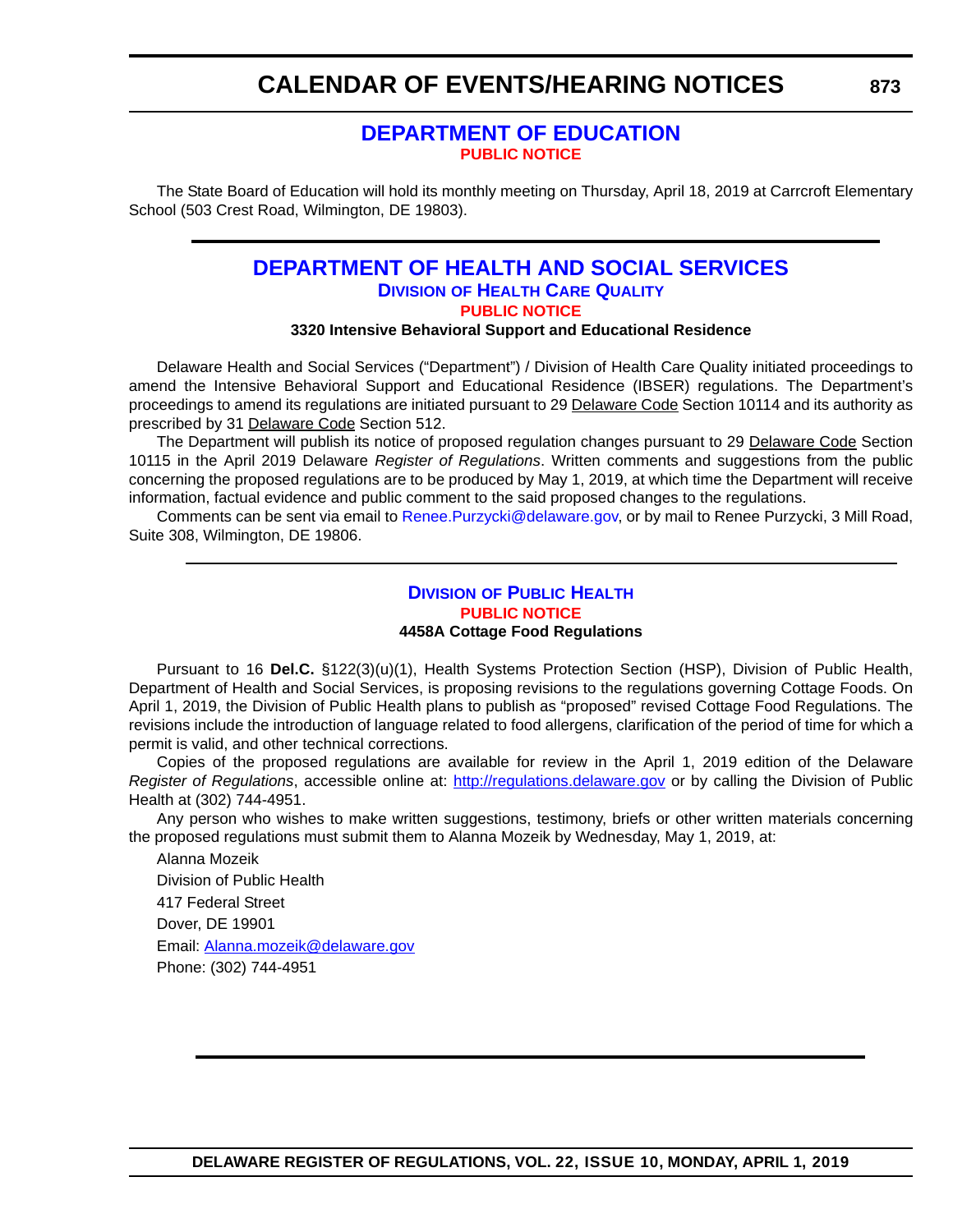**CALENDAR OF EVENTS/HEARING NOTICES**

## **[DEPARTMENT OF INSURANCE](https://insurance.delaware.gov/) OFFICE OF THE COMMISSIONER [PUBLIC NOTICE](#page-4-0)**

#### **1410 Reporting Medical Management Protocols for Insurance Coverage for Serious Mental Illness and Drug And Alcohol Dependency**

Senate Bill No. 230 as amended by Senate Amendment No. 1 (SB 230/SA1) became effective on September 1, 2018. *See* Del. S.B. 230/Del. S.A. 1, 149th Gen. Assem. § 1 (2018). Carriers are now required to submit a report to the Delaware Health Information Network, Inc., in conjunction with the Delaware Department of Insurance (the Department) on or before July 1, 2019, and "every year thereafter in which the carrier makes significant changes to how it designs and applies its medical management protocols." *Id.*

Section 3 of SB 230/SA1 amended Section 25 of Title 31 to now require identical reporting requirements for coverage for serious mental illness and drug and alcohol dependency for recipients of aid under the Federal Medicaid assistance program, which is administered through Delaware's Department of Health and Social Services.

At Section 4 of SB 230/SA1, the General Assembly charged the Department with adopting regulations regarding the format and submission timing of the reports required under Sections 1 through 3 of SB 230/SA1.

To the extent that the NAIC has adopted a model enforcement mechanism concerning mental health parity reporting which is designed to standardized data requests on this issue, insurers are on notice of the data that they will likely be required to provide during a market conduct examination that includes a review of the carrier's administration of its mental health and substance abuse coverage benefits.

The Department believes that it is important to synchronize the data reporting that is required under SB230/ SA1, the data reporting under MHPAEA's implementing regulations and the data reporting that will likely be required under a Market Conduct Examination. Accordingly, the Department is proposing to satisfy the SB230/SA1 requirement for regulations by codifying the NAIC model state market conduct compliance tools for MHPAEA as new 18 **DE Admin. Code** 1410, entitled "Reporting Medical Management Protocols for Insurance Coverage for Serious Mental Illness and Drug and Alcohol Dependency."

The proposed new regulation appears below and may also be viewed at the Department's website at [http://](http://insurance.delaware.gov/information/proposedregs/) [insurance.delaware.gov/information/proposedregs/.](http://insurance.delaware.gov/information/proposedregs/) The Department does not intend to hold a public meeting regarding these proposed new regulations.

Any person may file written comments, suggestions, briefs, and compilations of data or other materials concerning the proposed new regulation by email to leslie.ledogar@delaware.gov or by mailing to:

Delaware Department of Insurance

Attn.: Leslie W. Ledogar, Esq., Regulatory Specialist

Docket No. 4042-2019

841 Silver Lake Boulevard

Dover, DE 19904

Any written or emailed submission in response to this notice and relevant to the proposed new regulation must be received by the Department no later than 4:30 p.m. on the 1<sup>st</sup> day, May, 2019.

## **OFFICE OF [THE COMMISSIONER](https://insurance.delaware.gov/) [PUBLIC NOTICE](#page-4-0)**

## **1501 Medicare Supplement Insurance Minimum Standards**

Regulation 1501 sets forth the minimum standards for Medicare Supplement Insurance in Delaware. It implements Chapter 34 of Title 18, Medicare Supplement Insurance Minimum Standards.

States that wish to retain regulatory authority over Medicare Supplement products offered for sale in their state must implement any changes to federal laws impacting Medicare Supplement policies. Failure to implement the current laws could result in a state losing regulatory authority over these products; authority to regulate these products would revert back to the Federal Government.

The Insurance Code at 18 **Del.C.** §3403(e) provides in relevant part, "The Commissioner may adopt from time

## **DELAWARE REGISTER OF REGULATIONS, VOL. 22, ISSUE 10, MONDAY, APRIL 1, 2019**

**874**